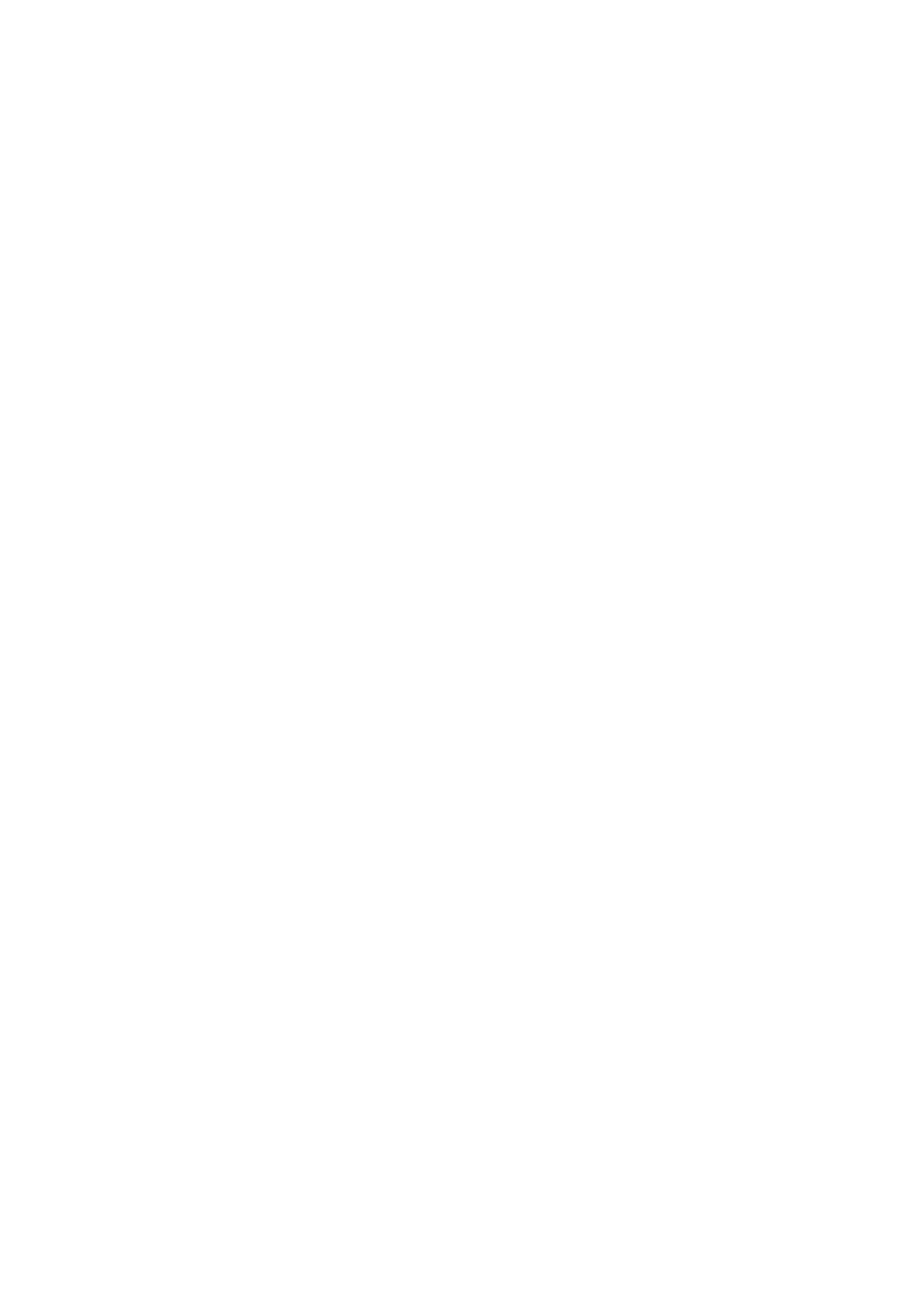# **7A. Metering**

### **Note**

Chapter 7A applies in substitution for Chapter 7 (which establishes the metering framework that applies in the other *participating jurisdictions*). Chapter 7A operates as a transitional framework until Chapter 7 takes effect in this jurisdiction.

Criteria for assessing when the transition to Chapter 7 will take effect will be considered as part of the phased implementation of the *Rules* in this jurisdiction.

The application of requirements in Chapter 7A relating to market and institutional arrangements will also be considered as part of the phased implementation of the *Rules* in this jurisdiction.

# **Part A Introduction**

# **7A.1 Introduction to the Metering Chapter**

# **7A.1.1 Purpose and application**

This Chapter provides the framework for *metering* for local electricity systems by establishing the requirements for *metering installations* at *connection points* on *transmission networks* or *distribution networks*.

# **7A.1.2 Contents**

This Chapter sets out provisions relating to:

- (a) roles and responsibilities of financially responsible participants, *Metering Coordinators*, *NTESMO* and the *Utilities Commission* relating to metering;
- (b) the appointment of, and the qualifications and requirements applying to, *Metering Providers* and *Metering Data Providers*;
- (c) the appointment of *Metering Coordinators*;
- (d) *metering installation* requirements;
- (e) *metering data services* and the *metering database*;
- (f) *metering register* requirements, the disclosure of *NMI* information, and the provision of *metering data* to *retail customers*;
- (g) security of, and rights to access, *metering installations*, services provided by *metering installations*, *energy data* held in *metering installations* and *metering data* from *metering installations*; and
- (h) relevant *metering* procedures.

# **7A.1.3 Definitions**

In this Chapter:

**actual meter reading** means the collection of energy data from a metering installation by local access or remote acquisition.

**data stream** means a stream of metering data associated with a *connection point*, as represented by a *NMI*. A *NMI* may have multiple data streams (for example, from one or more *meters*, or one or more channels or registers that comprise a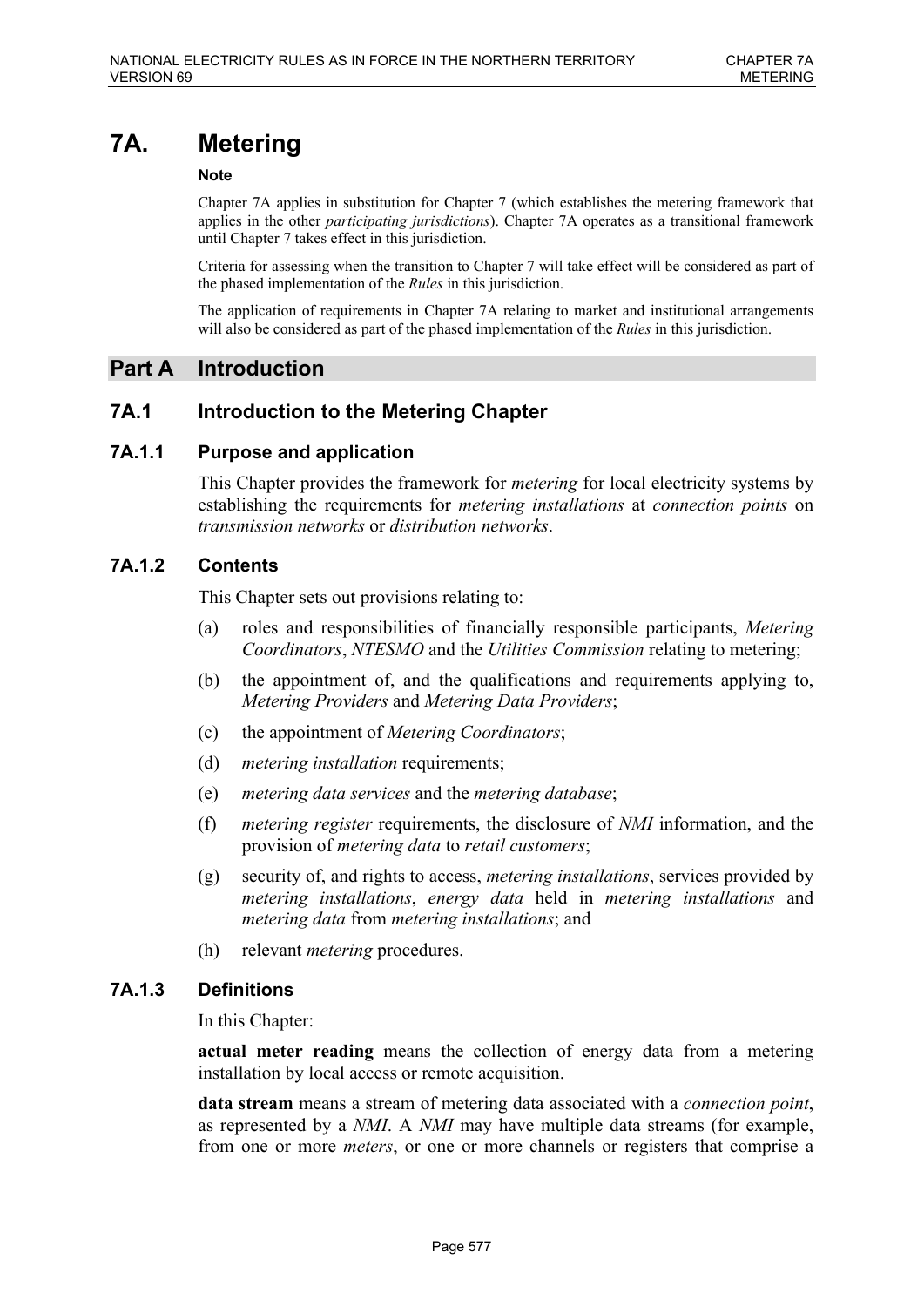single *meter*). Each data stream is identified by a unique suffix associated with the *NMI* to which it belongs.

**financially responsible participant** means a person who is *financially responsible* for a *connection point*.

**MDFF Specification** means the Metering Data File Format Specification NEM 12 and NEM 13, published by *AEMO*, with an effective date of 1 December 2017 (Version 1.06).

**Metering Data File Format** means *metering data* that is in a form that complies with the MDFF Specification.

**metering provision services** means the provision, installation and maintenance of *metering installations*.

**prepayment device** means a *metering installation* that requires a prepayment for the supply of electricity prior to consumption.

**scheduled meter reading** means an actual meter reading performed in accordance with the usual reading cycle for the *meter*.

**special meter reading** means an actual meter reading performed outside of the usual reading cycle for the *meter*.

**vending services** means, for a *metering installation* at a *connection point* that is a prepayment device, services that allow the financially responsible participant to sell electricity that will flow through the prepayment device in the future for consumption, and to receive payment in advance for selling that electricity.

#### **Note**

The following are examples of vending services:

(a) services for prepayments made by credit card through a website or app, or over the telephone;

(b) services for prepayments made in person by cash or credit card to purchase a physical token or unique code that must be entered into a prepayment device.

### **7A.1.4 Inconsistency**

- (a) If there is an inconsistency between substantive Chapter 7A and the schedules to this Chapter, substantive Chapter 7A prevails to the extent of the inconsistency.
- (b) In this clause:

**substantive Chapter 7A** means this Chapter other than the schedules to this Chapter.

#### **Note**

To the extent that there is an inconsistency between the *Rules* and the *National Measurement Act*, the Act prevails to the extent of the inconsistency: see Rule 1.7.1A.

# **Part B Roles and Responsibilities**

# **7A.2 Role and responsibility of financially responsible participant**

(a) Before participating in a *market* in respect of a *connection point*, and for so long as the financially responsible participant continues to participate in a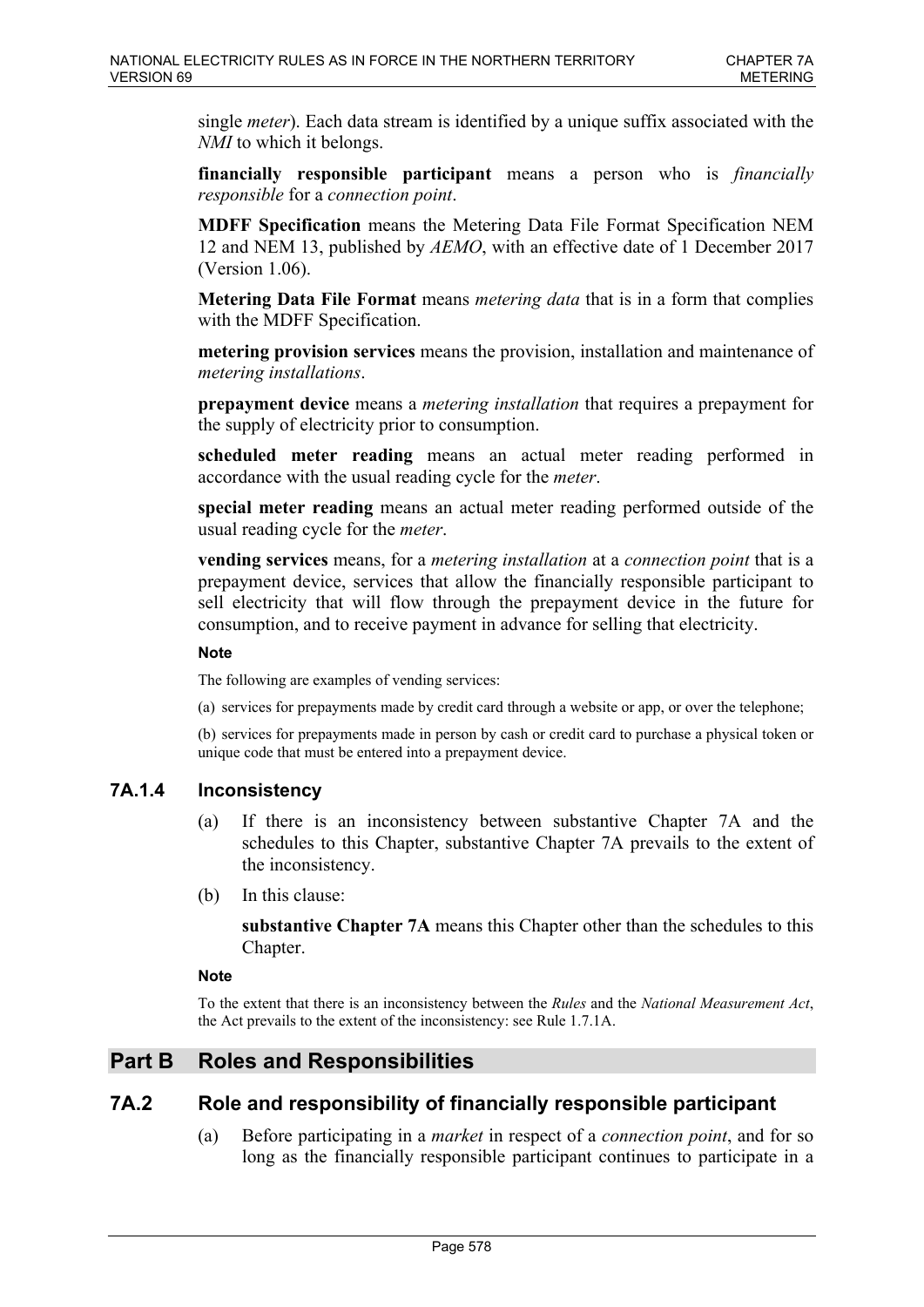*market*, the financially responsible participant for a *connection point* must ensure that:

- (1) a *Metering Coordinator* is appointed in respect of the *connection point* in accordance with Part C of this Chapter;
- (2) the *connection point* has a *metering installation* and information about the *metering installation* is provided to *NTESMO* for inclusion on the *metering register*, where this is required by clause 7A.10.1;
- (3) a *NMI* has been obtained with respect to the *connection point*; and
- (4) if information about the *metering installation* is required to be provided to *NTESMO* for inclusion on the *metering register* by clause 7A.10.1, the *NMI* is obtained prior to that information being provided to *NTESMO*.

#### **Note**

This provision is classified as a civil penalty provision under the National Electricity (NT) Regulations. (See regulation 6(1) and Schedule 1 of the National Electricity (NT) Regulations.)

- (b) *NTESMO* may refuse to permit a financially responsible participant to participate in a *market* in respect of a *connection point* used for the purposes of *settlements* if the financially responsible participant is not compliant with its obligation under paragraph (a) with respect to the *connection point*.
- (c) Where, following a request made by a financially responsible participant in accordance with clause 7A.6.14, the *metering installation* at a *connection point* is a prepayment device, the financially responsible participant is responsible for ensuring that an arrangement for vending services is in place.

# **7A.3 Role and responsibility of Metering Coordinator**

# **7A.3.1 Responsibility of the Metering Coordinator**

For the term of its appointment in respect of a *connection point*, the *Metering Coordinator* is the person responsible for:

- (a) the provision, installation and maintenance of a *metering installation* at the *connection point* in accordance with Part D of this Chapter;
- (b) the collection of *metering data* with respect to the *metering installation*, the processing of that data, the retention of that data in the *metering data services database* and the delivery of that data to the *metering database* and other persons in accordance with Part E of this Chapter; and
- (c) managing the security of and access to:
	- (1) the *metering installation*;
	- (2) services provided by the *metering installation*;
	- (3) *energy data* held in the *metering installation*; and
	- (4) *metering data* from the *metering installation*,

in accordance with Part F of this Chapter.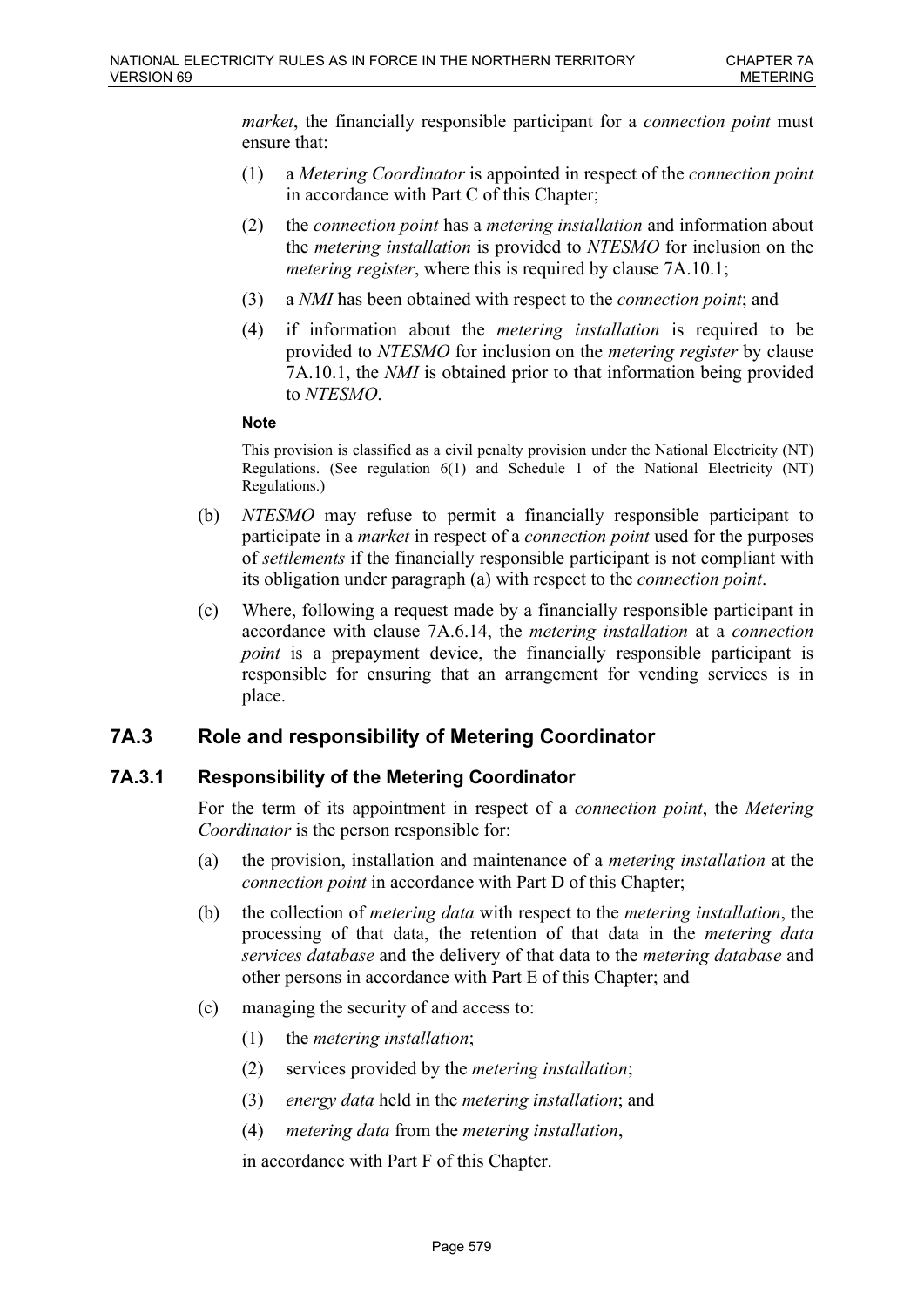# **7A.3.2 Role of the Metering Coordinator**

### **Appointment of a Metering Provider**

(a) The *Metering Coordinator* at a *connection point*, other than a *connection point* with a type 7 *metering installation*, must appoint a person who is accredited to provide metering provision services in this jurisdiction to be the *Metering Provider* to provide metering provision services for the *connection point*.

#### **Note**

This provision is classified as a civil penalty provision under the National Electricity (NT) Regulations. (See regulation 6(1) and Schedule 1 of the National Electricity (NT) Regulations.)

### **Appointment of a Metering Data Provider**

(b) The *Metering Coordinator* at a *connection point* must appoint a person who is accredited to provide *metering data services* in this jurisdiction to be the *Metering Data Provider* to provide *metering data services* for the *connection point*.

#### **Note**

This provision is classified as a civil penalty provision under the National Electricity (NT) Regulations. (See regulation  $6(1)$  and Schedule 1 of the National Electricity (NT) Regulations.)

### **Metering installations**

- (c) The *Metering Coordinator* at a *connection point*, other than a *connection point* with a type 7 *metering installation*, must ensure that:
	- (1) the *metering installation* is provided, installed and maintained in accordance with the *Rules*;
	- (2) the components, accuracy and testing of the *metering installation* comply with the requirements of the *Rules*;
	- (3) the security control of the *metering installation* is provided in accordance with rule 7A.13;
	- (4) if *remote acquisition* is used or is to be used a *communications interface* is installed and maintained to facilitate connection to the *telecommunications network*;
	- (5) *NTESMO* is provided (when requested) with any information required for the purposes of Schedule 7A.1 for any new or replacement *metering installation* or any altered *metering installation*; and
	- (6) the *Metering Provider* it appoints for the *connection point* complies with the obligations imposed on *Metering Providers* by this Chapter.
- (d) A *Metering Coordinator* must not prevent, hinder or otherwise impede the *Local Network Service Provider* from locally accessing a *metering installation* or *connection point* for the purposes of *reconnecting* or *disconnecting* the *connection point*.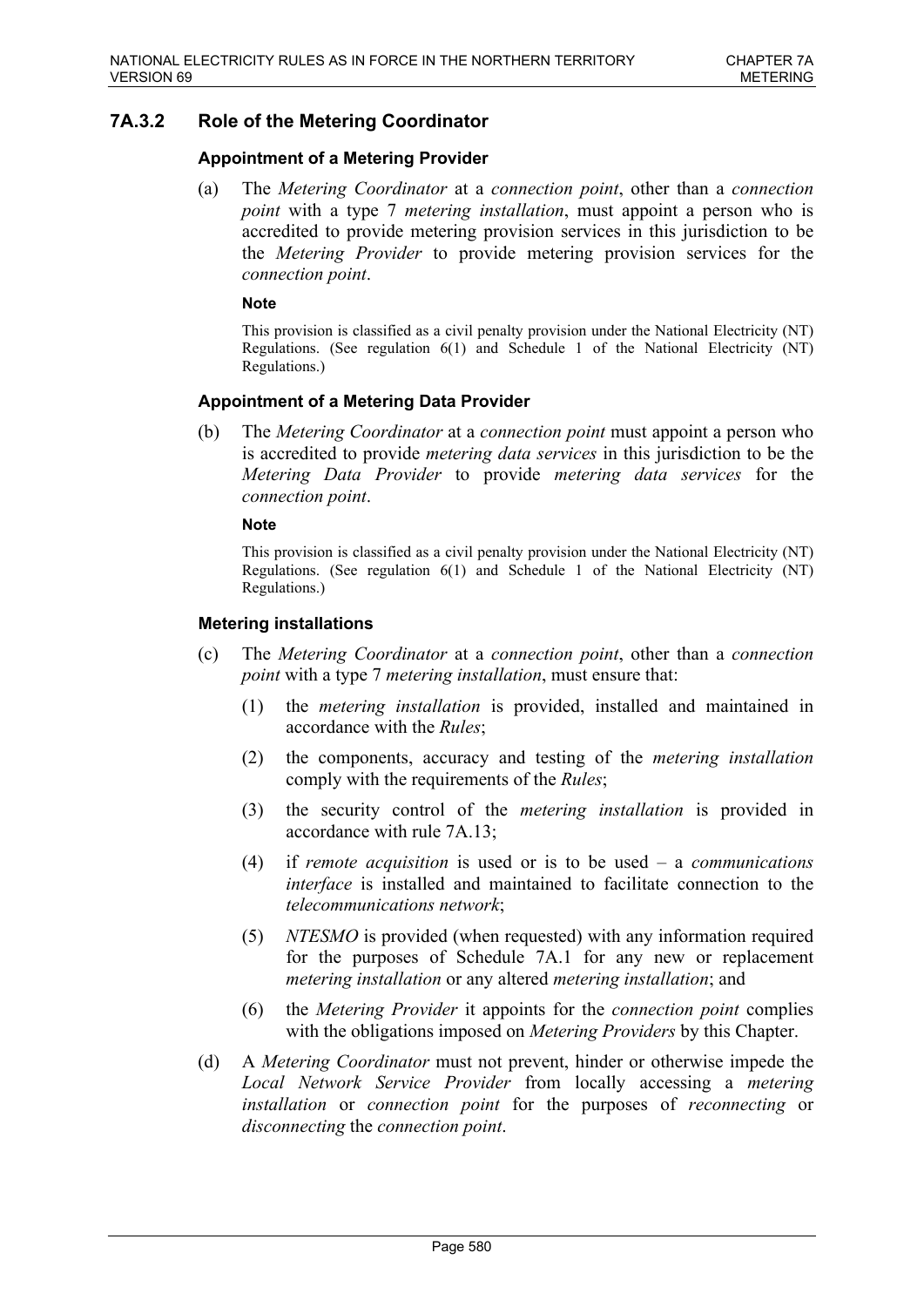This provision is classified as a civil penalty provision under the National Electricity (NT) Regulations. (See regulation  $6(1)$  and Schedule 1 of the National Electricity (NT) Regulations.)

#### **Metering data services**

- (e) The *Metering Coordinator* at a *connection point* must:
	- (1) ensure that the *Metering Data Provider* it appoints for the *connection point* complies with the obligations imposed on *Metering Data Providers* by this Chapter;
	- (2) ensure that *metering data services* are provided in accordance with the *Rules*; and
	- (3) arrange for the provision of relevant *metering data* to the *Metering Data Provider* if *remote acquisition*, if any, becomes unavailable.

#### **Note**

This provision is classified as a civil penalty provision under the National Electricity (NT) Regulations. (See regulation 6(1) and Schedule 1 of the National Electricity (NT) Regulations.)

#### **Access to type 4 metering installations**

- (f) The *Metering Coordinator* at a *connection point* with a type 4 *metering installation*:
	- (1) must ensure that access to the *metering installation*, the services provided by the *metering installation* and *energy data* held in the *metering installation* is only granted to persons entitled to access the *metering installation*, or the services provided by the *metering installation* or *energy data* held in the *metering installation*, in accordance with this Chapter;
	- (2) must not arrange a *disconnection* except:
		- (i) on the request of the financially responsible participant or *Local Network Service Provider*;
		- (ii) where the *disconnection* is effected via remote access; and
		- (iii) in accordance with *jurisdictional electricity legislation*;
	- (3) must not arrange a *reconnection* except:
		- (i) on the request of the financially responsible participant, *Local Network Service Provider* or incoming *retailer*;
		- (ii) where the *reconnection* is effected via remote access; and
		- (iii) in accordance with *jurisdictional electricity legislation*; and
	- (4) must not arrange a *retailer* planned interruption of the supply of electricity at the *metering installation* except:
		- (i) on the request of the *retailer*; and
		- (ii) in accordance with *jurisdictional electricity legislation*.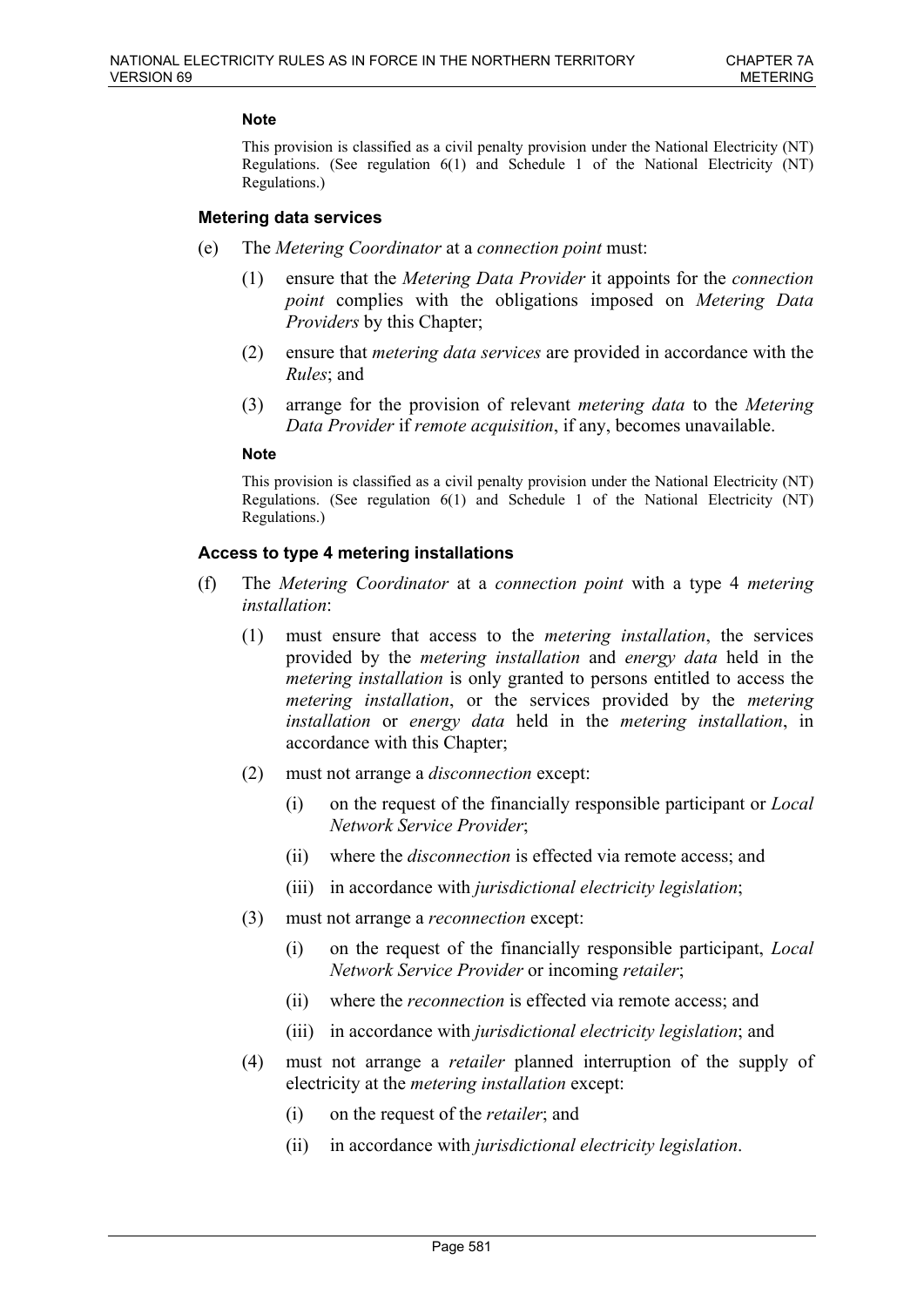This provision is classified as a civil penalty provision under the National Electricity (NT) Regulations. (See regulation 6(1) and Schedule 1 of the National Electricity (NT) Regulations.)

# **7A.4 Qualification and requirements of Metering Providers and Metering Data Providers**

### **7A.4.1 Qualification and requirements of Metering Providers**

(a) This clause applies in respect of the *1st regulatory control period*.

#### **Note**

The application of this clause in respect of subsequent *regulatory control periods* will be considered as part of the phased implementation of the *Rules* in this jurisdiction.

- (b) A *Metering Provider* must have an ISO 9000 series quality system in place.
- (c) For a *connection point* in respect of which a type 1, 2 or 3 *metering installation* is installed, or is required to be installed under this Chapter:
	- (1) the *Local Network Service Provider* is taken to be accredited to provide metering provision services in this jurisdiction (including the services mentioned in the schedules in respect of which a *Metering Provider* requires accreditation); and
	- (2) the *Metering Coordinator* at the *connection point* is taken to have appointed the *Local Network Service Provider* as the *Metering Provider* for the *connection point*.
- (d) For a *connection point* in respect of which a type 4, 4A, 5 or 6 *metering installation* is installed, or is required to be installed under this Chapter:
	- (1) the *Local Network Service Provider* is taken to be accredited to provide metering provision services in this jurisdiction (including the services mentioned in the schedules in respect of which a *Metering Provider* requires accreditation); and
	- (2) the *Metering Coordinator* at the *connection point* is taken to have appointed the *Local Network Service Provider* as the *Metering Provider* for the *connection point*.
- (e) A *Metering Provider* may, in providing metering provision services under this Chapter, contract with another person to assist it in the provision of those services, provided that person meets all relevant safety and technical requirements in any *applicable regulatory instruments* or other relevant law.

# **7A.4.2 Qualification and requirements of Metering Data Providers**

(a) This clause applies in respect of the *1st regulatory control period*.

### **Note:**

The application of this clause in respect of subsequent *regulatory control periods* will be considered as part of the phased implementation of the *Rules* in this jurisdiction.

- (b) A *Metering Data Provider* must have an ISO 9000 series quality system in place.
- (c) For a *connection point* in respect of which a type 1, 2 or 3 *metering installation* is installed, or is required to be installed under this Chapter: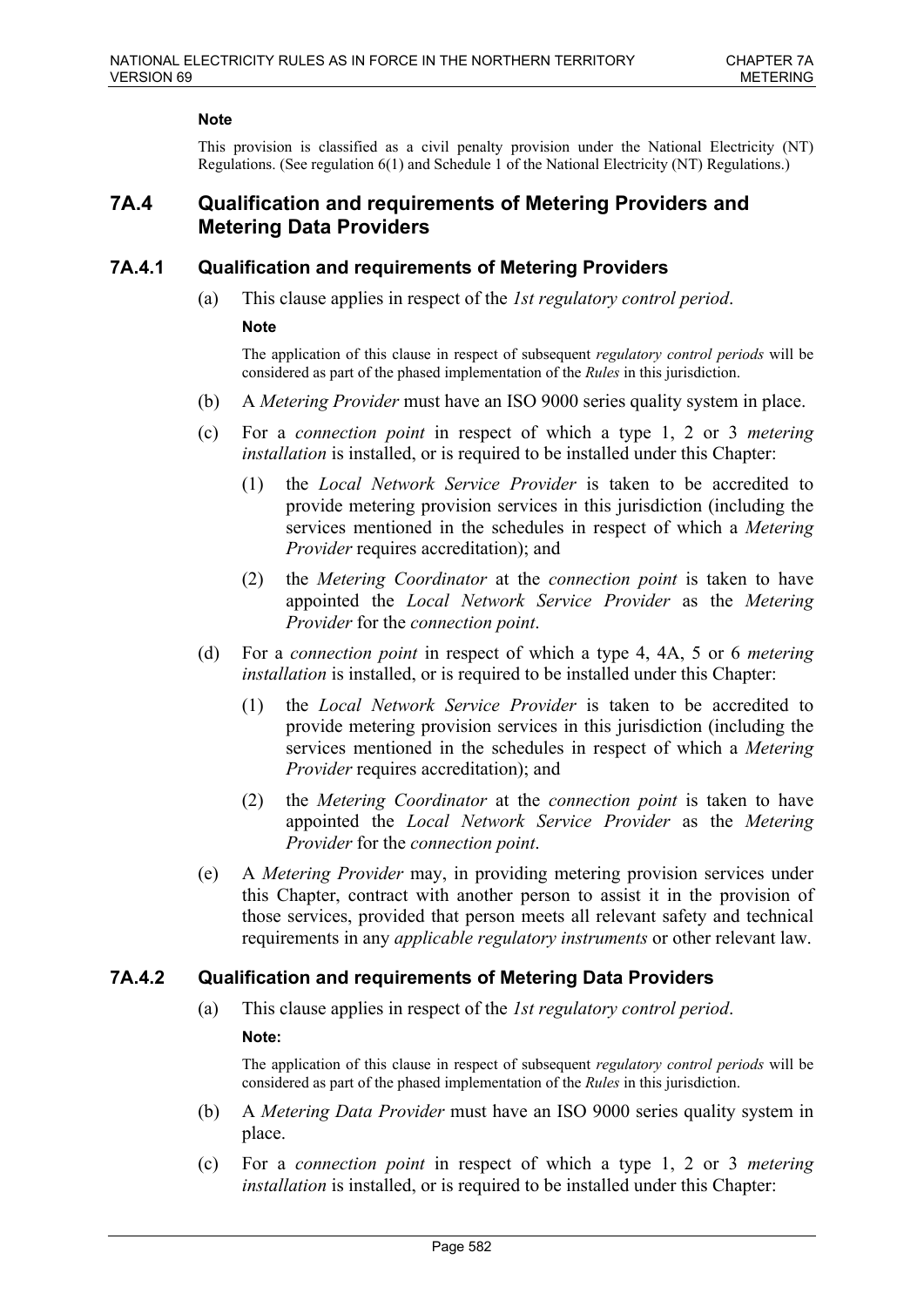- (1) the *Local Network Service Provider* is taken to be accredited to provide *metering data services* in this jurisdiction (including the services mentioned in the schedules in respect of which a *Metering Data Provider* requires accreditation); and
- (2) the *Metering Coordinator* at the *connection point* is taken to have appointed the *Local Network Service Provider* as the *Metering Data Provider* for the *connection point*.
- (d) For a *connection point* in respect of which a type 4, 4A, 5, 6 or 7 *metering installation* is installed, or is required to be installed under this Chapter:
	- (1) the *Local Network Service Provider* is taken to be accredited to provide *metering data services* in this jurisdiction (including the services mentioned in the schedules in respect of which a *Metering Data Provider* requires accreditation); and
	- (2) the *Metering Coordinator* at the *connection point* is taken to have appointed the *Local Network Service Provider* as the *Metering Data Provider* for the *connection point*.
- (e) A *Metering Data Provider* may, in providing *metering data services* under this Chapter, contract with another person to assist it in the provision of those services, provided that person meets all relevant safety and technical requirements in any *applicable regulatory instrument* or other relevant law.

# **Part C Appointment of Metering Coordinator**

# **7A.5 Appointment of Metering Coordinator**

(a) This rule applies in respect of the *1st regulatory control period*.

### **Note:**

The application of this rule in respect of subsequent *regulatory control periods* will be considered as part of the phased implementation of the *Rules* in this jurisdiction.

- (b) For a *connection point* in respect of which a type 1, 2 or 3 *metering installation* is installed, or is required to be installed under this Chapter, the financially responsible participant for the *connection point* is taken to have appointed the *Local Network Service Provider* as the *Metering Coordinator* for the *connection point*.
- (c) For a *connection point* in respect of which a type 4, 4A, 5 or 6 *metering installation* is installed, or is required to be installed under this Chapter, the financially responsible participant for the *connection point* is taken to have appointed the *Local Network Service Provider* as the *Metering Coordinator* for the *connection point*.
- (d) For a *connection point* with a type 7 *metering installation*, the financially responsible participant for the *connection point* is taken to have appointed the *Local Network Service Provider* as the *Metering Coordinator* for the *connection point*.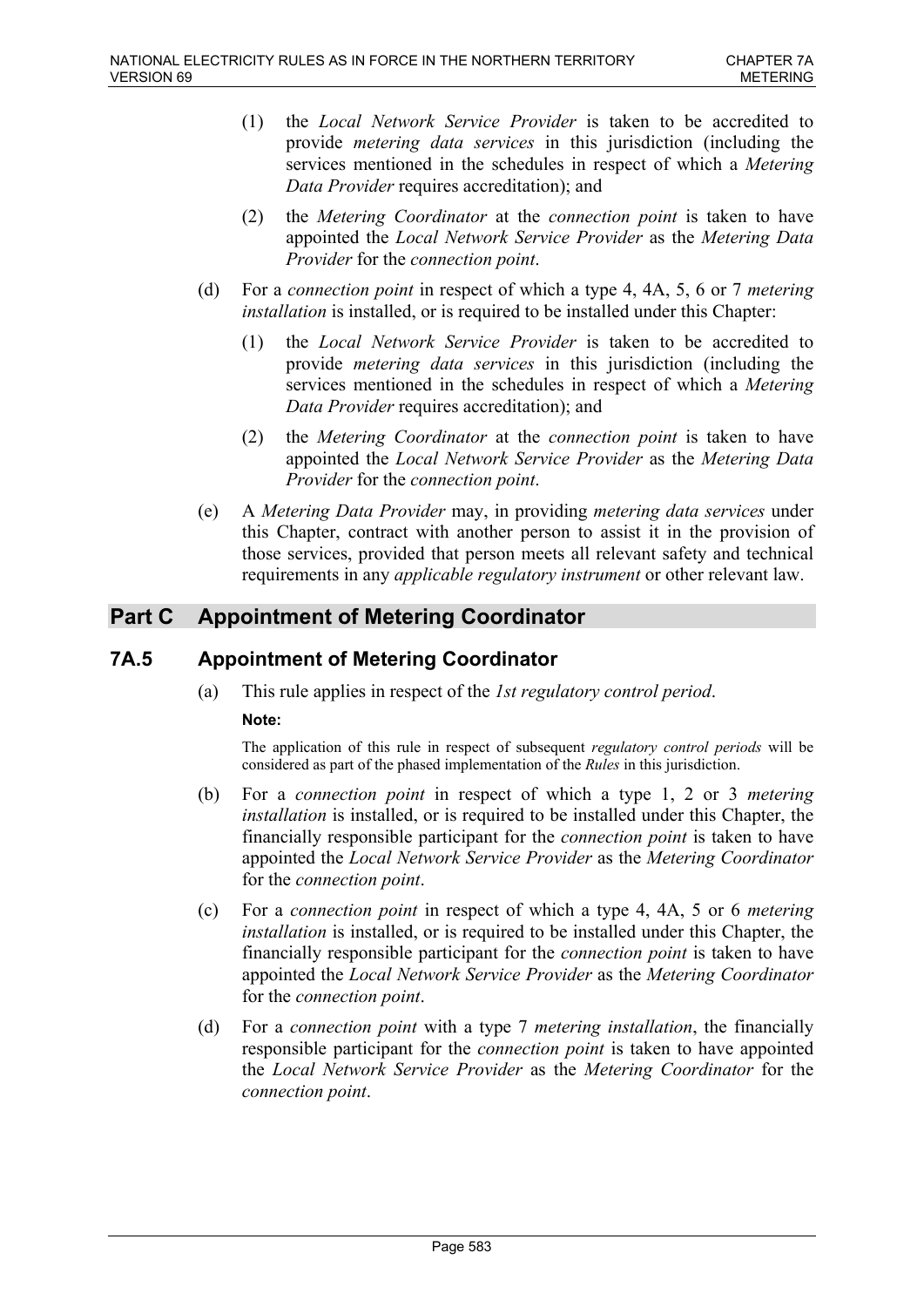# **Part D Metering installation**

# **7A.6 Metering installation arrangement**

### **7A.6.1 Metering installation requirements**

(a) The *Metering Coordinator* at a *connection point* must ensure that there is a *metering installation* at that *connection point*.

#### **Note**

This provision is classified as a civil penalty provision under the National Electricity (NT) Regulations. (See regulation 6(1) and Schedule 1 of the National Electricity (NT) Regulations.)

- (b) The *Metering Coordinator* at a *connection point* must ensure that *energy data* held in the *metering installation* is based on units of watthour (*active energy*) and where required varhour (*reactive energy*).
- (c) Installation and maintenance of a *metering installation* must be carried out in a safe manner, and only by a *Metering Provider* appointed under clause 7A.3.2.

#### **Note**

This provision is classified as a civil penalty provision under the National Electricity (NT) Regulations. (See regulation 6(1) and Schedule 1 of the National Electricity (NT) Regulations.)

#### **7A.6.2 Metering installation components**

- (a) A *Metering Provider* must, in accordance with the *Rules*, ensure that a *metering installation*, other than a type 7 *metering installation*:
	- (1) contains a device that has either a visible or an equivalently accessible display of the cumulative total *energy* measured by that *metering installation*(at a minimum);

#### **Note**

This provision is classified as a civil penalty provision under the National Electricity (NT) Regulations. (See regulation 6(1) and Schedule 1 of the National Electricity (NT) Regulations.)

(2) is accurate in accordance with clause 7A.6.6;

#### **Note**

This provision is classified as a civil penalty provision under the National Electricity (NT) Regulations. (See regulation 6(1) and Schedule 1 of the National Electricity (NT) Regulations.)

(3) in the case of a type 1, 2, 3 or 4 *metering installation*– has *electronic data transfer* facilities from the *metering installation* to the *metering data services database*;

#### **Note**

This provision is classified as a civil penalty provision under the National Electricity (NT) Regulations. (See regulation 6(1) and Schedule 1 of the National Electricity (NT) Regulations.)

(4) includes a *communications interface* to meet the requirements of clause  $7A.3.2(c)(4)$ ;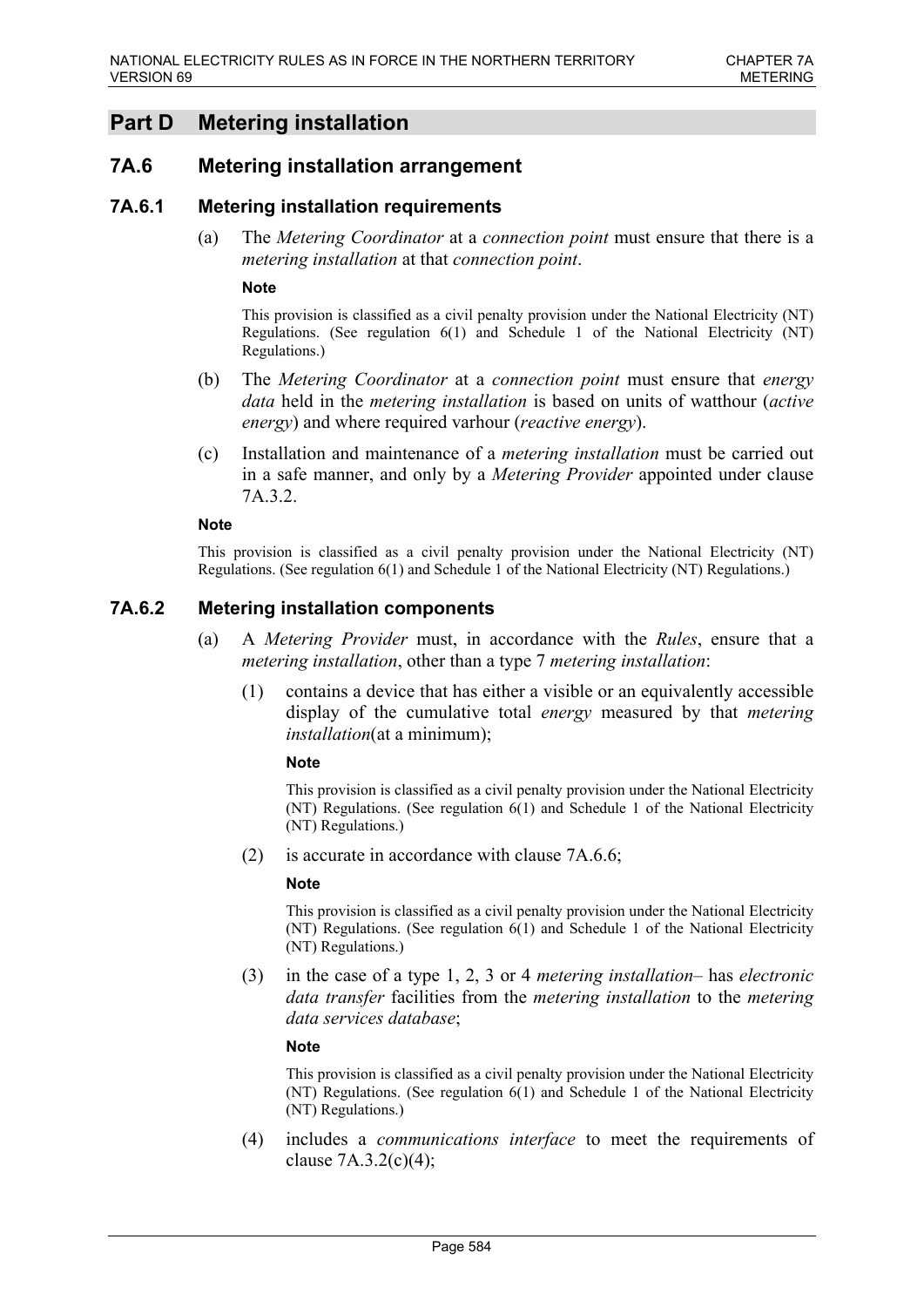This provision is classified as a civil penalty provision under the National Electricity (NT) Regulations. (See regulation 6(1) and Schedule 1 of the National Electricity (NT) Regulations.)

(5) is secure in accordance with rule 7A.9;

#### **Note**

This provision is classified as a civil penalty provision under the National Electricity (NT) Regulations. (See regulation 6(1) and Schedule 1 of the National Electricity (NT) Regulations.)

(6) records *energy data* in a manner that enables *metering data* to be collated in accordance with clause 7A.8.6;

#### **Note**

This provision is classified as a civil penalty provision under the National Electricity  $(NT)$  Regulations. (See regulation  $6(1)$  and Schedule 1 of the National Electricity (NT) Regulations.)

(7) is capable of separately recording *energy data* for *energy* flows in each direction where bi-directional *active energy* flows occur or could occur;

#### **Note**

This provision is classified as a civil penalty provision under the National Electricity (NT) Regulations. (See regulation 6(1) and Schedule 1 of the National Electricity (NT) Regulations.)

(8) has a *measurement element* for *active energy* and, if required in accordance with schedule 7A.4, a *measurement element* for *reactive energy*, with both measurements to be recorded;

#### **Note**

This provision is classified as a civil penalty provision under the National Electricity (NT) Regulations. (See regulation 6(1) and Schedule 1 of the National Electricity (NT) Regulations.)

(9) includes facilities for storing *interval energy data* for a period of at least 35 *days* if the *metering installation* is a type 1, 2, 3 or 4 *metering installation*;

#### **Note**

This provision is classified as a civil penalty provision under the National Electricity (NT) Regulations. (See regulation 6(1) and Schedule 1 of the National Electricity (NT) Regulations.)

(10) includes facilities for storing *interval energy data* for a period of at least 200 *days* or such other period as specified in schedule 7A.7 if the *metering installation* is a type 4A or 5 *metering installation*;

#### **Note**

This provision is classified as a civil penalty provision under the National Electricity (NT) Regulations. (See regulation 6(1) and Schedule 1 of the National Electricity (NT) Regulations.)

(11) in the case of a type 6 *metering installation*, includes facilities capable of continuously recording the total accumulated *energy* supplied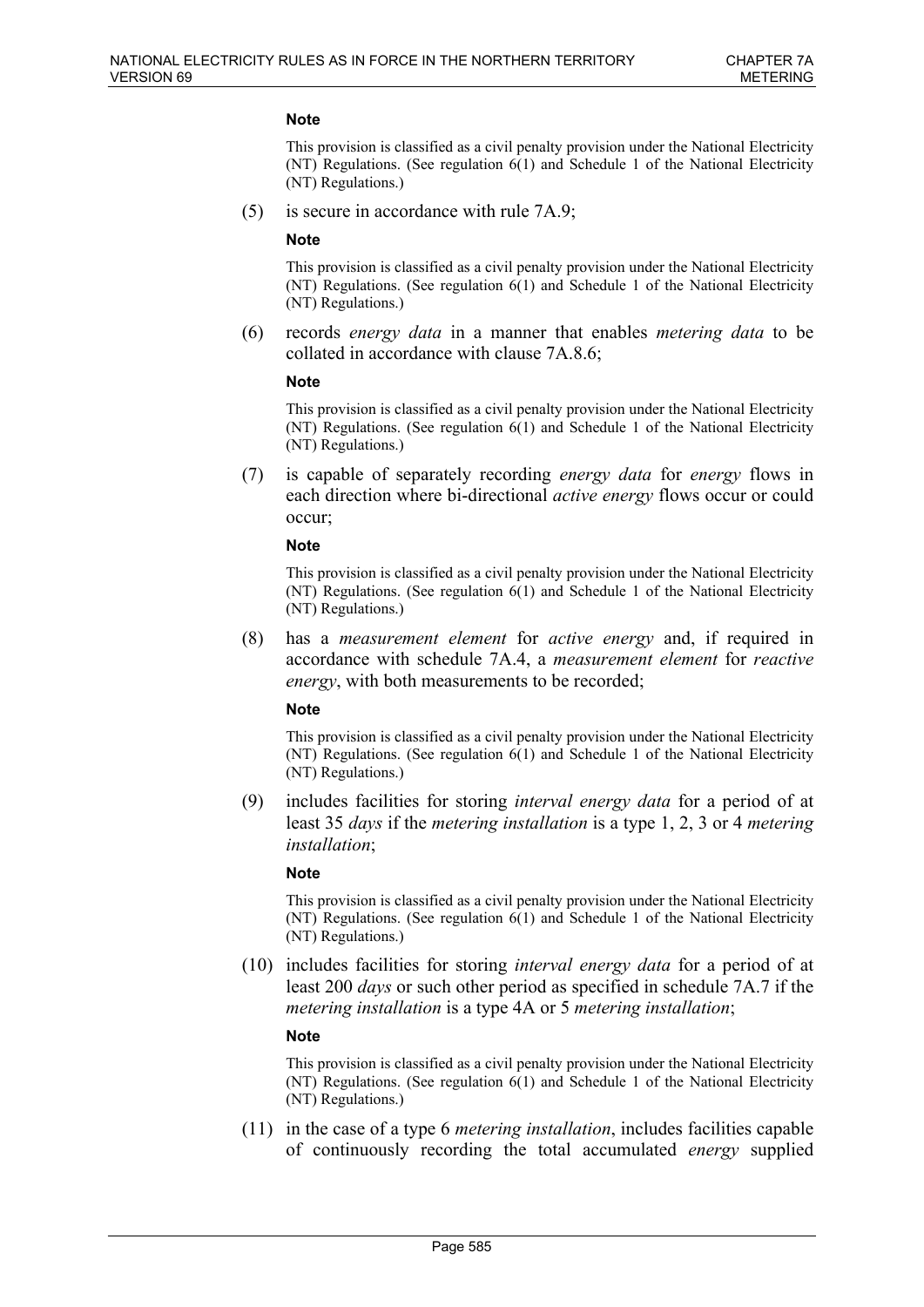through it by a visible display in accordance with subparagraph (1), over a period of at least 12 months; and

#### **Note**

This provision is classified as a civil penalty provision under the National Electricity (NT) Regulations. (See regulation 6(1) and Schedule 1 of the National Electricity (NT) Regulations.)

- (12) is suitable for the range of operating conditions to which it will be exposed (for example temperature or impulse levels) and operates within the defined limits for its components.
- (b) A *metering installation* may consist of combinations of:
	- (1) a *current transformer*;
	- (2) a *voltage transformer*;
	- (3) secure and protected wiring from the *current transformer* and the *voltage transformer* to the *meter*;
	- (4) *communications interface* equipment such as a modem, isolation requirements, telephone service, radio transmitter and data link equipment;
	- (5) auxiliary electricity supply to the *meter*;
	- (6) an alarm circuit and monitoring facility;
	- (7) a facility to keep the *metering installation* secure from interference;
	- (8) test links and fusing;
	- (9) summation equipment; and
	- (10) several *metering points* to derive the *metering data* for a *connection point*.
- (c) The *Local Network Service Provider* or financially responsible participant may, with the agreement of the *Metering Coordinator*(which agreement must not be unreasonably withheld), arrange for a *metering installation* to contain features which are in addition to, or which enhance, the features specified in paragraph (b).
- (d) The financially responsible participant for a *connection point* must:
	- (1) apply to the *Local Network Service Provider* for a *NMI*; and
	- (2) provide the *Metering Coordinator* at the *connection point* with the *NMI* for the *metering installation* within 5 *business days* of receiving the *NMI* from the *Local Network Service Provider*.
- (e) The *Local Network Service Provider* must:
	- (1) issue a unique *NMI* for each *metering installation* on its *network* to the financially responsible participant; and
	- (2) provide information about the *NMI* to *NTESMO*, where this is required for the purposes of clause 7A.10.1.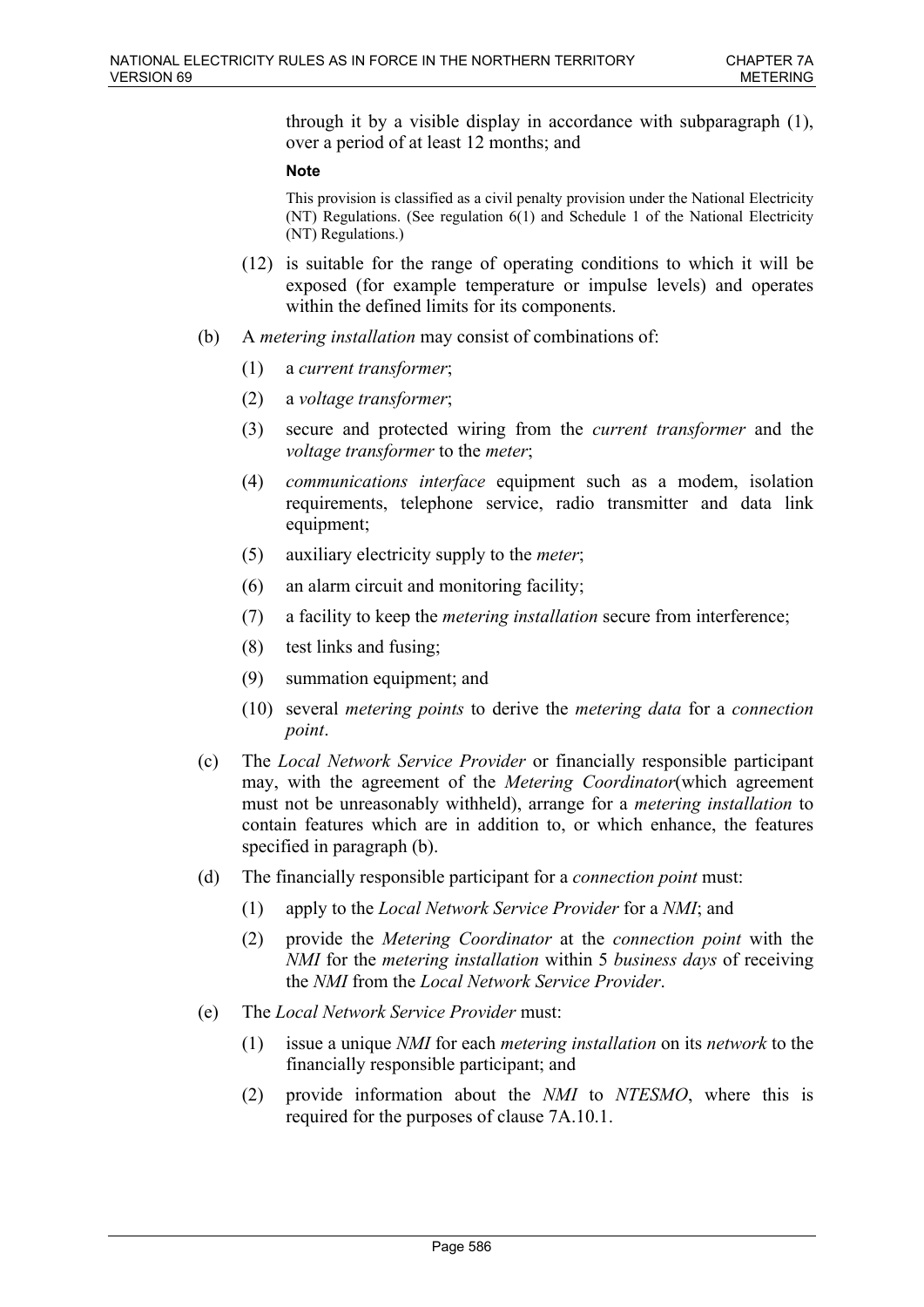This provision is classified as a civil penalty provision under the National Electricity (NT) Regulations. (See regulation  $6(1)$  and Schedule 1 of the National Electricity (NT) Regulations.)

(f) The *Metering Coordinator* must ensure that *NTESMO* is provided with the relevant details of the *metering installation* as specified in Schedule 7A.1 within 10 *business days* of receiving the *NMI* under paragraph (d)(2), where this is required for the purposes of clause 7A.10.1.

#### **Note**

This provision is classified as a civil penalty provision under the National Electricity (NT) Regulations. (See regulation 6(1) and Schedule 1 of the National Electricity (NT) Regulations.)

- (g) Where a *metering installation* is used for operational purposes in addition to metrological purposes, the *Metering Coordinator* must:
	- (1) use reasonable endeavours to ensure that there will be no infringement of the requirements of the *Rules*; and
	- (2) co-ordinate with the persons who use the *metering installation* for such other purposes.

# **7A.6.3 Emergency management**

#### **Note**

Emergency management will be considered as part of the phased implementation of the *Rules* in this jurisdiction.

### **7A.6.4 Network devices**

### **Note**

Network devices will be considered as part of the phased implementation of the *Rules* in this jurisdiction.

# **7A.6.5 Metering point**

- (a) The *Metering Coordinator* at a *connection point* must ensure that:
	- (1) the *metering point* is located as close as practicable to the *connection point*, but is in a position that allows safe and unimpeded access to the *metering installation* by the *Metering Provider*, *Metering Data Provider* and any other person required or permitted to have access to the *metering installation* under the *Rules* or any other law; and

#### **Note**

This provision is classified as a civil penalty provision under the National Electricity (NT) Regulations. (See regulation 6(1) and Schedule 1 of the National Electricity (NT) Regulations.)

(2) any *instrument transformers* required for a *check metering installation* are located in a position that achieves a mathematical correlation with the *metering data*.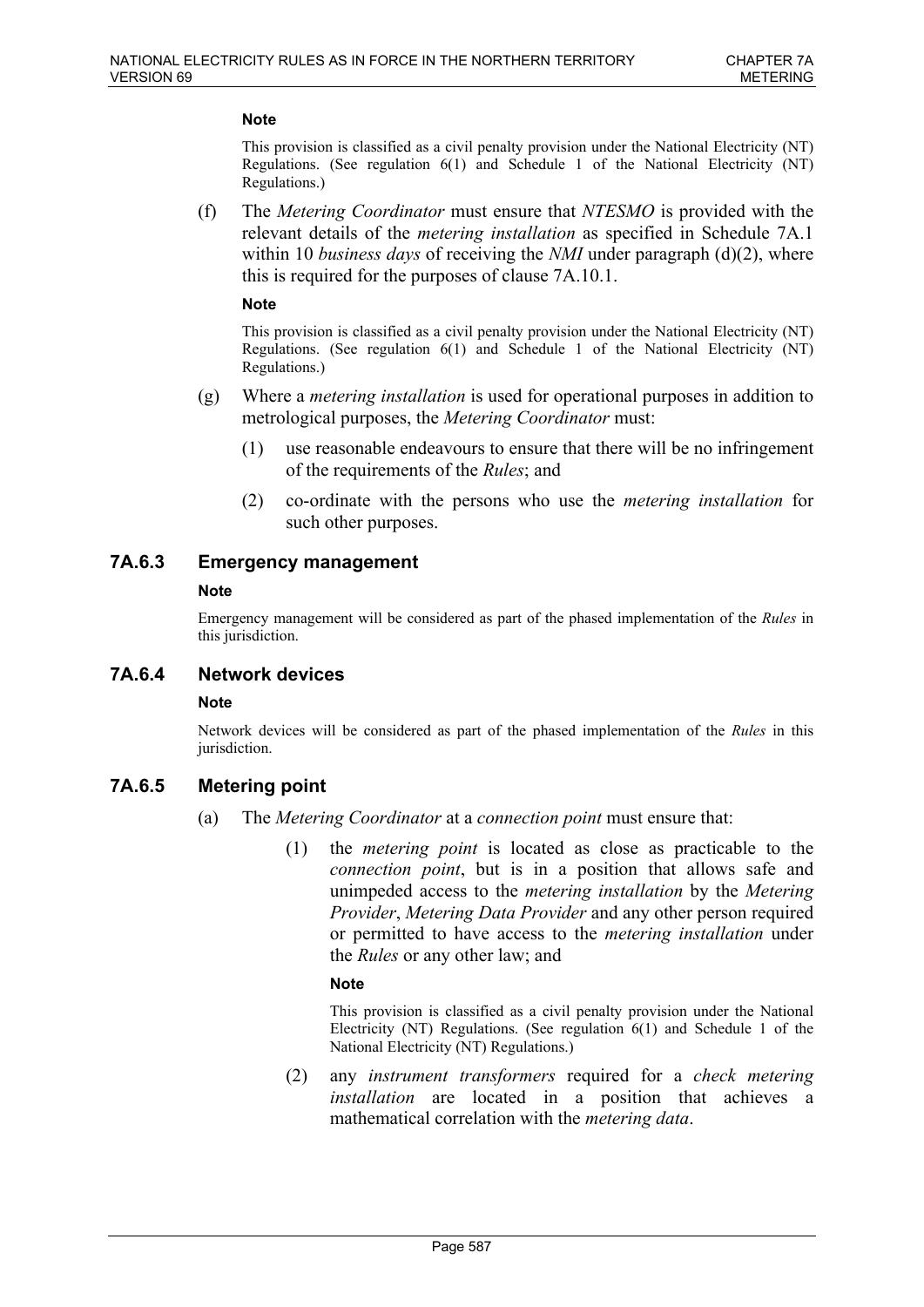This provision is classified as a civil penalty provision under the National Electricity (NT) Regulations. (See regulation 6(1) and Schedule 1 of the National Electricity (NT) Regulations.)

(b) The financially responsible participant, the *Local Network Service Provider* and *NTESMO* must use their best endeavours to agree to adjust the *metering data* which is recorded in the *metering database* to allow for physical losses between the *metering point* and the relevant *connection point* where a *meter* is used to measure the flow of electricity in a power conductor.

# **7A.6.6 Metering installation types and accuracy**

(a) The type of *metering installation* and the accuracy requirements for a *metering installation* are to be determined in accordance with schedule 7A.4.

#### **Note**

This Chapter 7A makes provision for type 7 *metering installations* and imposes requirements on type 7 *metering installations*, including obligations about calculating *metering data*. Those obligations will only apply in this jurisdiction in the event of a type 7 *metering installation* being available in this jurisdiction and after a 12 month transitional period allowing all participants to achieve compliance.

- (b) A *check metering installation* is not required to have the degree of accuracy required of a *metering installation* but the *Metering Coordinator* must ensure that it has mathematical correlation with the *metering installation* and complies with the requirements of schedule 7A.4.
- (c) The *Metering Coordinator* at a *connection point* must ensure that the accuracy of a type 6 *metering installation* is in accordance with regulations issued under the *National Measurement Act* or, in the absence of any such regulations, with schedule 7A.7.

#### **Note**

This provision is classified as a civil penalty provision under the National Electricity (NT) Regulations. (See regulation 6(1) and Schedule 1 of the National Electricity (NT) Regulations.)

# **7A.6.7 Functionality requirements for type 1, 2, 3 and 4 metering installations**

- (a) This clause applies in respect of a type 1, 2, 3 or 4 *metering installation*.
- (b) The *Metering Coordinator* at a *connection point* must ensure that the *metering installation* complies with the functionality requirements specified in schedule 7A.5.

# **7A.6.8 Meter churn**

- (a) A *Metering Coordinator* may arrange to alter a type 5 or 6 *metering installation* to make it capable of *remote acquisition* if:
	- (1) the alteration is reasonably required to address operational difficulties; or
	- (2) the *Metering Coordinator* is the *Local Network Service Provider* and the alteration is reasonably required to enable the *Local Network*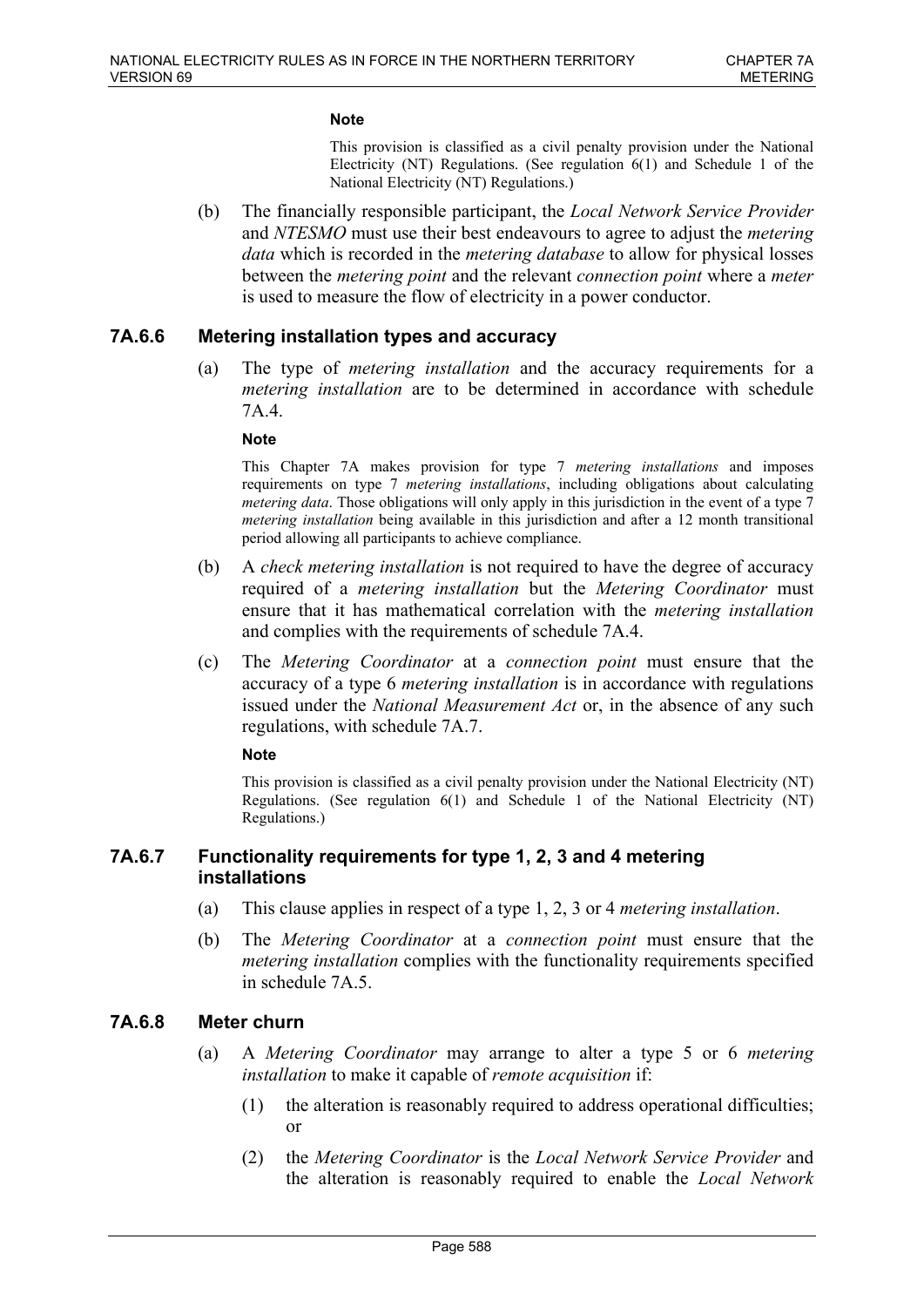*Service Provider* to meet its obligations to provide a safe, reliable and secure *network*.

- (b) An alteration of a *metering installation* by a *Metering Coordinator* in accordance with paragraph (a) does not alter the classification of that installation to a type 4 or 4A *metering installation*.
- (c) For paragraph (a)(1), operational difficulties arise if the *metering installation* is difficult or unsafe to access because:
	- (1) it is on a remote property;
	- (2) it is within a secure facility;
	- (3) it is in close proximity to hazardous materials; or
	- (4) accessing or arranging access to it otherwise poses a risk to the safety and security of persons or property.

### **7A.6.9 Metering installation malfunctions**

(a) Unless an exemption is obtained by the *Metering Coordinator* from *NTESMO* under this clause 7A.6.9, the *Metering Coordinator* must, if a *metering installation malfunction* occurs in respect of a *connection point* with a type 1, 2 or 3 *metering installation*, cause repairs to be made to the *metering installation* as soon as practicable but no later than 2 *business days* after the *Metering Coordinator* had been notified of the *metering installation malfunction*.

#### **Note**

This provision is classified as a civil penalty provision under the National Electricity (NT) Regulations. (See regulation 6(1) and Schedule 1 of the National Electricity (NT) Regulations.)

- (b) Unless an exemption is obtained by the *Metering Coordinator* from *NTESMO* under this clause 7A.6.9, if a *metering installation malfunction* occurs, the *Metering Coordinator* must, in respect of a *connection point* with:
	- (1) a type 4 *metering installation* cause repairs to be made to the *metering installation* as soon as practicable but no later than 10 *business days* after the *Metering Coordinator* has been notified of the *metering installation malfunction*; or
	- (2) a *metering installation* other than the installations mentioned in paragraph (a) or subparagraph  $(1)$  – cause repairs to be made to the *metering installation* as soon as practicable but no later than 10 *business days* after the *Metering Coordinator* has been notified of the *metering installation malfunction*.
- (c) *NTESMO* must establish, maintain and *publish* a procedure applicable to the provision of exemptions for the purposes of paragraphs (a) and (b).
- (d) If an exemption is provided by *NTESMO* under this clause 7A.6.9, then the *Metering Provider* must provide *NTESMO* with a plan for the rectification of the *metering installation*.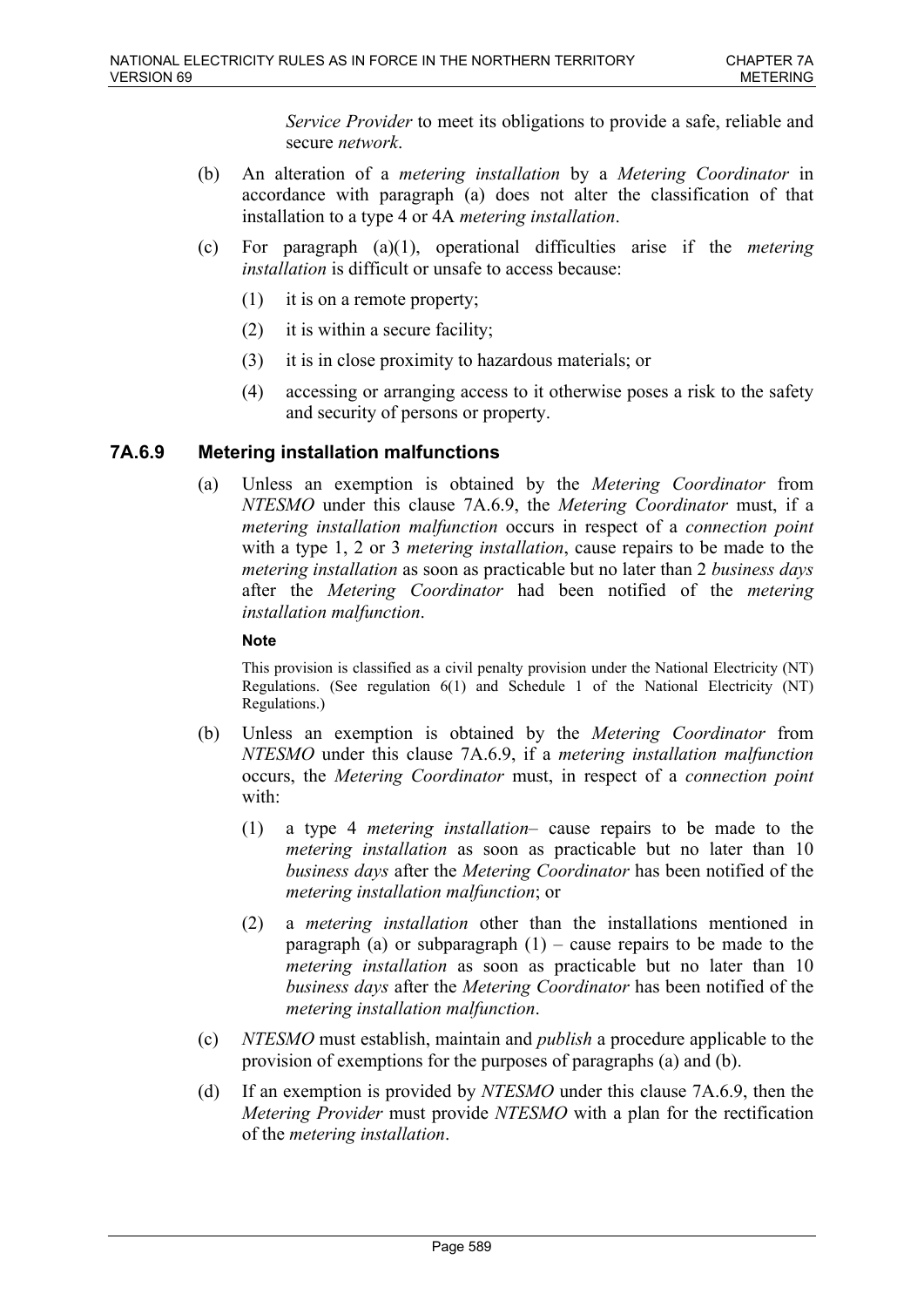This provision is classified as a civil penalty provision under the National Electricity (NT) Regulations. (See regulation  $6(1)$  and Schedule 1 of the National Electricity (NT) Regulations.)

(e) A *Registered Participant*, *Metering Provider* or *Metering Data Provider* who becomes aware of a *metering installation malfunction* that cannot be rectified within the applicable timeframes as specified in paragraphs (a) and (b) must notify the *Metering Coordinator* of the *metering installation malfunction* within 1 *business day*.

#### **Note**

This provision is classified as a civil penalty provision under the National Electricity (NT) Regulations. (See regulation 6(1) and Schedule 1 of the National Electricity (NT) Regulations.)

# **7A.6.10 Timeframes for meters to be installed – new connection**

- (a) Subject to paragraph (b), where a *new connection* is requested at a *retail customer's* premises, the relevant *retailer* must arrange a *meter* to be installed:
	- (1) by a date agreed with the *retail customer*; or
	- (2) failing agreement with the *retail customer*, on a date no later than 6 *business days* from the date the *retailer* is informed that the *connection service*(as defined in clause 5A.A.1) is complete.
- (b) The timeframe under paragraph (a)(1) or (2) (as applicable) will not apply where:
	- (1) the *retail customer* has not entered into an agreement with the *retailer* for the meter to be installed;
	- (2) the proposed site for the meter at the *retail customer's* premises is not accessible or safe or ready for the *meter* to be installed, or the *connection service* (as defined in clause 5A.A.1) has not been completed; or
	- (3) installing the *meter* requires interrupting supply to another *retail customer*.
- (c) Subject to the reapplication of paragraph (b), on and from the date that an exception under paragraph (b) ceases to apply, the *retailer* must arrange for the *meter* to be installed:
	- (1) by a new date agreed with the *retail customer*; or
	- (2) failing agreement, on a date no later than 5 *business days* from the date that the exception ceases to apply.
- (d) A *retailer* must inform its *retail customers* of its obligations under this clause.

### **7A.6.11 Timeframes for meters to be installed – where a connection service is not required**

(a) Subject to paragraph (b), if a *retail customer* has requested the *retailer* to install a *meter* at the customer's premises and a *connection service*(as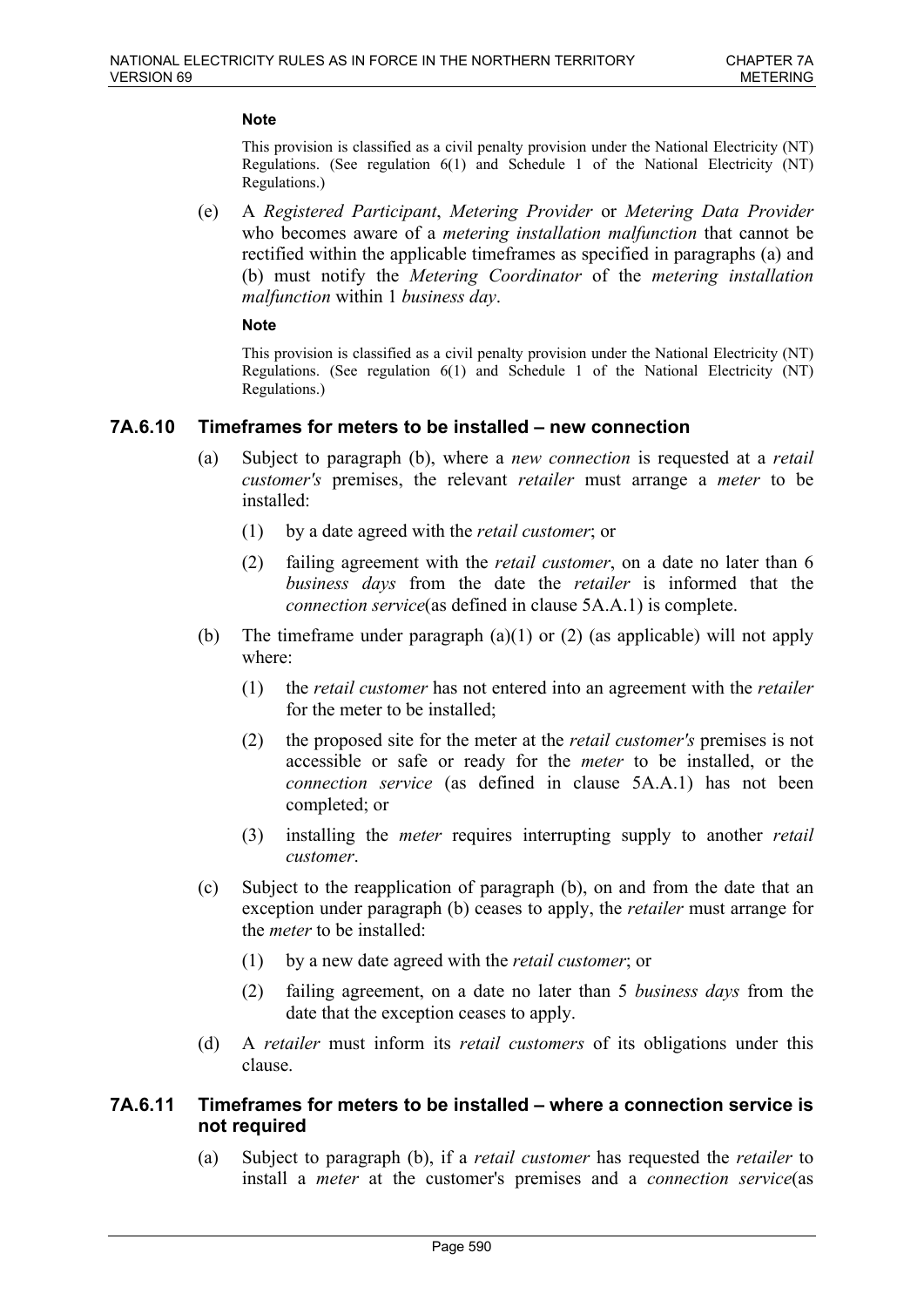defined in clause 5A.A.1) is not required, the *retailer* must arrange for the *meter* to be installed:

- (1) by a date agreed with the *retail customer*; or
- (2) failing agreement with the *retail customer*, on a date no later than 15 *business days* after the *retailer* received the request from the *retail customer* for the *meter* to be installed.
- (b) The timeframe under paragraph (a)(1) or (2) (as applicable) will not apply where:
	- (1) the *retail customer* has not entered into an agreement with the *retailer* for the *meter* to be installed;
	- (2) the proposed site for the meter at the *retail customer's* premises is not accessible, safe, or ready for the *meter* to be installed; or
	- (3) installing the *meter* requires interrupting supply to another *retail customer*.
- (c) Subject to the reapplication of paragraph (b), on and from the date that an exception under paragraph (b) ceases to apply, the *retailer* must arrange for the *meter* to be installed:
	- (1) by a new date agreed with the *retail customer*; or
	- (2) failing agreement, on a date no later than 15 *business days* from the date that the exception ceases to apply.
- (d) For the avoidance of doubt, the timeframes for *meters* to be installed under this rule 7A.6.11 do not apply for a *retailer* initiated installation of a *meter*, or for a *new connection*.
- (e) A *retailer* must inform its *retail customers* of its obligations under this clause.

# **7A.6.12 Timeframes for meters to be installed – where a connection alteration is required**

- (a) Subject to paragraph (b), if a *retail customer* has requested a *meter* to be installed at the customer's premises and a *connection alteration* is also required:
	- (1) the *retailer* must arrange for the *meter* to be installed:
		- (i) by a date agreed with the *retail customer* and the *Distribution Network Service Provider* where the *Distribution Network Service Provider* is providing the *connection alteration*; or
		- (ii) failing agreement, on a date no later than 15 *business days* after the *retailer* received the request from the *retail customer* for the *meter* to be installed; and
	- (2) where a *Distribution Network Service Provider* is providing the *connection alteration*, the *Distribution Network Service Provider* must co-ordinate the *connection alteration*, *with* the *retailer* and other relevant parties, in order to allow the *retailer* to comply with its obligation under subparagraph (1).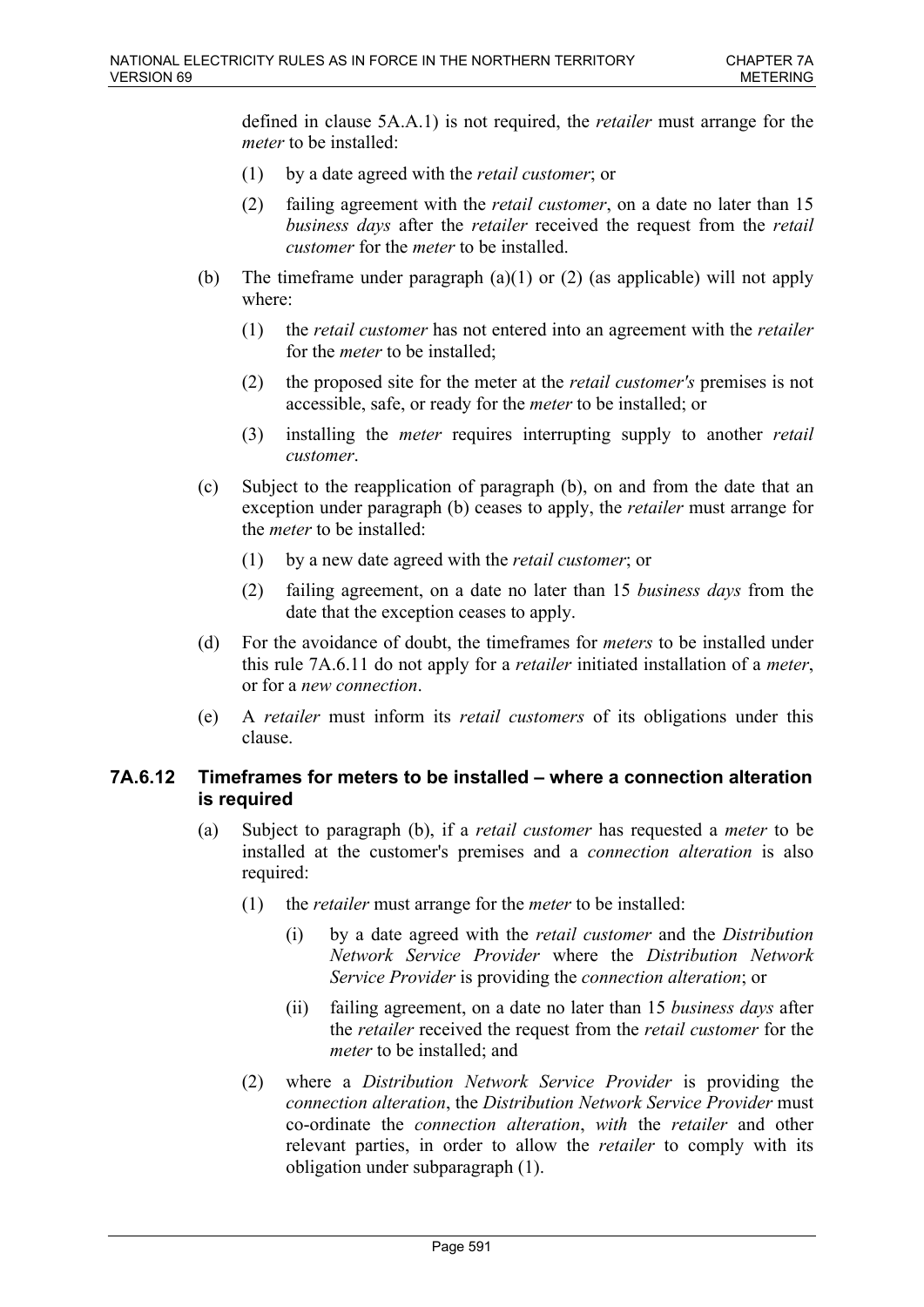- (b) The timeframe under paragraph (a)(1) (i) or (ii) (as applicable) will not apply where:
	- (1) the *retail customer* has not entered into an agreement with the *retailer* for the *meter* to be installed;
	- (2) the proposed site for the meter at the *retail customer's* premises is not accessible, safe, or ready for the *meter* to be installed;
	- (3) installing the *meter* requires interrupting supply to another *retail customer*;
	- (4) the *retail customer* has not met the conditions that it is required to comply with under its *connection contract*; or
	- (5) *augmentation* is required for the purposes of the *connection alteration* and has not yet been completed.
- (c) Subject to the reapplication of paragraph (b), on and from the date that an exception under paragraph (b) ceases to apply:
	- (1) the *retailer* must arrange for the *meter* to be installed:
		- (i) by a new date agreed with the *retail customer* and the *Distribution Network Service Provider* where the *Distribution Network Service Provider* is providing the *connection alteration*; or
		- (ii) failing agreement, on a date no later than 15 *business days* from the date that the exception ceases to apply; and
	- (2) where a *Distribution Network Service Provider* is providing the *connection* alteration, it must co-ordinate the *connection alteration*, *with* the *retailer* and other relevant parties, in order to allow the *retailer* to meet its obligation under subparagraph (1).
- (d) If the *retailer* receives a request from a *retail customer* for a *meter* to be installed at the customer's premises where a *connection alteration* is also required, the *retailer* must inform the *Distribution Network Service Provider* of the request no later than the next *business day* after receiving the request.
- (e) For the avoidance of doubt, the timeframes for *meters* to be installed under this rule 7A.6.12 do not apply for a *retailer* initiated installation of a *meter*, or for a *new connection*.
- (f) A *retailer* must inform its *retail customers* of its obligations under this clause.

# **7A.6.13 Changing a metering installation**

- (a) Subject to this clause, nothing in these *Rules* prevents the financially responsible participant (on its own behalf or, in the case of a *retailer*, on its own behalf or on behalf of a *retail customer*) or *Network Service Provider* in respect of a *connection point* from requesting the *Metering Coordinator* to arrange for:
	- (1) the alteration of the *metering installation* at that *connection point*; or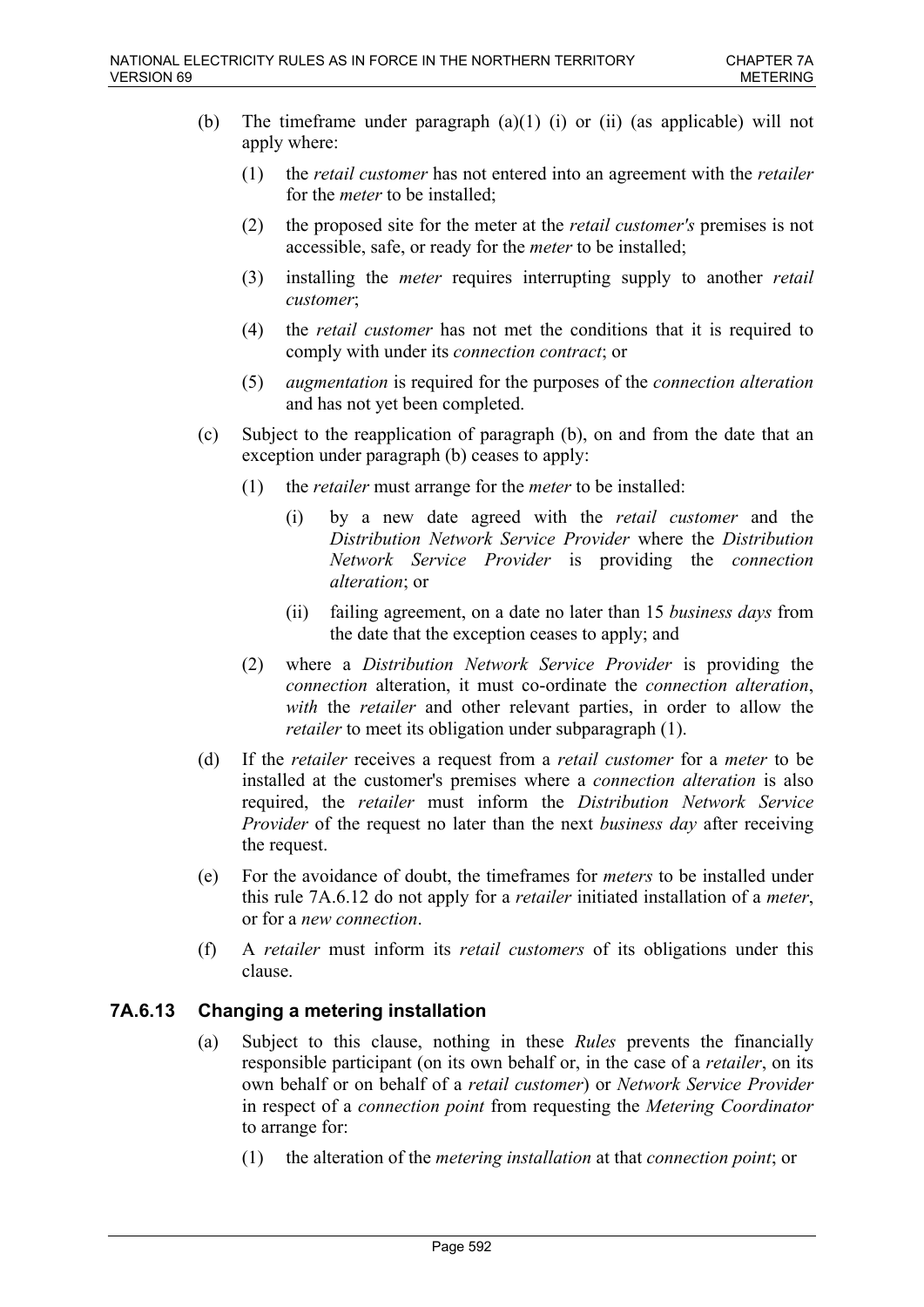- (2) the installation of a new *metering installation* at that *connection point*.
- (b) The incremental costs of the alteration of the *metering installation* or the installation of the new *metering installation* must be borne by the person who requests the alteration of the *metering installation* or the installation of the new *metering installation*.
- (c) The *Metering Coordinator* at a *connection point* must ensure that changes to parameters or settings within a *metering installation* are:
	- (1) implemented by a *Metering Provider*; and

This provision is classified as a civil penalty provision under the National Electricity (NT) Regulations. (See regulation  $6(1)$  and Schedule 1 of the National Electricity (NT) Regulations.)

(2) confirmed by the *Metering Coordinator* within 2 *business days* after the alteration has been made; and

#### **Note**

This provision is classified as a civil penalty provision under the National Electricity (NT) Regulations. (See regulation 6(1) and Schedule 1 of the National Electricity (NT) Regulations.)

(3) reported to *NTESMO* where required to enable *NTESMO* to record the changes in the *metering register* in accordance with clause 7A.10.2.

#### **Note**

This provision is classified as a civil penalty provision under the National Electricity (NT) Regulations. (See regulation 6(1) and Schedule 1 of the National Electricity (NT) Regulations.)

# **7A.6.14 Prepayment metering**

- (a) This clause applies if, in accordance with clause 7A.6.13, the financially responsible participant in respect of a *connection point* requests the *Metering Coordinator* to arrange for:
	- (1) the alteration of a *metering installation* so that it is a prepayment device; or
	- (2) the installation of a new *metering installation* that is a prepayment device.
- (b) The *Metering Coordinator* must ensure that the *Metering Provider*:
	- (1) alters the *metering installation* so that it is a prepayment device, if so requested; or
	- (2) installs a new *metering installation* that is a prepayment device, if so requested.

# **7A.7 Maintenance, inspection, testing and auditing of metering installations**

### **7A.7.1 Maintenance**

The *Metering Coordinator* for a *connection point* must ensure that any maintenance (including inspection and testing) of a *metering installation* at the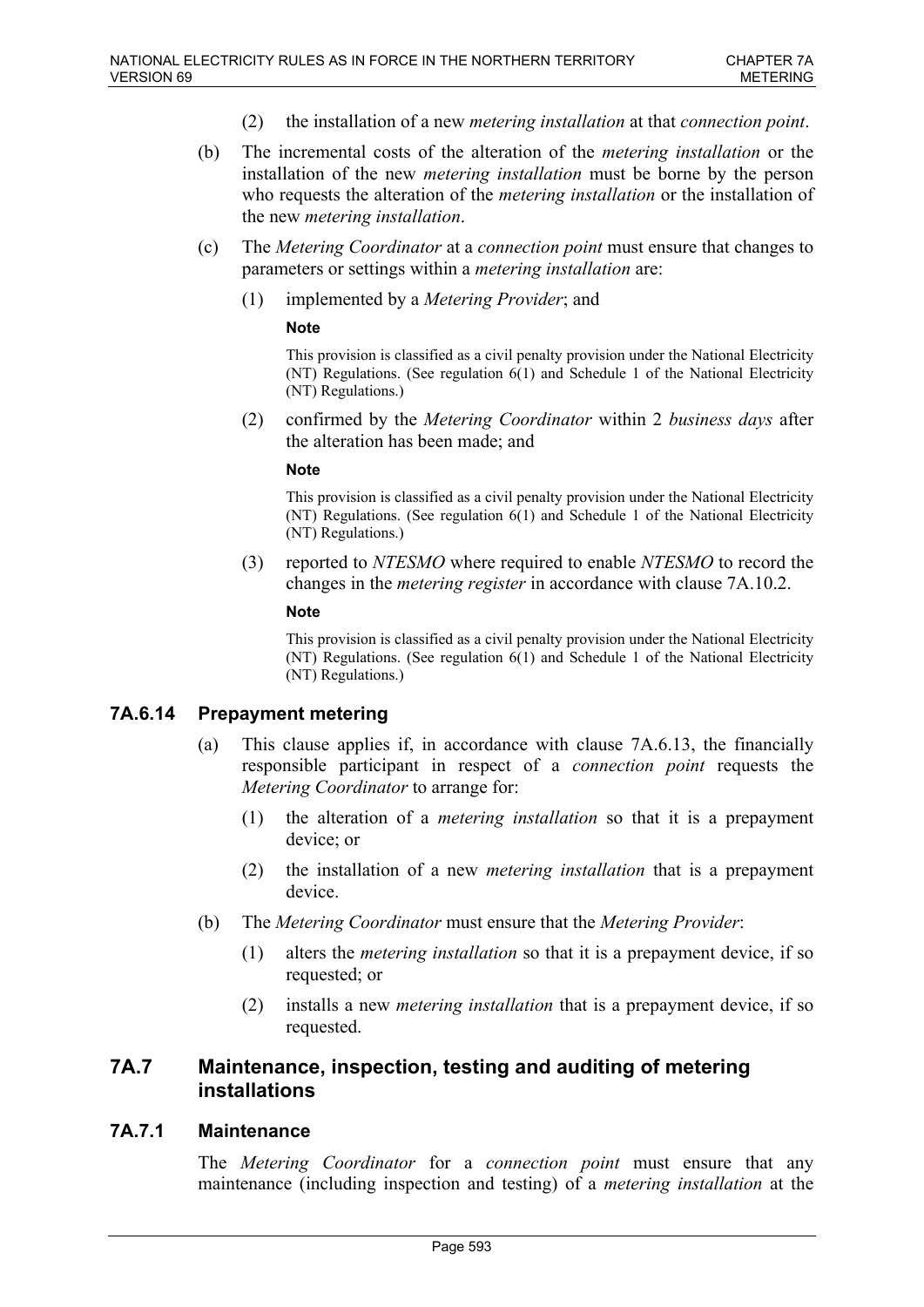*connection point* is carried out in a safe manner by an appropriately qualified person.

# **7A.7.2 Responsibility for inspection and testing**

- (a) The *Metering Coordinator* for a *connection point* must ensure that any inspection or testing of a *metering installation* at the *connection point* is carried out in a safe manner by an appropriately qualified person.
- (b) A person who arranges or carries out an inspection or testing of a *metering installation* under this clause must do so in accordance with:
	- (1) this clause; and
	- (2) the relevant inspection and testing requirements set out in schedule 7A.6.

#### **Note**

This provision is classified as a civil penalty provision under the National Electricity (NT) Regulations. (See regulation 6(1) and Schedule 1 of the National Electricity (NT) Regulations.)

- (c) A *Registered Participant* may request that the *Metering Coordinator* make arrangements for the testing of a *metering installation* and, if the request is reasonable, the *Metering Coordinator*:
	- (1) must not refuse the request; and
	- (2) must make arrangements for the testing.
- (d) The *Registered Participant* who requested the testing under paragraph (c) may make a request to the *Metering Coordinator* to witness the tests.
- (e) The *Metering Coordinator* must not refuse a request received under paragraph (d) and must, no later than 5 *business days* prior to the testing, advise:
	- (1) the party making the request; and
	- (2) the financially responsible participant,
	- of:
	- (3) the location and time of the tests; and
	- (4) the method of testing to be undertaken.

### **Note**

This provision is classified as a civil penalty provision under the National Electricity (NT) Regulations. (See regulation 6(1) and Schedule 1 of the National Electricity (NT) Regulations.)

- (f) If the *Metering Coordinator* has arranged testing of a *metering installation* under this clause and schedule 7A.6, the *Metering Coordinator* must:
	- (1) inform the financially responsible participant that testing has been undertaken in respect of the *metering installation* in accordance with this clause; and
	- (2) make the test results available in accordance with paragraphs (g) and (h).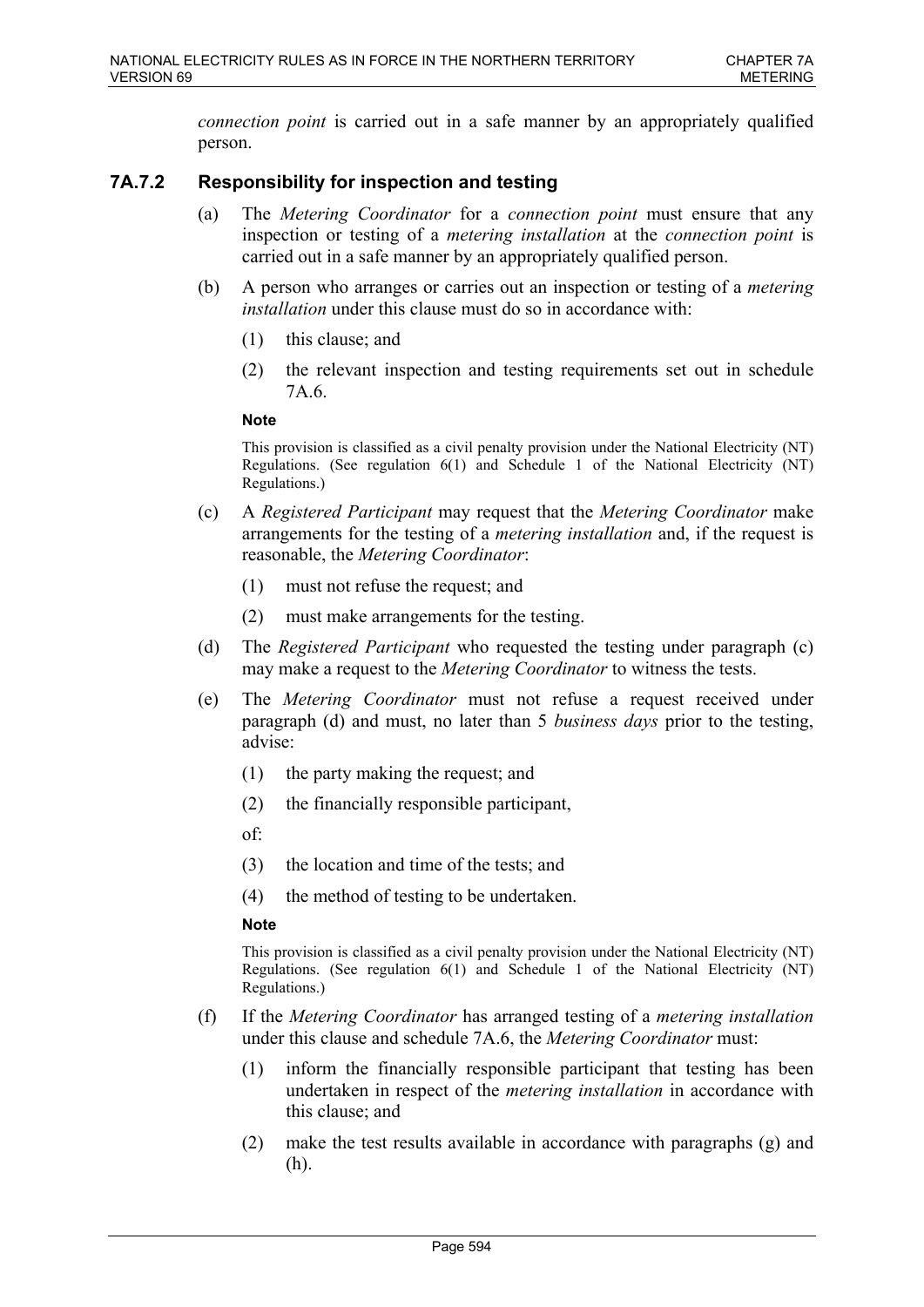(g) If the test results mentioned in paragraph (f) indicate deviation from the technical requirements for the *metering installation*, the *Metering Coordinator* must ensure that the test results are provided as soon as practicable to the persons who receive the *metering data* for the *metering installation* under clause 7A.8.4.

#### **Note**

This provision is classified as a civil penalty provision under the National Electricity (NT) Regulations. (See regulation 6(1) and Schedule 1 of the National Electricity (NT) Regulations.)

- (h) If the test results mentioned in paragraph (f) indicate compliance with the technical requirements for the *metering installation*, the *Metering Coordinator* must ensure that the test results are provided as soon as practicable:
	- (1) in circumstances where the tests were requested by a *Registered Participant*, to the *Registered Participant* and persons who receive the *metering data* for the *metering installation* under clause 7A.8.4; or
	- (2) to a *Registered Participant* if requested by that *Registered Participant*, if the tests are not the result of a request for testing.

#### **Note**

This provision is classified as a civil penalty provision under the National Electricity (NT) Regulations. (See regulation 6(1) and Schedule 1 of the National Electricity (NT) Regulations.)

- (i) The *Utilities Commission* may check the test results recorded in the *metering register* by arranging for audits of *metering installations* to satisfy itself and *NTESMO* that the accuracy of each *metering installation* complies with the requirements of this Chapter 7A.
- (j) The *Metering Coordinator* must store the test results in accordance with clause 7A.7.7 and provide a copy to the *Utilities Commission* on request or as part of an audit.
- (k) The cost of any testing under paragraph (c) must be borne by:
	- (1) if paragraph (g) applies the *Metering Coordinator*; or
	- (2) otherwise the *Registered Participant* who requested the test.

# **7A.7.3 Actions in event of non-compliance**

- (a) If the accuracy of the *metering installation* does not comply with the requirements of the *Rules*, the *Metering Coordinator* must:
	- (1) advise *NTESMO* as soon as practicable of the errors detected and the possible duration of the existence of the errors;
	- (2) arrange for the accuracy of the *metering installation* to be restored within:
		- (i) 10 *business days*; or
		- (ii) if a timeframe is agreed with the financially responsible participant, in that timeframe; and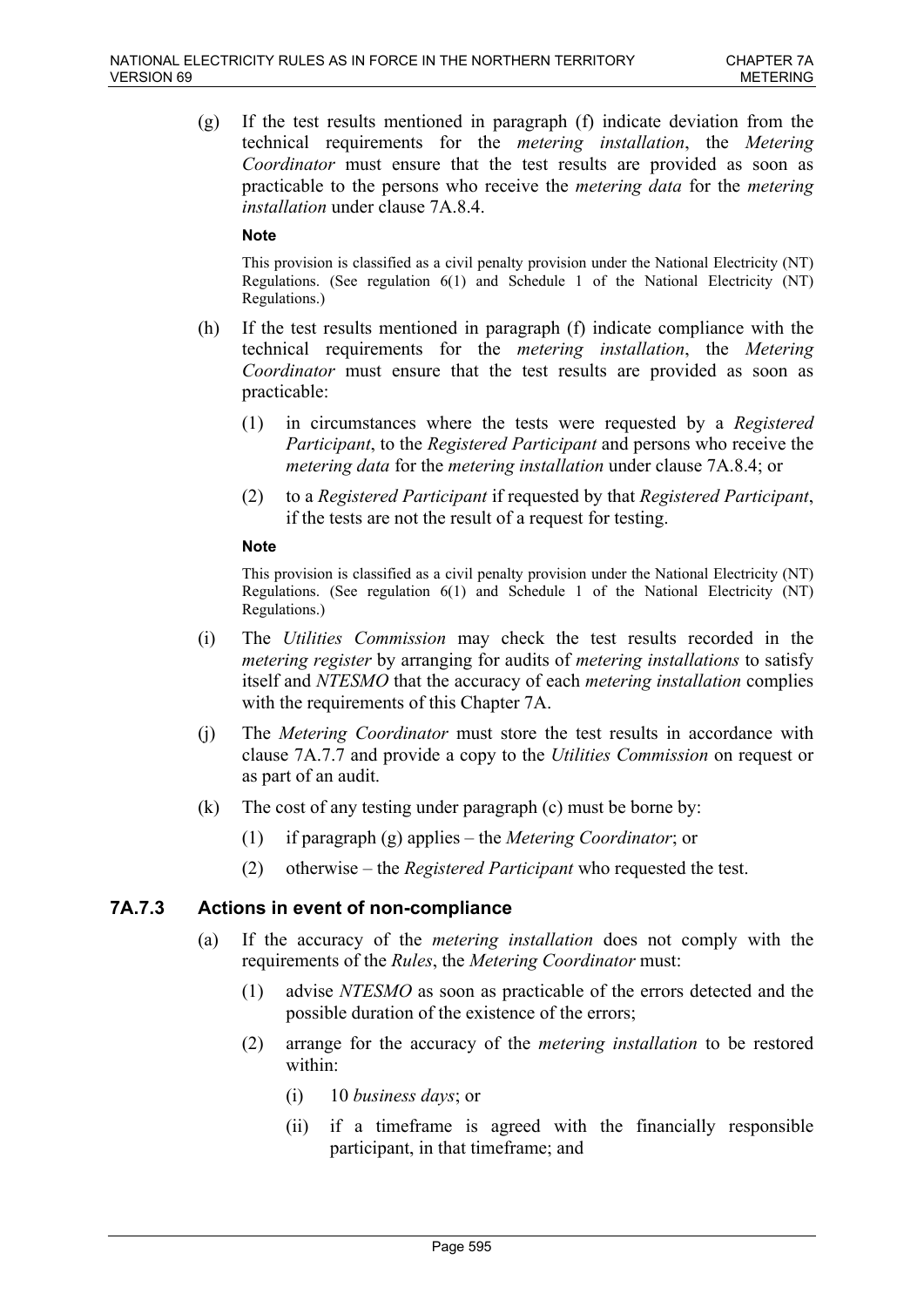(3) correct the *metering data* and provide the corrected *metering data* to *NTESMO*.

#### **Note**

This provision is classified as a civil penalty provision under the National Electricity (NT) Regulations. (See regulation 6(1) and Schedule 1 of the National Electricity (NT) Regulations.)

(b) *NTESMO* may make appropriate corrections to the *metering data* to take account of errors referred to it under paragraph (a) for the purposes of *settlements*.

### **7A.7.4 Audits of information held in metering installations**

- (a) The *Utilities Commission* is responsible for auditing *metering installations*.
- (b) A *Registered Participant* or *NTESMO* may request the *Utilities Commission* to conduct an audit to determine the consistency between the data held in the *metering database* and the data held in the relevant *metering installation*.
- (c) If there are inconsistencies between data held in a *metering installation* and data held in the *metering database*, the *Metering Coordinator* and *Registered Participants* with a financial interest in the *metering installation* or the *energy* measured by the *metering installation* must liaise together to determine the most appropriate way to resolve the discrepancy.
- (d) If there are inconsistencies between data held in a *metering installation* and data held in the *metering database*, the data held in the *metering installation* is to be taken as prima facie evidence of the *connection point's energy data*, except if the *meter* or components of the *metering installation* are found to be non- compliant with the *Rules*.
- (e) The cost of any audit conducted under paragraph (b) will be borne by:
	- (1) if paragraph (c) applies, the *Metering Coordinator*; or
	- (2) otherwise, the *Registered Participant* who requested the audit or *NTESMO*, as the case may be.

# **7A.7.5 Appointment of external auditor**

- (a) The *Utilities Commission* may, upon reasonable notice to the *Metering Coordinator*, appoint an independent auditor to audit *metering installations* to confirm compliance with the *Rules*.
- (b) If the *Utilities Commission* appoints an independent auditor under paragraph (a):
	- (1) the *Utilities Commission* will nominate the standards and requirements and the auditor will report in accordance with those standards and requirements; and
	- (2) the *Metering Coordinator* must cooperate with any reasonable requests made by the independent auditor in undertaking the audit.
- (c) The *Utilities Commission* will provide a copy of the auditor's report to:
	- (1) the *Metering Coordinator*;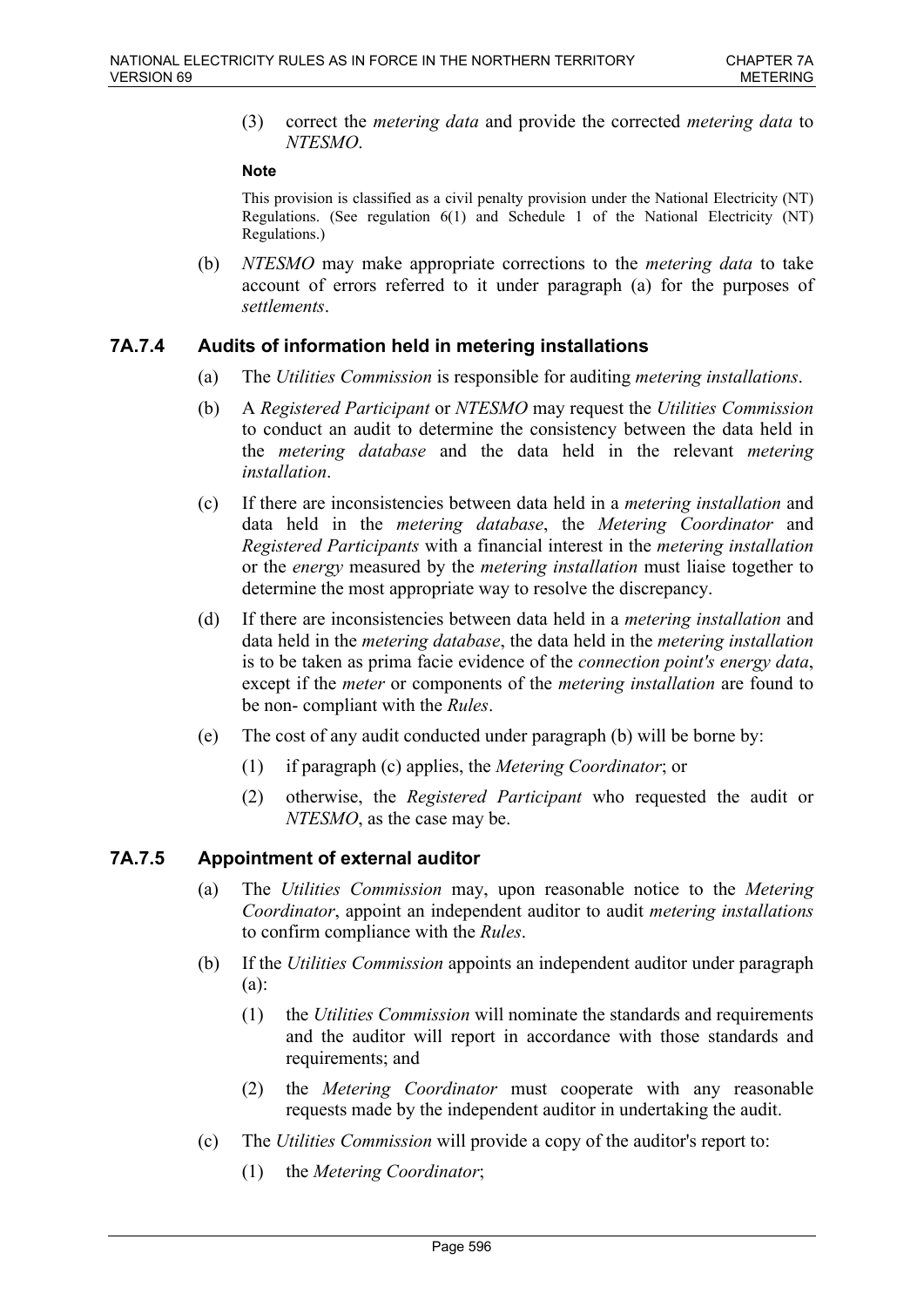- (2) *NTESMO*; and
- (3) the relevant financially responsible participant, as soon as reasonably possible after it has been completed.
- (d) The *Metering Coordinator* must ensure that the *Utilities Commission*(or its agents) have unrestricted access to *metering installations* for the purpose of carrying out external audits provided that the *Utilities Commission* agrees to comply with the *Metering Coordinator's* reasonable security and safety requirements and has first given the *Metering Coordinator* at least 2 *business days* notice of its intention to carry out an audit.
- (e) A notice under paragraph (d) must include:
	- (1) the name of the representative who will be conducting the audit on behalf of the *Utilities Commission*; and
	- (2) the time when the audit will commence and the expected time when the audit will conclude.
- (f) The *Metering Coordinator* will be responsible for the costs of undertaking the audit.

# **7A.7.6 Errors found in metering tests, inspections or audits**

- (a) Subject to paragraph (c), if a *metering installation* test, inspection or audit, carried out in accordance with this rule, demonstrates errors in excess of those prescribed in schedule 7A.4, the *Metering Coordinator* must ensure the *metering data* is substituted in accordance with this clause and clause 7A.8.1 as appropriate.
- (b) If the *Metering Coordinator* is not aware of the time at which the error arose:
	- (1) the error is taken to have occurred at a time halfway between the time of the most recent test or inspection which demonstrated that the *metering installation* complied with the relevant accuracy requirement and the time when the error was detected; and
	- (2) the time that the error was taken to occur is to be used by the *Metering Data Provider* in performing substitution of the *metering data*.
- (c) If a test of a *metering installation* demonstrates an error of measurement of less than 1.5 times the error permitted by schedule 7A.4, no substitution of readings is required.
- (d) The *Metering Coordinator* must arrange for a suitable substation of the incorrect *metering data* to be undertaken in accordance with the substitution requirements of schedule 7A.7.

# **7A.7.7 Retention of test records and documents**

- (a) All records and documentation of tests prepared under or for this Chapter must be retained in accordance with this clause.
- (b) The *Metering Coordinator* must ensure records and documentation are retained as follows:
	- (1) for a period of at least 7 years: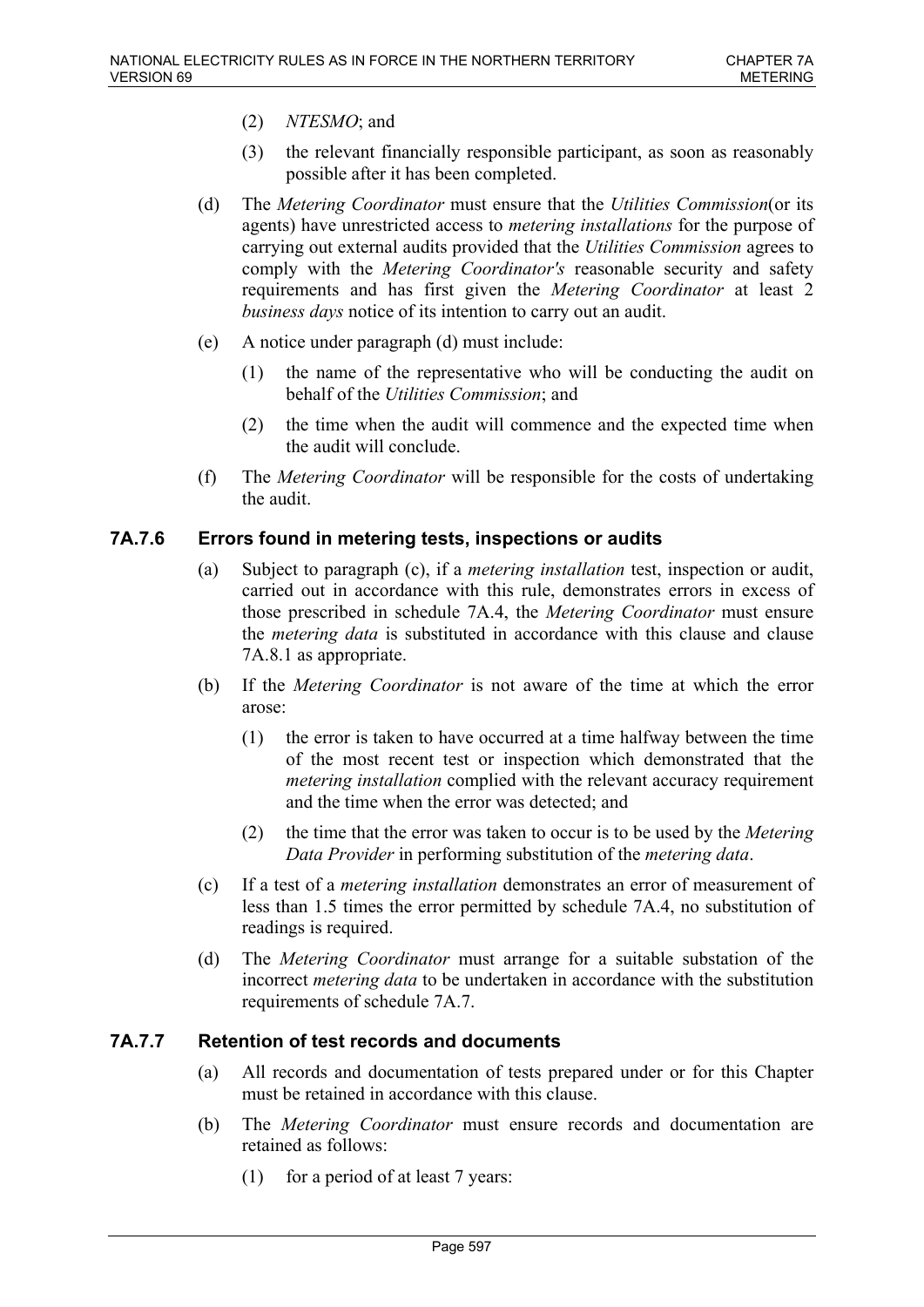- (i) sample testing of *meters* while the *meters* of the relevant style remain in service;
- (ii) the most recent sample test results of the *meters* mentioned in subparagraph (i) after the *meters* are no longer in service;
- (iii) non-sample testing of *meters* while the *meters* remain in service;
- (iv) the most recent non-sample test results after the *meters* are no longer in service;
- (v) the most recent sample test results of *instrument transformers* after *instrument transformers* of the relevant type are no longer in service;
- (vi) the most recent non-sample test results of *instrument transformers* after they are no longer in service;
- (vii) tests of new *metering* equipment of the relevant style while the equipment remains in service; and
- (viii) tests of new *metering* equipment of the relevant style after the equipment is no longer in service;
- (2) for a period of at least 10 years:
	- (i) sample testing of *instrument transformers* while *instrument transformers* of the relevant type remain in service; and
	- (ii) non-sample testing of *instrument transformers* while the *instrument transformers* remain in service.
- (c) In addition, the *Metering Coordinator* must ensure records of type tests and pattern approvals carried out or obtained in accordance with clause S7A.4.5.1(f) are retained while *metering* equipment of the relevant type remains in service and for at least 7 years after it is no longer in service.

# **Part E Metering data**

### **7A.8 Metering data services**

### **7A.8.1 Metering data services**

- (a) *Metering Data Providers* must provide *metering data services*, including the following, in accordance with the *Rules*:
	- (1) collecting *energy data* by local access or *remote acquisition*;
	- (2) the validation and substitution of *metering data* for types 1, 2, 3 and 4 *metering installations*;
	- (3) the validation, substitution and estimation of *metering data* for types 4A, 5 and 6 *metering installations*;
	- (4) the calculation, estimation and substitution of *metering data* for type 7 *metering installations*;
	- (5) establishing and maintaining a *metering data services database* associated with each *metering installation* and providing access to the *metering data services database* in accordance with clause 7A.8.3;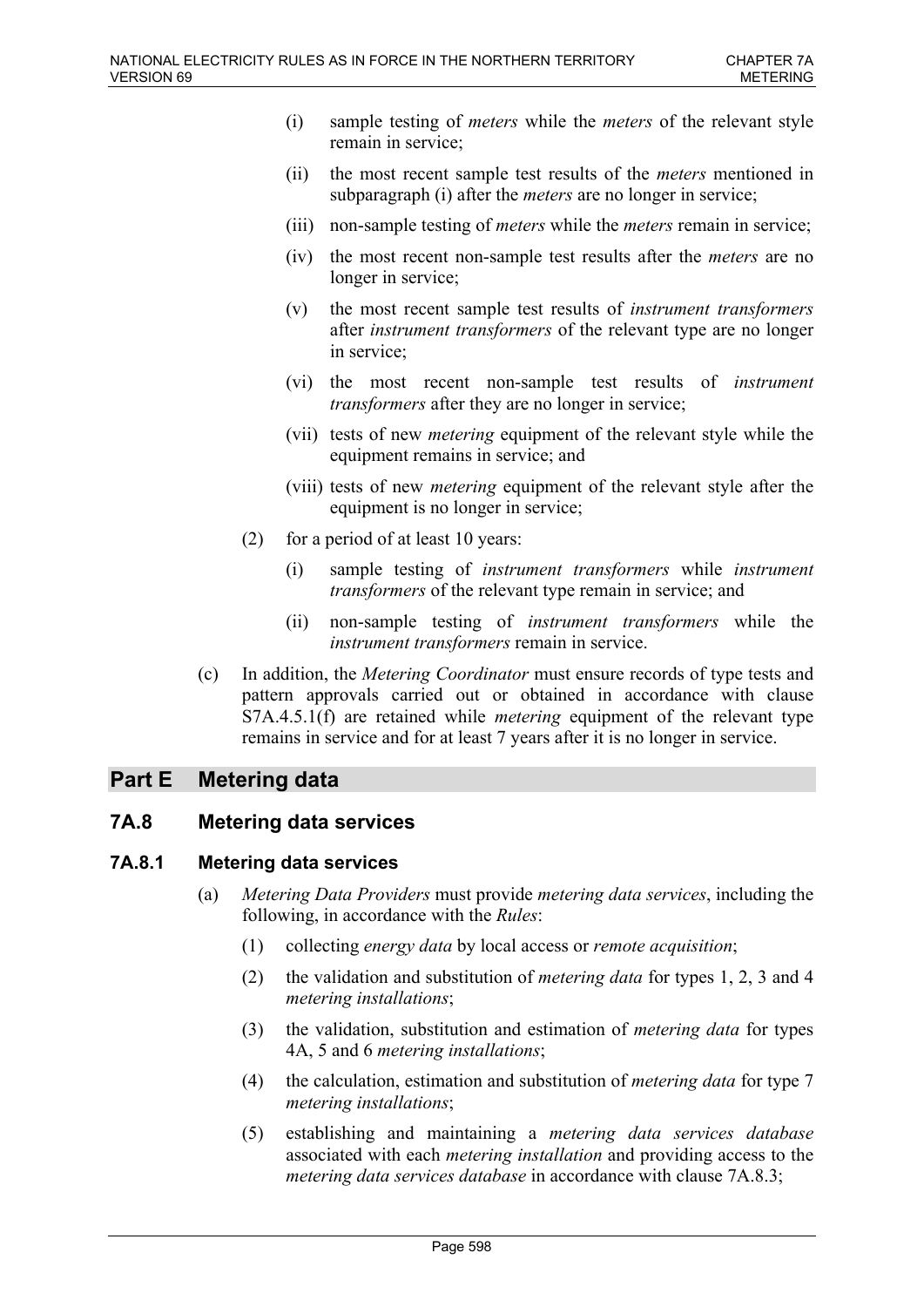- (6) the delivery of *metering data* and relevant *NT NMI Data* for a *metering installation* in accordance with clause 7A.8.4;
- (7) the delivery to *NTESMO* of the following for *settlements*:
	- (i) *metering data*;
	- (ii) any *metering register* data requested by *NTESMO*;
- (8) the delivery to relevant financially responsible participants of *metering data* for *billing transactions*;
- (9) ensuring the *metering data* and other data associated with the *metering installation* is kept secure and disclosed only in accordance with the *Rules*;
- (10) maintaining the standard of accuracy of the time setting of the *metering installation* in accordance with clause 7A.8.8;
- (11) notifying the *Metering Coordinator* of any *metering installation malfunction* in accordance with clause 7A.6.9;
- (12) management and storage of *metering data* in accordance with clause 7A.8.3; and
- (13) in respect of a *metering installation* that is a prepayment device, subject to paragraph (b), services required to support the energisation and de-energisation of the *metering installation*.
- (b) *Metering Data Providers* are not responsible:
	- (1) for the provision of a prepayment device; or
	- (2) in relation to a *metering installation* that is a prepayment device, unless there is an agreement with the financially responsible participant to the contrary, for the provision of vending services.

The installation of prepayment devices is dealt with in clause 7A.6.14.

The provision of vending services for prepayment devices is dealt with in rule 7A.2.

- (c) *Metering Data Providers* may provide additional data services that exceed the minimum requirements of the *Rules* at the request of a relevant financially responsible participant provided that:
	- (1) the full cost of providing such additional data services is met by the financially responsible participant; and
	- (2) the provision of additional data services does not affect the provision of *metering data services*.

#### **Note**

For example, vending services for a prepayment device could be an additional service, if the financially responsible participant arranges for them to be provided by the Metering Data Provider, noting that in accordance with clause 7A.2(c) the financially responsible participant is responsible for ensuring that an arrangement for vending services is in place.

# **7A.8.2 Collection of energy data and estimation of metering data**

(a) A *Metering Data Provider* must, in accordance with this rule, collect *energy data* from, and estimate *metering data* in respect of, a *metering installation*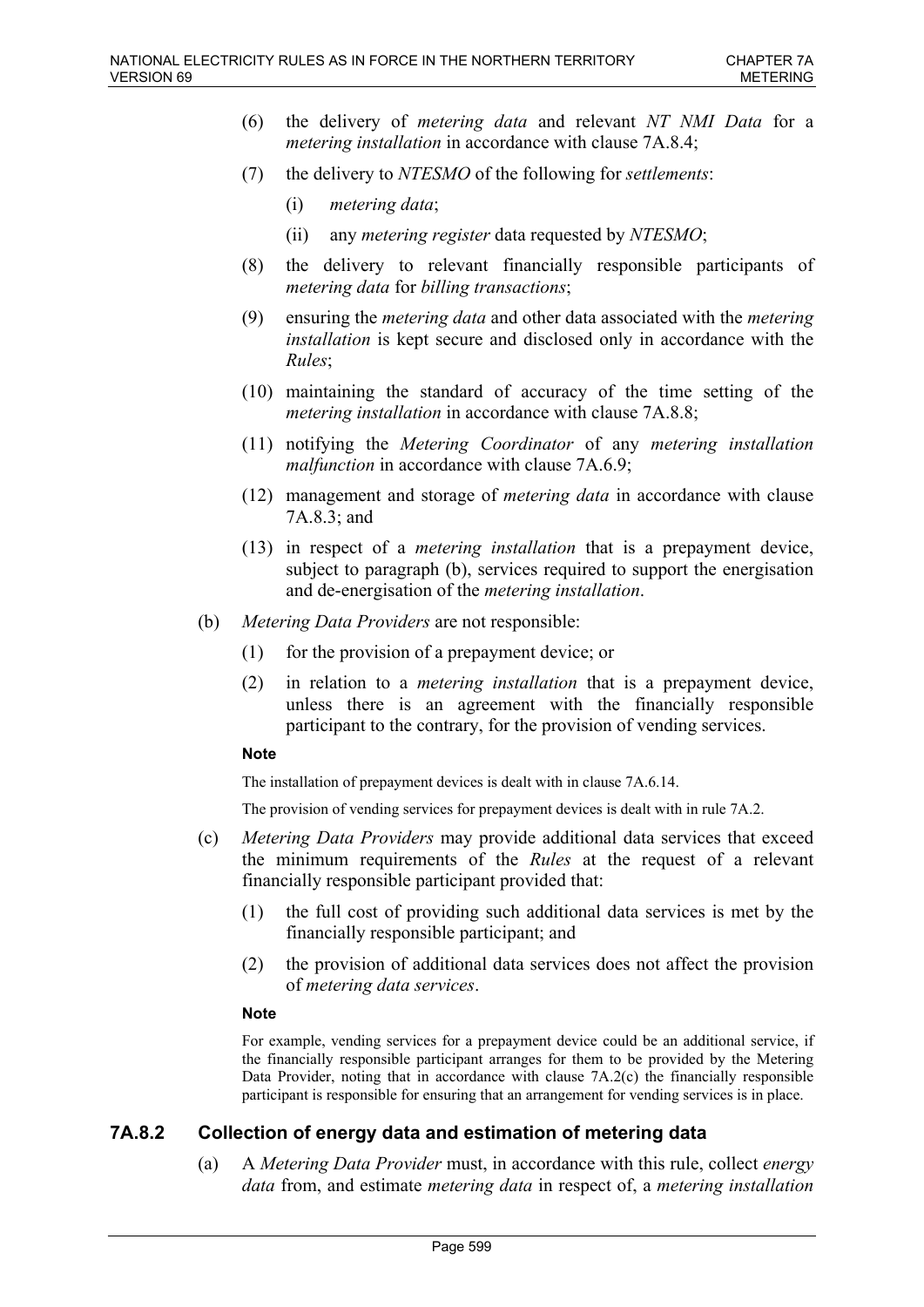at a *connection point* for which it has been appointed the *Metering Data Provider*.

### **Scheduled meter reading**

- (b) The *Metering Data Provider* must use reasonable endeavours to ensure that *energy data* is collected from a *metering installation* by way of an actual meter reading at least once every 3 months or, where a greater frequency has been agreed with a financially responsible participant, at that greater frequency.
- (c) Despite paragraph (b), the *Metering Data Provider* must ensure that *energy data* is collected from a *metering installation* by way of an actual meter reading at least once every 12 months.

### **Special meter reading**

- (d) The *Metering Data Provider* must perform a special meter reading (including a final *meter* reading) at the request of a financially responsible participant.
- (e) The *Metering Data Provider* may charge the financially responsible participant or *retail customer*(as the case may be) for the collection of *energy data* under paragraph (d) to the extent that its costs of collection are higher than they would otherwise be.

### **Estimated metering data**

- (f) When *energy data* is not collected by the *Metering Data Provider* from a *metering installation* by way of an actual meter reading at the applicable *meter* reading frequency under paragraph (b), the *Metering Data Provider* must estimate *metering data* for that *metering installation* in accordance with schedule 7A.7.
- (g) *Estimated metering data* for the purposes of paragraph (f) must be provided to the *retailer* within 10 *business days* of the scheduled meter reading date under paragraph (b).

### **Altering energy data**

(h) The *energy data* in a *metering installation* must not be altered except when the *metering installation* is reset to zero as part of a repair or reprogramming.

# **7A.8.3 Data management and storage**

- (a) A *Metering Data Provider* must:
	- (1) retain *metering data* for all relevant *metering installations* in the *metering data services database*:
		- (i) in electronic format for at least 13 months; and
		- (ii) following the retention under subsubparagraph (i), in an accessible format for at least 7 years;
	- (2) archive, in an accessible format, for at least 7 years: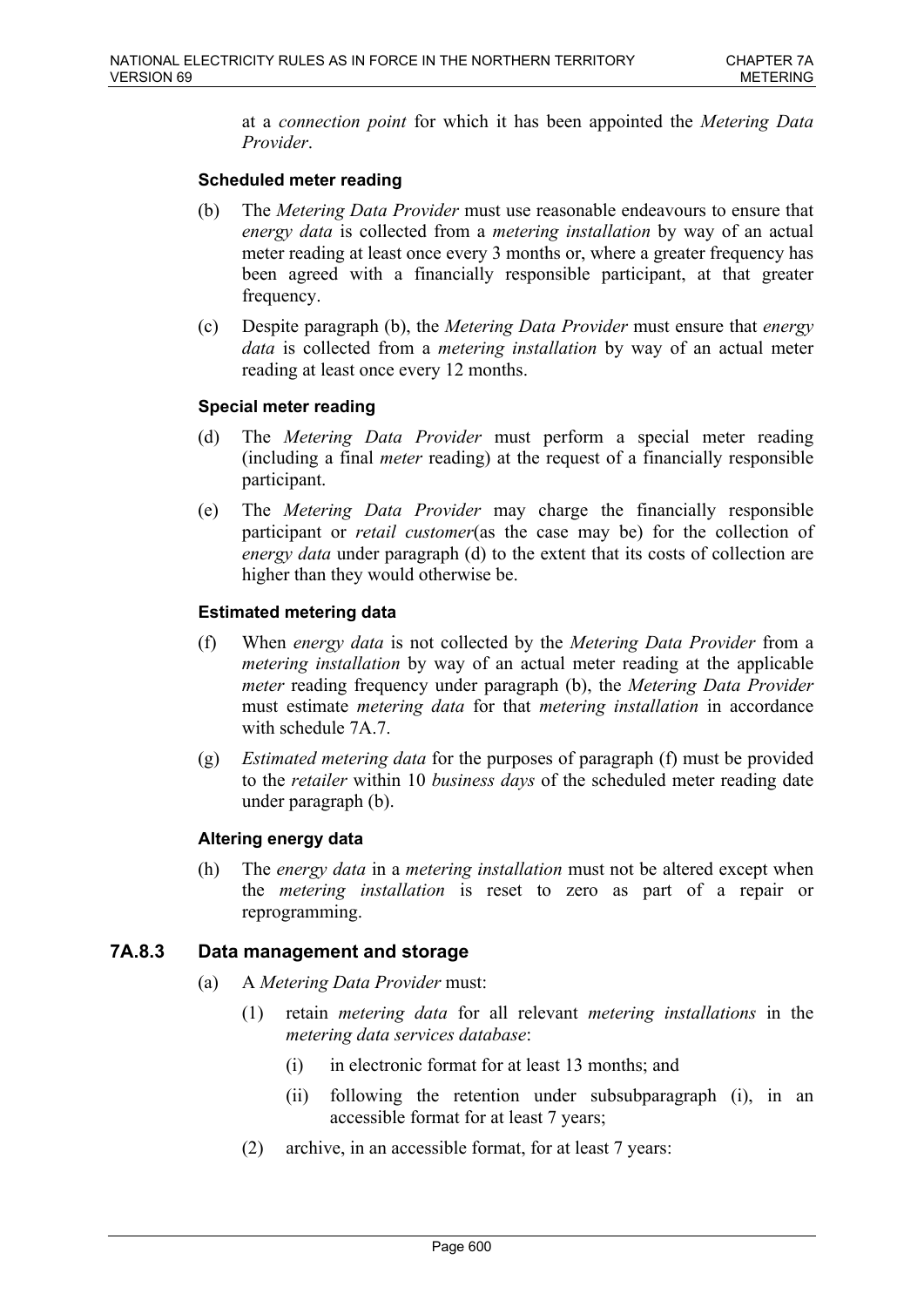- (i) *metering data* in its original form as collected from the *metering installation*; and
- (ii) records of each substitution to *metering data* in respect of a *metering installation*;
- (3) enable the persons mentioned in clause  $7A.13.5(c)(1)$  to (6) to access or receive the *metering data* and *NT NMI data* in the *metering data services database*; and

This provision is classified as a civil penalty provision under the National Electricity (NT) Regulations. (See regulation  $6(1)$  and Schedule 1 of the National Electricity (NT) Regulations.)

(4) except for the persons mentioned in clause  $7A.13.3(c)(1)$  to  $(6)$ , ensure that no person has access to the *metering data services database*.

#### **Note**

This provision is classified as a civil penalty provision under the National Electricity (NT) Regulations. (See regulation 6(1) and Schedule 1 of the National Electricity (NT) Regulations.)

- (b) A *Metering Data Provider* must maintain *electronic data transfer* facilities in order to deliver *metering data* from the *metering data services database* in accordance with schedule 7A.8 and clause 7A.8.4.
- (c) *Check metering data*, where available, and appropriately adjusted for differences in *metering installation* accuracy, where applicable, must be used by the *Metering Data Provider* to validate *metering data*.
- (d) If the *Metering Data Provider* becomes aware that the *metering data* that has been delivered into the *metering database* from a *metering data services database* is incorrect, then the *Metering Data Provider* must provide corrected *metering data* to the financially responsible participant and *NTESMO* within 1 *business day* of detection.
- (e) *Metering data* may only be altered by a *Metering Data Provider*, except in the preparation of *settlements ready data*, in which case *NTESMO* may alter the *metering data* in accordance with clause 7A.9.2(c).
- (f) A *Metering Data Provider* may only alter *metering data* in the *metering data services database* in accordance with schedule 7A.7.
- (g) A *Metering Data Provider* must arrange with the *Metering Coordinator* to obtain the relevant *metering data* if *remote acquisition*, if any, becomes unavailable.
- (h) A *Metering Data Provider's* rules and protocols for supplying *metering data services* must be approved by *NTESMO* and *NTESMO* must not unreasonably withhold such approval.

# **7A.8.4 Provision of metering data to certain persons**

A *Metering Data Provider* must give *metering data* and relevant *NT NMI data* to the persons mentioned in clause  $7A.13.5(c)(1)$  to (6) and clause  $9A.13.5(g)(1)$  as required by, and in accordance with, the *Rules*.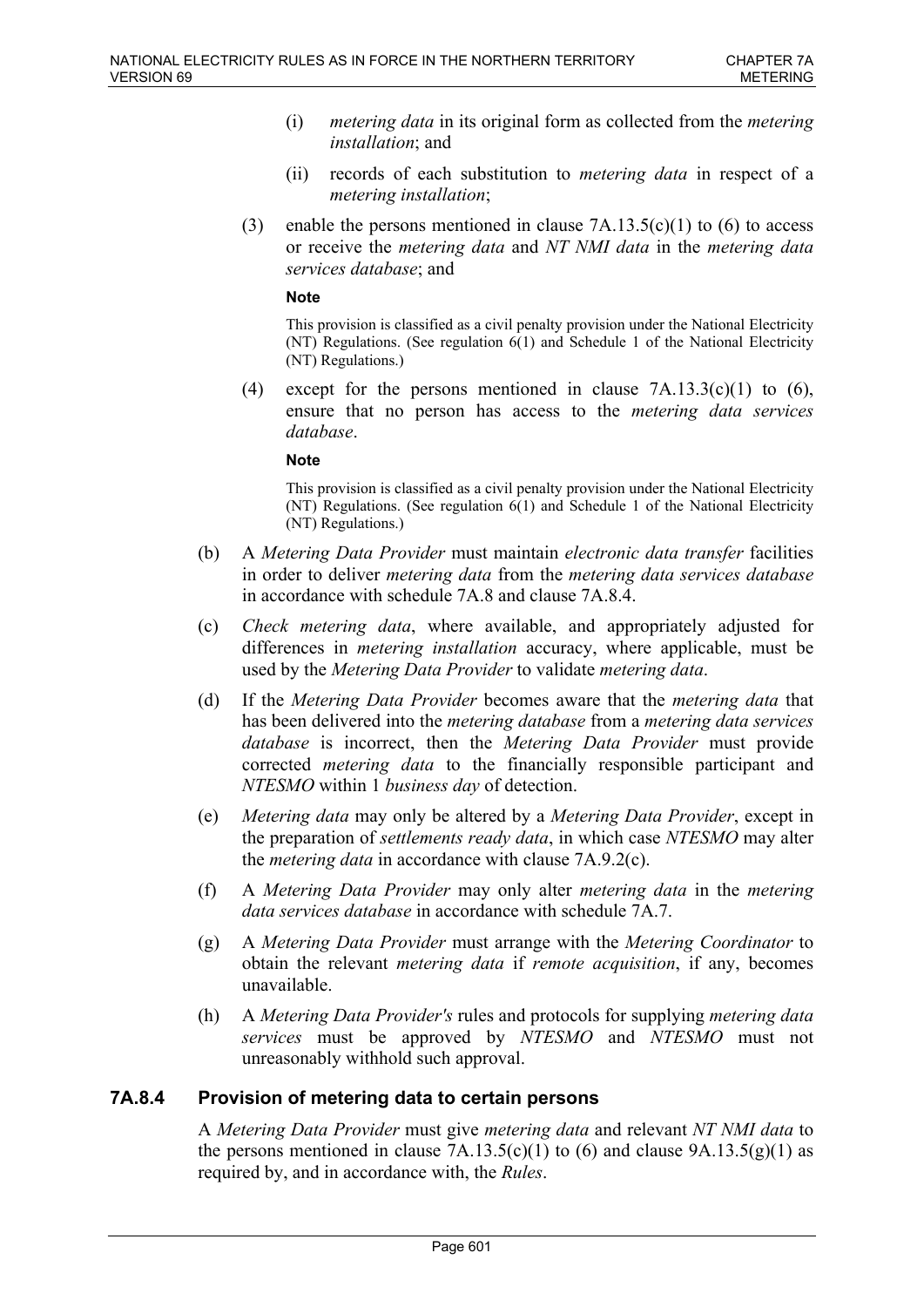This provision is classified as a civil penalty provision under the National Electricity (NT) Regulations. (See regulation 6(1) and Schedule 1 of the National Electricity (NT) Regulations.)

# **7A.8.5 Use of check metering data**

*Check metering data*, if available and if it has been appropriately adjusted for differences in *metering installation* accuracy, must be used by *Metering Data Providers* or *NTESMO*, as the case may be, for:

- (a) validation;
- (b) substitution; and
- (c) estimation,

of *metering data* as required by clause 7A.8.1.

# **7A.8.6 Periodic energy metering**

- (a) Subject to paragraph (b), a *Metering Data Provider* must:
	- (1) for type 1, 2, 3, 4, 4A and 5 *metering installations*, collate *metering data* relating to:
		- (i) the amount of *active energy*; and
		- (ii) *reactive energy* (where relevant) passing through a *connection point*,

in *recording intervals* within a *metering data services database*; and

- (2) for type 6 *metering installations*, collate *accumulated energy data* relating to an interval of up to 3 months.
- (b) However:
	- (1) in relation to paragraph  $(a)(1)$ :
		- (i) for local electricity systems with a *market* administered by *NTESMO*– it may be agreed between *NTESMO* and the financially responsible participant that *metering data* may be recorded in sub-multiples of a *recording interval* where a *metering installation* is used for the purposes of *settlements*; and
		- (ii) for local electricity systems without a *market* administered by *NTESMO* – it may be agreed between the *Metering Coordinator* and the financially responsible participant that *metering data* may be recorded in sub-multiples of a *recording interval* where a *metering installation* is used for the purposes of *billing transactions*; and
	- (2) in relation to paragraph  $(a)(2)$ :
		- (i) for local electricity systems with a *market* administered by *NTESMO*– it may be agreed between *NTESMO* and the financially responsible participant that some other period will apply either on an ongoing basis or once-off basis; and
		- (ii) for local electricity systems without a *market* administered by *NTESMO* – it may be agreed between the *Metering Coordinator*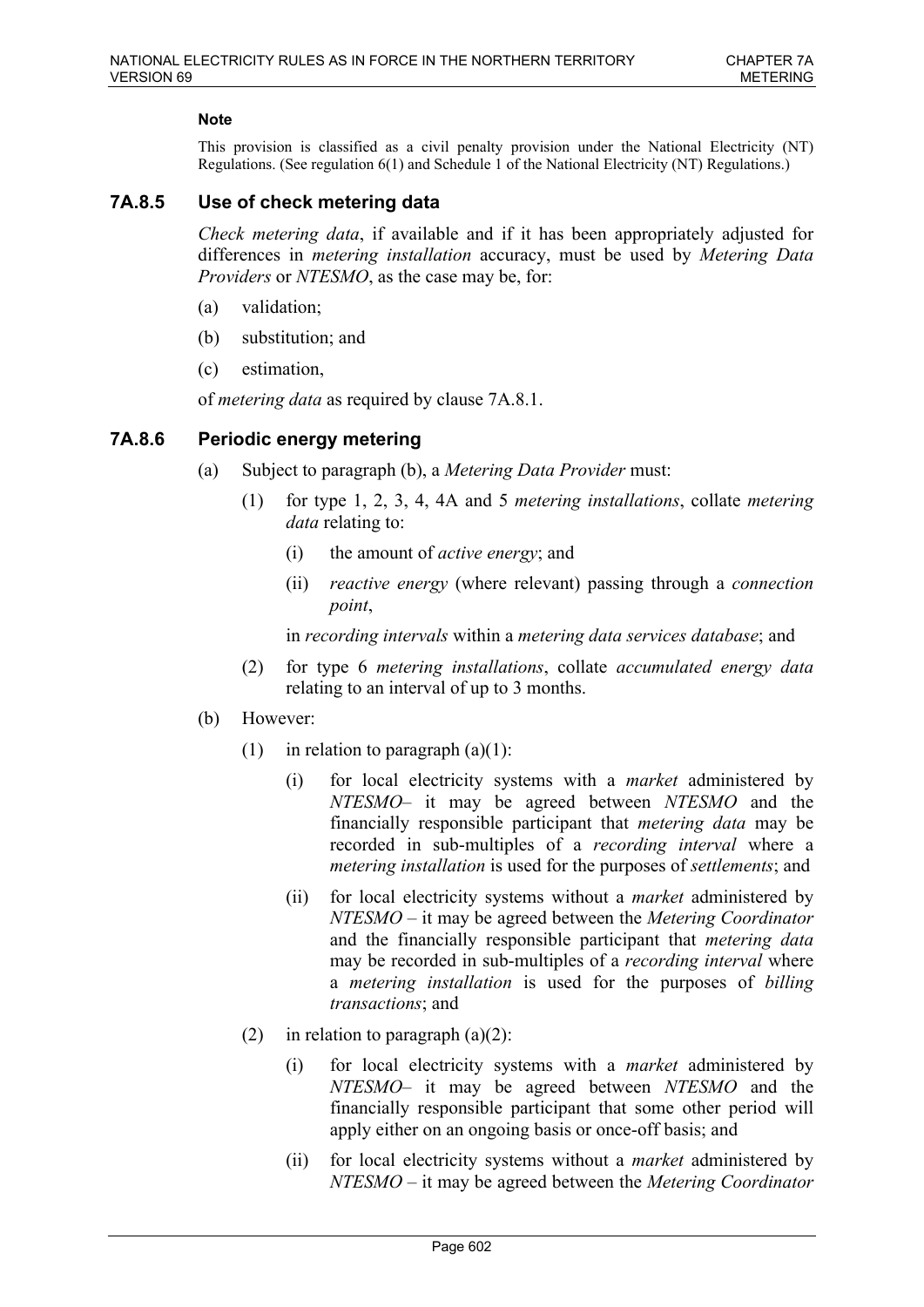and the financially responsible participant that some other period will apply either on an ongoing basis or once-off basis.

(c) A *Metering Data Provider* must, for type 7 *metering installations*, prepare *estimated metering data* relating to the amount of *active energy* passing through a *connection point* in accordance with clause 7A.8.1(a)(4) in 3 months or, where a greater frequency has been agreed with a financially responsible participant, at that greater frequency within a *metering data services database*.

### **7A.8.7 Verification of metering data Metering installations other than type 7 metering installations**

- (a) A *Metering Data Provider* responsible for a *metering installation*, other than a type 7 *metering installation*, must ensure that the *metering data* collected from the installation is validated in accordance with schedule 7A.7.
- (b) If validation under paragraph (a) demonstrates that there has been a failure of the *metering installation* or that a measurement error exists:
	- (1) the *metering data* must be substituted in accordance with schedule 7A.7;
	- (2) the *Metering Data Provider* must provide the quality flag of the *substituted metering data* to the financially responsible participant for its record in accordance with clause S7A.7.8.4; and
	- (3) for *connection points* associated with a *retail customer* the *Metering Data Provider* must provide the *substituted metering data* to the *retailer* so that the *retailer* can meet its billing obligations.
- (c) The *Metering Data Provider*:
	- (1) must make a separate record of any substitution made under this clause, including:
		- (i) the reasons for the substitution;
		- (ii) the methodology used for the substitution; and
		- (iii) the *substituted metering data*; and
	- (2) must maintain the record for at least 7 years and provide access to the record at reasonable times to the relevant financially responsible participant or *retail customer*(as the case may be).

# **Type 7 metering installations**

### **Note**

Obligations relating to type 7 metering installations, including requirements for calculating metering data under this clause, will only apply in this jurisdiction in the event of a type 7 metering installation being available in this jurisdiction and after a 12 month transitional period allowing all participants to achieve compliance.

(d) A *Metering Data Provider* responsible for a type 7 *metering installation* must ensure that the *metering data* for that installation: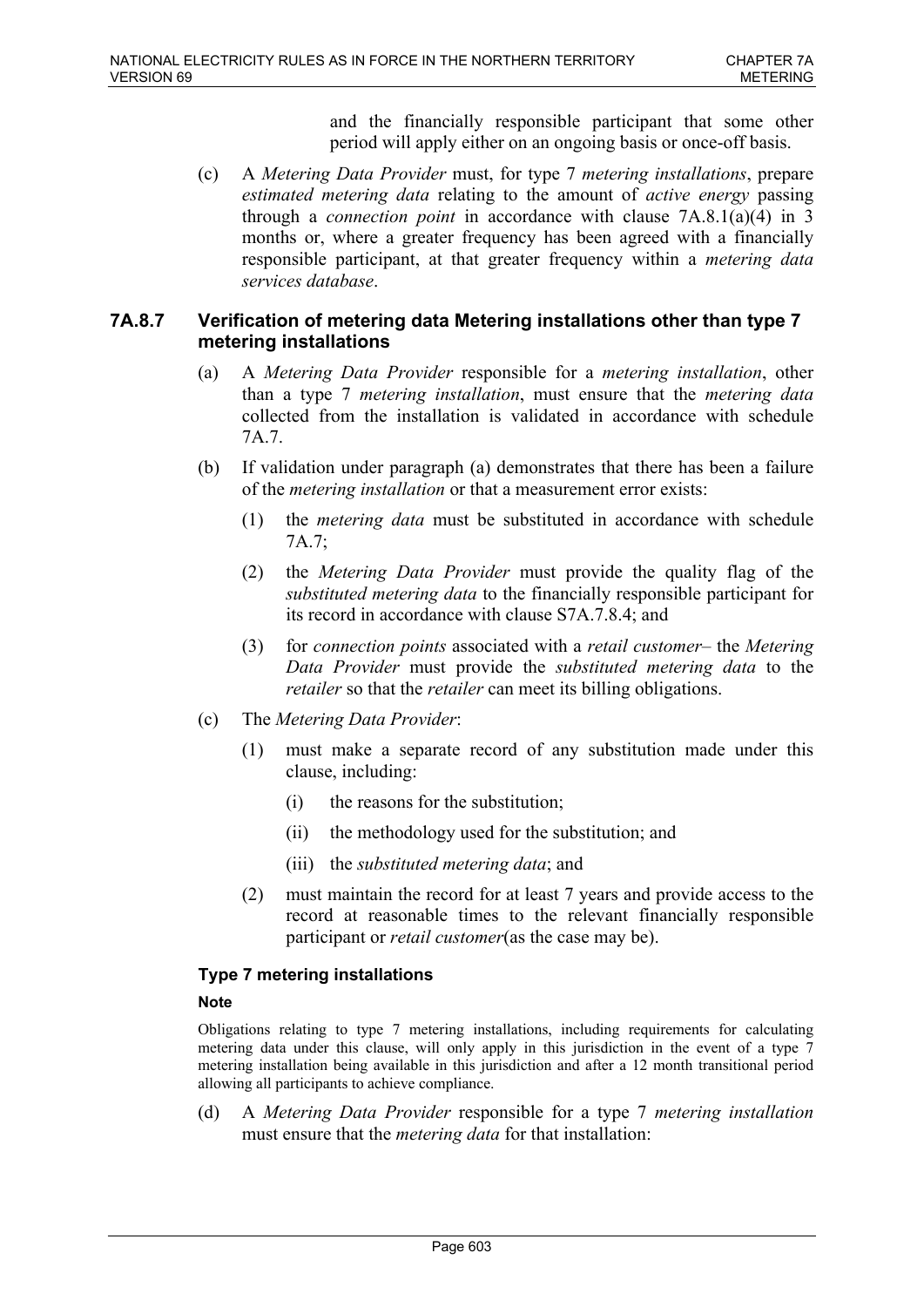- (1) is calculated in accordance with the *Network Service Provider's* applicable procedure, which must be based on a methodology in, or otherwise be consistent with, schedule 7A.7; and
- (2) is validated in accordance with schedule 7A.7.
- (e) If validation under paragraph (d)(2) demonstrates that there has been a failure of the *metering installation* or that a measurement error exists, the *Metering Data Provider* must ensure the *metering data* is substituted in accordance with schedule 7A.7.

# **7A.8.8 Time settings**

- (a) The *Metering Provider* must set the times of clocks of all *metering installations* with reference to *Australian Central Standard Time* to a standard of accuracy in accordance with schedule 7A.4 relevant to the *load* through the *connection point* when installing, testing and maintaining *metering installations*.
- (b) *NTESMO* must ensure that the *metering database* clock is maintained within ±1 second of *Australian Central Standard Time*.
- (c) The *Metering Data Provider* must ensure that the *metering data services database* clock is maintained within ±1 second of *Australian Central Standard Time*.
- (d) The *Metering Data Provider* must:
	- (1) check the accuracy of the clock of the *metering installation* with reference to *Australian Central Standard Time* to a standard of accuracy in accordance with schedule 7A.4 relevant to the *load* through the *connection point* on each occasion that the *metering installation* is accessed;
	- (2) reset the clock of the *metering installation* so that it is maintained to the required standard of accuracy in accordance with schedule 7A.4 relevant to the *load* through the *connection point* if the clock error of a *metering installation* does not conform to the required standard of accuracy on any occasion that the *metering installation* is accessed; and
	- (3) notify the *Metering Provider* if the *Metering Data Provider* is unable to reset the clock of the *metering installation* in accordance with subparagraph (2).

# **7A.8.9 Metering data performance standards**

- (a) Where required for the purposes of *settlements*, the *Metering Coordinator* must ensure that *metering data* is provided to *NTESMO* for all *recording intervals* where the *metering installation* has the capability for *remote acquisition* of *metering data*, and that the data is:
	- (1) derived from a *metering installation* compliant with clause 7A.6.5(a);
	- (2) provided within the timeframe for *settlements* required in accordance with *jurisdictional electricity legislation*;
	- (3) actual or substituted in accordance with schedule 7A.7; and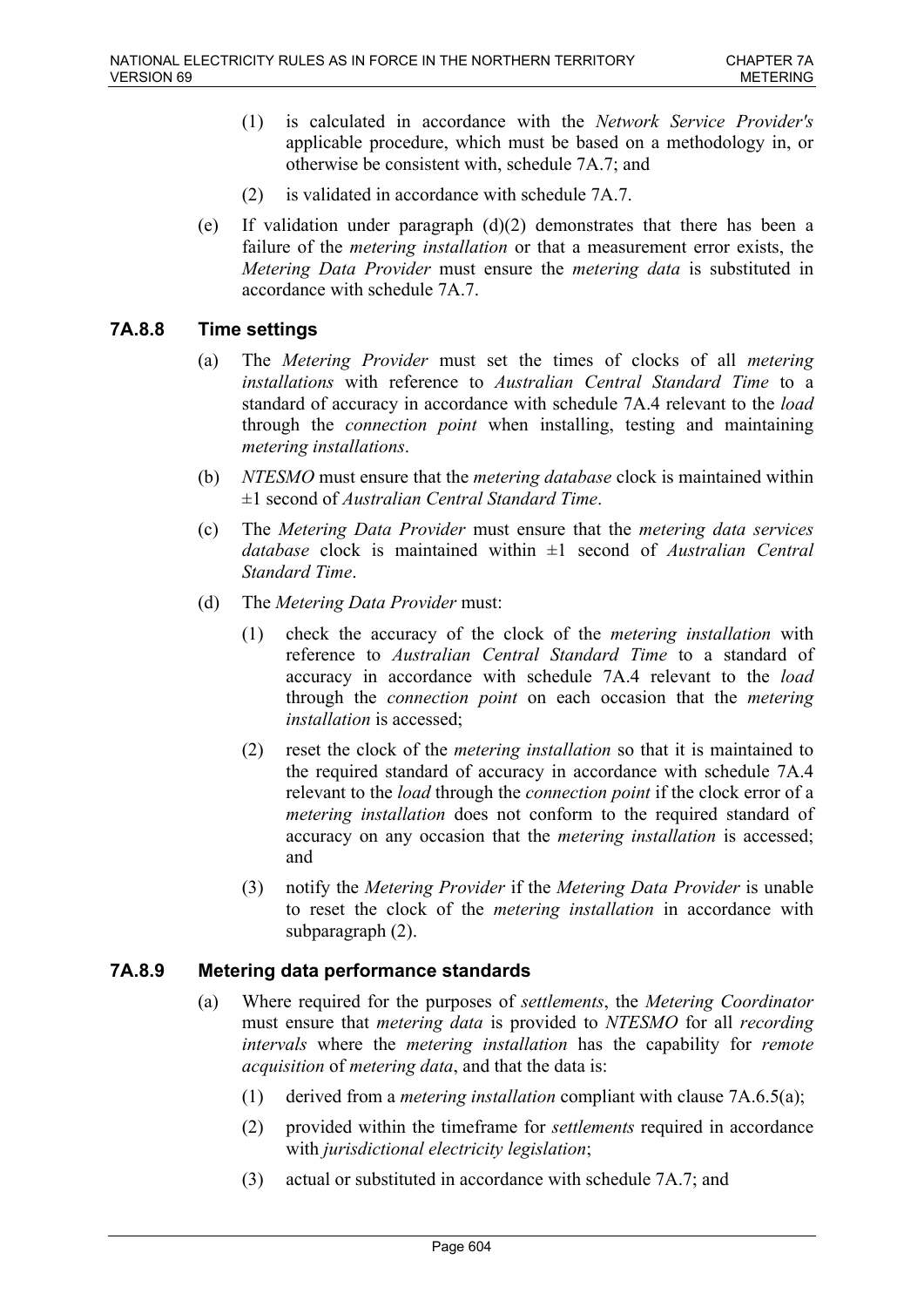(4) provided in accordance with the performance standards specified in schedule 7A.7.

#### **Note**

This provision is classified as a civil penalty provision under the National Electricity (NT) Regulations. (See regulation 6(1) and Schedule 1 of the National Electricity (NT) Regulations.)

- (b) Where:
	- (1) the *metering installation* is a type 4A *metering installation*, or does not have the capability for *remote acquisition* of *metering data*; and
	- (2) *metering data* is required for the purposes of *settlements*,

the *Metering Coordinator* must ensure that *metering data* is provided to *NTESMO* and that the data is:

- (3) derived from a *metering installation* compliant with clause 7A.6.5(a);
- (4) provided within the timeframe required for *settlements* in accordance with *jurisdictional electricity legislation*;
- (5) actual, substituted or estimated in accordance with schedule 7A.7; and
- (6) provided in accordance with the performance standards specified in schedule 7A.7.

#### **Note**

This provision is classified as a civil penalty provision under the National Electricity (NT) Regulations. (See regulation 6(1) and Schedule 1 of the National Electricity (NT) Regulations.)

- (c) The *Metering Coordinator* must ensure that, for all *metering installations* used for *billing transactions*, *metering data* is provided to the financially responsible participant for all *recording intervals* where the *metering installation* has the capability for *remote acquisition* of *metering data*, and that the data is:
	- (1) derived from a *metering installation* compliant with clause 7A.6.5(a);
	- (2) provided to the financially responsible participant every 35 days for *billing transactions* unless it has been agreed between the *Metering Coordinator* and the financially responsible participant that some other timeframe will apply;
	- (3) actual or substituted in accordance with schedule 7A.7; and
	- (4) provided in accordance with the performance standards specified in schedule 7A.7.

#### **Note**

This provision is classified as a civil penalty provision under the National Electricity (NT) Regulations. (See regulation 6(1) and Schedule 1 of the National Electricity (NT) Regulations.)

- (d) For type 6 *metering installations*, *metering data* relating to the amount of *active energy* passing through a *connection point* must be provided to the financially responsible participant:
	- (1) every 3 months; or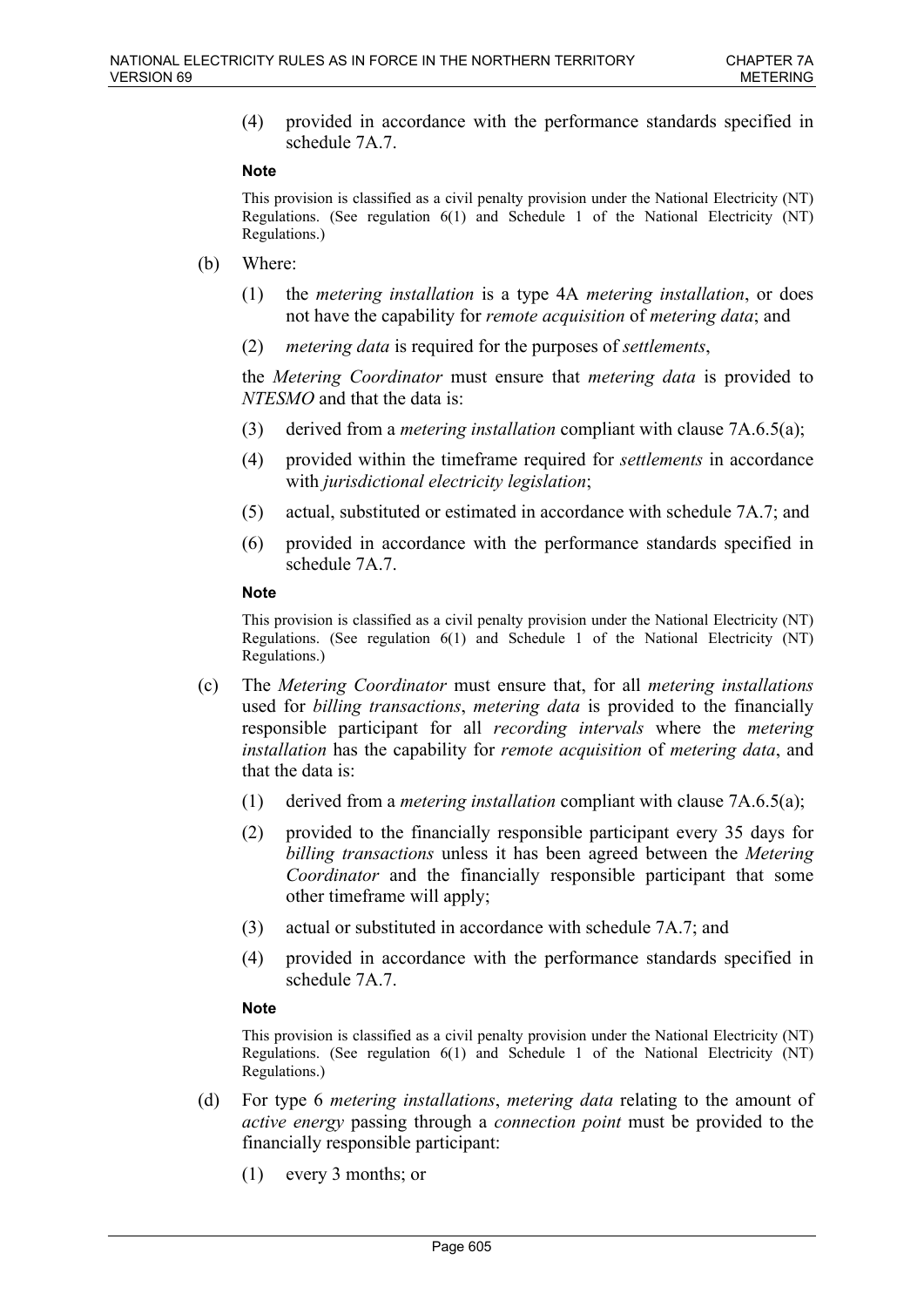(2) where a greater frequency has been agreed with the financially responsible participant – at that greater frequency.

# **7A.9 Metering data and data base**

# **7A.9.1 Metering database**

- (a) *NTESMO* must create, maintain and administer a *metering database*(either directly or under a contract for provision of the database) containing information for each *metering installation* registered with *NTESMO*.
- (b) The *metering database* must include *metering data*, *settlements ready data*, and information for each *metering installation* registered with *NTESMO* in accordance with this rule 7A.9.
- (c) *NTESMO*:
	- (1) must enable the persons referred to in clause  $7A.13.5(c)(1)$  to (4) and clause 7A.13.5(f)(1) to access or receive data in the *metering database*; and
	- (2) except as specified in subparagraph (1), must ensure that no other person has access to the *metering database*.
- (d) For all types of *metering installations*, the *metering database* must contain *metering data* that is:
	- (1) retained in an electronic format for at least 13 months; and
	- (2) following the retention under subparagraph (1), archived in an accessible format for an overall period of not less than 7 years.
- (e) The *settlements ready data* held in the *metering data base* must be used by *NTESMO* for *settlement purposes*.
- (f) The *settlements ready data* held in the *metering database* may be used by *Distribution Network Service Providers* for the purpose of determining *distribution service charges* in accordance with clause 6.20.1.
- (g) *NTESMO* must retain *settlements ready data* for all *metering installations* for at least 7 years.
- (h) Despite anything to the contrary in this *Rule*, *NTESMO* may provide the *energy ombudsman* with *metering data* relating to a *Registered Participant* from a *metering installation*, the *metering database*, or the *metering register*, if the *energy ombudsman* has received a complaint to which the data is relevant from a *retail customer* of the *Registered Participant*.
- (i) *NTESMO* must notify the relevant *Registered Participant* of any information requested by the *energy ombudsman* under paragraph (h) and, if it is requested by that *Registered Participant*, supply the *Registered Participant* with a copy of any information provided to the *energy ombudsman*.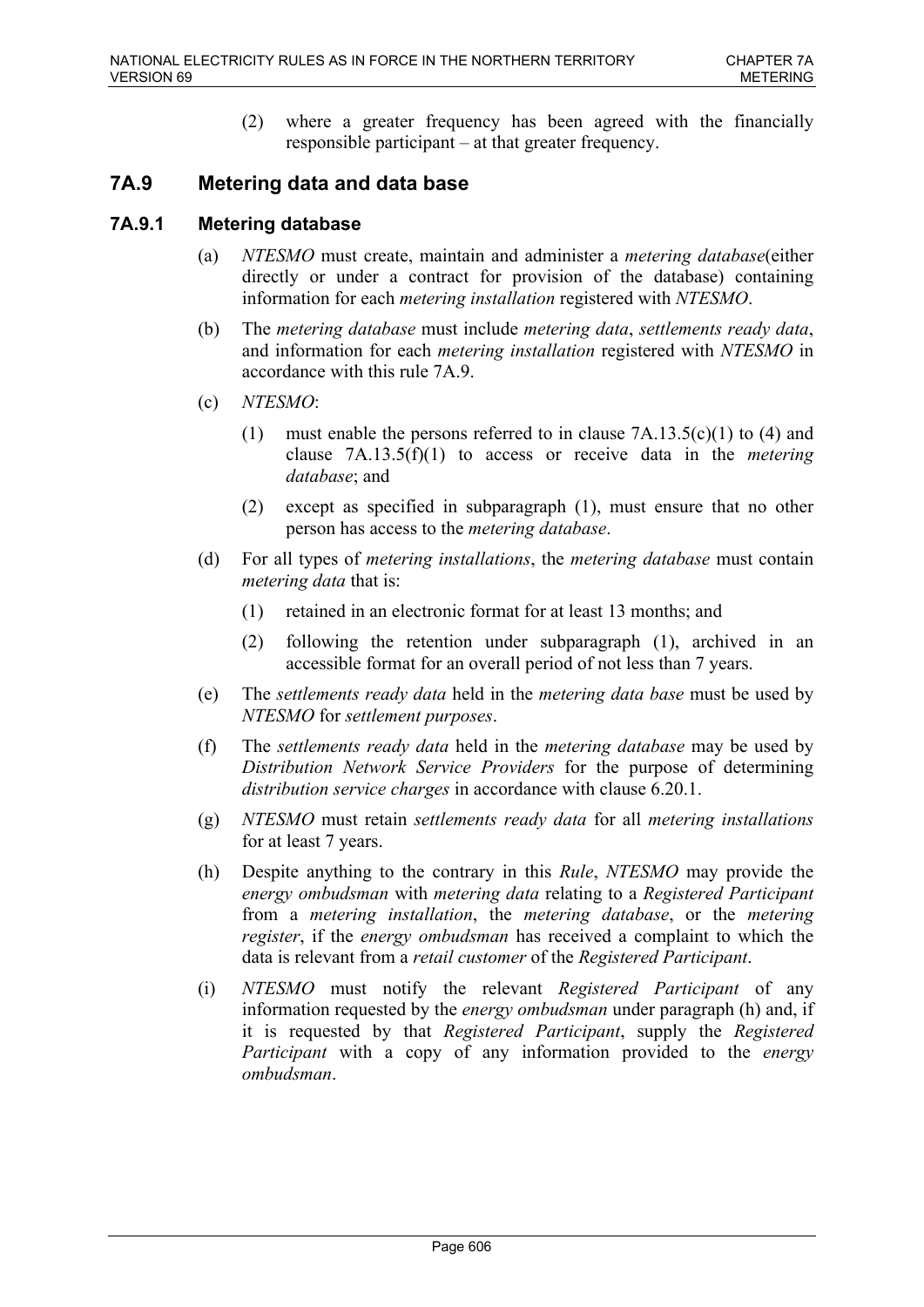### **7A.9.2 Data validation, substitution and estimation**

- (a) If *NTESMO* in the preparation of *settlements ready data* detects *metering data* that fails validation *NTESMO* must notify the *Metering Data Provider* within 1 *business day* of detection.
- (b) Where a *Metering Data Provider* receives notification under paragraph (a), the *Metering Data Provider* must use its best endeavours to provide corrected *metering data* to *NTESMO* within 1 *business day* or advise *NTESMO* that this time limit cannot be achieved, and the reason for delay, in which case the parties must agree on a revised time limit by which the corrected *metering data* will be provided.
- (c) Where *metering data* fails validation by *NTESMO* in the preparation of *settlements ready data* and replacement *metering data* is not available within the time required for *settlements* then *NTESMO* must prepare a substitute value in accordance with schedule S7A.7.

### **7A.9.3 Changes to energy data or to metering data**

- (a) The *Metering Coordinator* must ensure that *energy data* held in a *metering installation* is not altered except when the *meter* is reset to zero as part of a repair or reprogramming.
- (b) If an on-site test of a *metering installation* requires the injection of current, the *Metering Coordinator* must ensure that:
	- (1) the *energy data* stored in the *metering installation* is inspected;
	- (2) if necessary following the inspection under subparagraph (1), alterations are made to the *metering data*, to ensure that the *metering data* in the *metering data services database* and the *metering database* is not materially different from the *energy* consumed at that *connection point* during the period of the test.
- (c) If a *Metering Coordinator* considers alterations are necessary under paragraph (b)(2), the *Metering Coordinator* must:
	- (1) for local electricity systems with a *market* operated by *NTESMO*, notify *NTESMO* that alteration to the *metering data* is necessary; and
	- (2) advise the financially responsible participant of the need to change the *metering data*, and the *Metering Coordinator* must arrange for the *Metering Data Provider* to:
		- (i) alter the *metering data* for the *connection point* held in the *metering data services database* in accordance with the validation, substitution and estimation procedures in schedule 7A.7; and
		- (ii) provide the altered *metering data* to the persons who receive that *metering data* under clause 7.13.5(c).
- (d) If a test referred to in paragraph (b) is based on actual *connection point loads*, no alteration is required.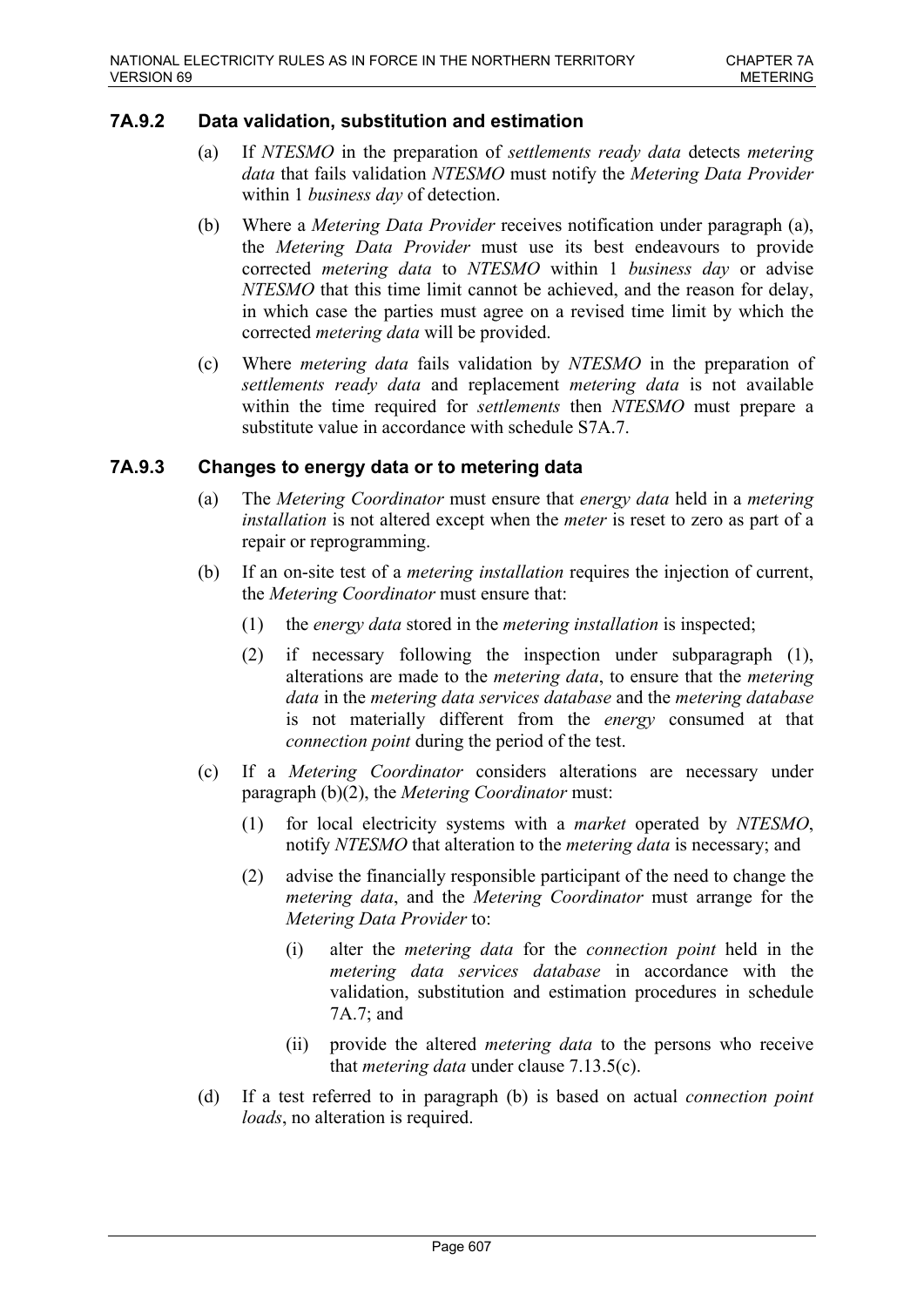This provision is classified as a civil penalty provision under the National Electricity (NT) Regulations. (See regulation 6(1) and Schedule 1 of the National Electricity (NT) Regulations.)

# **7A.10 Register of metering information**

### **7A.10.1 Metering register**

- (a) As part of the *metering database*, *NTESMO* must maintain a *metering register* of all *metering installations* and *check metering installations* which provide *metering data* for *settlements*.
- (b) The *metering register* referred to in paragraph (a) must contain the information specified in Schedule 7A.1.

### **7A.10.2 Metering installation registration process**

- (a) For the purpose of maintaining the *metering register*, *NTESMO* must establish, maintain and publish a registration process in respect to the following (where *metering data* provided is used for *settlements*):
	- (1) new *metering installations*;
	- (2) modifications to existing *metering installations*; and
	- (3) decommissioning of *metering installations*.
- (b) For the *1st regulatory control period*, if information about a *metering installation* is included in the *metering register*, then the metering installation is to be, taken, for the purposes of this Chapter 7A, to be registered with *NTESMO*.

### **7A.10.3 Metering register discrepancy**

- (a) If the information in the *metering register* indicates that the *metering installation* or the *check metering installation* does not comply with the requirements of the *Rules*, *NTESMO* must advise affected *Registered Participants* of the discrepancy.
- (b) The *Metering Coordinator* must arrange for the discrepancy to be corrected within 2 *business days* of receipt of notification under paragraph (a) unless otherwise agreed by *NTESMO*.

#### **Discrepancies between database and other data**

- (c) If there is a discrepancy between *energy data* held in a *metering installation* and *data* held in the *metering database*:
	- (1) the affected *Metering Coordinator* and *NTESMO* must liaise together to determine the most appropriate way to resolve the discrepancy; and
	- (2) for the purposes of this Chapter the *energy data* for the *metering point* in the *metering installation* is to be taken to be correct, unless it is proven to be incorrect.
- (d) If there is a discrepancy between information held in a *metering register* and the same category of information in any other database, then for the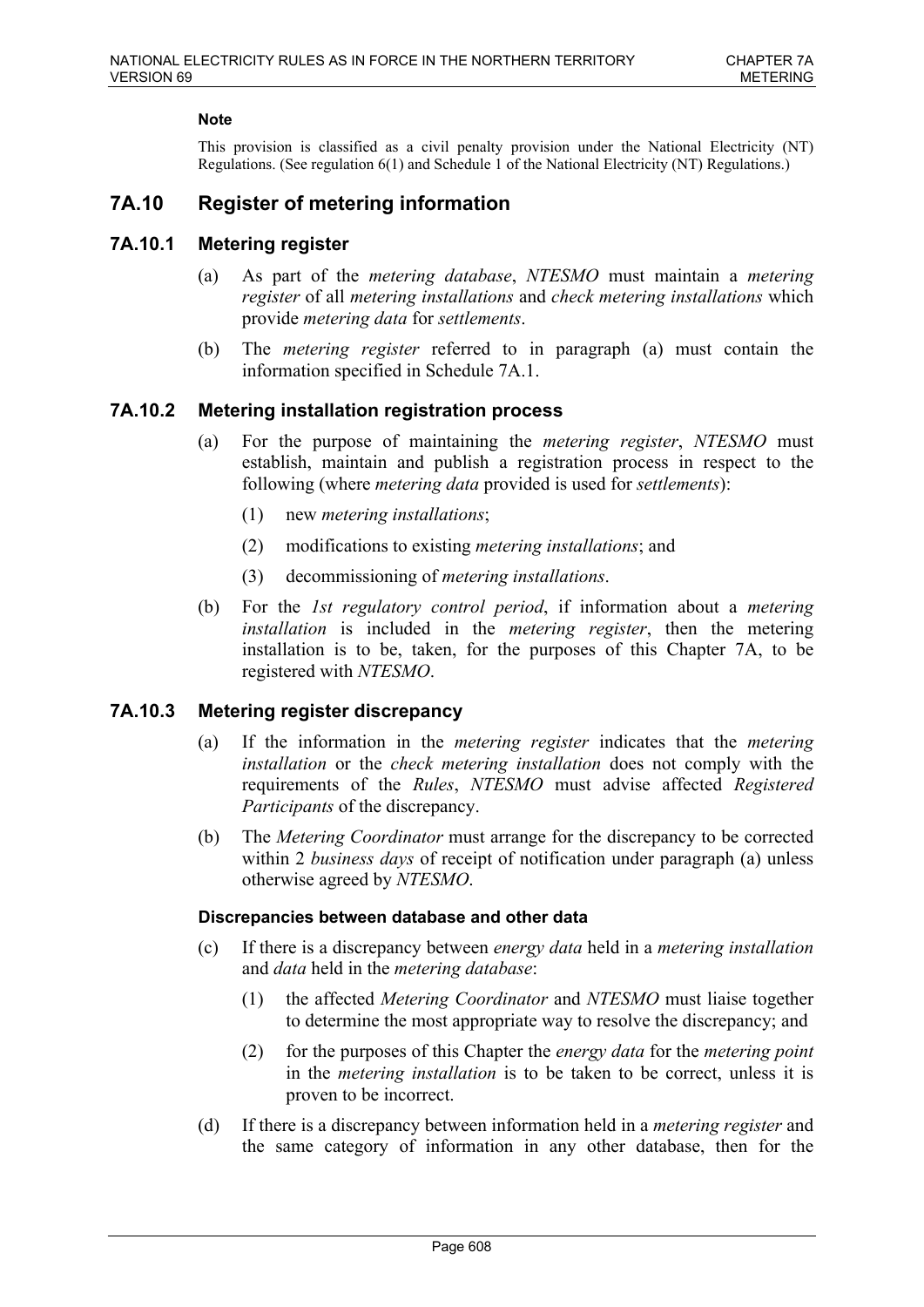purposes of this Chapter the information recorded in the *metering register* is to be taken to be correct, unless it is proven to be incorrect.

### **Metering Coordinators must keep the registry accurate**

(e) If a *Metering Coordinator* becomes aware of a change to, or an inaccuracy in, information in the *metering register*, then it must as soon as practicable and no later than 2 *business days* after the *day* it becomes aware of the change or inaccuracy notify *NTESMO* and provide details of the change to, or inaccuracy in, the information.

### **NTESMO may amend metering register**

- (f) If *NTESMO* is notified of an inaccuracy in information by a *Metering Coordinator* or other *Registered Participant* in relation to the *connection point* it is financially responsible for, *NTESMO* must undertake investigations to the standard of good industry practice to determine whether the *metering register* should be updated.
- (g) If *NTESMO* determines that the *metering register* should be updated as a result of an investigation conducted in accordance with paragraph (a), *NTESMO* must update the *registry* to reflect the change to, or correct the inaccuracy in, the information.
- (h) If information for a *connection point* is updated in the *metering register*, *NTESMO* must, within 2 *business days* after the update, notify the update to:
	- (1) the financially responsible participant; and
	- (2) if the financially responsible participant is a *retailer* and there was a change in *retailer*, the previous *retailer* where that updated information relates to a period or periods when the previous *retailer* was the *retailer* for that *connection point*.

#### **Note**

In paragraph (h)(2), references to "previous *retailer*" means a *retailer* who was previously recorded in the *metering register* as the financially responsible participant for the *connection point* referred to in paragraph (h).

# **7A.11 Disclosure of information**

# **7A.11.1 Provision of data to retailers**

### **NMI and NMI checksum**

- (a) A *Distribution Network Service Provider* must, at the request of a *retailer*, and within 1 *business day* of the date of the request, provide the *retailer* with the *NMI* and *NMI* checksum for premises identified in the request by reference to:
	- (1) a unique meter identifier held by the *Distribution Network Service Provider*;
	- (2) a street address; or
	- (3) the code used by Australia Post to provide a unique identifier for postal addresses.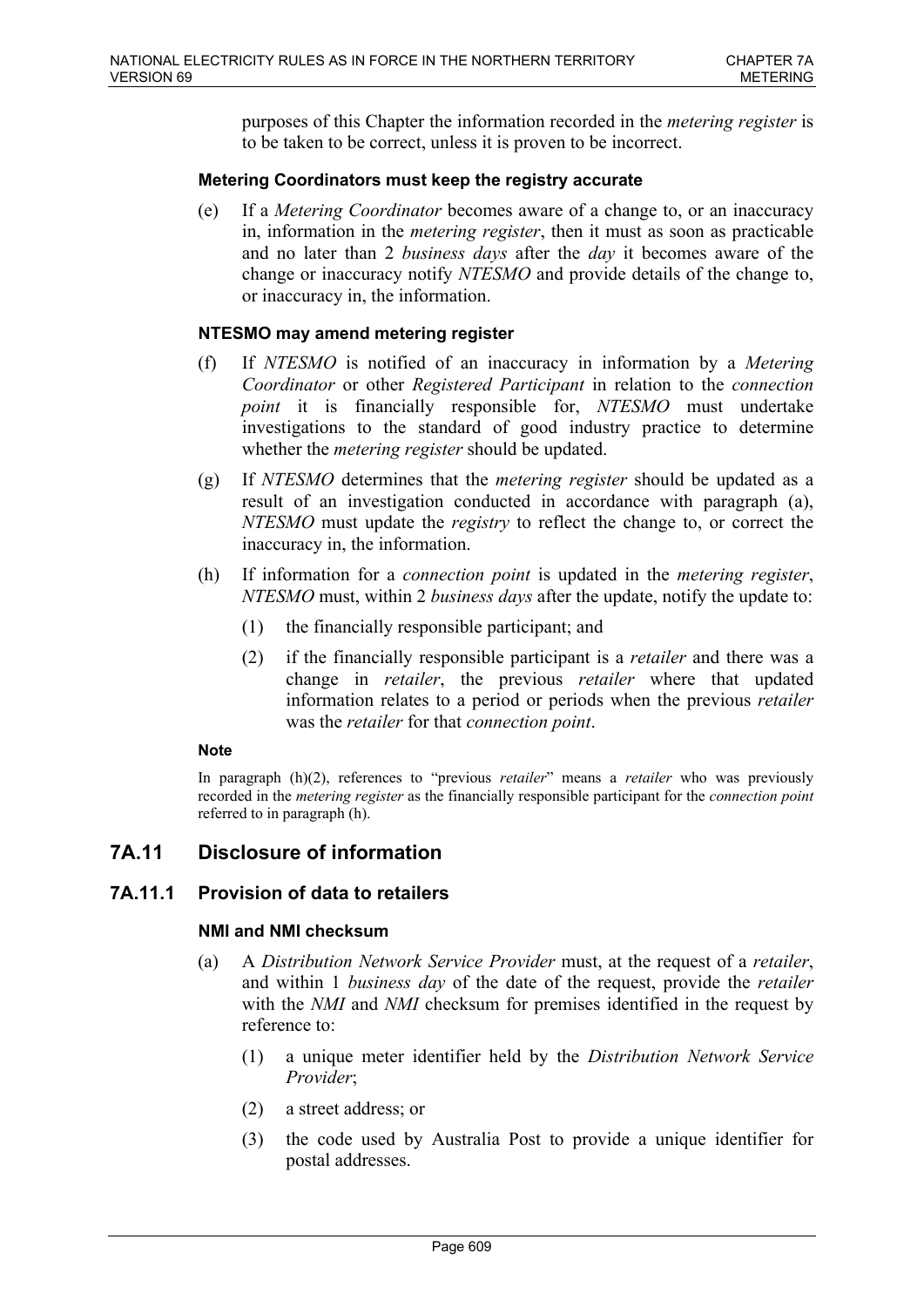(b) If a computer search by the *Distribution Network Service Provider* does not produce a unique match for the information provided by the *retailer*, the *Distribution Network Service Provider* must provide the *retailer* with any computer matches achieved up to a maximum of 99.

### **NT NMI Data**

(c) A *Distribution Network Service Provider* must, at the request of a *retailer*, and within 2 *business days* of the date of the request, provide the *retailer* with the *NT NMI Data* for premises identified in the request by reference to the *NMI* for the premises.

# **7A.12 Metering data provision to** *retail customers*

### **Note**

The application of this rule will be revisited as part of the phased implementation of the *Rules* in this jurisdiction.

# **Part F Security of metering installations and energy data**

# **7A.13 Security of metering installations, energy data and metering data**

# **7A.13.1 Confidentiality of data**

- (a) *Energy data*, *metering data*, *NT NMI data*, information in the *metering register* and passwords are confidential and must be treated as *confidential information* in accordance with the *Rules*.
- (b) For the purposes of clause 8.6.2(c), *metering data* from a *metering installation* at a *retail customer's connection point* is deemed to have been provided by the *retail customer*.

# **7A.13.2 Security of metering installations**

### **General security**

(a) The *Metering Coordinator* at a *connection point* must ensure that the *metering installation* is secure and that associated links, circuits and information storage and processing systems are protected by appropriate security mechanisms.

### **Note**

This provision is classified as a civil penalty provision under the National Electricity (NT) Regulations. (See regulation 6(1) and Schedule 1 of the National Electricity (NT) Regulations.)

(b) In respect of a *connection point* used for *settlements*, *NTESMO* may override any of the security mechanisms fitted to a *metering installation* with prior notice to the *Metering Coordinator*.

# **Broken seals**

(c) If a *Network Service Provider*, financially responsible participant, *Metering Provider* or *Metering Data Provider* becomes aware that a seal protecting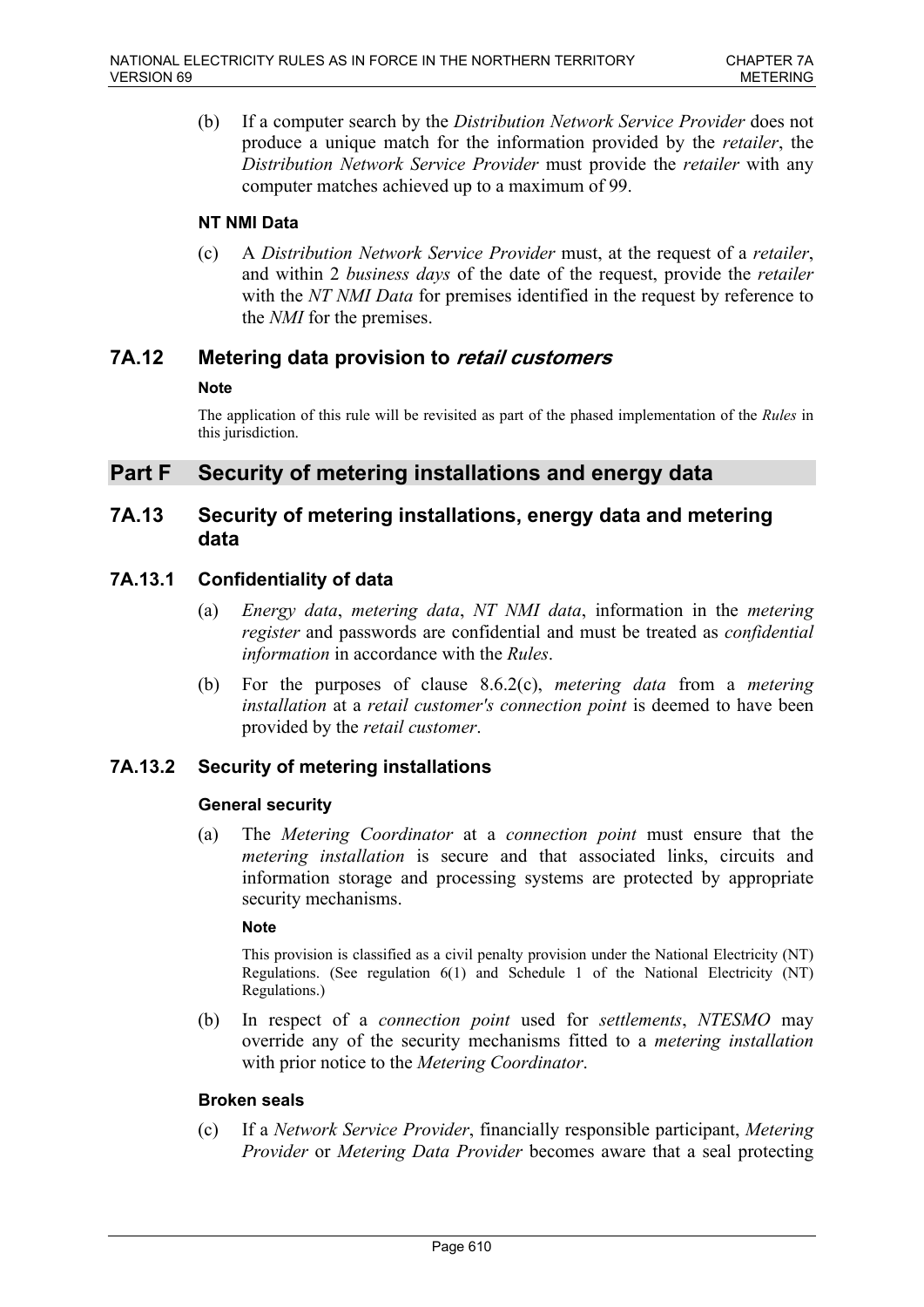*metering* equipment has been broken, it must notify the *Metering Coordinator* within 5 *business days*.

- (d) If a broken seal has not been replaced by the person who notified the *Metering Coordinator* under paragraph (c), the *Metering Coordinator* must ensure that the broken seal is replaced no later than:
	- (1) the first occasion on which the metering equipment is visited to take a reading; or
	- (2) 100 days,

after receipt of notification that the seal has been broken.

- (e) The costs of replacing broken seals as required by paragraph (d) are to be borne by:
	- (1) the financially responsible participant if the seal was broken by a *retail customer* of the financially responsible participant;
	- (2) a *Registered Participant* if the seal was broken by the *Registered Participant*;
	- (3) the *Metering Provider* if the seal was broken by the *Metering Provider*;
	- (4) the *Metering Data Provider* if the seal was broken by the *Metering Data Provider*; or
	- (5) otherwise by the *Metering Coordinator*.
- (f) If it appears that, as a result of, or in connection with, the breaking of a seal mentioned in paragraph (c) the relevant *metering* equipment may no longer meet the relevant minimum standard, the *Metering Coordinator* must ensure that the *metering* equipment is tested in accordance with clause 7A.7.2.

# **7A.13.3 Security controls for energy data**

(a) The *Metering Coordinator* at a *connection point* must ensure that *energy data* held in the *metering installation* is protected from local access and remote access by suitable password and security controls.

## **Note**

This provision is classified as a civil penalty provision under the National Electricity (NT) Regulations. (See regulation 6(1) and Schedule 1 of the National Electricity (NT) Regulations.)

(b) The *Metering Provider* must keep records of passwords secure.

### **Note**

This provision is classified as a civil penalty provision under the National Electricity (NT) Regulations. (See regulation 6(1) and Schedule 1 of the National Electricity (NT) Regulations.)

(c) The *Metering Provider* must allocate suitable passwords to the *Metering Data Provider* to enable the *Metering Data Provider* to collect the *energy data* and maintain the clock of the *metering installation* in accordance with clause 7A.8.7.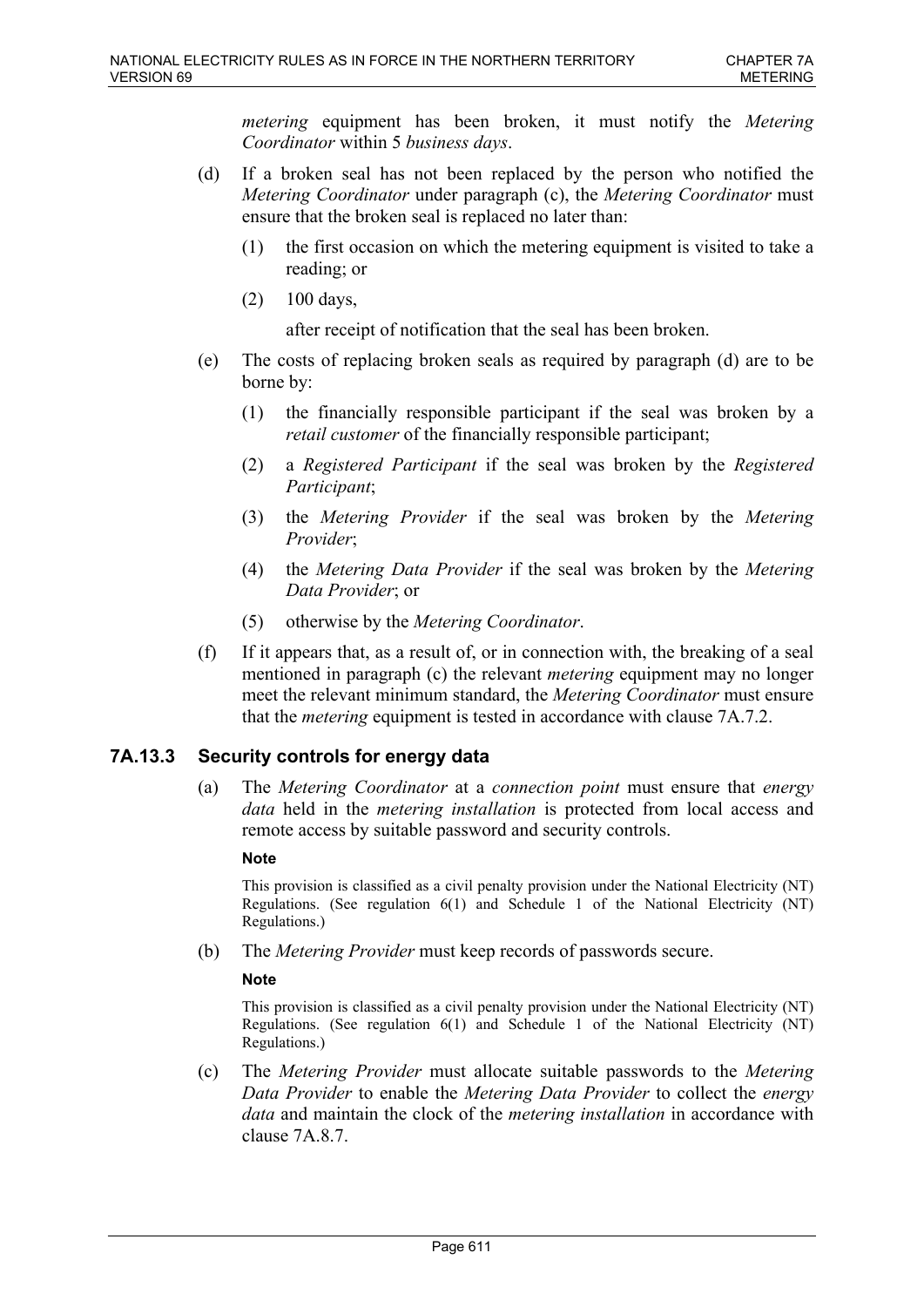(d) The *Metering Data Provider* must keep all *metering installation* passwords secure and not make the passwords available to any other person.

### **Note**

This provision is classified as a civil penalty provision under the National Electricity (NT) Regulations. (See regulation 6(1) and Schedule 1 of the National Electricity (NT) Regulations.)

## **7A.13.4 Additional security controls for type 4 metering installations**

In respect of a type 4 *metering installation*:

- (a) the *Metering Coordinator* must ensure that access to *energy data* held in the *metering installation* is given only:
	- (1) to a person who is permitted to have access to it under the *Rules*; and
	- (2) for a purpose that is permitted under the *Rules*;
- (b) the *Metering Coordinator* must ensure that access to services provided by the *metering installation* and *metering data* from the *metering installation* is given only:
	- (1) in respect of:
		- (i) a remote *disconnection* service and the *metering data* in connection with that service – to the *Local Network Service Provider* and the financially responsible participant;
		- (ii) a remote *reconnection* service and the *metering data* in connection with that service – to the *Local Network Service Provider*, the financially responsible participant and the incoming *retailer*;
		- (iii) a remote on-demand *meter* reading service and the *metering data* in connection with that service – to *Registered Participants* with a financial interest in the *metering installation* or the *energy* measured by that *metering installation* and a person to whom a *retail customer* has given its consent under subparagraph (3)(ii);
		- (iv) a remote scheduled *meter* reading service and the *metering data* in connection with that service – to *Registered Participants* with a financial interest in the *metering installation* or the *energy* measured by that *metering installation* and a person to whom a *retail customer* has given its consent under subparagraph (3)(ii);
- (v) a *metering installation* inquiry service and the *metering data* in connection with that service – to the *Local Network Service Provider*, the financially responsible participant and a person to whom a *retail customer* has given its consent under subparagraph (3)(ii); and
	- (vi) an advanced *meter* reconfiguration service and the *metering data* in connection with that service – to the *Local Network Service Provider* and the financially responsible participant;
	- (2) to a person who is permitted to have access to it under the *Rules* and for a purpose that is permitted under the *Rules*; or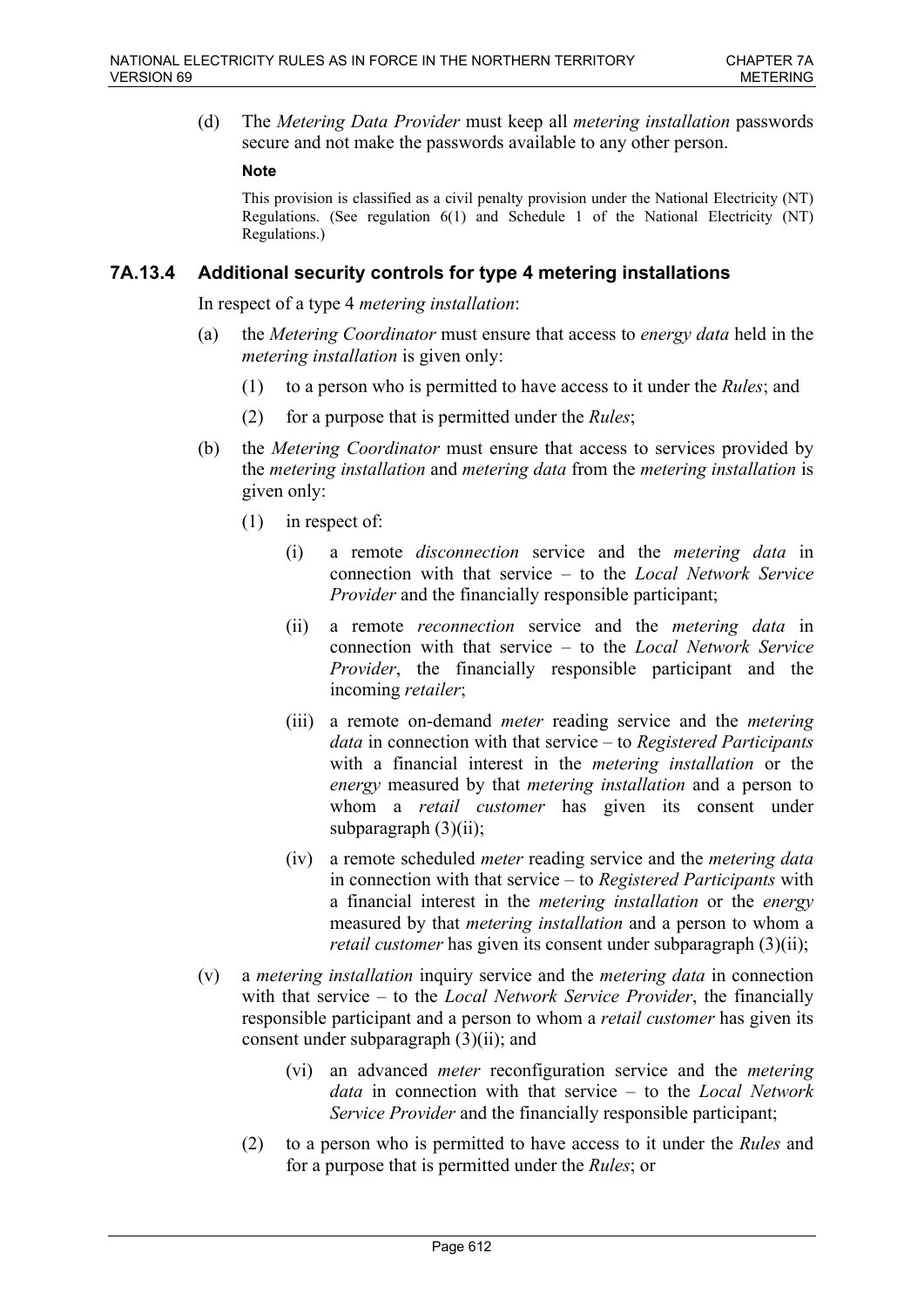- (3) except as otherwise specified in subparagraph (1) or (2):
	- (i) to the *Local Network Service Provider*, but only to the extent that, in the *Metering Coordinator's* reasonable opinion, the access is reasonably required by the *Local Network Service Provider* to enable it to meet its obligations to provide a safe, reliable and secure *network*; or
	- (ii) to a person and for a purpose to which the *retail customer* has given prior consent;
- (c) the *Metering Coordinator* must ensure that the services provided by the *metering installation* are protected from local access and remote access by suitable password and security controls in accordance with paragraph (e);
- (d) the *Metering Provider* must keep records of passwords secure; and
- (e) the *Metering Provider* must:
	- (1) forward a copy of a password allowing local access and a copy of a password allowing remote access to the *metering installation*, services provided by the *metering installation* and *energy data* held in the *metering installation*, to the *Metering Coordinator*, *Metering Data Provider* and *NTESMO*; and
	- (2) ensure that no other person receives or has access to a copy of a password allowing local access or remote access to the *metering installation*, services provided by the *metering installation* or *energy data* held in the *metering installation*.

## **Note**

This provision is classified as a civil penalty provision under the National Electricity (NT) Regulations. (See regulation 6(1) and Schedule 1 of the National Electricity (NT) Regulations.)

## **7A.13.5 Access to data**

- (a) Access to *energy data* recorded by a *metering installation* must only be given if passwords are allocated in accordance with clause 7A.13.3.
- (b) The *Metering Coordinator* must ensure that access to *energy data* from the *metering installation* is scheduled appropriately to ensure that congestion does not occur.
- (c) Subject to this clause, the only persons entitled to access or receive *metering data*, *settlements ready data*, *NT NMI data* or data from the *metering register* for a *metering installation* are:
	- (1) the financially responsible participant in respect of the *connection point* for the *metering installation* and any other *Registered Participant* with a financial interest in the *metering installation* or the *energy* measured by the *metering installation*;
	- (2) the *Metering Coordinator* appointed in respect of the *connection point* for the *metering installation*;
	- (3) the *Metering Provider* appointed with respect to the *metering installation*;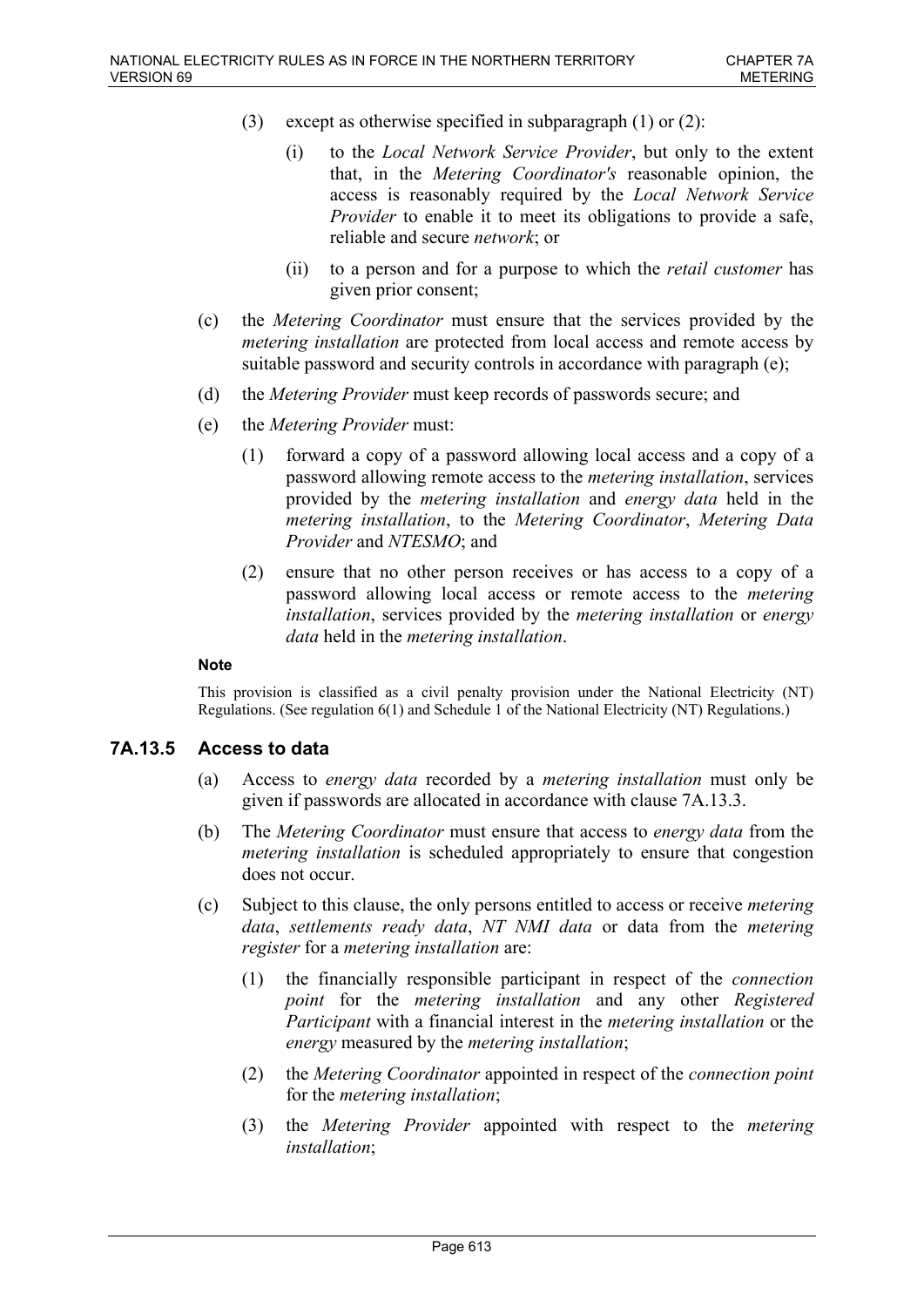- (4) the *Metering Data Provider* appointed with respect to the *metering installation*;
- (5) *NTESMO* and its authorised agents;
- (6) the *Local Network Service Provider* associated with the *connection point*; and
- (7) the *AER* and the *Utilities Commission*.
- (d) In addition to the persons mentioned in paragraph (c), the following persons may access or receive *metering data* in accordance with the *Rules*:
	- (1) a *retail customer* or *customer authorised representative*, upon request by that *retail customer* or its *customer authorised representative* to the *retailer* or *Distribution Network Service Provider* in relation to that *retail customer's metering installation*;
	- (2) the *energy ombudsman*.
- (e) A *retailer* or *Distribution Network Service Provider* must, upon request by a *retail customer* or its *customer authorised representative* under paragraph (d)(1), provide information about the *retail customer's energy* consumption for the previous 2 years.
- (f) Without limiting this clause:
	- (1) a *retailer* is entitled to access or receive *NT NMI data*;
	- (2) a *customer authorised representative* may receive *metering data*; and
	- (3) a *retailer* or a *Distribution Network Service Provider* may access or receive *metering data* or provide *metering data* to a *customer authorised representative*,

after having first done whatever may be required, if relevant, under any applicable privacy legislation and clause 7A.9.5 including, if appropriate, making relevant disclosures or obtaining relevant consents from *retail customers*.

- (g) For the avoidance of doubt and without limiting this clause:
	- (1) a *Metering Data Provider* must provide relevant *NT NMI data* to a *Distribution Network Service Provider* to the extent that *NT NMI data* is required for the *Distribution Network Service Provider* to fulfil its obligations under this Chapter 7A of the *Rules*; and
	- (2) a *Distribution Network Service Provider* is authorised to, and must provide, relevant *NT NMI data* to a *Metering Data Provider* to the extent that *NT NMI data* is required for the *Metering Data Provider* to fulfil its obligations under this Chapter 7A of the *Rules*.

# **Schedule 7A.1 Metering register**

# **S7A.1.1 General**

The *metering register* forms part of the *metering database* and holds static *metering* information associated with *metering installations* defined by the *Rules* that determine the validity and accuracy of *metering data*.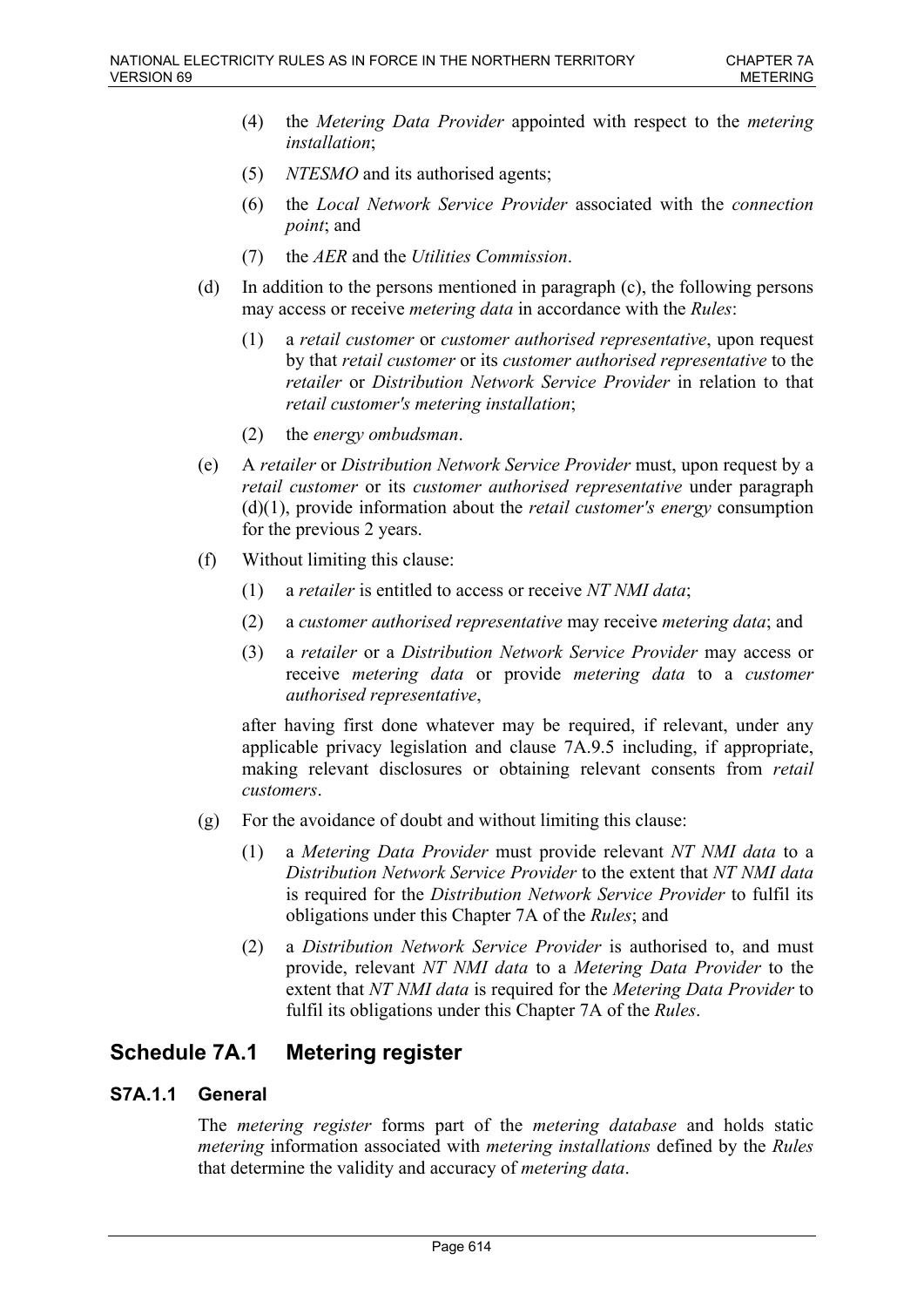## **S7A.1.2 Metering register information**

*Metering* information to be contained in the *metering register* must include, but is not limited to, the following:

- (a) serial numbers;
- (b) the *metering installation* identification name; and
- (c) the information required to assign loss factors.

### **S7A.1.3 Communication guideline**

- (a) *NTESMO* must develop, maintain and *publish* a communication guideline in accordance with the *Rules consultation procedures*.
- (b) A communication guideline must be in place at all times.
- (c) The communication guideline is intended to set out specific details as to how *metering* and *energy data* and other information exchange processes will be implemented.
- (d) The communication guideline must:
	- (1) specify, or incorporate by reference, detailed technical specifications (including file formats, protocols and timeframes) as to how data and information communication is to be processed, and how the necessary information systems are to be designed and developed; and
	- (2) be sufficient to enable a *Registered Participant* to design and commission the information systems necessary for it to engage in communications with *NTESMO* for the purposes of the *Rules*.
- (e) The communication guideline may include types of *metering* information that must be included in the *metering register*.

# **Schedule 7A.2 Metering provider**

### **Note**

The detail of this schedule will be considered as part of the phased implementation of the *Rules* in this jurisdiction.

# **Schedule 7A.3 Metering data provider**

### **Note**

The detail of this schedule will be considered as part of the phased implementation of the *Rules* in this jurisdiction.

# **Schedule 7A.4 Types and accuracy of metering installations**

## **S7A.4.1 General requirements**

This schedule sets out the minimum requirements for *metering installations*.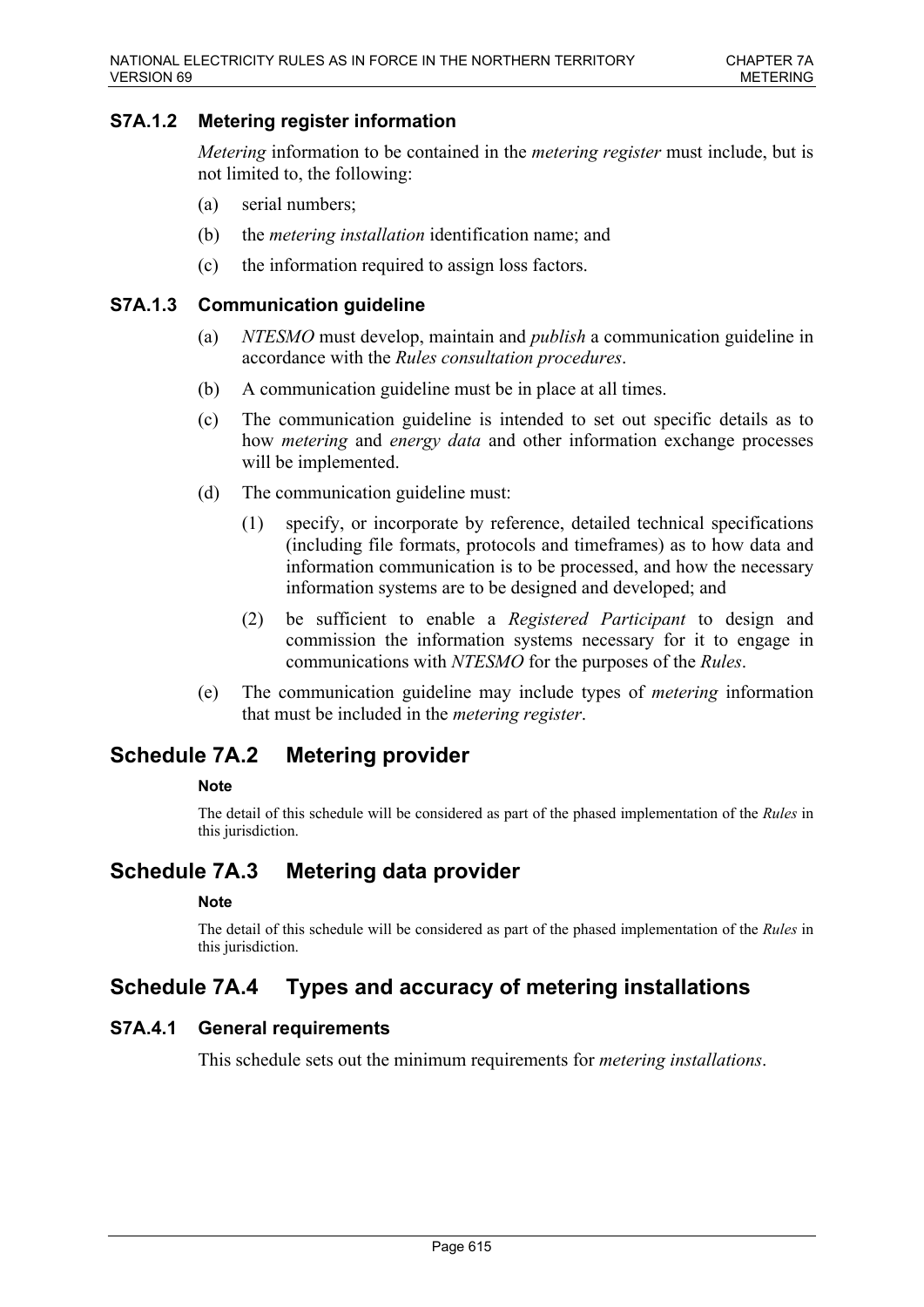# **S7A.4.2 Accuracy requirements for metering installations**

| <b>Type</b>    | per annum<br>per                        | Volume limit Maximum allowable<br>overall error (±%) at full<br>load (Item 6) |          | <b>Minimum</b><br>acceptable class<br>or standard of                                                                                                                                           | <b>Metering</b><br>installation<br>clock error |
|----------------|-----------------------------------------|-------------------------------------------------------------------------------|----------|------------------------------------------------------------------------------------------------------------------------------------------------------------------------------------------------|------------------------------------------------|
|                | connection<br>point                     | active                                                                        | reactive | components                                                                                                                                                                                     | (seconds) in<br>reference to<br><b>ACST</b>    |
| 1              | greater than 1<br>000GWh                | 0.5                                                                           | 1.0      | 0.2CT/VT/meter Wh<br>$0.5$ meter varh                                                                                                                                                          | $\pm 5$                                        |
| $\overline{2}$ | $100$ to $1$<br>000GWh                  | 1.0                                                                           | 2.0      | $0.5CT/VT/meter$ Wh<br>1.0 <i>meter</i> varh                                                                                                                                                   | $\pm 7$                                        |
| 3              | $0.75$ to less<br>than 100 GWh          | 1.5                                                                           | 3.0      | 0.5CT/VT<br>$1.0$ meter Wh<br>2.0 <i>meter</i> varh<br>(Item 1)                                                                                                                                | $\pm 10$                                       |
| $\overline{4}$ | less than 750<br><b>MWh</b><br>(Item 2) | 1.5                                                                           | n/a      | Either 0.5 CT and 1.0<br><i>meter</i> Wh; or whole<br>current general<br>purpose <i>meter</i> Wh<br>meets requirements of<br>clause $7A.6.2(a)(9)$<br>and $7A.8.9(a)$<br>(Item 1)              | $\pm 20$                                       |
| 4A             | less than x<br><b>MWh</b><br>(Item 3)   | 1.5                                                                           | 3.0      | Either 0.5 CT and 1.0<br><i>meter</i> Wh; or whole<br>current general<br>purpose <i>meter</i> Wh<br>meets requirements of<br>clause $7A.6.2(a)(10)$<br>and $7A.8.9(b)$                         | $\pm 20$                                       |
| 5              | less than x<br><b>MWh</b><br>(Item 3)   | 1.5                                                                           | n/a      | Either 0.5 CT and 1.0<br><i>meter</i> Wh; or whole<br>current connected<br>general purpose <i>meter</i><br>Wh meets<br>requirements of clause<br>$7A.6.2(a)(10)$ and<br>7A.8.9(b).<br>(Item 1) | $\pm$ /-20                                     |

| Table S7A.4.2.1 Overall accuracy requirements of metering installation components |
|-----------------------------------------------------------------------------------|
|-----------------------------------------------------------------------------------|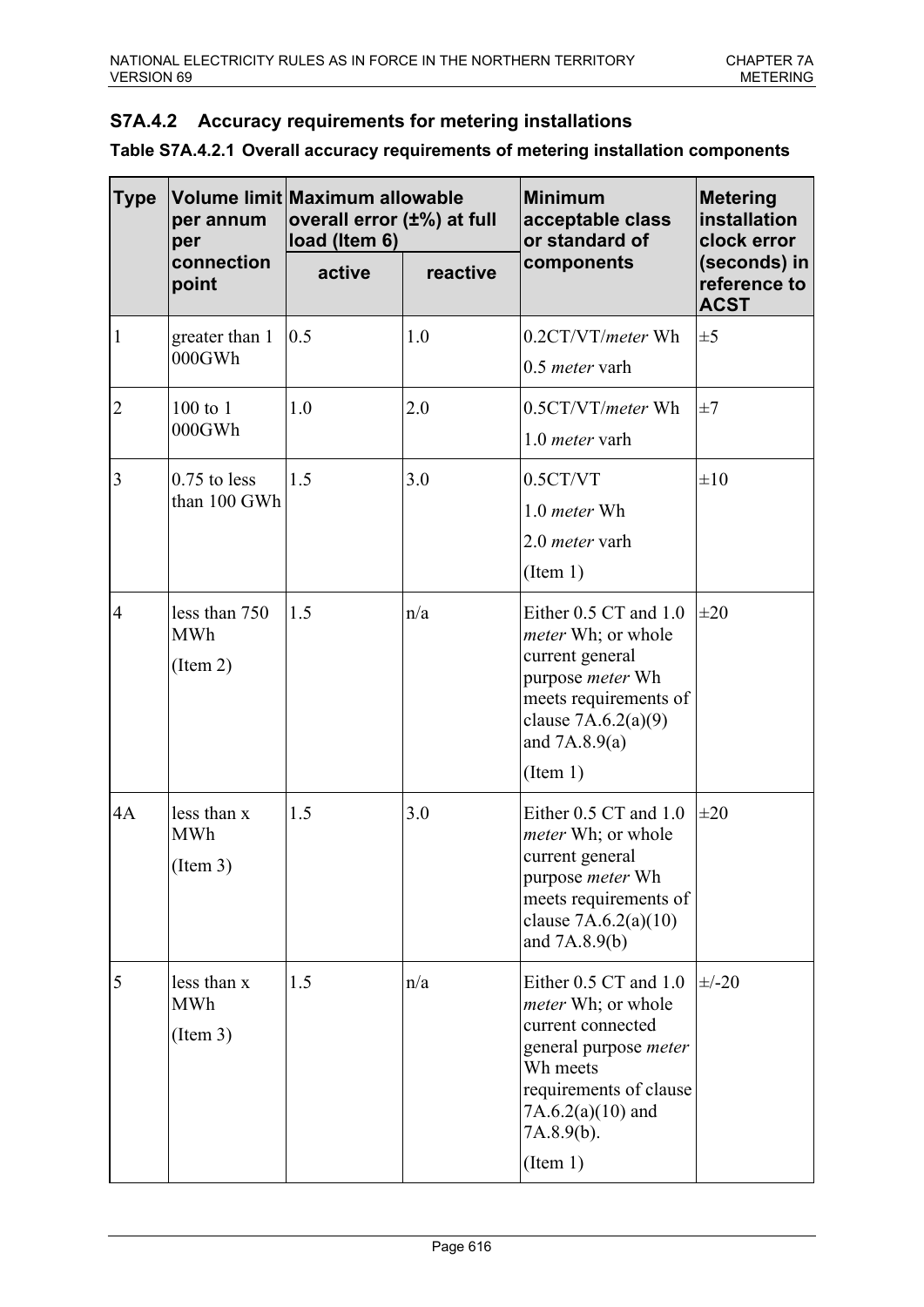| <b>Type</b> | per annum<br>per                          | Volume limit Maximum allowable<br>overall error (±%) at full<br>load (Item 6) |                        | <b>Minimum</b><br>acceptable class<br>or standard of                                                                                                                                                                                                                                                                 | <b>Metering</b><br>installation<br>clock error |
|-------------|-------------------------------------------|-------------------------------------------------------------------------------|------------------------|----------------------------------------------------------------------------------------------------------------------------------------------------------------------------------------------------------------------------------------------------------------------------------------------------------------------|------------------------------------------------|
|             | connection<br>point                       | active                                                                        | components<br>reactive |                                                                                                                                                                                                                                                                                                                      | (seconds) in<br>reference to<br><b>ACST</b>    |
| 6           | less than y<br><b>MWh</b><br>(Item 4)     | 2.0                                                                           | n/a                    | CT or whole current<br>general purpose <i>meter</i><br>Wh recording<br>accumulated energy<br>data only. Processes<br>used to convert the<br>accumulated metering<br>data into recording<br>interval metering data<br>and estimated<br>metering data where<br>necessary are included<br>in schedule 7A.7.<br>(Item 1) |                                                |
| 7           | volume limit<br>not specified<br>(Item 5) | (Item 6)                                                                      | n/a                    | No <i>meter</i> . The<br><i>metering data</i> is<br>calculated metering<br>data determined in<br>accordance with<br>schedule 7A.7.                                                                                                                                                                                   | n/a                                            |

| Item $1$ : | For a type 3, 4, 4A, 5 and 6 <i>metering installation</i> , whole current <i>meters</i><br>(a)<br>may be used if the <i>meters</i> meet the requirements of the relevant<br><i>Australian Standards</i> and International Standards identified in schedule<br>7A.7.            |  |  |  |  |
|------------|--------------------------------------------------------------------------------------------------------------------------------------------------------------------------------------------------------------------------------------------------------------------------------|--|--|--|--|
|            | The <i>metering installation</i> types referred to in paragraph (a) must<br>(b)<br>comply with any applicable specifications or guidelines (including any<br>transitional arrangements) specified by the National Measurement<br>Institute under the National Measurement Act. |  |  |  |  |
| Item $2$ : | High voltage customers that require a voltage transformer and whose annual<br>consumption is below 750 MWh, must meet the relevant accuracy<br>requirements of Type 3 <i>metering</i> for <i>active energy</i> only.                                                           |  |  |  |  |
| Item $3$ : | In relation to a type 4A and type 5 <i>metering installation</i> , the value of 'x' in<br>this jurisdiction is 0 MWh per annum.                                                                                                                                                |  |  |  |  |
| Item $4$ : | The following requirements apply in relation to a type 6 <i>metering</i><br><i>installation</i> :<br>the value of 'y' in this jurisdiction is 750 MWh per annum;<br>(1)                                                                                                        |  |  |  |  |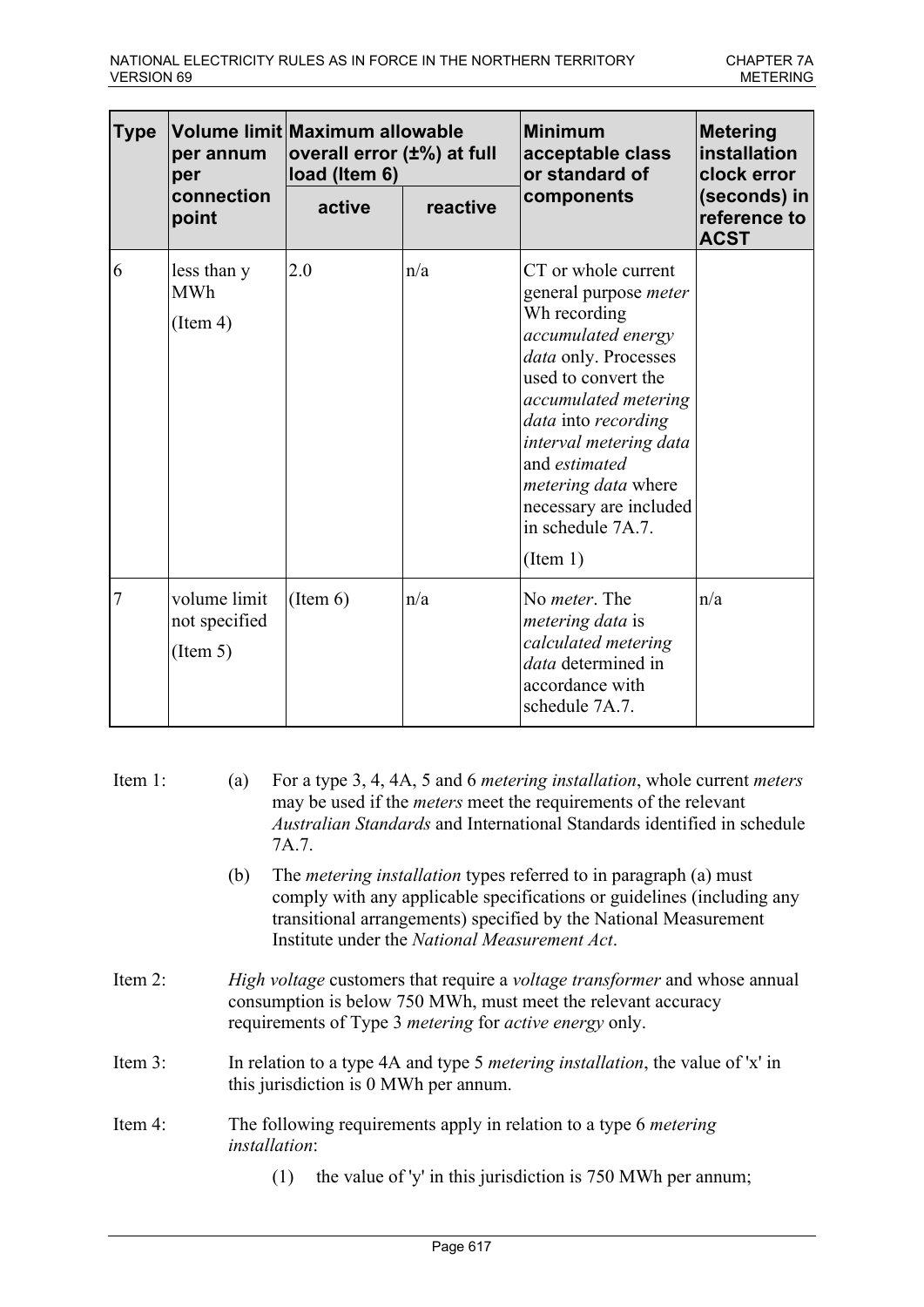(2) devices within the *metering installation* may record *accumulated energy data* in predetermined daily time periods where such time periods are specified in schedule 7A.7.

Item 5: (a) A type 7 *metering installation* classification applies where a *metering installation* does not require a *meter* to measure the flow of electricity in a power conductor and accordingly there is a requirement to determine by other means the *metering data* that is deemed to correspond to the flow of electricity in the power conductor.

- (b) The condition referred to in paragraph (a) will only be allowed for a *connection point* if:
	- (1) the operation of an unmetered device at the *connection point* results in a type of unmetered *load* that is authorised under the terms of a *local instrument*; and
	- (2) *NTESMO* in consultation with *Metering Coordinator* determines:
		- (i) that the *load* pattern is predictable;
		- (ii) that, for the purposes of *settlements*, the *load* pattern can be reasonably calculated by a relevant method set out in schedule S7A.7; and
		- (iii) that it would not be cost effective to meter the *connection point* taking into account:
			- (A) the small magnitude of the *load*;
			- (B) the *connection* arrangements; and
			- (C) the geographical and physical location.

### **Note**

The effect of paragraph (b) is that if a type of unmetered load is authorised under a local instrument, a connection point with that type of unmetered load may be used for the purposes of settlements, and be eligible for a type 7 metering installation, if NTESMO makes a determination under (b)(2) in relation to that connection point.

> The *National Electricity (Northern Territory) (National Uniform Legislation) (Modification) Regulations 2016* are an example of a local instrument.

- (c) A *connection point* that meets the condition for classification as a type 7 *metering installation* does not prevent that *connection point* from being subject to *metering* in the future.
- Item 6: The maximum allowable overall error (±%) at different *loads* and *power factors* is set out in Tables S7A.4.2.2 to S7A.4.2.6.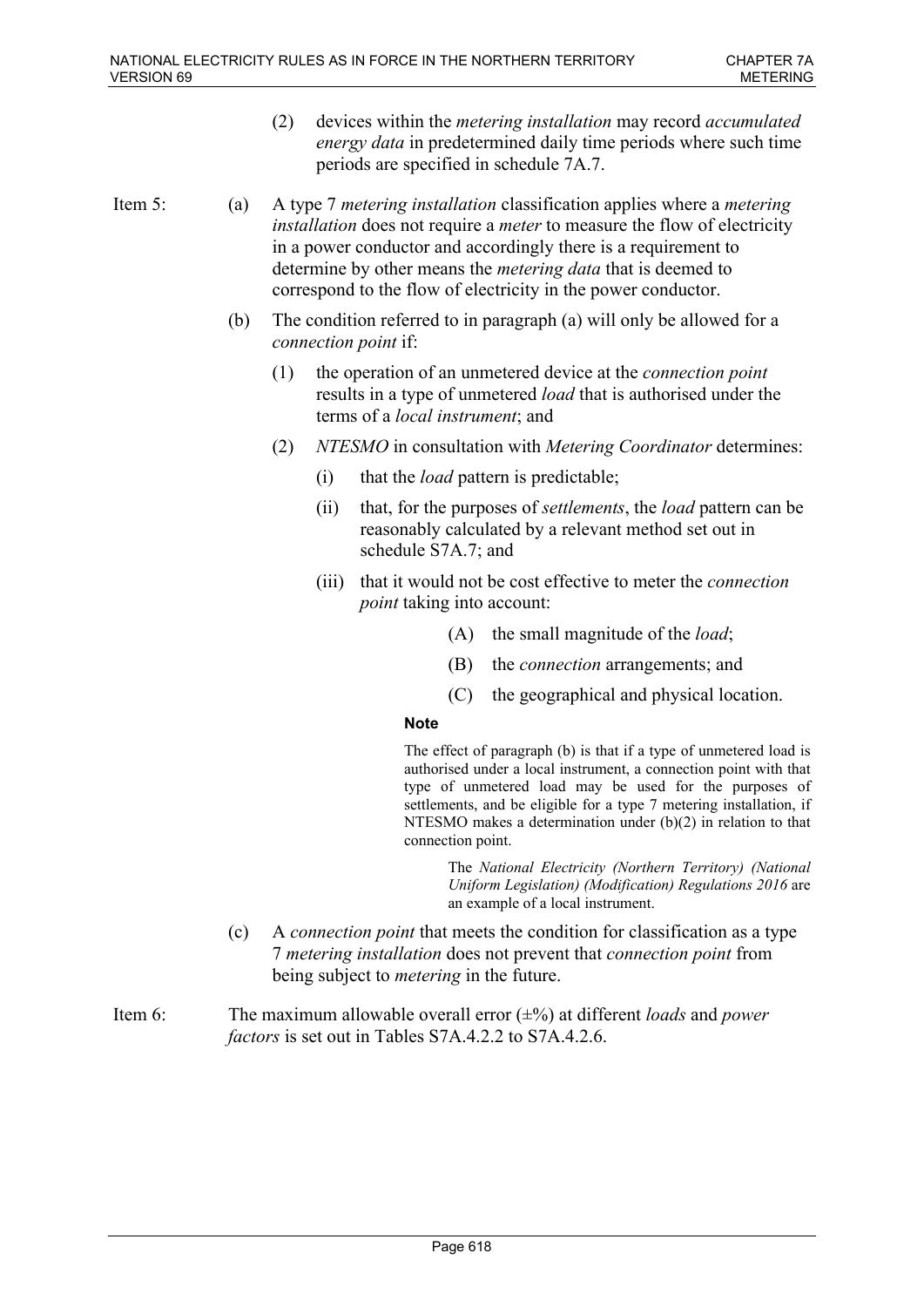| % Rated         | <b>Power Factor</b> |               |                 |               |                 |                 |  |
|-----------------|---------------------|---------------|-----------------|---------------|-----------------|-----------------|--|
| Load            | <b>Unity</b>        | 0.866 lagging |                 | 0.5 lagging   |                 | Zero            |  |
|                 | <b>Active</b>       | <b>Active</b> | <b>Reactive</b> | <b>Active</b> | <b>Reactive</b> | <b>Reactive</b> |  |
| $ 10\rangle$    | $1.0\%$             | 1.0%          | 2.0%            | n/a           | n/a             | 1.4%            |  |
| $\overline{50}$ | $0.5\%$             | 0.5%          | 1.0%            | $0.7\%$       | 1.4%            | 1.0%            |  |
| 100             | $0.5\%$             | 0.5%          | 1.0%            | n/a           | n/a             | 1.0%            |  |

### **Table S7A.4.2.2 Type 1 installation – Annual energy throughput greater than 1 000GWh**

## **Table S7A.4.2.3 Type 2 installation – Annual energy throughput between 100 and 1 000 GWh**

| % Rated      | <b>Power Factor</b> |               |                 |               |                 |                 |  |
|--------------|---------------------|---------------|-----------------|---------------|-----------------|-----------------|--|
| Load         | <b>Unity</b>        | 0.866 lagging |                 | 0.5 lagging   |                 | Zero            |  |
|              | <b>Active</b>       | <b>Active</b> | <b>Reactive</b> | <b>Active</b> | <b>Reactive</b> | <b>Reactive</b> |  |
| $ 10\rangle$ | $2.0\%$             | $2.0\%$       | $4.0\%$         | n/a           | $\ln/a$         | 2.8%            |  |
| 50           | $1.0\%$             | $1.0\%$       | $2.0\%$         | 1.5%          | $3.0\%$         | 2.0%            |  |
| 100          | $1.0\%$             | 1.0%          | $2.0\%$         | n/a           | n/a             | 2.0%            |  |

## **Table S7A.4.2.4 Type 3 installation – Annual energy throughput from 0.75 GWh to less than 100 GWh and Type 4A installation – annual energy throughput less than 0.75 GWh**

| % Rated         | <b>Power Factor</b> |               |                 |               |                 |                 |  |
|-----------------|---------------------|---------------|-----------------|---------------|-----------------|-----------------|--|
| Load            | <b>Unity</b>        | 0.866 lagging |                 | 0.5 lagging   |                 | Zero            |  |
|                 | <b>Active</b>       | <b>Active</b> | <b>Reactive</b> | <b>Active</b> | <b>Reactive</b> | <b>Reactive</b> |  |
| 10              | 2.5%                | 2.5%          | $5.0\%$         | n/a           | n/a             | $4.0\%$         |  |
| $\overline{50}$ | $1.5\%$             | 1.5%          | $3.0\%$         | 2.5%          | $5.0\%$         | $3.0\%$         |  |
| 100             | 1.5%                | 1.5%          | $3.0\%$         | n/a           | n/a             | 3.0%            |  |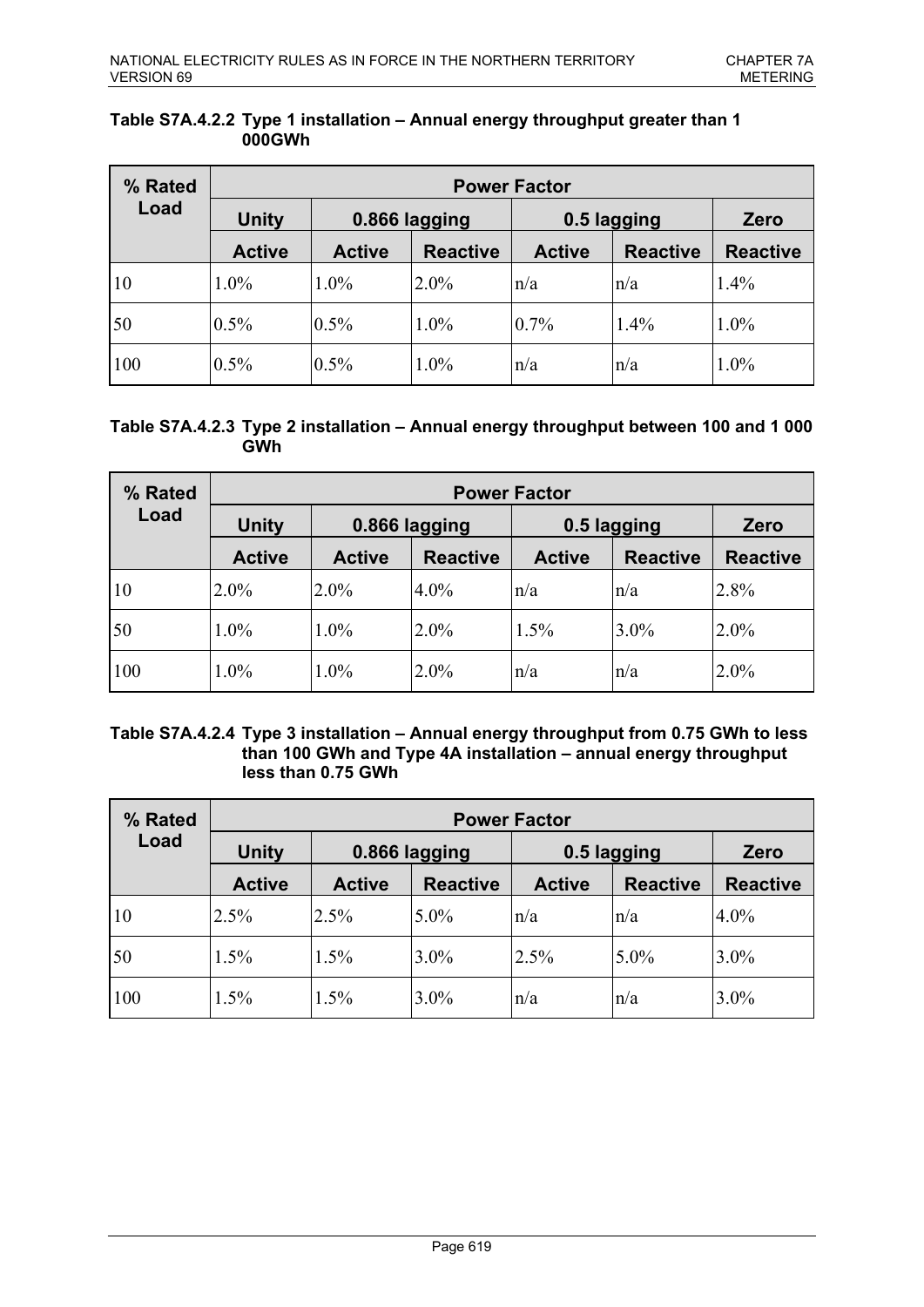### **Table S7A.4.2.5 Type 4 or 5 installation – annual energy throughput less than 0.75 GWh**

| % Rated Load | <b>Power Factor</b> |                              |               |
|--------------|---------------------|------------------------------|---------------|
|              | <b>Unity</b>        | 0.866 lagging<br>0.5 lagging |               |
|              | <b>Active</b>       | <b>Active</b>                | <b>Active</b> |
| 10           | 2.5%                | 2.5%                         | n/a           |
| 50           | 1.5%                | 1.5%                         | 2.5%          |
| 100          | 1.5%                | 1.5%                         | n/a           |

## **Table S7A.4.2.6 Type 6 installation – annual energy throughput less than 0.75 GWh**

| % Rated Load    | <b>Power Factor</b>           |               |               |  |  |
|-----------------|-------------------------------|---------------|---------------|--|--|
|                 | <b>Unity</b><br>0.866 lagging |               | 0.5 lagging   |  |  |
|                 | <b>Active</b>                 | <b>Active</b> | <b>Active</b> |  |  |
| $ 10\rangle$    | $3.0\%$                       | n/a           | n/a           |  |  |
| $\overline{50}$ | $ 2.0\% $                     | n/a           | 3.0%          |  |  |
| 100             | $2.0\%$                       | n/a           | n/a           |  |  |

### **Notes to Tables S7A4.2.2 to S7A4.2.6**

All measurements in Tables S7A4.2.2 to S7A4.2.6 are to be referred to 24 degrees Celsius.

(a) The method for calculating the overall error is the vector sum of the errors of each component part (that is,  $a + b + c$ ) where:

- a = the error of the *voltage transformer* and wiring;
- b = the error of the *current transformer* and wiring; and
- c = the error of the *meter*.

(b) If compensation is carried out then the resultant *metering data* error must be as close as practicable to zero.

## **S7A.4.3 Check metering**

(a) Where a *check metering installation* is in place, it is to be applied in accordance with the following Table:

| <b>Metering Installation Type in</b><br>accordance with Table<br><b>S7A.4.2.1</b> | <b>Check Metering Requirements</b> |
|-----------------------------------------------------------------------------------|------------------------------------|
|                                                                                   | Check metering installation        |
|                                                                                   | Partial check metering             |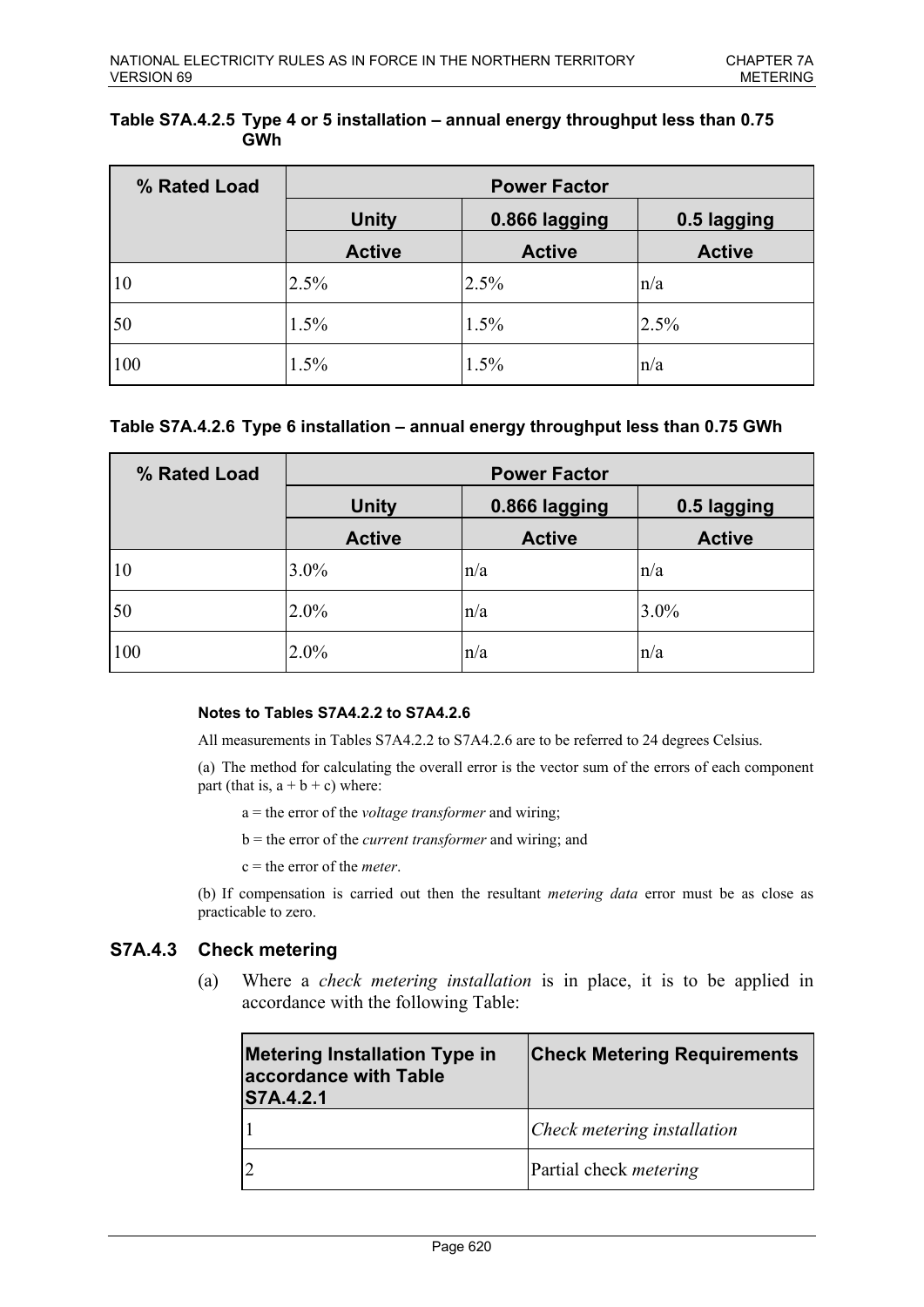| <b>Metering Installation Type in</b><br>accordance with Table<br><b>S7A.4.2.1</b> | <b>Check Metering Requirements</b> |
|-----------------------------------------------------------------------------------|------------------------------------|
|                                                                                   | No requirement                     |
| $ 4, 4A, 5 \text{ and } 6$                                                        | No requirement                     |

- (b) Where a *check metering installation* is not in place, and a financially responsible participant requests the installation of a *check metering installation* at a *connection point*, the *Metering Coordinator* at the *connection point* must arrange for the installation of a *check metering installation* that complies with the requirements of this schedule.
- (c) A *check metering installation* involves either:
	- (1) the provision of a separate *metering installation* using separate *current transformer* cores and separately fused *voltage transformer* secondary circuits, preferably from separate secondary windings; or
	- (2) if *NTESMO*, in its absolute discretion, considers it appropriate, in the case of a metering installation located at the *facility* at one end of the *two-terminal link*, a *metering installation* located at the *facility* at the other end of a *two-terminal link*.
- (d) Where the *check metering installation* duplicates the *metering installation* and accuracy level, the average of the 2 validated data sets will be used to determine the *energy* measurement.
- (e) Partial *check metering* involves the use of other *metering data* or operational data available in 30 min electronic format as part of a validation process in accordance with Schedule 7A.7.
- (f) *Check metering installations* may be supplied from secondary circuits used for other purposes and may have a lower level of accuracy than the *metering installation*, but must not exceed twice the level prescribed for the *metering installation*.
- (g) The physical arrangement of partial check metering will be determined by the *Metering Coordinator*.

# **S7A.4.4 Resolution and accuracy of displayed or captured data**

Programmable settings available within a *metering installation* of any peripheral device, which may affect the resolution of displayed or stored data, must:

- (a) meet the requirements of the relevant *Australian Standards* and International Standards specified in schedule 7A.7; and
- (b) comply with any applicable specifications or guidelines (including any transitional arrangements) specified by the National Measurement Institute under the *National Measurement Act*.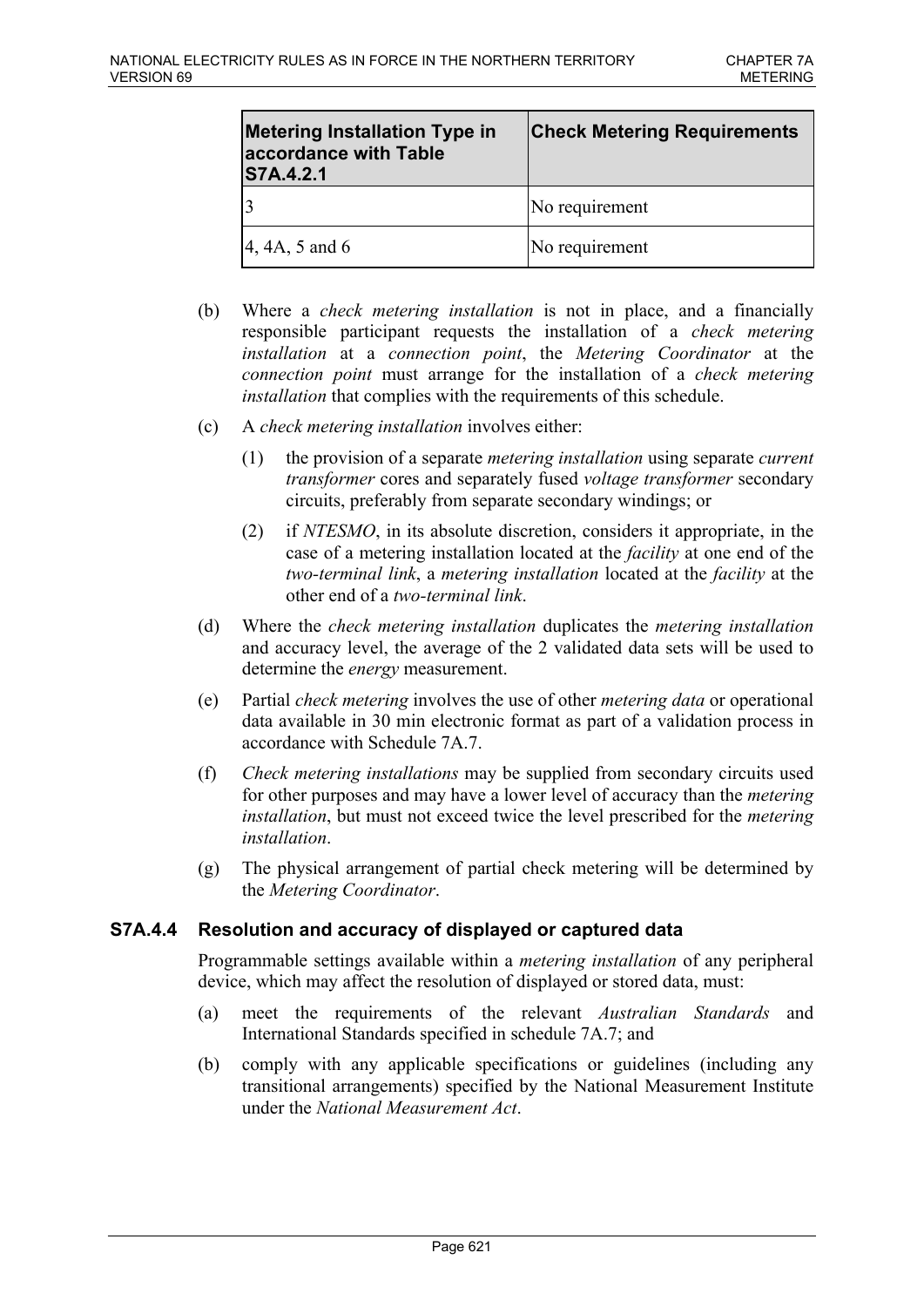# **S7A.4.5 General design standards**

## **S7A.4.5.1 Design requirements**

Without limiting the scope of detailed design, the following requirements must be incorporated in the design of each *metering installation*:

- (a) for *metering installations* greater than 1 000 GWh pa per *connection point*, the *current transformer* core and secondary wiring associated with the *meter(s)* must not be used for any other purpose;
- (b) for *metering installations* less than 1 000 GWh pa per *connection point*, the *current transformer* core and secondary wiring associated with the *meter(s)* may be used for other purposes (for example, local *metering* or protection) provided the *Metering Coordinator* is able to demonstrate that the accuracy of the *metering installation* is not compromised and suitable procedures/measures are in place to protect the security of the *metering installation*;
- (c) where a *voltage transformer* is required, if separate secondary windings are not provided, then the *voltage* supply to each *metering installation* must be separately fused and located in an accessible position as near as practical to the *voltage transformer* secondary winding;
- (d) secondary wiring must be by the most direct route and the number of terminations and links must be kept to a minimum;
- (e) the incidence and magnitude of burden changes on any secondary winding supplying the *metering installation* must be kept to a minimum;
- (f) *meters* must:
	- (1) meet the requirements of relevant *Australian Standards* and International Standards (if any) specified in schedule 7A.7; and
	- (2) have a valid pattern approval issued under the authority of the National Measurement Institute or, until relevant pattern approvals exist, a valid type test certificate;
- (g) new *instrument transformers* must:
	- (1) meet the requirements of relevant *Australian Standards* and International Standards (if any) specified in schedule 7A.7; and
	- (2) have a valid pattern approval issued under the authority of the National Measurement Institute or, until relevant pattern approvals exist, a valid type test certificate;
- (h) suitable *isolation* facilities are to be provided to facilitate testing and calibration of the *metering installation*;
- (i) suitable drawings and supporting information, detailing the *metering installation*, must be available for maintenance purposes.

# **S7A.4.5.2 Design guidelines**

In addition to the design requirements specified in clause S7A.5.1, the following guidelines should be considered for each *metering installation*: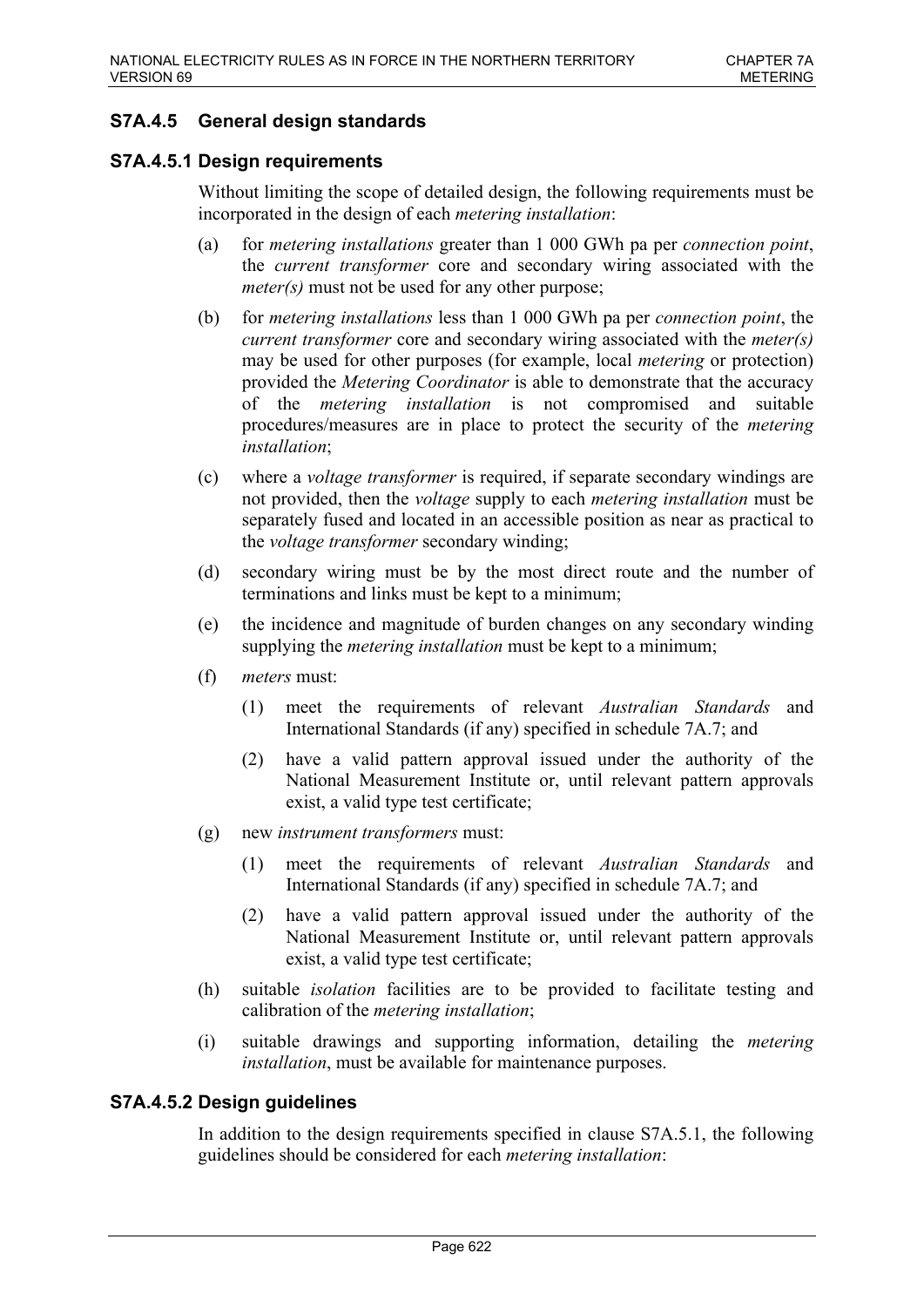- (a) the provision of separate secondary windings for each *metering installation* where a *voltage transformer* is required;
- (b) a *voltage* changeover where more than one *voltage transformer* is available.

# **Schedule 7A.5 Metering functionality requirements for type 1, 2, 3 and 4 metering requirements**

# **S7A.5.1 Introduction**

# **S7A.5.1.1 Purpose**

This schedule specifies the *meter* functionality requirements for type 1, 2, 3 and 4 *metering installations* in this jurisdiction.

# **S7A.5.1.2 Definitions**

In this schedule:

**communications network** means all communications equipment, processes and arrangements that lie between the *meter* and the NMS.

**end user customer** means the customer or retail customer who consumes electricity at the point of use.

**export** means the delivery of *energy* from the *network* to an end-use customer.

**import** means the delivery of *energy* from an end-use customer into a *distribution network*.

**local disconnection** means the operation of the supply contactor to effect a *disconnection* of *supply* performed locally at the *meter* by alternative electronic means.

**metering system** means the installed *metering installation*, communications network or infrastructure, and any other systems required under this schedule.

**NMS (Network Management System)** means the component of a metering system that manages the communications network.

**remote disconnection** means the utilisation of the communication system to *disconnect* the end-use customer's *supply* at the *meter* by the operation of a contactor.

**supply contactor** means the contactor in the *meter* that, when opened, causes the *supply* to be *disconnected* and, when closed, allows the *supply* to become *connected*.

**total accumulated energy** means the total or accumulated amount of *energy* measured and recorded per channel of a *meter* since the installation of the *meter* or the resetting of the value.

# **S7A.5.2 Functionality Requirements for Meters in Type 1, 2, and 3 metering installations**

# **S7A.5.2.1 Application**

Clause S7A.5.2 applies to *meters* in type 1, 2 and 3 *metering installations*.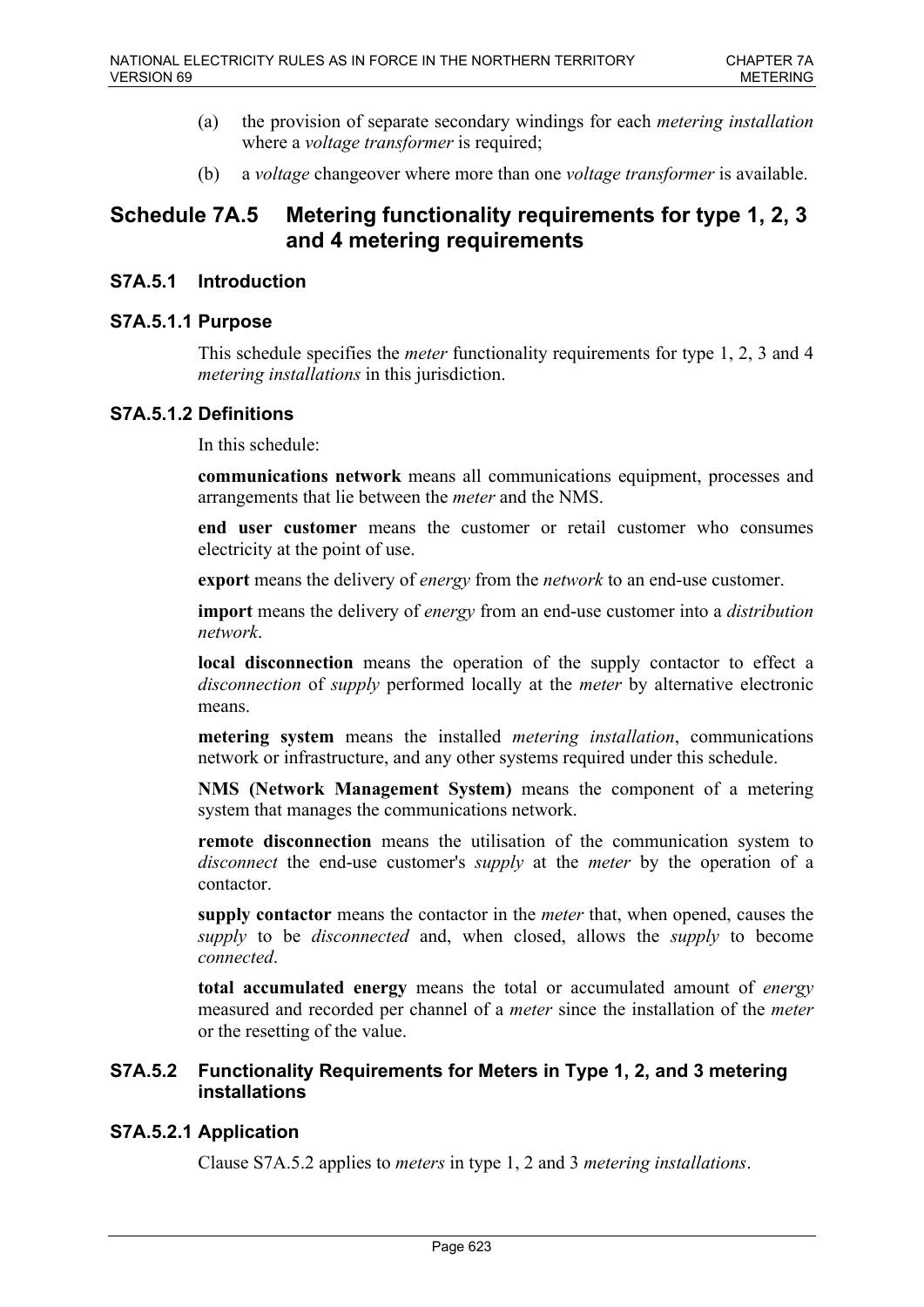# **S7A.5.2.2 Applicable meter configurations**

- (a) The configuration for a *meter* must be:
	- (1) three phase Low Voltage *CT* connect (excluding supply contactor); or
	- (2) three phase *CT*/*VT*.
- (b) *Meters* must meet the relevant requirements of *AS* 62052.11, *AS* 62053.22 and *AS* 62053.21, and any pattern approval requirements of the National Measurement Institute.

# **S7A.5.2.3 Metrology**

Meters must comply with the following requirements:

- (a) three phase *meters* must be four quadrant *meters* and must be able to separately record *active energy* and *reactive energy*, import and export in *recording intervals*;
- (b) *meters* must record total accumulated energy for each recorded channel of interval data;
- (c) the resolution for collection of *interval energy data* must be at least 0.1 kWh for *active energy* and 0.1 kVArh for *reactive energy*;
- (d) *meters* must have a minimum storage of 35 *days* per channel of *interval energy data*;
- (e) all channels of *interval energy data* must be able to be read locally as well as remotely read;
- (f) it must be possible to remotely and locally select or configure whether import *interval energy data* is recorded or not;
- (g) it must be possible to remotely and locally select or configure whether *reactive energy interval energy data* is recorded from three phase *meters* or not.

## **S7A.5.3 Functionality Requirements for Meters in Type 4 metering installations**

## **S7A.5.3.1 Application**

Clause S7A.5.3 applies to *meters* in type 4 *metering installations*.

## **S7A.5.3.2 Applicable meter configurations**

- (a) The configuration for a *meter* must be:
	- (1) single phase, single element;
	- (2) single phase, two element;
	- (3) three phase direct connect; or
	- (4) three phase *CT* connect (excluding supply contactor).
- (b) *Meters* must meet the relevant requirements of *AS* 62052.11, *AS* 62053.22 and *AS* 62053.21, and any pattern approval requirements of the National Measurement Institute.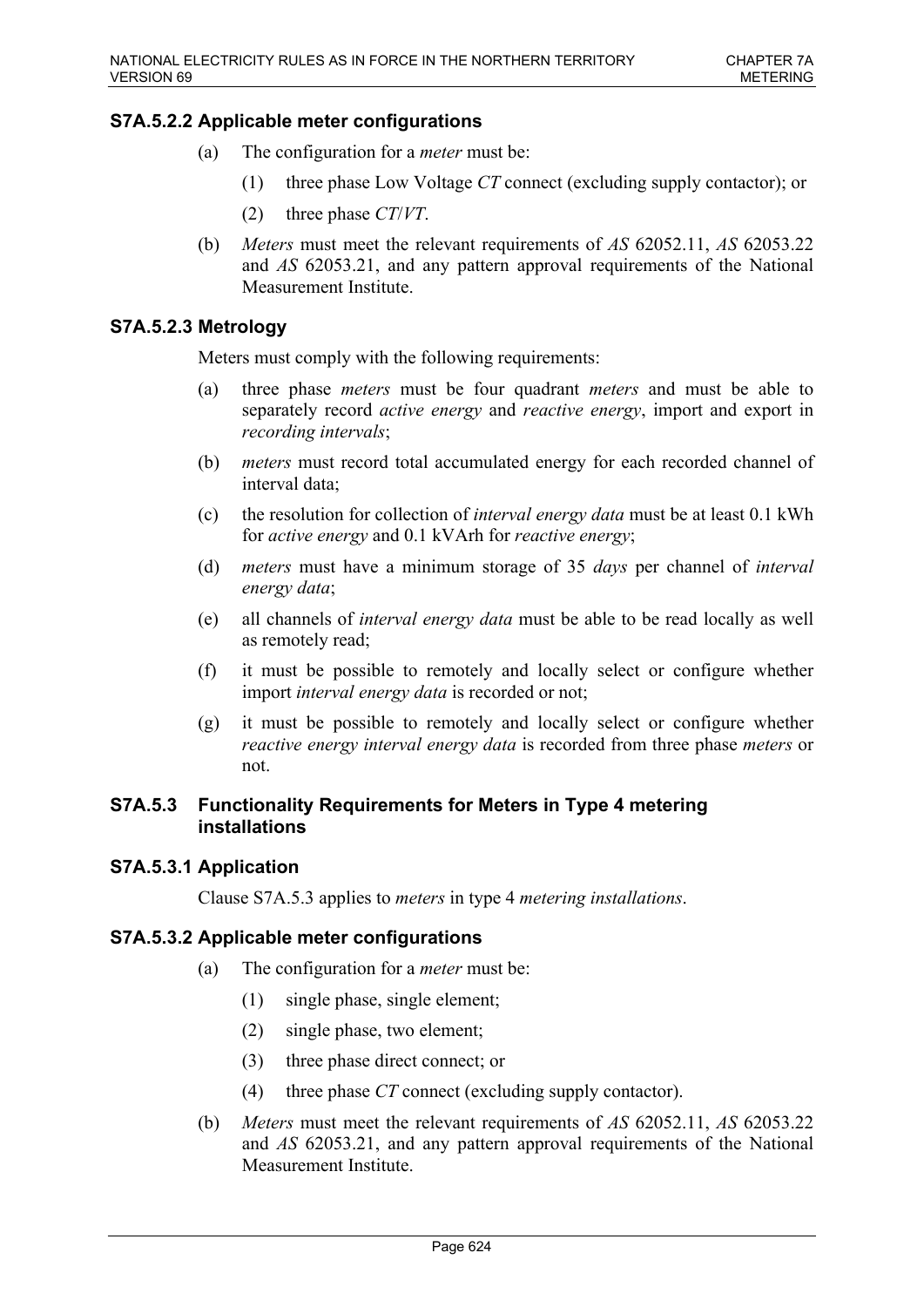## **S7A.5.3.3 Metrology**

Meters must comply with the following requirements:

- (a) single phase *meters* must be two quadrant *meters* and must be able to separately record *active energy* for import and export in *recording intervals*;
- (b) three phase *meters* must be four quadrant *meters* and must be able to separately record *active energy* and *reactive energy*, import and *export* in *recording intervals*;
- (c) *meters* must record total *accumulated energy data* for each recorded channel of *interval energy data*;
- (d) the resolution for collection of *interval energy data* must be at least 0.1 kWh for *active energy* and 0.1 kVArh for *reactive energy*;
- (e) the resolution of *energy* consumption displayed on a *meter's* display must be at least 0.1 kWh and 0.1 kVArh for direct connected *meters*;
- (f) *meters* must have a minimum storage of 200 *days* per channel of *interval energy data*;
- (g) all channels of *interval energy data* must be able to be read locally as well as by *remote acquisition*;
- (h) the values that must be recorded for *import* and *export* are the actual values at the *connection point* for direct connect *meters*;
- (i) it must be possible to remotely and locally select or configure whether *import interval energy data* is recorded or not;
- (j) it must be possible to remotely and locally select or configure whether *reactive energy interval energy data* is recorded from three phase *meters* or not.

### **Note:**

Export is when energy is exported from the network to a customer and import is when the customer delivers energy into the network. See clause S7A5.1.2.

## **S7A.5.3.4 Remote and local reading of meters**

- (a) If a *meter* is remotely read:
	- (1) the *meter's* total *accumulated energy data* per collected channel must be able to be collected once every 24 hours; and
	- (2) the *interval energy data* per collected channel must be able to be collected once every 24 hours.
- (b) If a *meter* is locally read, the *meter's* total accumulated energy per collected channel and the *interval energy data* per collected channel must be able to be collected.
- (c) For individual reads of *meters*, it must be possible to select up to 35 *days* of *interval energy data* to be collected per channel.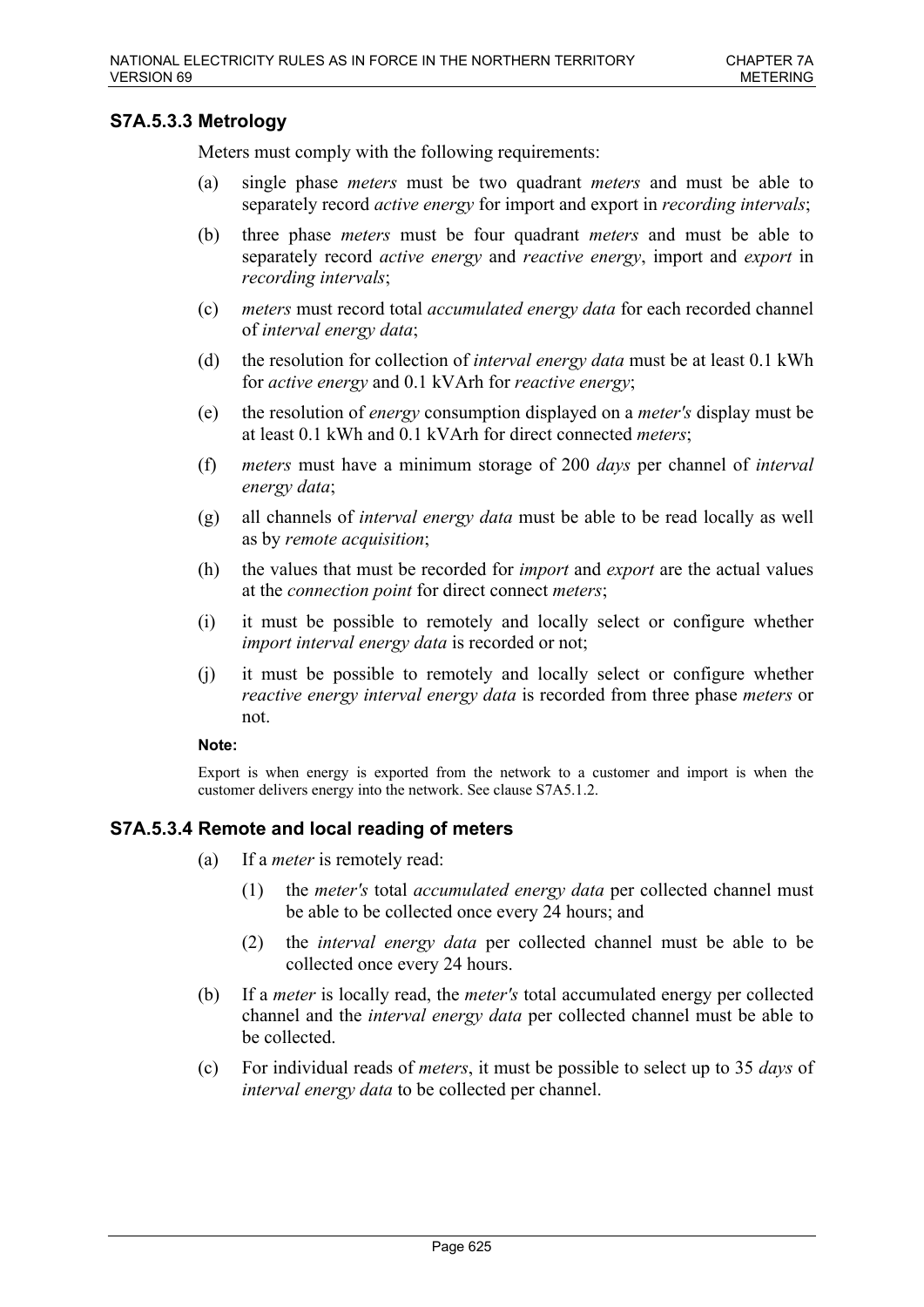## **S7A.5.3.5 Supply disconnection and reconnection**

## **S7A.5.3.5.1 General requirements**

- (a) *Meters* excluding *CT* connected *meters* must have a supply contactor.
- (b) *Meters* must support both local and remote disconnect, and local and remote *reconnection* of end-use customer *supply* via the supply contactor. When a *meter* performs a *disconnection* operation, all outgoing circuits from the *meter* must be *disconnected*.
- (c) To confirm the current state of a *meter*, the *meter* must support "ondemand" remote polling of the *meter* to determine whether the supply contactor is open or closed.
- (d) A *meter* must provide clear local visual indication of the status (open/closed) of the supply contactor.

## **S7A.5.3.5.2 Disconnection**

(a) A *meter* must support both local and remote end-use customer supply disconnection functionality.

## **Local disconnection**

### **Note:**

The circumstances in which local disconnection may occur include where:

(a) a technician is already on-site performing works and it is most efficient for the technician to perform the *disconnection*; or

(b) a *meter* that is capable of remote reading is installed; however the communications infrastructure has not been rolled out or has failed.

- (b) Local disconnection via the *meter* must only be able to be performed by an authorised technician. Unauthorised persons must be physically prevented from operating the supply contactor to *disconnect supply*.
- (c) A *meter* must support the following:
	- (1) opening of the supply contactor performed locally;
	- (2) remote communication of the status (open/closed) of the supply contactor (if communications are active) from the *meter* to the NMS;
	- (3) event logging of the local disconnection at that *meter*.

### **Remote disconnection**

- (d) A *meter* must support the following:
	- (1) opening of the *supply contactor* performed remotely;
	- (2) remote communication of the status (open/closed) of the *supply contactor* (if communications are active) from the *meter* to the NMS;
	- (3) event logging of the *remote disconnection* at that meter.

## **S7A.5.3.5.3 Reconnection**

(a) A *meter* must support both local and remote end-use customer *supply reconnection* functionality.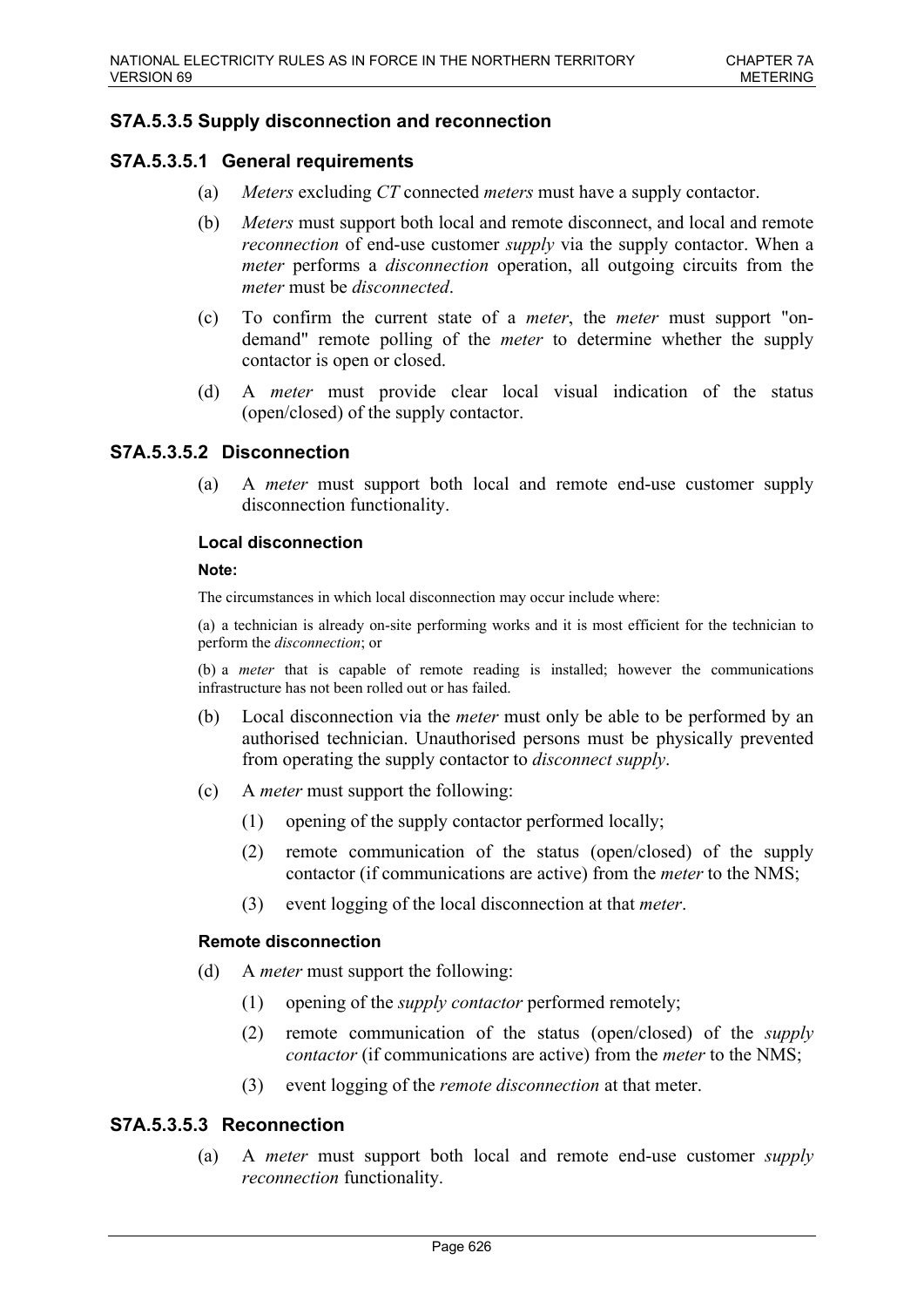## **Local reconnection**

- (b) *Reconnection* via the *meter* must only be able to be performed locally by an authorised technician. Unauthorised persons must be physically prevented from operating the supply contactor to *reconnect supply*.
- (c) A meter must support the following:
	- (1) closing of the supply contactor performed locally;
	- (2) remote communication of the status (open/closed) of the supply contactor (if communications are active) from the *meter* to the NMS;
	- (3) event logging of local *reconnection* at that *meter*.

### **Remote reconnection**

- (d) A *meter* must support the following:
	- (1) closing of the supply contactor performed remotely;
	- (2) remote communication of the status (open/closed) of the supply contactor from the *meter* to the NMS; and
	- (3) event logging of remote *reconnection*.

## **S7A.5.3.6 Time clock synchronisation**

Date and time within *meters* must be maintained within 20 seconds of *Australian Central Standard Time*.

## **S7A.5.3.7 Quality of Supply and other event recording**

(a) A *meter* must support the recording of Quality of Supply (QoS) events and other events that occur at each *meter* as detailed as follows:

| lID            | <b>Events</b>                                        |
|----------------|------------------------------------------------------|
|                | Import energy detected                               |
|                | Supply contactor opened – local                      |
| $\overline{3}$ | Supply contactor opened – remote                     |
| 4              | Supply contactor closed – local                      |
| 5              | Supply contactor closed – remote                     |
| 6              | Undervoltage event                                   |
|                | Overvoltage event                                    |
| 8              | Tamper detected                                      |
| 9              | Whenever there is a change of meter settings locally |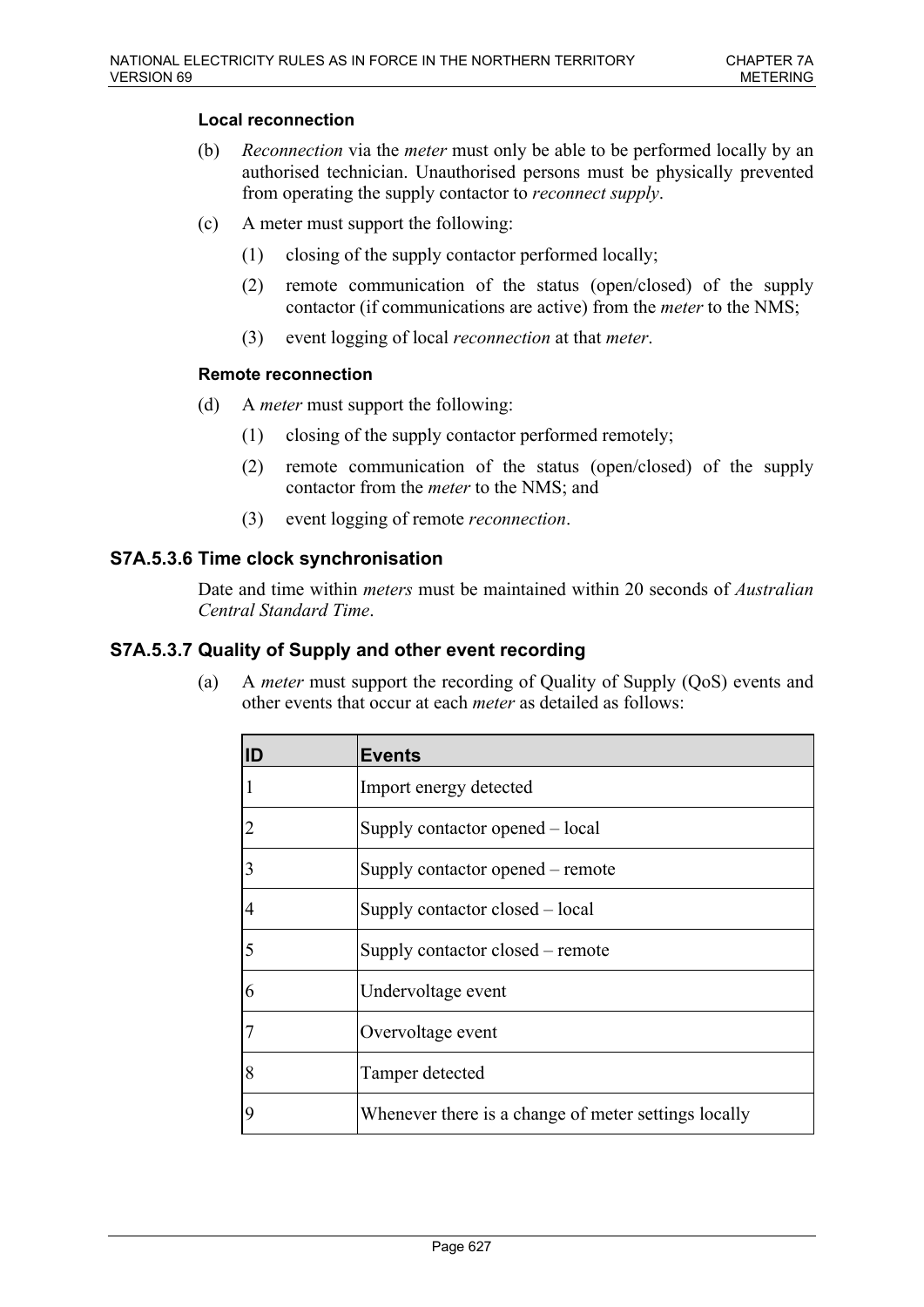### **Undervoltage and overvoltage recording**

(b) A *meter* must support the recording of undervoltage and overvoltage events. The thresholds shall be remotely and locally settable for undervoltage in the range of at least -5% to -20% in 1% steps and for overvoltage in the range of at least  $+5\%$  to  $+20\%$  in 1% steps.

### **Tamper detection**

(c) A *meter* must support the detection and recording of an attempt to tamper with the *meter* as an event.

## **S7A.5.3.8 Tamper detection**

A *meter* must support the detection and *recording* as an event attempts to tamper with the *meter*.

## **S7A.5.3.9 Communications and data security**

All device elements must contain the necessary security to prevent unauthorised access or modification of data.

## **S7A.5.3.10 Remote firmware upgrades**

*Meters* must have the capability for their firmware to be remotely upgraded. It must be possible to remotely change firmware without impacting the metrology functions of the *meter*.

## **S7A.5.3.11 Remote arming**

*Meters* must have the capability to be remotely armed.

# **Schedule 7A.6 Inspection and testing requirements**

# **S7A.6.1 General**

- (a) The *Metering Coordinator* must ensure that equipment comprised in a purchased *metering installation* has been tested to the required class accuracy with less than the uncertainties set out in Table S7A.6.1.1.
- (b) The *Metering Coordinator* must ensure appropriate test certificates of the tests referred to in paragraph (a) are retained.
- (c) The *Metering Coordinator* (or any other person arranging for testing) must ensure that testing of the *metering installation* is carried out:
	- (1) in accordance with:
		- (i) clause 7A.7.2 and this schedule; or
		- (ii) an asset management strategy that defines an alternative testing practice (other than time based) determined by the *Metering Coordinator* and approved by *NTESMO*;
	- (2) in accordance with a test plan that has been registered with *NTESMO*;
	- (3) to the same requirements as for new equipment where equipment is to be recycled for use in another site; and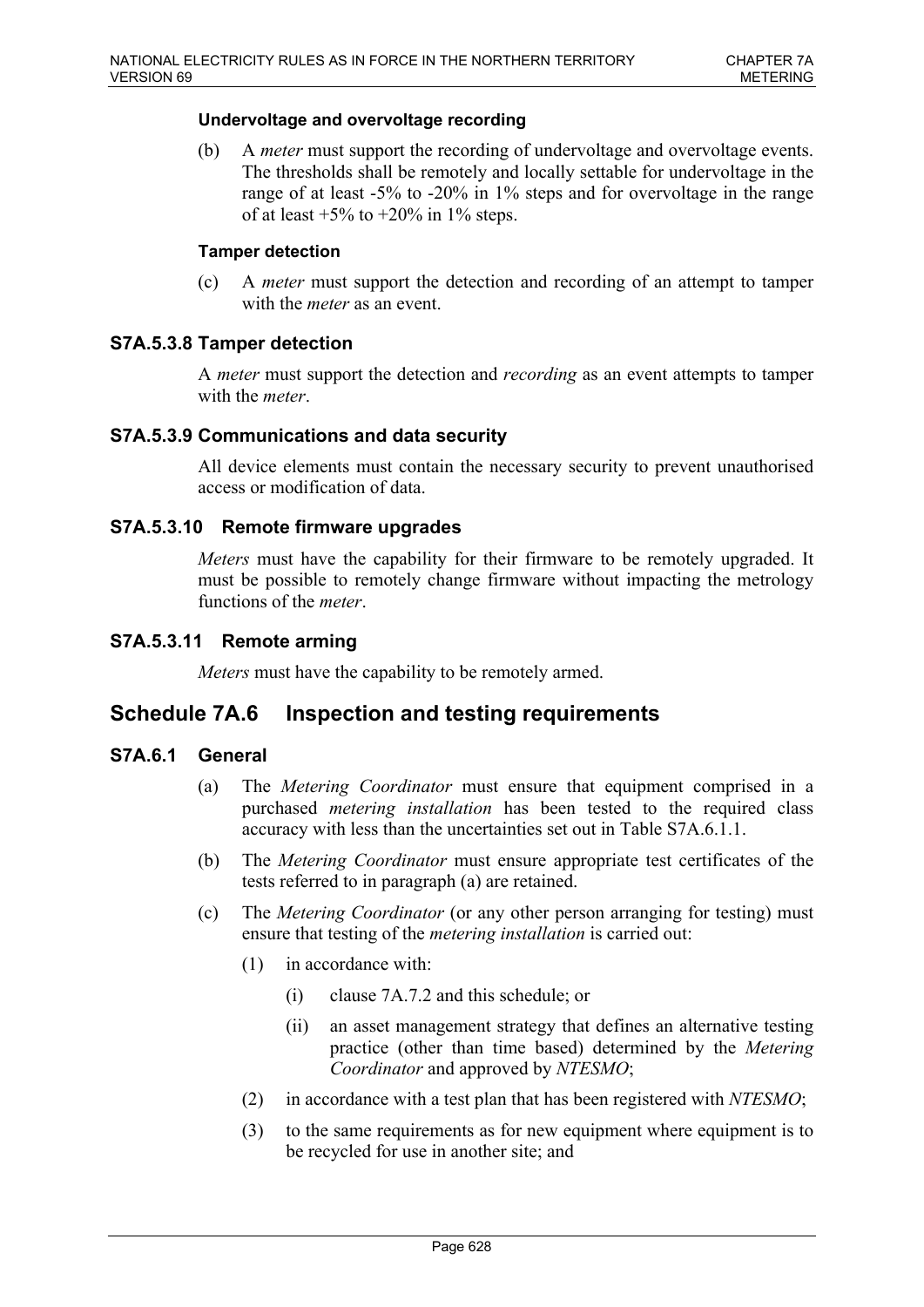- (4) so as to include all data storage and processing components specified in schedule 7A.7.
- (d) The testing intervals may be increased if the equipment type/experience proves favourable.
- (e) The maximum allowable level of testing uncertainty (±) for all *metering* equipment must be in accordance with Table S7A.6.1.1.

**Table S7A.6.1.1 Maximum allowable level of testing uncertainty (±)**

| <b>Description</b> |                                | <b>Metering Equipment Class</b>       |                            |                           |                                  |                           |  |
|--------------------|--------------------------------|---------------------------------------|----------------------------|---------------------------|----------------------------------|---------------------------|--|
|                    |                                | Class 0.2                             | Class 0.5                  | Class 1.0                 | <b>General</b><br><b>Purpose</b> | Class 2.0                 |  |
|                    | CT <sub>s</sub> ratio<br>phase | 0.05%<br>$0.07$ crad                  | 0.1%<br>$0.15$ crad        | n/a                       | n/a                              | n/a                       |  |
| In Laboratory      | VTs ratio<br>Phase             | 0.05%<br>$0.05$ crad                  | 0.1%<br>$0.1$ crad         | n/a                       | n/a                              | n/a                       |  |
|                    | Meters Wh                      | $0.05/\cos\phi\%$   0.1/ $\cos\phi\%$ |                            | $0.2/\cos\varphi\%$       | $0.2/\cos\varphi\%$              | n/a                       |  |
|                    | Meters varh $ n/a$             |                                       | $0.2/\text{sin}\varphi\%$  | $0.3/\text{sin}\varphi\%$ | n/a                              | $0.4/\text{sin}\varphi\%$ |  |
| In Field           | CT <sub>s</sub> ratio<br>Phase | 0.1%<br>$0.15$ crad                   | 0.2%<br>$0.3 \text{ crad}$ | n/a                       | n/a                              | n/a                       |  |
|                    | CT <sub>s</sub> ratio<br>Phase | 0.1%<br>$0.15$ crad                   | 0.2%<br>0.3 crad           | n/a                       | n/a                              | n/a                       |  |
| In Field           | VTs ratio<br>Phase             | 0.1%<br>$0.1$ crad                    | 0.2%<br>$0.2 \text{ card}$ | n/a                       | n/a                              | n/a                       |  |
|                    | Meters Wh                      | $0.1/\cos\varphi\%$                   | $0.2$ / $\cos \varphi$ %   | $0.3/\cos\varphi\%$       | $0.3/\cos\varphi\%$              | n/a                       |  |
|                    | Meters varh $ n/a$             |                                       | $0.3/\text{sin}\varphi\%$  | $0.4/\text{sin}\varphi\%$ | n/a                              | $0.5/\text{sin}\varphi\%$ |  |

Where cos<sub> $\varphi$ </sub> is the *power factor* at the test point under evaluation.

# **Table S7A.6.1.2 Maximum Period Between Tests**

Unless the *Metering Coordinator* has developed an approved asset management strategy that defines practices that meet the intent of this schedule, the maximum period between tests must be in accordance with Table S7A.6.1.2.

|           | <b>Description Metering Installation Type</b> |          |          |                         |          |
|-----------|-----------------------------------------------|----------|----------|-------------------------|----------|
|           | Type 1                                        | Type 2   | Type 3   | Type 4 & 4A Types 5 & 6 |          |
| <b>CT</b> | 10 years                                      | 10 years | 10 years | 10 years                | 10 years |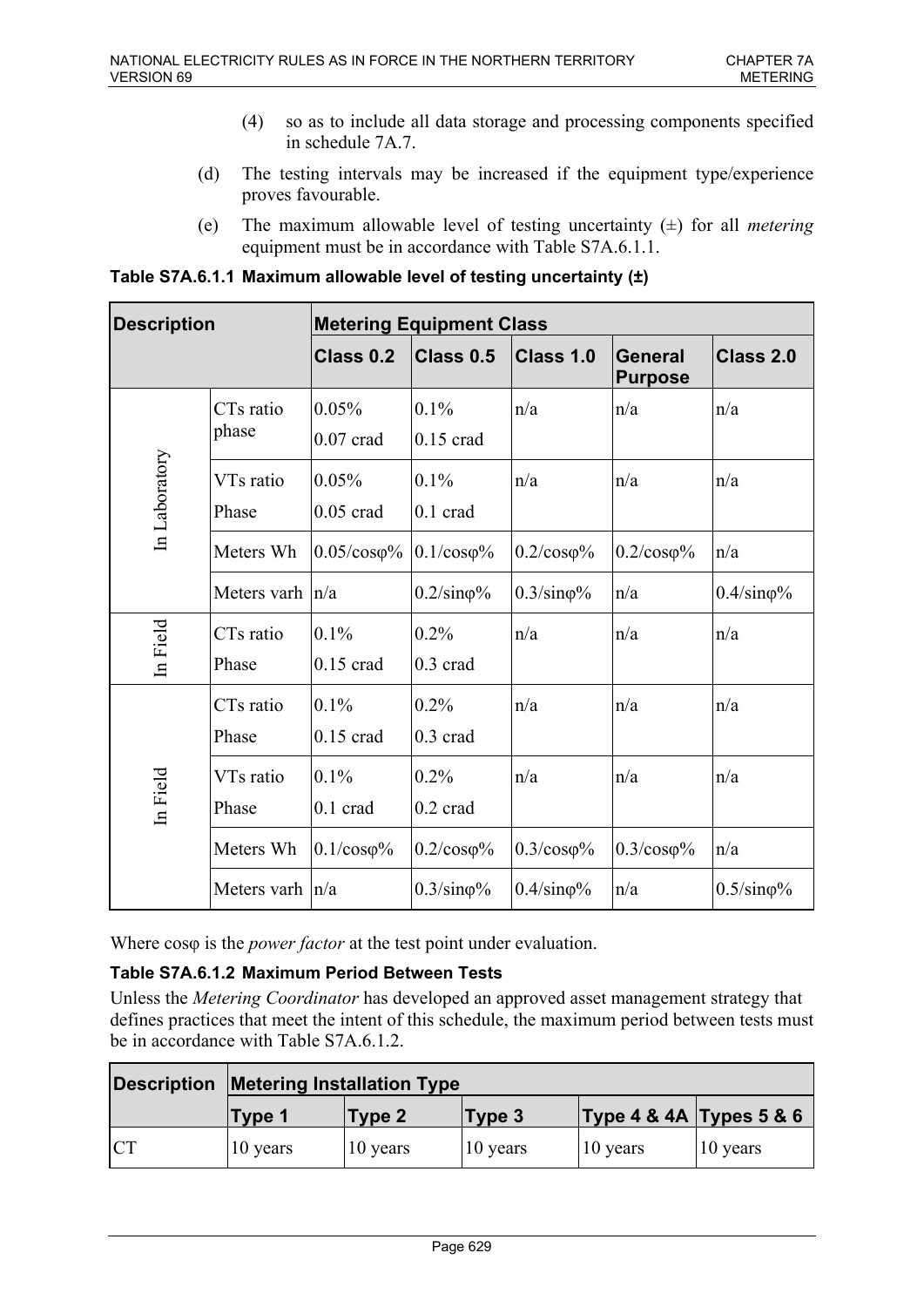| Description                           | <b>Metering Installation Type</b>                                                                                                                                                                                         |           |          |                         |           |
|---------------------------------------|---------------------------------------------------------------------------------------------------------------------------------------------------------------------------------------------------------------------------|-----------|----------|-------------------------|-----------|
|                                       | Type 1                                                                                                                                                                                                                    | Type 2    | Type 3   | Type 4 & 4A Types 5 & 6 |           |
| <b>VT</b>                             | 10 years                                                                                                                                                                                                                  | 10 years  | 10 years |                         | n/a       |
| Burden tests                          | When <i>meters</i> are tested or when changes are made                                                                                                                                                                    |           |          |                         |           |
| CT connected<br>meter<br>(electronic) | $5$ years                                                                                                                                                                                                                 | 5 years   | 5 years  | 5 years                 | $5$ years |
| CT connected<br>meter<br>(induction)  | $ 2.5 \text{ years} $                                                                                                                                                                                                     | 2.5 years | 5 years  | 5 years                 | 5 years   |
| meter                                 | Whole current The testing and inspection requirements must be in accordance with an<br>approved asset management strategy. Guidelines for the development of an<br>asset management strategy are set out in Schedule 7A.7 |           |          |                         |           |

# **Table S7A.6.1.3 Period between inspections**

Unless the *Metering Coordinator* has developed an approved asset management strategy that meets the intent of this schedule and is approved by *NTESMO*, the maximum period between inspections must be in accordance with Table S7A.6.1.3.

| <b>Description</b>                                         | <b>Metering Installation Type</b> |                                                               |                                                                                                            |                                 |  |
|------------------------------------------------------------|-----------------------------------|---------------------------------------------------------------|------------------------------------------------------------------------------------------------------------|---------------------------------|--|
|                                                            | Type 1                            | Type 2                                                        | Type 3                                                                                                     | Type 4, 4A, 5 &                 |  |
| Metering<br><i>installation</i><br>equipment<br>inspection | 2.5 years                         | 12 months $(2.5)$<br>years if check<br>metering<br>installed) | $> 10$ GWh: 2<br>years<br>$2 \leq$ GWh $\leq$ 10: 3<br>years<br>$<$ 2 GWh: when<br><i>meter</i> is tested. | When <i>meter</i> is<br>tested. |  |

# **S7A.6.2 Technical guidelines**

- (a) *Current transformer* and *voltage transformer* tests are primary injection tests, or other approved testing procedures as approved by *NTESMO*.
- (b) The calculations of accuracy based on test results are to include all reference standard errors.
- (c) An "estimate of testing uncertainties" must be calculated in accordance with the ISO "Guide to the Expression of Uncertainty for Measurement".
- (d) Where operational *metering* is associated with *settlements metering* then a shorter period between inspections is recommended (but is not mandatory).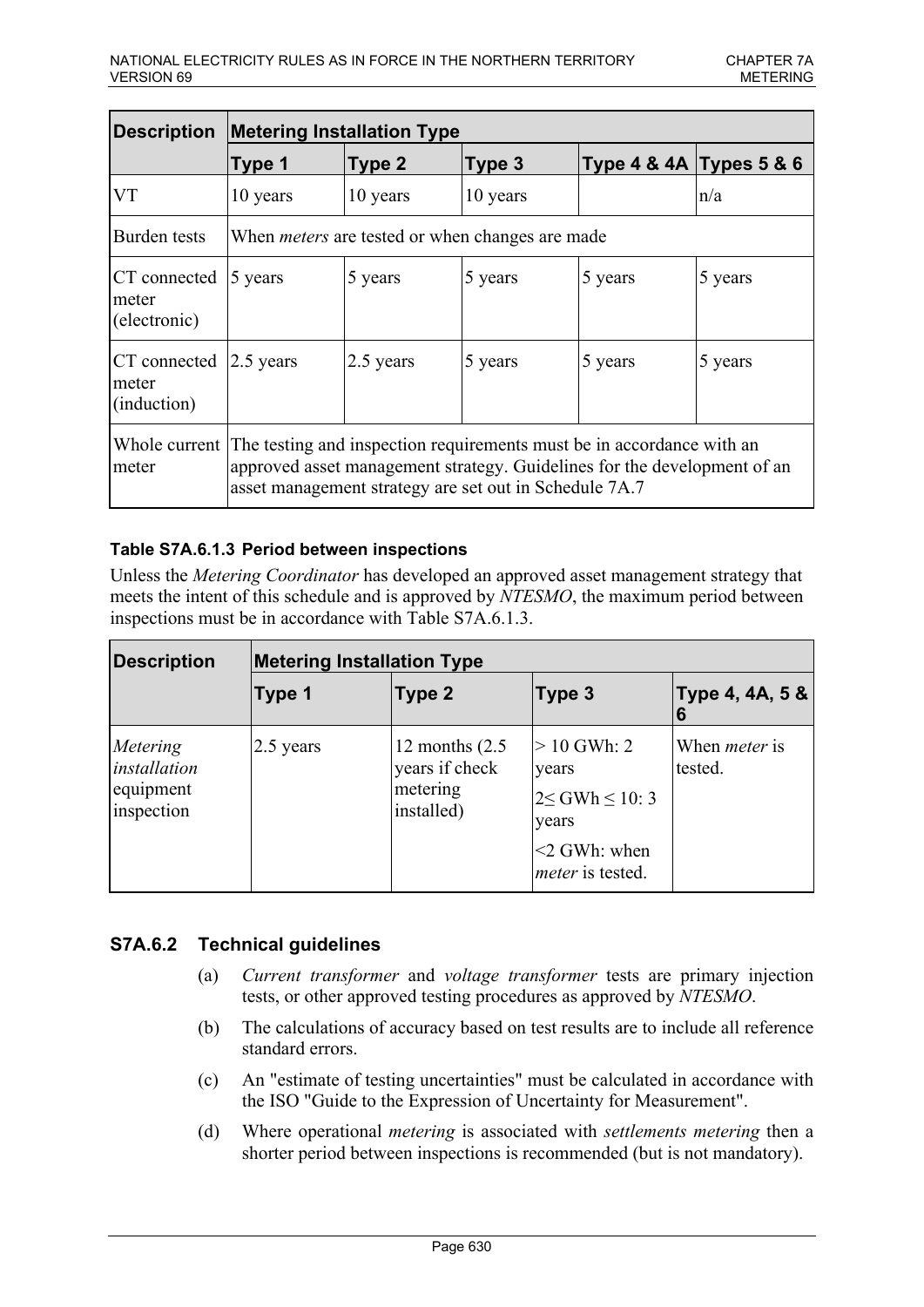- (e) For sinφ and cosφ, refer to the ISO "Guide to the Expression of Uncertainty in Measurement", where cosφ is the *power factor*.
- (f) A typical inspection may include:
	- (1) check the seals;
	- (2) compare the pulse counts;
	- (3) compare the direct readings of *meters*;
	- (4) verify *meter* parameters and physical connections; and
	- (5) *current transformer* ratios by comparison.

# **Schedule 7A.7 Metrology procedure**

# **Part A**

## **S7A.7.1 Introduction**

## **S7A.7.1.1 General**

- (a) This schedule applies to *NTESMO*, *Registered Participants*, *Metering Coordinators*, *Metering Providers*, *Metering Data Providers* and the *Utilities Commission* in relation to *connection points* in this jurisdiction.
- (b) This schedule provides information on the application of *metering installations* to *connection points* and sets out provisions for *metering installations* and *metering data services*.
- (c) For service provision at *connection points* where:
	- (1) the *Metering Provider* and the *Metering Data Provider* are part of the same company; and
	- (2) *metering installation*, provision or maintenance work is performed using internal processes and procedures,

those internal processes and procedures will be taken to be compliant with this schedule if the *metering* work satisfies the performance and quality outcomes of this schedule.

## **S7A.7.1.2 Definitions**

In this schedule:

**accumulation meter** means a *meter* where the *energy data* recorded in the *meter* represents a period in excess of a *recording interval*.

### **estimated reading** means:

- (a) an estimate of a *meter* reading where an *actual meter reading* has not occurred; or
- (b) a *substitute* of a *meter* reading used for the purposes of transferring a *retail customer* to a new *Retailer* where an *actual meter reading* has not occurred.

**final reading** means the last *actual meter* reading for a *retail customer* when they vacate an address or change *retailer* or the last *actual meter* reading taken before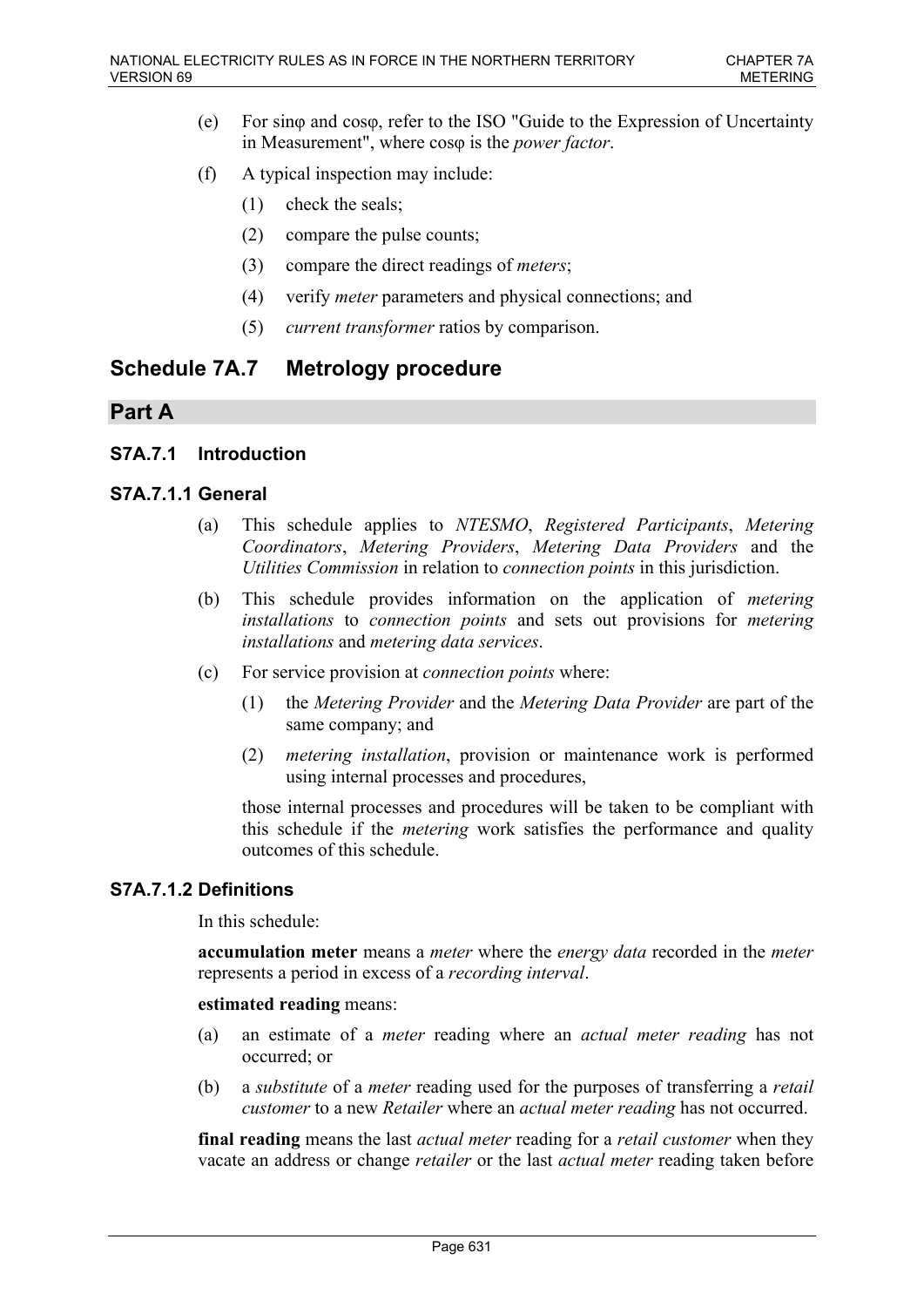all or any part of a metering *installation* is removed or modified and where the modification affects the *energy data* in the *metering installation*.

**ILAC** means International Laboratory Accreditation Cooperation.

**inventory table** means a table of devices for unmetered *loads* associated with each *NMI* as described in clauses S7A.7.14.2(c) and S7A.7.14.3(c).

**load table** means a table of unmetered device *loads* as described in clause S7A.7.14.1.

**on/off table** means a table recording the switching status ( $On = 1$ ,  $Off = 0$ ) for each *recording interval* for the unmetered *loads* associated with a *NMI* as described in Part B of this schedule.

**physical inventory** means a physical count of devices.

**public holiday** means a day that is a public holiday, as defined in section 17 of the *Interpretation Act 1978*(NT), that is observed in the City of Darwin, other than a public holiday that is part of a day.

**routine testing**, for the purposes of this schedule, includes the ongoing and regular maintenance testing, compliance testing and in-service testing of *metering installation* components initiated by the *Metering Coordinator* or *Metering Provider* to fulfil their obligations in accordance with schedule 7A.6.

**Sample Test Plan** means a statement of the sample size or sizes to be taken, the frequency of sample testing and the required accuracy.

**scheduled reading date** means the date of the next scheduled meter reading.

**unmetered** means a *load* or a *connection point* at which a *meter* is not necessary under schedule 7A.6.

# **S7A.7.1.3 Relevant retailer**

In this schedule, a reference to the relevant *retailer* is a reference to Power Retail Corporation (trading as Jacana Energy) ABN 65 889 840 667.

# **Part B**

# **S7A.7.2 Purpose and scope**

## **S7A.7.2.1 Purpose**

The purpose of this Part is to set out:

- (a) the obligations of the *Metering Coordinator*, in relation to *metering installations* that are referred to in the *Rules*;
- (b) the obligations of *Metering Providers* in relation to the provision, installation, routine testing and maintenance of a *metering installation*; and
- (c) the obligations of *Metering Data Providers* in relation to the provision of *metering data services*.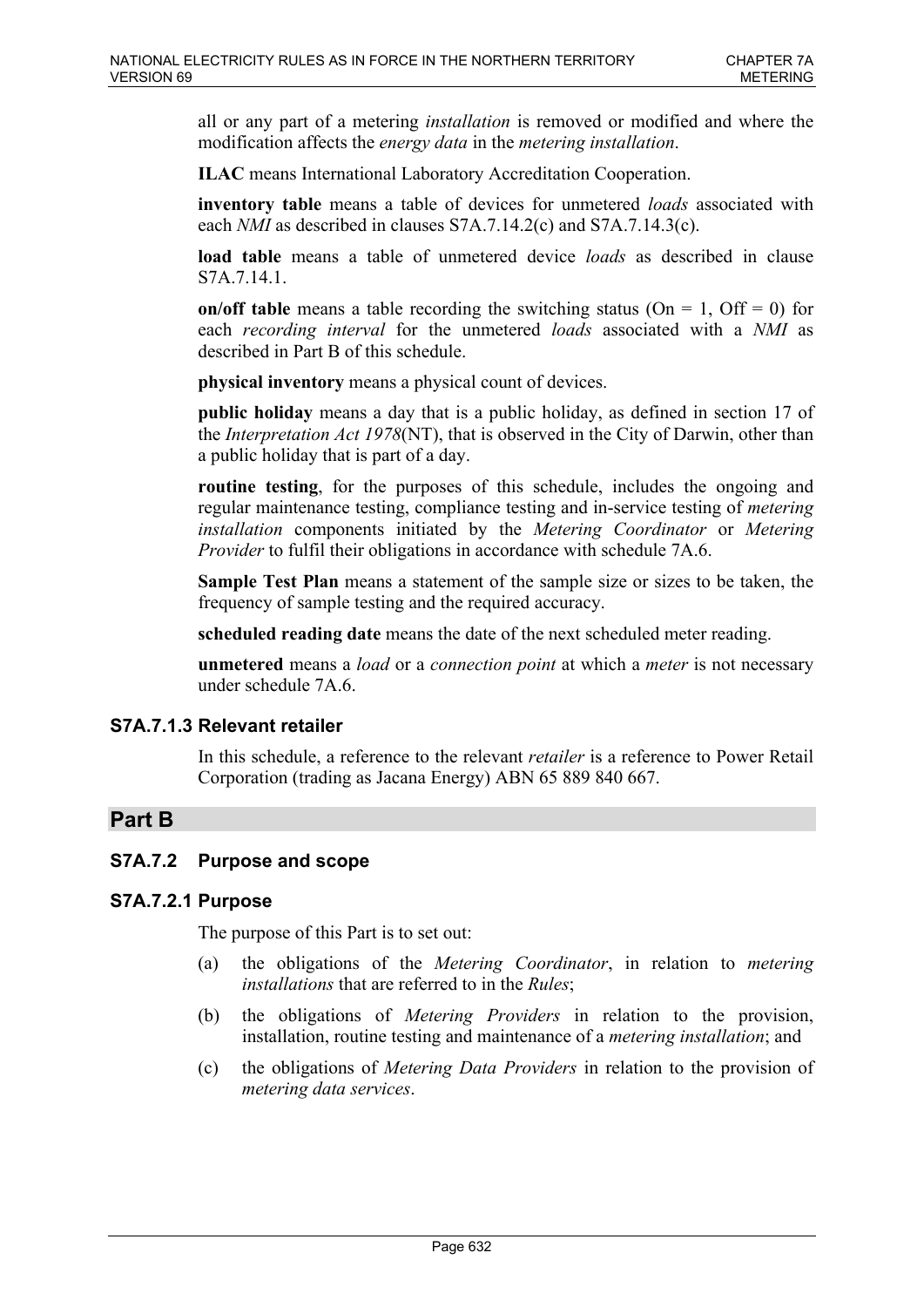# **S7A.7.2.2 Scope**

This schedule provides information on the application of *metering installations* to *connection points*. In particular, this schedule sets out provisions for *metering installations* and *metering data services* relating to:

- (a) *Metering Providers*, which include:
	- (1) the type of *metering installation* permitted for the measurement of *active energy*;
	- (2) the provision, installation, testing, inspection and maintenance of *metering installations*;
	- (3) the components of each type of *metering installation*; and
	- (4) storage of, and access rights to, *energy data* in the *metering installation*; and
- (b) *Metering Data Providers*, which include:
	- (1) the collection or calculation, processing and delivery of *metering data*; and
	- (2) storage of *metering data* in the *metering data services database* and rights of access to *metering data*.

# **S7A.7.3 Metering provision**

## **S7A.7.3.1 Responsibility for metering provision**

- (a) *Metering Coordinators* must use *Metering Providers* to provide, install, test and maintain the relevant components, characteristics and service requirements of the *metering installation* as specified in the *Rules*.
- (b) *Metering Coordinators* are responsible for the design of a *metering installation* and warrant that the design complies with the components, characteristics and service requirements specified in the *Rules*.
- (c) *Metering Coordinators* must ensure the components have been selected, installed, tested and commissioned by the *Metering Providers* so that the *metering installation* satisfies the relevant accuracy and performance requirements in the *Rules*.

## **S7A.7.3.2 Metering installation components**

- (a) *Meters* used in type 1, 2, 3, 4, 4A, 5 and 6 *metering installations* must comply with any applicable specifications or guidelines (including transitional arrangements) specified by the National Measurement Institute, under the *National Measurement Act*, and must also meet the relevant requirements of *Australian Standards* and International Standards:
	- (1) for type 1, 2, 3, 4, 4A, and 5 (including type 3 and 4 whole current) *metering installation measurement elements*: *AS* 62052.11, *AS* 62053.21 and *AS* 62053.22; and
	- (2) for type 6 *metering installation measurement elements*: *AS* 1284.1, *AS* 62053.21 and *AS* 62052.11.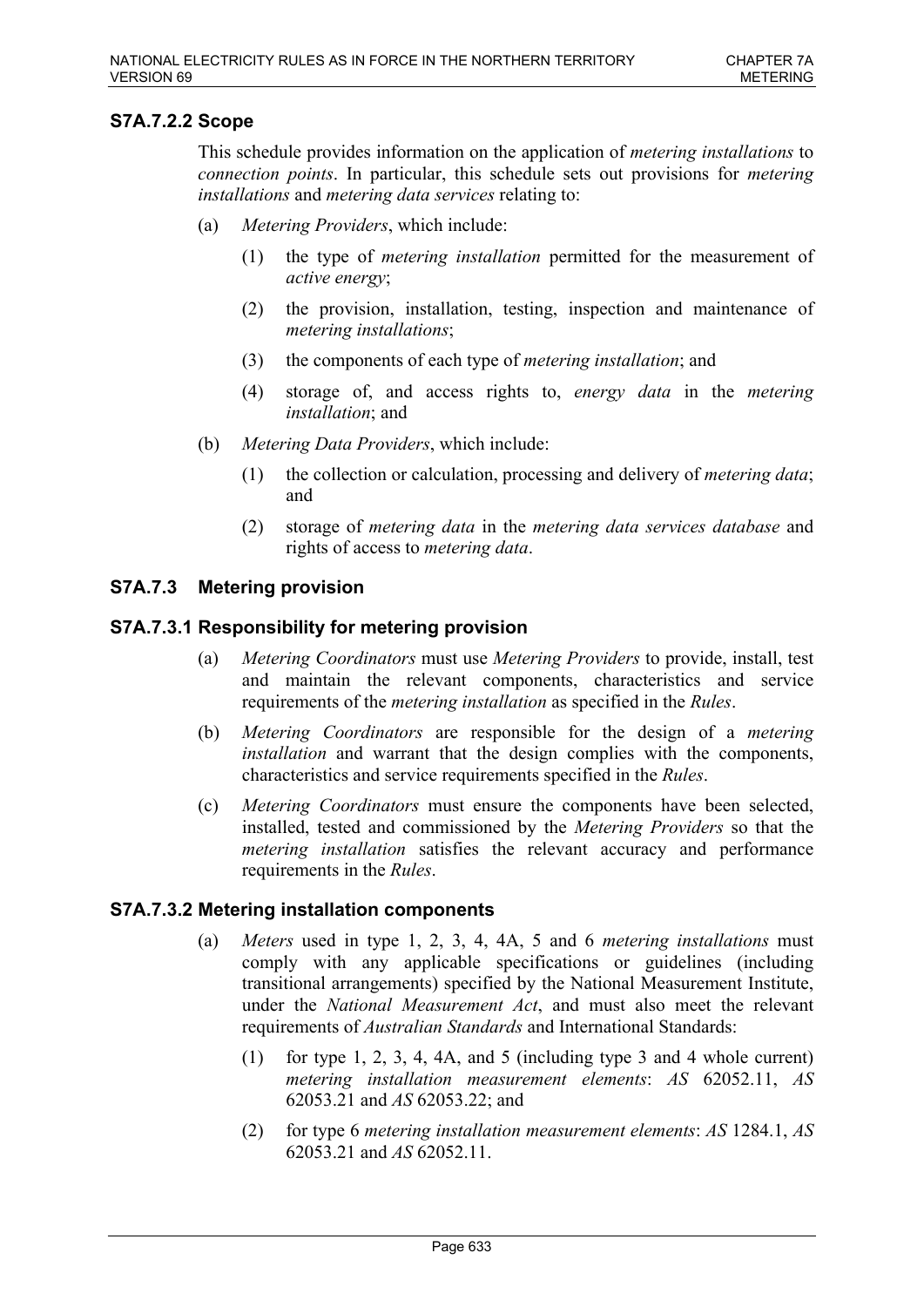- (b) *Current transformers* for type 1, 2, 3, 4, 4A, 5 and 6 *metering installations* must meet the relevant requirements of *AS* 60044.1 and must also comply with any applicable specifications or guidelines (including transitional arrangements) specified by the National Measurement Institute under the *National Measurement Act*.
- (c) *Voltage transformers* for type 1, 2, 3, 4, 4A, 5 and 6 *metering installations* must meet the relevant requirements of *AS 60044.2*, *AS* 60044.3, *AS* 60044.5 and *AS* 1243 and must also comply with any applicable specifications or guidelines (including transitional arrangements) specified by the National Measurement Institute under the *National Measurement Act*.
- (d) New *current transformers* and *voltage transformers* must comply with current *Australian Standards*.
- (e) In-service *current transformers* and *voltage transformers* must comply with the *Australian Standard* that applied at the time of installation.
- (f) Unless otherwise permitted by the *Rules*, the *Metering Coordinator* must ensure that new *meters* and related equipment used at a *connection point* have a valid pattern approval issued under the authority of the National Measurement Institute or, until relevant pattern approvals exist, a valid type test certificate issued by a *NATA* accredited laboratory or a body recognised by *NATA* under the ILAC mutual recognition scheme. Relevant approval certificates must be provided to the *Utilities Commission* on request.
- (g) A visible display must be provided to display, at a minimum, the cumulative total *energy* for each register measured by that *metering installation*.
- (h) Any programmable settings available within the metering *installation*, or any peripheral device, which may affect the resolution of displayed or stored data, must meet the relevant requirements of *AS* 62052.11, *AS* 62053.21 and *AS* 62053.22 and must comply with any applicable specifications or guidelines (including transitional arrangements) specified by the National Measurement Institute under the *National Measurement Act*.

# **S7A.7.3.3 Use of optical ports and pulse outputs**

- (a) Where requested by a financially responsible participant, the *Metering Coordinator* must provide pulse output facilities representing the quantity of electricity measured in accordance with the relevant *Australian Standard* for that *meter* within a reasonable time of receiving the request.
- (b) For type 1, 2, 3, 4, 4A and 5 *metering installations* with a pulse output, the *measurement element* pulse output must provide a number of energy pulses in each integrating period commensurate with the accuracy class of the *metering installation* when operating at the top of the range of measurement of the *metering installation* but may be set at a lower rate where the anticipated operating range is significantly lower than the top of the range of measurement of the *metering installation*.
- (c) A type 4A or 5 *metering installation* must have an optical port that meets the *AS* 1284.10.2 or *AS* 62056.21 or a computer serial port to facilitate downloading of 90 *days* of *interval energy data* for each *meter* associated with the *metering installation* in 35 seconds or less.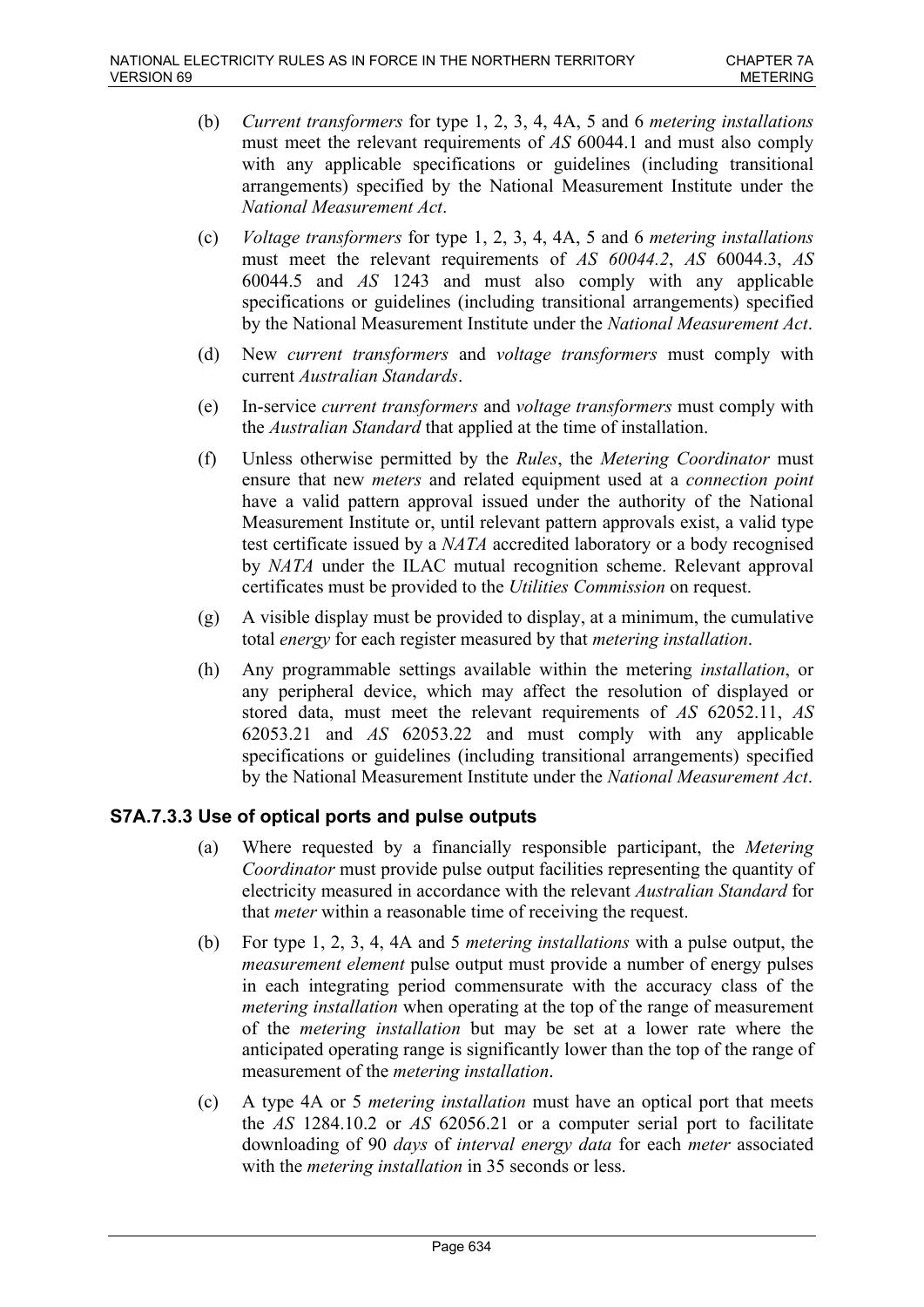## **S7A.7.3.4 Load control equipment**

Where the *metering installation* includes equipment for load control or the measurement of *reactive energy*, the installation and operation of that equipment will be governed by an instrument other than the *Rules*, for example, a 'use of system' agreement between the *Local Network Service Provider* and the financially responsible participant.

### **S7A.7.3.5 Data storage requirements for meters**

### **Note**

No specific requirements are included under this heading for this jurisdiction at this stage. The clause may be used as part of the phased implementation of the *Rules* in this jurisdiction.

## **S7A.7.3.6 Metering installation clock**

- (a) A type 4A, 5 or 6 *metering installation* clock is to be reset to within  $\pm 20$ seconds of *Australian Central Standard Time* on each occasion that the *metering installation* is accessed in the circumstances referred to in paragraphs (b) and (c), and the maximum drift in the type 4A or 5 *metering installation* clock permitted between successive meter readings is  $\pm 300$ seconds.
- (b) A *Metering Provider* must reset a type 4A, 5 or 6 *metering installation* clock when inspecting, maintaining or commissioning the *metering installation*.
- (c) A *Metering Data Provider* must reset a type 4A, or 5 *metering installation* clock when *interval metering data* is collected from the *metering installation*.
- (d) For type 6 *metering installations* with different time of day rates, the *metering installation* must meet *AS* 62054.11, *AS* 62054.21 and *AS* 62052.21, or have the switching between the different rates controlled by a frequency injection relay or time clock operated by the *Local Network Service Provider*.

### **S7A.7.3.7 Interval meters**

Where a *metering installation* records *interval energy data* the interval periods must be based on *recording intervals* or parts of a *recording interval* in accordance with the following requirements:

- (a) the end of each interval for a 15-minute interval period must be on the hour, on the half-hour and on each quarter of an hour (*ACST*);
- (b) the end of each interval for a 30-minute interval period must be on the hour and on the half-hour (*ACST*);
- (c) for other sub-multiple intervals –where agreed with *NTESMO*(in respect of a *metering installation* that is used for the purposes of *settlements*), the *Local Network Service Provider* and the relevant financially responsible participant, provided that the ends of the intervals correspond each and every exact hour (*ACST*) and half- hour (*ACST*).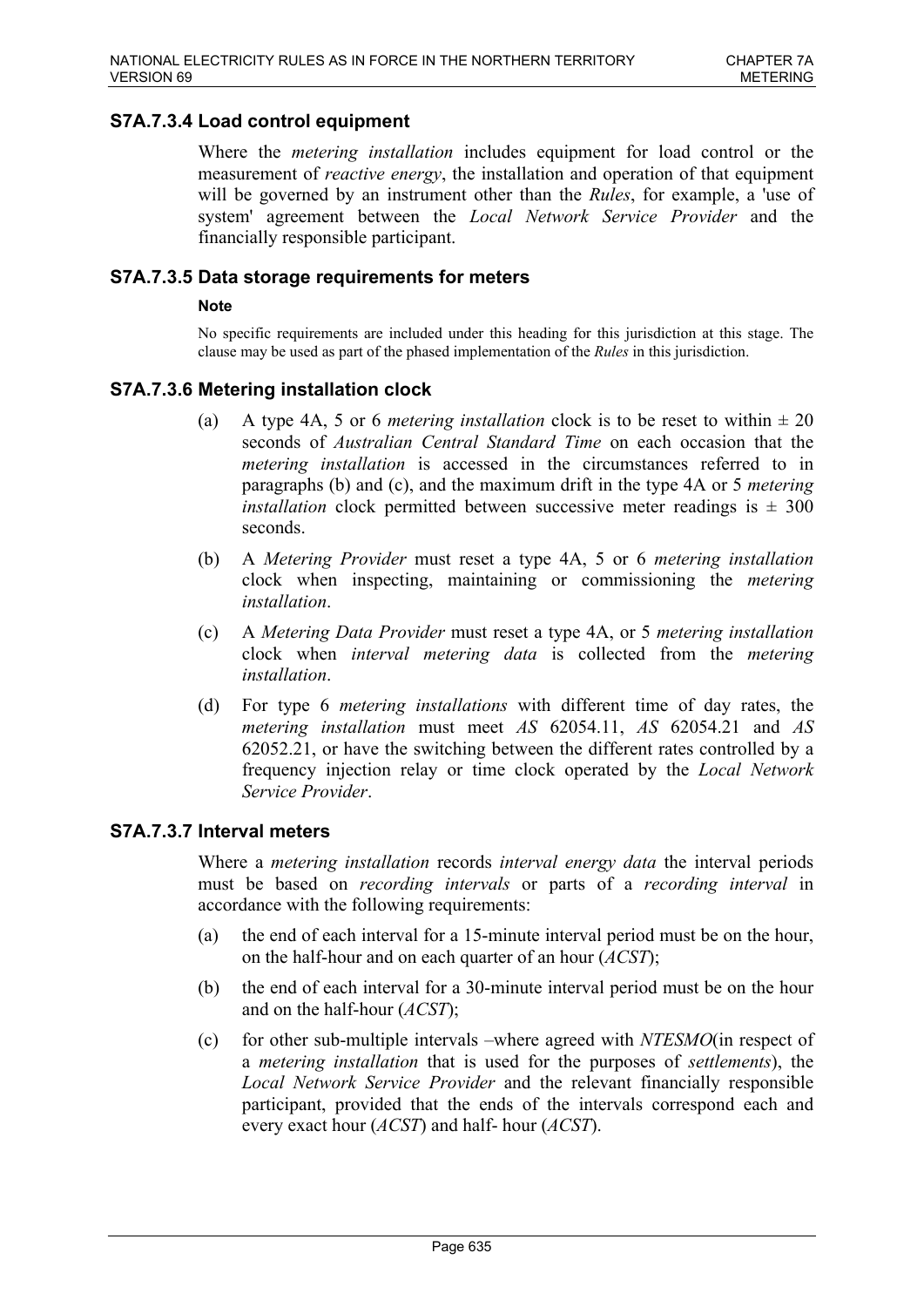## **S7A.7.3.8 Alarm settings**

- (a) Where an *interval meter* supports alarm functionality, the *Metering Provider* is required to enable the following alarms:
	- (1) power failure/*meter* loss of supply for instrument transformer connected *metering installations* only;
	- (2) *voltage transformer* or phase failure;
	- (3) pulse overflow;
	- (4) cyclic redundancy check error; and
	- (5) time tolerance.
- (b) Where there are alarm sensitivity settings, these must be set at appropriate levels to ensure meaningful alarm outputs (for example, for contestable supplies a voltage drop of  $-15\%$  is nominally appropriate).

# **S7A.7.3.9 Summation metering**

- (a) If summation *metering* is achieved by paralleling *current transformer* secondary circuits, the overall *metering system* must meet the minimum standards for a new *metering installation* under all load combinations of the individual *current transformer* secondaries.
- (b) If summation *metering* is achieved by the arithmetic sum of data registers or the accumulation of pulses, each individual *metering point* must meet the minimum standards for a new *metering installation* and the *Metering Coordinator* must on request demonstrate that the summation techniques reliably and accurately transfer data.
- (c) *Current transformer* secondaries can only be paralleled using appropriate arrangements of links; this must not be done at the *meter* terminals.
- (d) For type 2 *metering installations* only direct summation, in which secondary wiring from a multiple number of feeders are connected directly into the terminals of a *meter*, or summation *current transformers*, are permitted provided that the overall errors of the installation are considered.

# **S7A.7.3.10**

### **Note**

No requirements are included in this clause for this jurisdiction at this stage. The clause may be used as part of the phased implementation of the *Rules* in this jurisdiction.

## **S7A.7.3.11 Routine testing and inspection of metering installations**

- (a) Unless a *Metering Coordinator* has an Asset Management Strategy approved by *NTESMO*, *metering installations* must be tested and inspected in accordance with rule 7A.7 and schedule 7A.6. Paragraphs (b) to (f) provide guidelines that:
	- (1) the *Metering Coordinator* will need to take into consideration when seeking approval of an Asset Management Strategy; and
	- (2) *NTESMO* will need to take into consideration in approving a proposed Asset Management Strategy.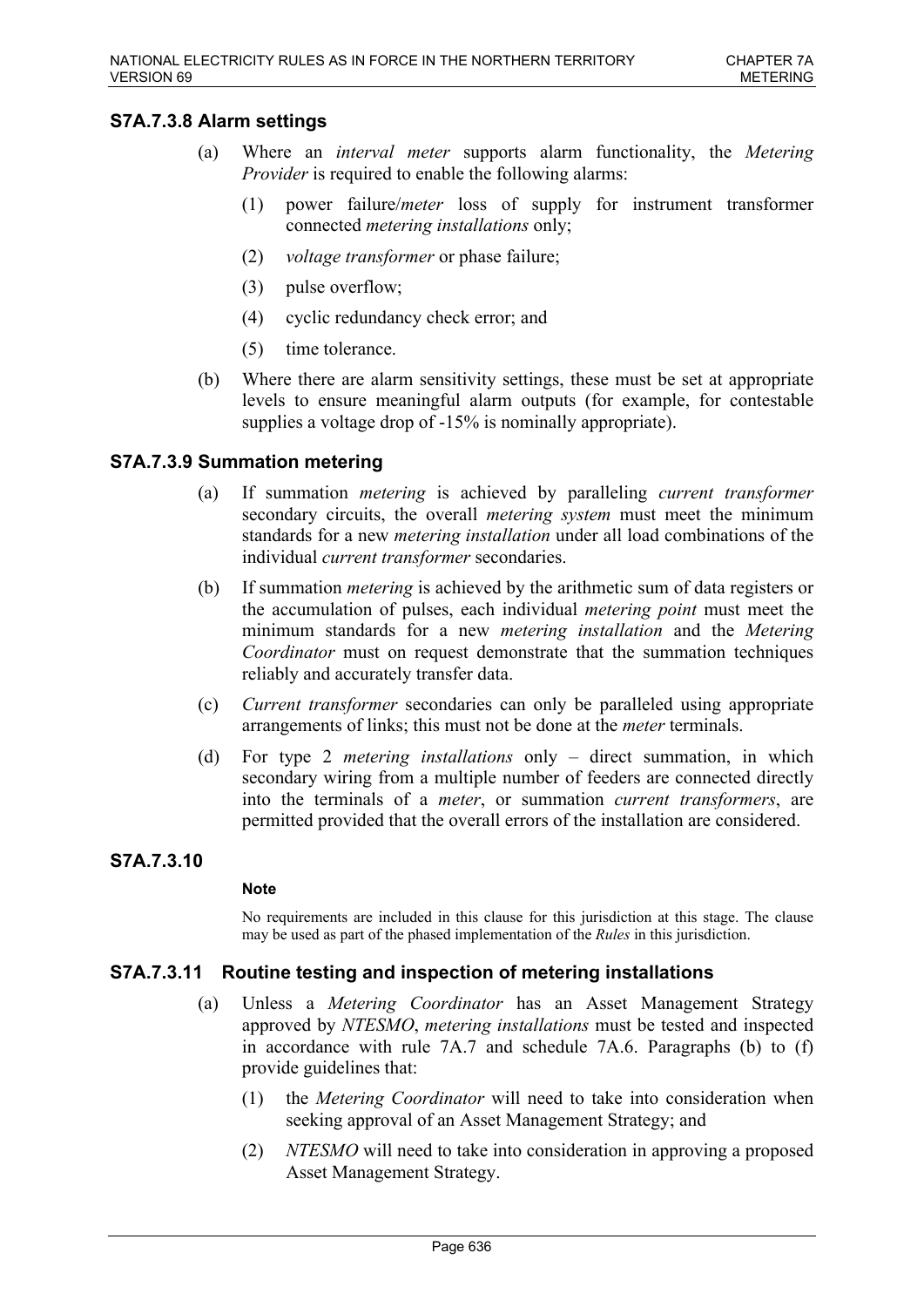- (b) An acceptable alternative testing practice or test plan for in-service *meter* performance must demonstrate compliance with *Australian Standard*"*AS* 1284.13: Electricity Metering in-service compliance testing".
- (c) Unless the *Metering Coordinator* has developed an alternative accuracy assessment method for type 5 and 6 *metering installations* that meets the intent of Tables S7A.4.2.5 and S7A.4.2.6 and is approved by *NTESMO*, the overall *metering installation* error is calculated by the vector sum of the errors of each *metering installation* component, being  $a + b + c$  where:

 $a =$  error of VT and wiring

 $b =$  error of CT and wiring

c = error of *meter*.

- (d) Where the *Metering Coordinator* is not testing and inspecting *metering installations* in accordance with rule 7A.7 and schedule 7A.6 (that is, not time-based), the *Metering Coordinator* must include in its Asset Management Strategy an alternative inspection practice that meets the requirements of schedule 7A.6.
- (e) The *Metering Coordinator* must provide a copy of the Asset Management Strategy to each relevant *Metering Provider*.
- (f) For those *meters* for which new or amended pattern approval has been received from the National Measurement Institute or, in the absence of pattern approval, new or amended type testing has been undertaken by a *NATA* accredited laboratory or a body recognised by *NATA* under the ILAC mutual recognition scheme, the *Metering Coordinator* must ensure that the Sample Test Plan stipulates that this population of *meter* is tested at least once in the first three years of being placed in service.

# **S7A.7.3.12 Requests for testing type 1 – 6 metering installations**

- (a) If requested by a *Registered Participant* with a financial interest in the *metering installation* or the *energy* measured by the *metering installation*, the *Metering Coordinator* must make arrangements for the testing of the *metering installation* in accordance with clause 7A.7.2 of the *Rules*.
- (b) If requested by a *Registered Participant* with a financial interest in the *metering installation*, the *Utilities Commission* must make arrangements in accordance with clause 7A.7.4 of the *Rules* to determine the consistency of *metering data* held in the *metering data services database* and the *energy data* held in the type 1, 2, 3, 4, 4A, 5 and 6 *metering installation*.
- (c) Where the *Registered Participant* requests a *metering installation* test in accordance with paragraphs (a) and (b):
	- (1) the *Metering Coordinator* or the *Utilities Commission*(as applicable) must use *reasonable endeavours* to conduct the test within 15 *business days* of the request;
	- (2) if the requirement under subparagraph (1) would prevent the *Registered Participant's* customer witnessing the test, then the *Metering Coordinator* or the *Utilities Commission* may agree to a mutually convenient time to conduct the test; and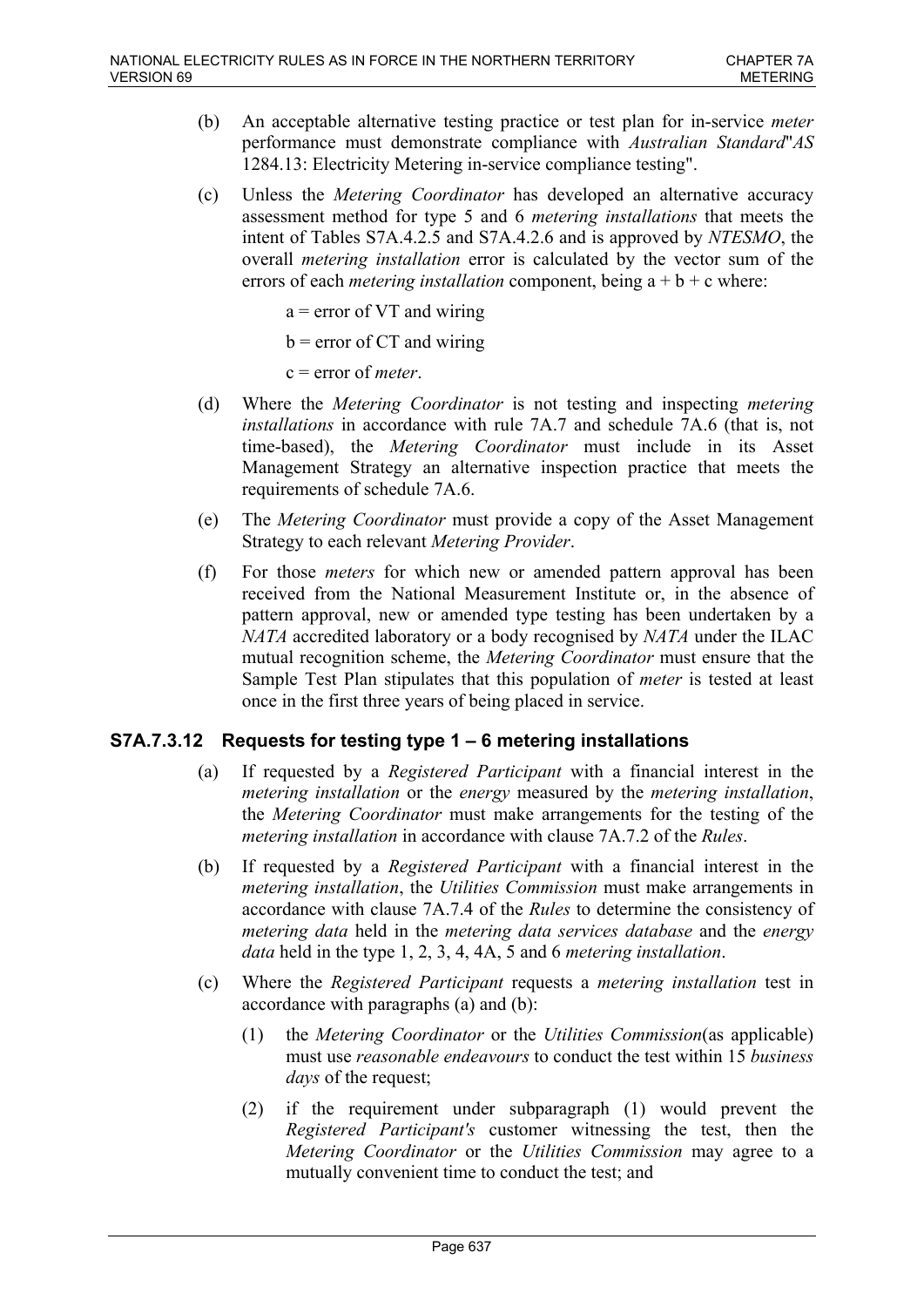(3) the *Metering Coordinator* or the *Utilities Commission*(as applicable) must, if requested, provide an estimate of costs associated with the test prior to any test being undertaken.

# **S7A.7.4 Installation of meters and de-commissioning**

## **S7A.7.4.1 General installation requirements**

The *Metering Coordinator* must use reasonable endeavours to ensure that, at the time of installation, a *metering installation* is:

- (a) protected against damage;
- (b) installed in such a way that it allows safe and unimpeded access to the *retail customer* or any person whose obligation it is to test, adjust, maintain, repair, or replace the *metering installation*, or to collect *metering data* from the *metering installation*; and
- (c) available to the *retail customer* or any person whose obligation it is to test, adjust, maintain, repair, or replace the *metering installation*, or to collect *metering data* from the *metering installation* via safe, convenient and unhindered access when it is not located at the site.

# **S7A.7.4.2 Type 4A, 5 and 6 metering installations**

The *Metering Coordinator* must ensure that when each type 4A, 5 or 6 *metering installation* is installed at a *connection point*, it is checked such that it has the optical port, communications port and visual display located so that the optical port, communications port, or visual display can be readily accessed for meter reading.

# **S7A.7.4.3 Preliminary de-commissioning and removal of metering equipment requirements**

- (a) Before de-commissioning all or any part of an existing *metering installation* the *Metering Provider* undertaking the work must ensure that:
	- (1) arrangements are put in place to ensure a final reading is taken at the time of de-commissioning of all *metering data* maintained in the existing *meter*; and
	- (2) the ownership of the existing *meter* is ascertained and arrangements made for the *meter* to be returned to its owner within 10 *business days* unless otherwise agreed with the asset owner.
- (b) Where the *metering data* from the final reading is not transferred to the relevant *Metering Data Provider* at the time of de- commissioning, the owner must ensure the *metering data* or final reading (as applicable), is provided to that *Metering Data Provider* within 2 *business days* of receipt of the *meter*.

## **S7A.7.4.4**

## **Note**

No requirements are included in this clause for this jurisdiction at this stage. The clause may be used as part of the phased implementation of the *Rules* in this jurisdiction.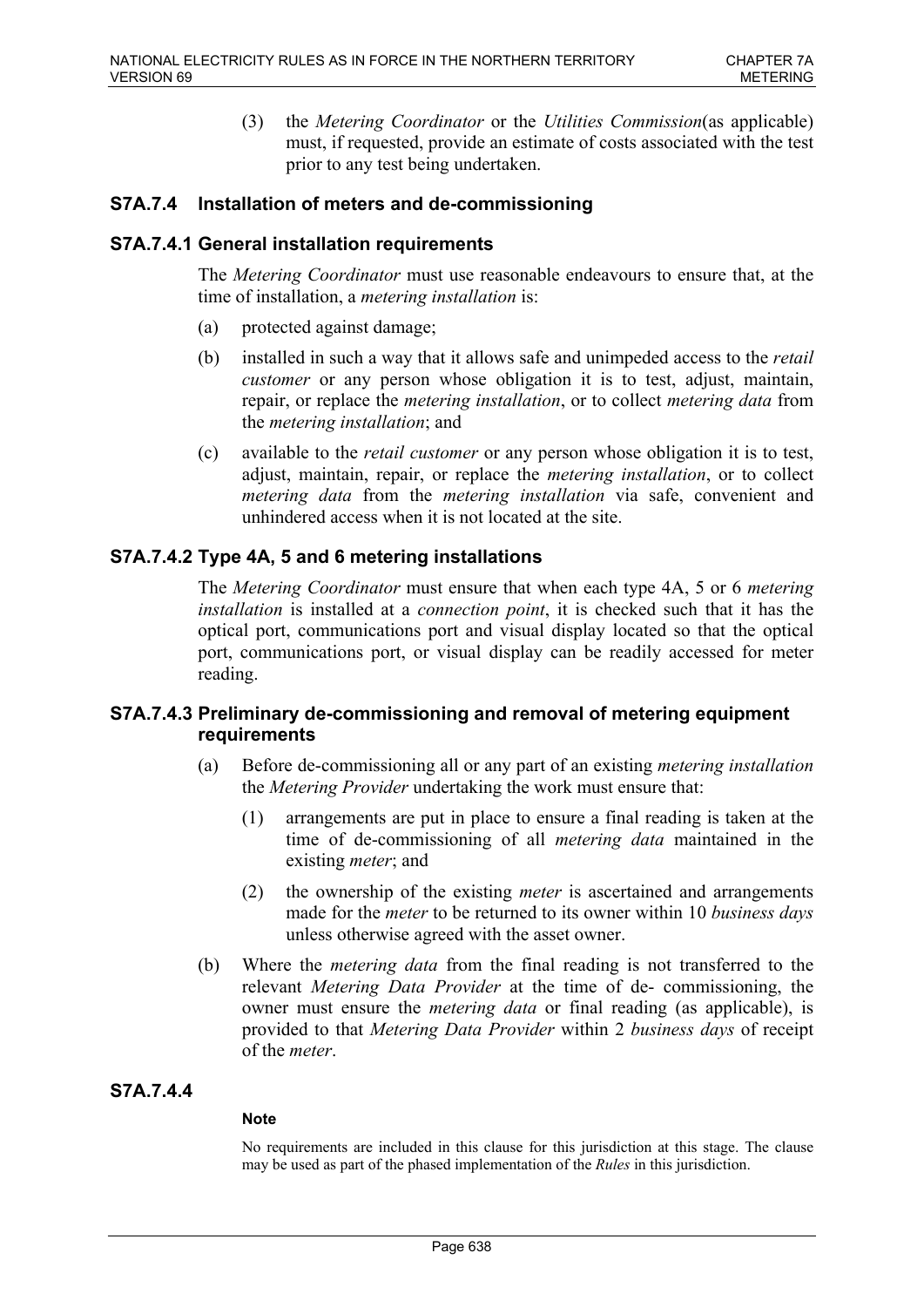$-1$ 

## **S7A.7.5**

### **Note**

No requirements are included in this clause for this jurisdiction at this stage. The clause may be used as part of the phased implementation of the *Rules* in this jurisdiction.

## **S7A.7.6 Responsibility for metering data services**

### **S7A.7.6.1 Metering data storage**

### **Note**

No requirements are included in this clause for this jurisdiction at this stage. The clause may be used as part of the phased implementation of the *Rules* in this jurisdiction.

## **S7A.7.6.2 Verification of metering data for type 4, 4A, 5, 6 and 7 installations**

To facilitate the verification of *metering data* for type 4, 4A, 5, 6 and 7 *metering installations*:

- (a) each *Metering Coordinator* must ensure that a Sample Test Plan is established and maintained in accordance with *Australian Standards*"AS 1199: Sampling procedures for inspection by attributes – Sampling schemes indexed by acceptance quality limit (AQL) for lot-by-lot inspection" or "AS 2490: Sampling Procedures and Charts for Inspection by Variables for Percent Nonconforming" to validate that all *metering data* stored in the *metering data services database* is consistent with the *energy data* stored in the *metering installation* or the physical inventory (as applicable);
- (b) verification tests must be conducted in accordance with the Sample Test Plan, which must not be less than once every 12 months;
- (c) the *calculated metering data* stored in a *metering data services database* for a *NMI* is consistent with the physical inventory if the error associated with calculating the *energy* value for the sample, that is:
	- $\overline{p}$ (Agreed load per device type as per load table); \*  $\Sigma$
	- (Actual number of device type in the sample geographic area)
	- $i = 1$
	- n (Agreed load per device type as per load table) \*
	- Σ (Number of device type in the sample geographic area as per inventory  $i = 1$  $table)$

where  $i =$  device type

is within  $\pm 2.0\%$ ; and

(d) if there is an inconsistency between the inventory table held in a *metering data services database* for a type 7 *metering installation* and the physical inventory, the physical inventory is to be taken as prima facie evidence of the actual number of unmetered devices.

### **Note**

Provisions relating to type 7 metering installations will only apply in this jurisdiction in the event of a type 7 metering installation being available in this jurisdiction and after a 12 month transitional period allowing all participants to achieve compliance.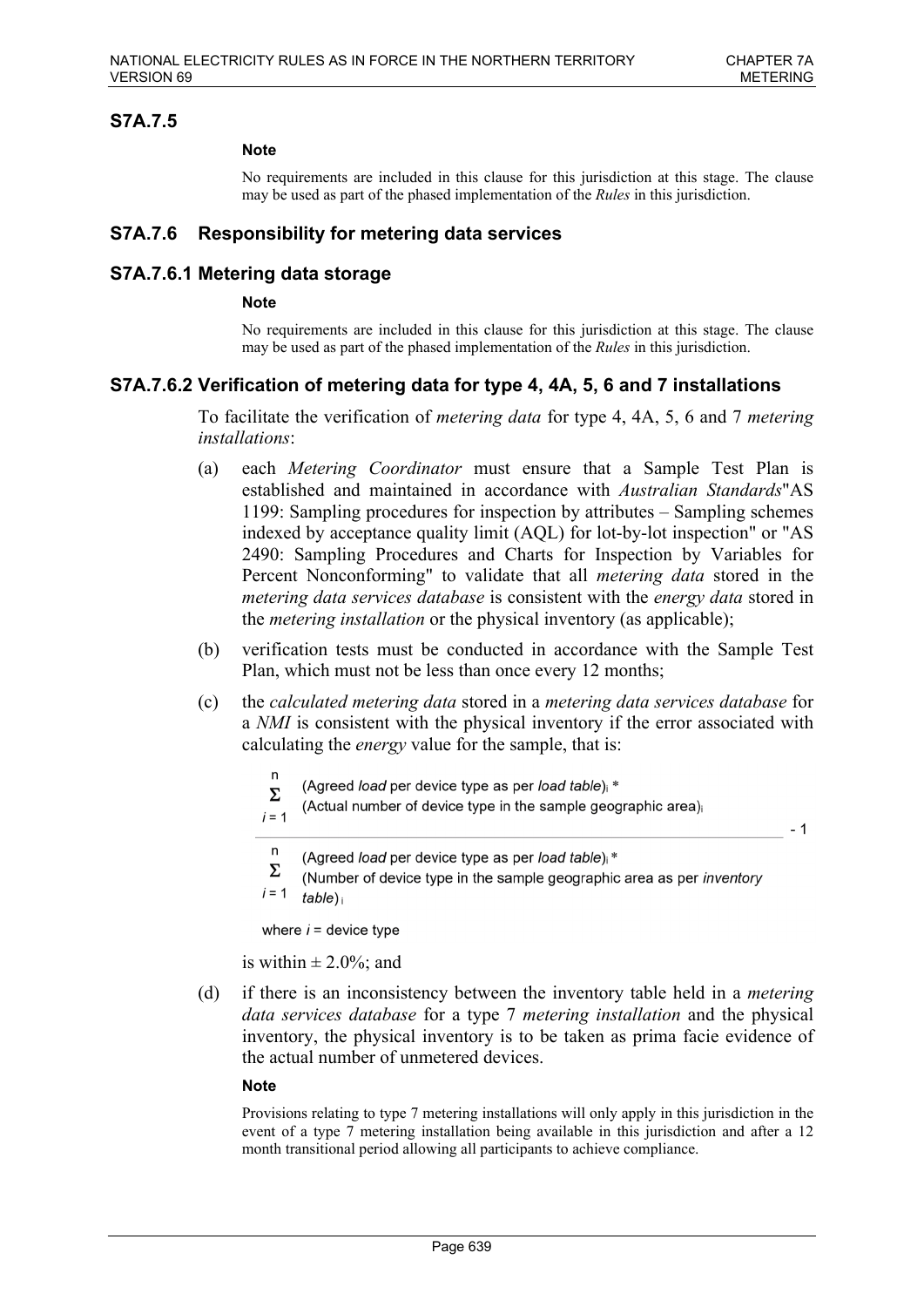# **S7A.7.6.3 Metering installation type 7 – sample testing**

- (a) For the purposes of sample testing type 7 *metering installations*, the *Metering Coordinator* must ensure that the sample size is determined using Table S7A.7.5.3.1. The sample is to be selected from unmetered devices in the inventory table for a *Metering Coordinator*.
- (b) The *Metering Coordinator* must ensure that the sample size for the first two validation tests is based on a 'normal' sample size indicated in Table S7A.7.5.3.1.

| Number of Unmetered               | <b>Sample Size</b> |                |                  |  |
|-----------------------------------|--------------------|----------------|------------------|--|
| <b>Devices in Inventory Table</b> | <b>Reduced</b>     | <b>Normal</b>  | <b>Tightened</b> |  |
| $2$ to $8$                        | $\overline{2}$     | $\overline{2}$ | 3                |  |
| 9 to 15                           | $\overline{2}$     | 3              | 5                |  |
| 16 to 25                          | 3                  | 5              | $\overline{8}$   |  |
| $26$ to 50                        | 5                  | 8              | 13               |  |
| 51 to 90                          | 5                  | 13             | 20               |  |
| 91 to 150                         | 8                  | 20             | 32               |  |
| 151 to 280                        | 13                 | 32             | 50               |  |
| 281 to 500                        | 20                 | 50             | 80               |  |
| 501 to 1200                       | 32                 | 80             | 125              |  |
| 1201 to 3200                      | 50                 | 125            | 200              |  |
| 3201 to 10000                     | 80                 | 200            | 315              |  |
| 10001 to 35000                    | 125                | 315            | 500              |  |
| 35001 to 150000                   | 200                | 500            | 800              |  |
| 150001 to 500000                  | 315                | 800            | 1250             |  |
| $500001$ to over                  | 500                | 1250           | 2000             |  |

| Table S7A.7.5.3.1 | Unmetered devices in inventory table |  |
|-------------------|--------------------------------------|--|
|-------------------|--------------------------------------|--|

(c) The *Metering Coordinator* must ensure that the sample size for subsequent variation tests is based on the following: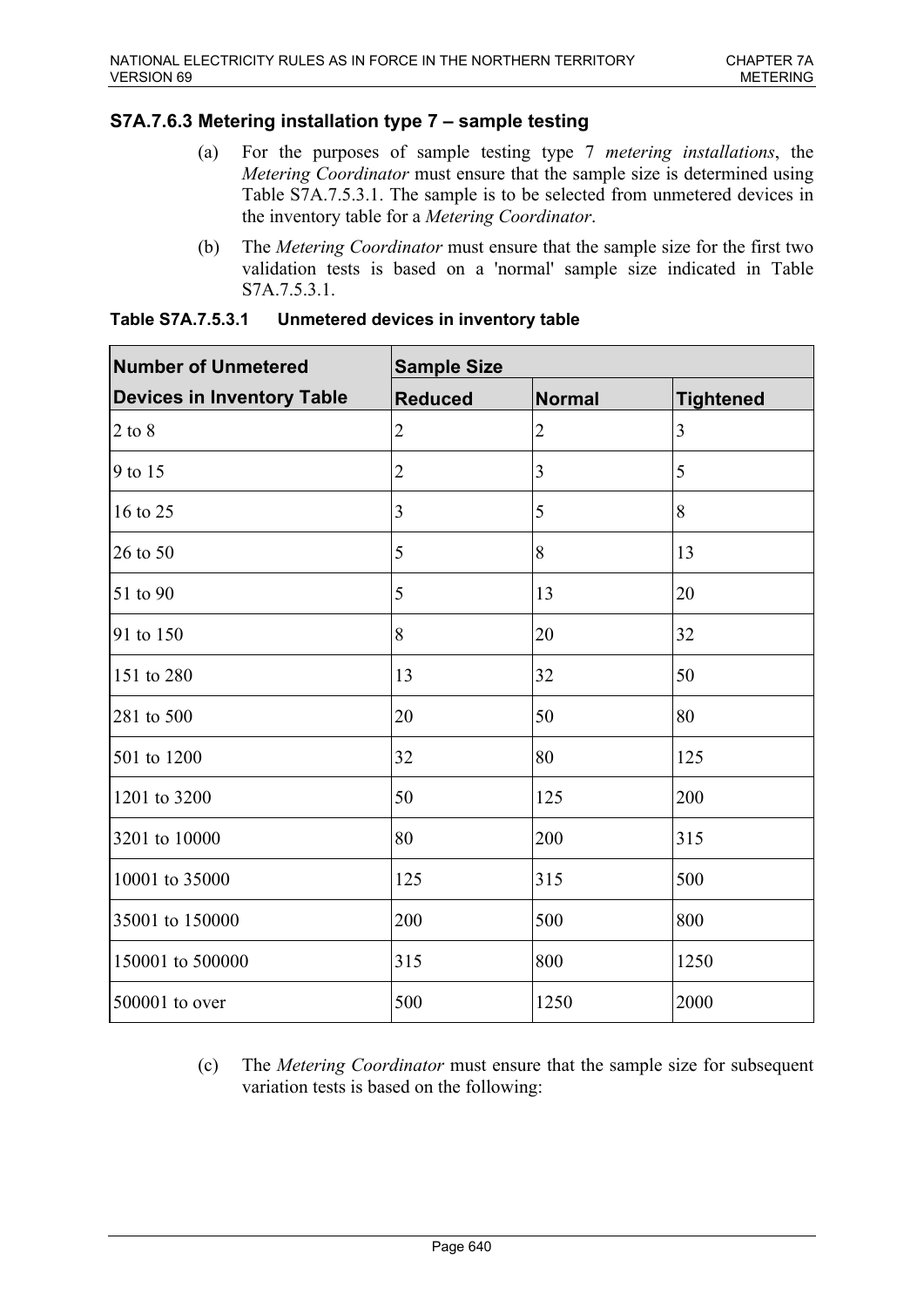

- (d) The *Metering Coordinator* must select sample unmetered devices for a validation test from random geographic areas depending on the sample size. The selection of the geographic area must be such that each unmetered device has an equal chance of being included in the sample.
- (e) The *Metering Coordinator* must ensure that the validation test is conducted at least once every 6 months, commencing from the first validation test.
- (f) Should the results of two consecutive validation tests, based on a reduced sample size, be within the accuracy requirements for that test, the *Metering Coordinator* must ensure that the next validation test is conducted at least once every 12 months.

## **S7A.7.6.4 Request for text of calculated metering data**

If requested to test a type 7 *metering installation* by a *Registered Participant* under clause 7A.7.2, the *Metering Coordinator* must:

- (a) arrange to test that the *calculated metering data* stored in the *metering data services database* reflects the physical inventory for the type 7 *metering installation*;
- (b) use reasonable endeavours to conduct the test within 15 *business days* of the request; and
- (c) prior to any test being undertaken, provide an estimate of costs associated with the test.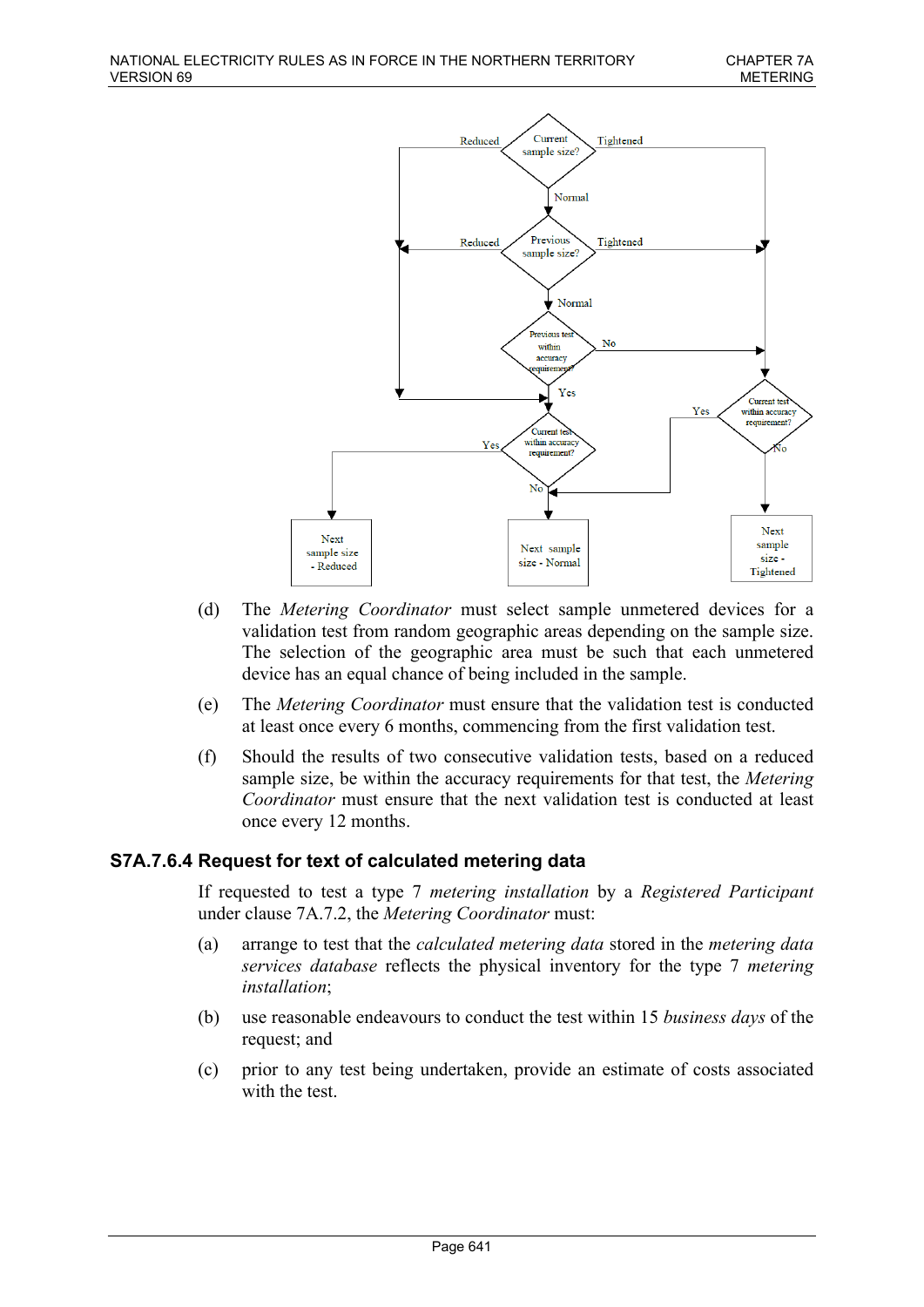# **S7A.7.6.5 NTESMO's metering data substitution obligations**

- (a) Where *metering data* has been substituted, *NTESMO* must advise affected *Registered Participants* at the same time as that *metering data* is sent to financially responsible participants for *settlements*.
- (b) If *metering data* has not been transferred to *NTESMO* to meet the *settlements* time frames or such *metering data* has been transferred but is unusable, *NTESMO* must, in accordance with clause 7A.9.2:
	- (1) take action to obtain the *metering data*; or
	- (2) request the *Metering Coordinator* take action to obtain the metering data.

# **Part C**

## **S7A.7.7 Purpose and scope**

## **S7A.7.7.1 Purpose**

The purpose of this Part is to set out obligations concerning the validation, substitution and forward estimation of *metering data* to satisfy the *Rules*.

## **S7A.7.7.2 Scope**

- (a) This Part applies to *Metering Data Providers*, *NTESMO* and *Metering Coordinators*.
- (b) This Part must be read in conjunction with Schedule 7A.8 Part B.

## **S7A.7.8 Principles for validation, substitution and estimation**

## **S7A.7.8.1 General validation, substitution and estimation requirements**

The principles to be applied to validation, substitution and estimation include the following:

- (a) the *Metering Coordinator* must coordinate the resolution of issues arising from the non-performance of *metering systems*, including any liaison with associated *Registered Participants*, *Metering Providers* and *Metering Data Providers*, and the *Metering Coordinator* must respond promptly to requests for remedial action from the *Metering Data Provider* or *NTESMO*;
- (b) the *Metering Data Provider* must identify *metering data* errors resulting from data collection and processing operations using validation processes in accordance with this Part.

## **S7A.7.8.2 Substitution requirements**

- (a) The *Metering Data Provider* must undertake substitutions on behalf of *NTESMO* or the *Metering Coordinator*, as appropriate, in a manner consistent with this Part.
- (b) Substitutions may be required in the following circumstances:
	- (1) where the system or equipment supporting the remote or manual collection of *metering data* has failed or is faulty;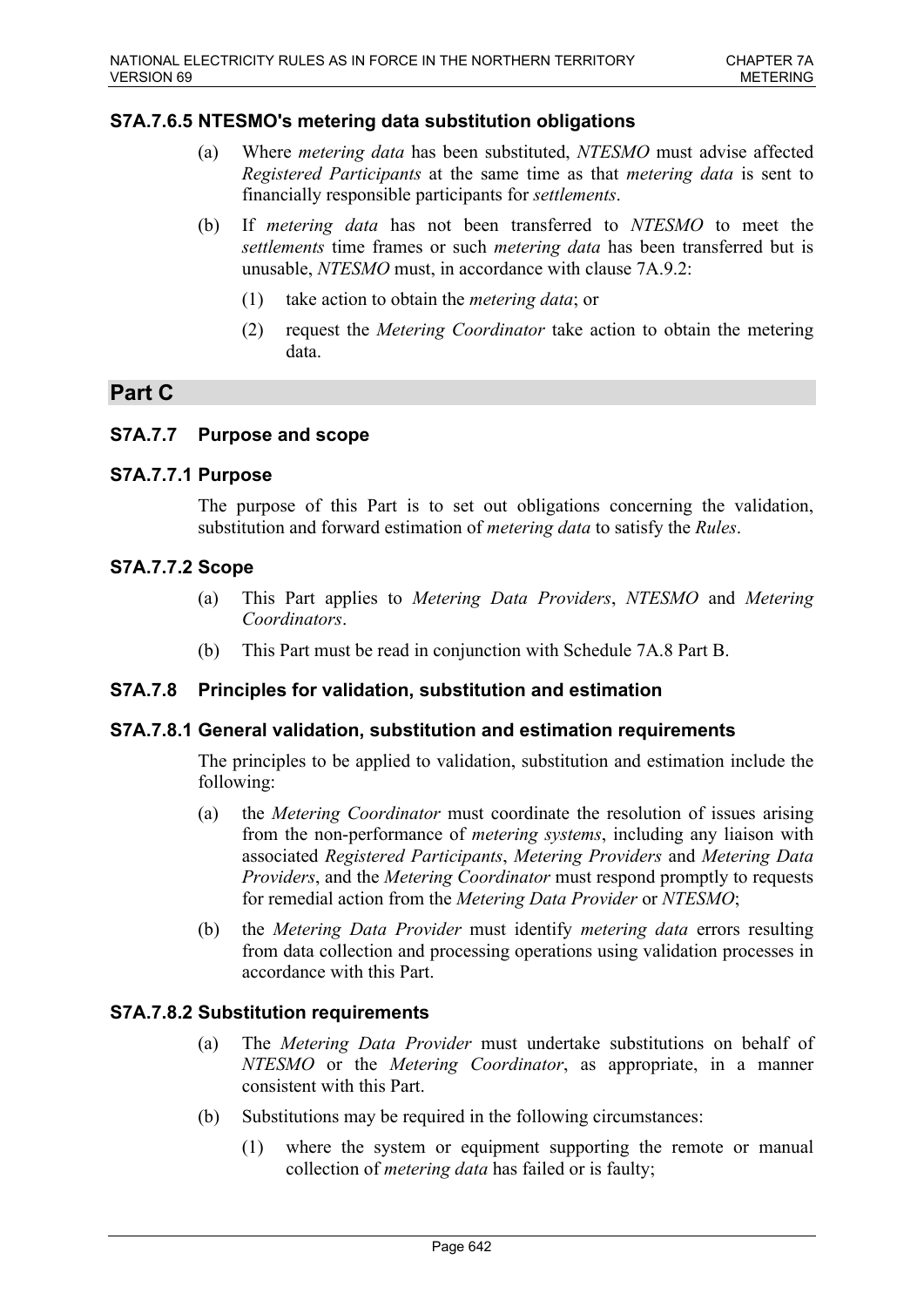- (2) where the *metering installation* for a *connection point* has failed or is removed from service;
- (3) to enable timely provision of *metering data* to financially responsible participants or *NTESMO* for *billing transactions* or *settlements* purposes, as relevant;
- (4) in situations where *metering data* has been irretrievably lost;
- (5) where the *metering data* is found to be erroneous or incomplete;
- (6) where *metering data* has not completed validation as part of the registration or transfer of a *connection point*;
- (7) where *metering data* has failed or has not completed the validation process;
- (8) where *metering data* cannot be obtained in the performance timeframes required for the data period in question:
	- (i) *metering data* for *metering installations* with *remote acquisition* must be substituted if *metering data* cannot be obtained to meet either *settlements* or *billing transactions* timeframes, as relevant, or the required performance in Schedule 7A.8 Part C; and
	- (ii) *metering data* for manually read *metering installations* must be substituted if *metering data* cannot be obtained on or within the expected timeframe of the next scheduled reading date for a *connection point*, and any historical or previous *estimated metering data* must be replaced with *substituted metering data*;
- (9) when an inspection or test on the *metering installation* establishes that a measurement error exists due to a *metering installation* fault;
- (10) when the affected financially responsible participant, the relevant *retailer* and *Local Network Service Provider* have all agreed and subsequently informed the *Metering Data Provider* that a previous substitution was inaccurate and that a re- substitution of *metering data* is required;
- (11) where the *metering data* calculation has failed the validation tests for a *metering installation* with *calculated metering data*;
- (12) in response to customer transfers authorised in this jurisdiction;
- (13) in situations involving meter churn.

## **S7A.7.8.3 Estimation requirement**

- (a) The *Metering Data Provider* must undertake estimations on behalf of the *Metering Coordinator* in a manner consistent with this Part.
- (b) Estimations may be required in the following circumstances:
	- (1) routinely for a period equal to or just greater than the period to the next scheduled reading date or another forward period;
	- (2) in response to customer transfers authorised in this jurisdiction;
	- (3) where the current published scheduled reading date has changed due to a revised scheduled reading route and the existing *estimated*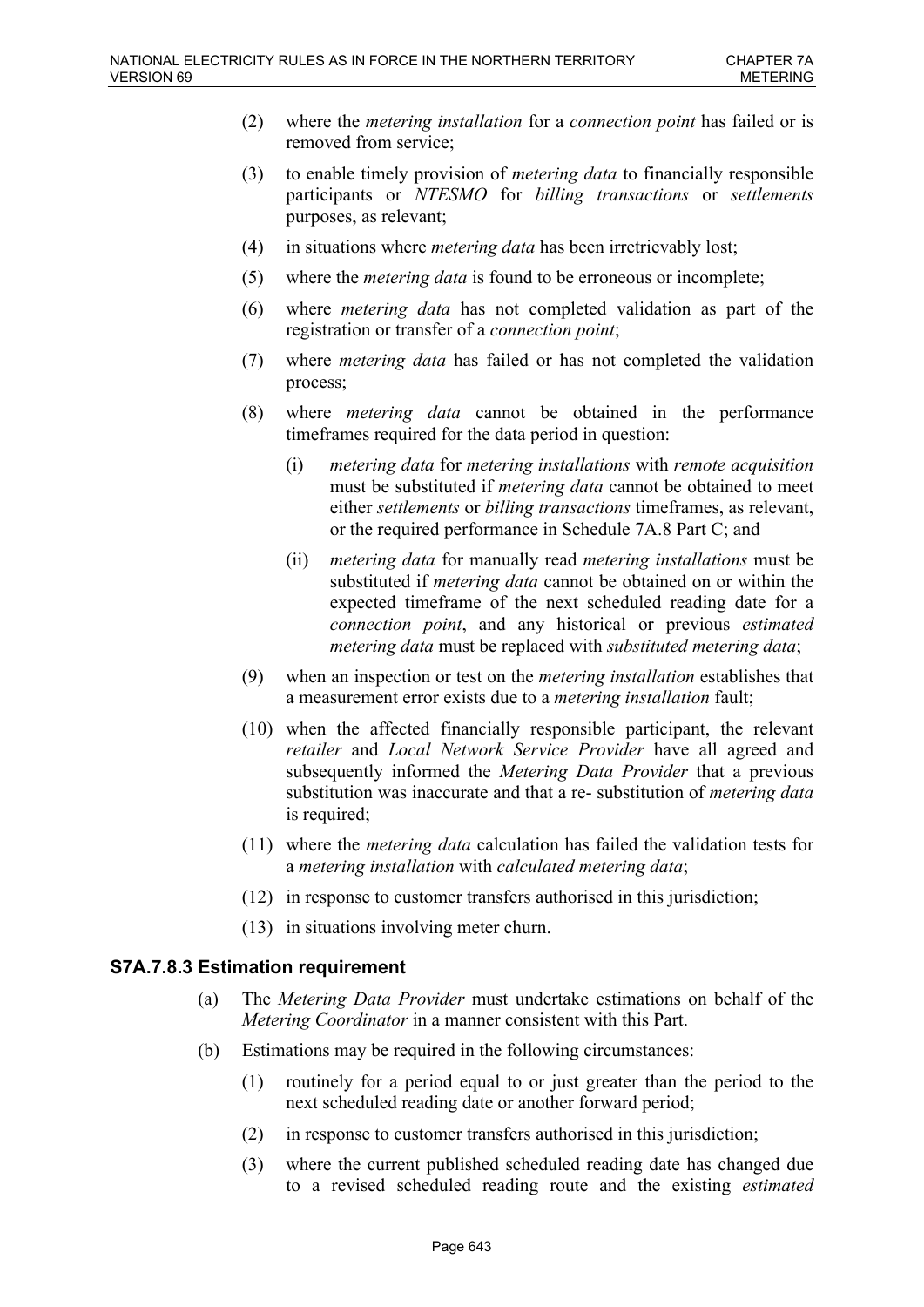*metering data* does not extend to or beyond the revised next scheduled reading date, and in this case the *Metering Data Provider* must adjust the *estimated metering data* for the revised next scheduled reading date.

# **S7A.7.8.4 Metering data quality flags**

(a) The *Metering Data Provider* must assign the relevant *metering data* quality flags to *metering data* as follows:

| <b>Quality Flag</b>   | <b>Description</b>                                                                                                                                                                                                                        |
|-----------------------|-------------------------------------------------------------------------------------------------------------------------------------------------------------------------------------------------------------------------------------------|
| A                     | Actual <i>metering data</i> .                                                                                                                                                                                                             |
| $\vert S$             | For any substituted metering data that is considered temporary and may<br>be replaced by actual <i>metering data</i> . Substitutions apply to historical<br>date/time periods at the time of substitution.                                |
| E                     | For any <i>estimated metering data</i> that is considered temporary and may be<br>replaced by actual <i>metering data</i> or <i>substituted metering data</i> . Estimations<br>apply to a period that has an end date/time in the future. |
| $\overline{F}$        | For substitutions that are of a permanent or final nature and, subject to<br>paragraph S7A.7.8.5(b) and (e), the <i>metering data</i> would not be replaced<br>by actual <i>metering data</i> at any time.                                |
| $\overline{\text{N}}$ | This quality flag is only utilised within the <i>interval metering data</i> file for<br>instances where no <i>metering data</i> exists in the <i>metering data services</i><br><i>database</i> for the periods concerned.                 |

- (b) Unless specified otherwise in this Part, *Metering Data Providers* must apply the following quality flag rules in the *metering data services database*:
	- (1) 'A' *metering data* can only be replaced with 'A', 'S' or 'F' *metering data*;
	- (2) 'S' *metering data* can only be replaced with 'A', 'S' or 'F' *metering data*;
	- (3) 'E' *metering data* can only be replaced with 'A', 'E', 'S' or 'F' *metering data*;
	- (4) 'F' *metering data* can only be replaced with 'F' *metering data* as per paragraph S7A.7.8.5(f) or 'A' *metering data* as per paragraph S7A.7.8.5(b) or S7A.7.8.5(h).

# **S7A.7.8.5 Final substitution**

The *Metering Data Provider* must undertake final substitutions in the following circumstances:

(a) where a notice has been received from either the *Metering Coordinator* or the *Metering Provider* detailing a failure of the *metering installation* that affects the quality of the *energy data*;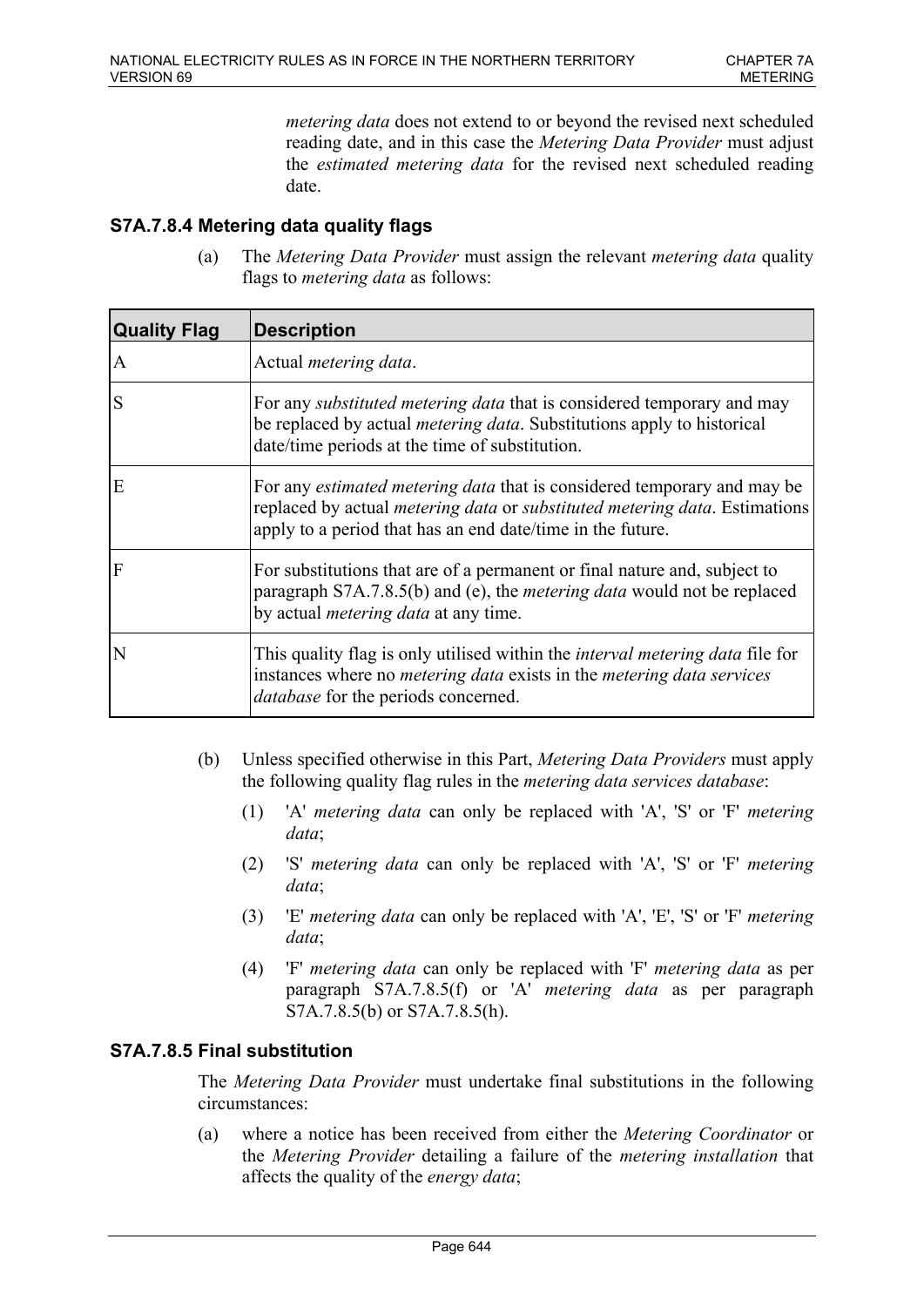- (b) if actual *metering data* is unexpectedly recovered from the *metering installation* and a final substitution has been undertaken in accordance with paragraph (1), and in this case the *Metering Data Provider* must replace the final *substituted metering data* with the actual *metering data* and maintain a record of the reason;
- (c) where the *Metering Data Provider* must undertake final substitutions following a meter churn;
- (d) where the *Metering Data Provider* has received a notice that the affected financially responsible participant, the relevant *retailer* and *Local Network Service Provider* have agreed that the *metering data* is erroneous and that a final substitution is required;
- (e) where *NTESMO* requests the provision of substitutions and final readings in response to customer transfers authorised in this jurisdiction where required for the purposes of *settlements*;
- (f) where the *Metering Data Provider* may undertake to replace existing final *substituted metering data* with new final *substituted metering data* in accordance with this Part;
- (g) where the *Metering Data Provider* has found actual *metering data* to be erroneous;
- (h) where the *Metering Data Provider* is replacing type 6 final *substituted metering data* with *accumulated metering data* that spans consecutive *meter* readings on agreement with the financially responsible participant, the relevant *retailer* and the *Local Network Service Provider*.

# **S7A.7.9 Substitution for acquisition of metering data from remotely read metering installations**

# **S7A.7.9.1 Application of S7A.7.9**

- (a) For *metering installations* with *remote acquisition* installed in accordance with paragraph 7A.6.8(a), the *Metering Data Provider* may perform substitutions in accordance with clause S7A.7.10.
- (b) For all other *metering installations* with *remote acquisition*, the *Metering Data Provider* must perform substitutions in accordance with clause S7A.7.9.

# **S7A.7.9.2 Substitution rules**

The *Metering Data Provider* must apply the following rules when performing a substitution:

- (a) the *Metering Data Provider* must obtain clear and concise identification as to the cause of any missing or erroneous *metering data* for which substitutions are required:
- (b) the *Metering Data Provider* must undertake to do a type 11 substitution and use *metering data* obtained from any *check metering installation* associated with the *connection point* as the first choice considered for the source of *metering data* for any substitutions undertaken;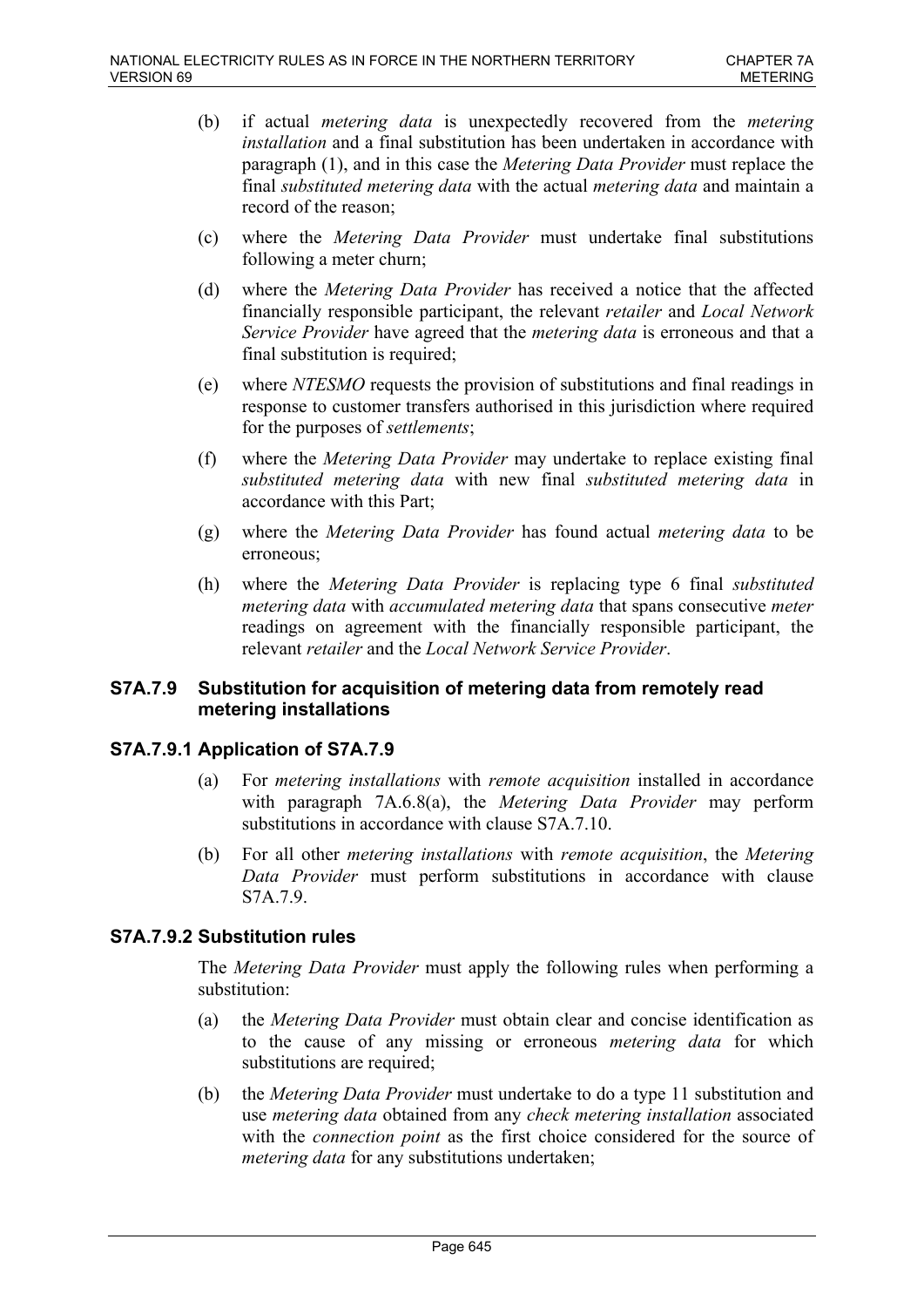- (c) SCADA data, where available, may be used by the *Metering Data Provider* as *check metering data* for substitutions;
- (d) the *Metering Data Provider* may only undertake substitution type 13 where substitution types 11 and 12 are not applicable or cannot be carried out;
- (e) for *connection points* where the financially responsible participant is a *generator*:
	- (1) the *Metering Data Provider* may directly undertake type 11, type 12 or type 13 substitutions if *metering data* has failed validation;
	- (2) the *Metering Data Provider* may undertake type 16 or 18 substitutions following consultation and agreement with the affected *generator* that the *substituted metering data* is an accurate reflection of the *interval metering data* concerned;
	- (3) if *metering data* cannot be collected from a *metering installation* or substituted within the required timeframes, the *Metering Data Provider* must undertake type 19 substitutions as an interim until *metering data* can be collected from the *metering installation* or substituted;
- (f) the *Metering Data Provider* may only undertake substitution types 14, 15, 16, 17, 18, or 19 where substitution types 11, 12 and 13 are not applicable or cannot be carried out;
- (g) the *Metering Data Provider* may perform all substitution types except type 16 or 18 without the agreement of the affected financially responsible participant, *Local Network Service Provider* or relevant *retailer* and the *Metering Data Provider* may change the quality flag to an existing type 16 or 18 substitution without seeking further agreement from those parties;
- (h) the *Metering Data Provider* must notify the *Local Network Service Provider*, relevant *retailer* and the financially responsible participant for the *connection point* of any substitution within two *business days* of the substitution being carried out, and this notification is to be achieved via the participant *metering data* file as detailed in the MDFF Specification;
- (i) where there is a *metering installation malfunction* that cannot be repaired within the periods specified in clause 7A.6.9, the *Metering Data Provider* must:
	- (1) where the *metering installation malfunction* is due to a failure of the *meter* to correctly record *interval energy data* and the *Metering Coordinator* has been granted an exemption to repair the *metering installation*, substitute the missing *metering data* in accordance with this Part;
	- (2) for type 1-3 *metering installations* and other *instrument transformer* connected *metering installations*, and where a *metering installation malfunction* is due to a failure of the *remote acquisition* system, arrange for an alternative method for the collection of *metering data* from the *metering installation* in a timeframe that ensures the *Metering Data Provider* complies with *metering data* delivery requirements; or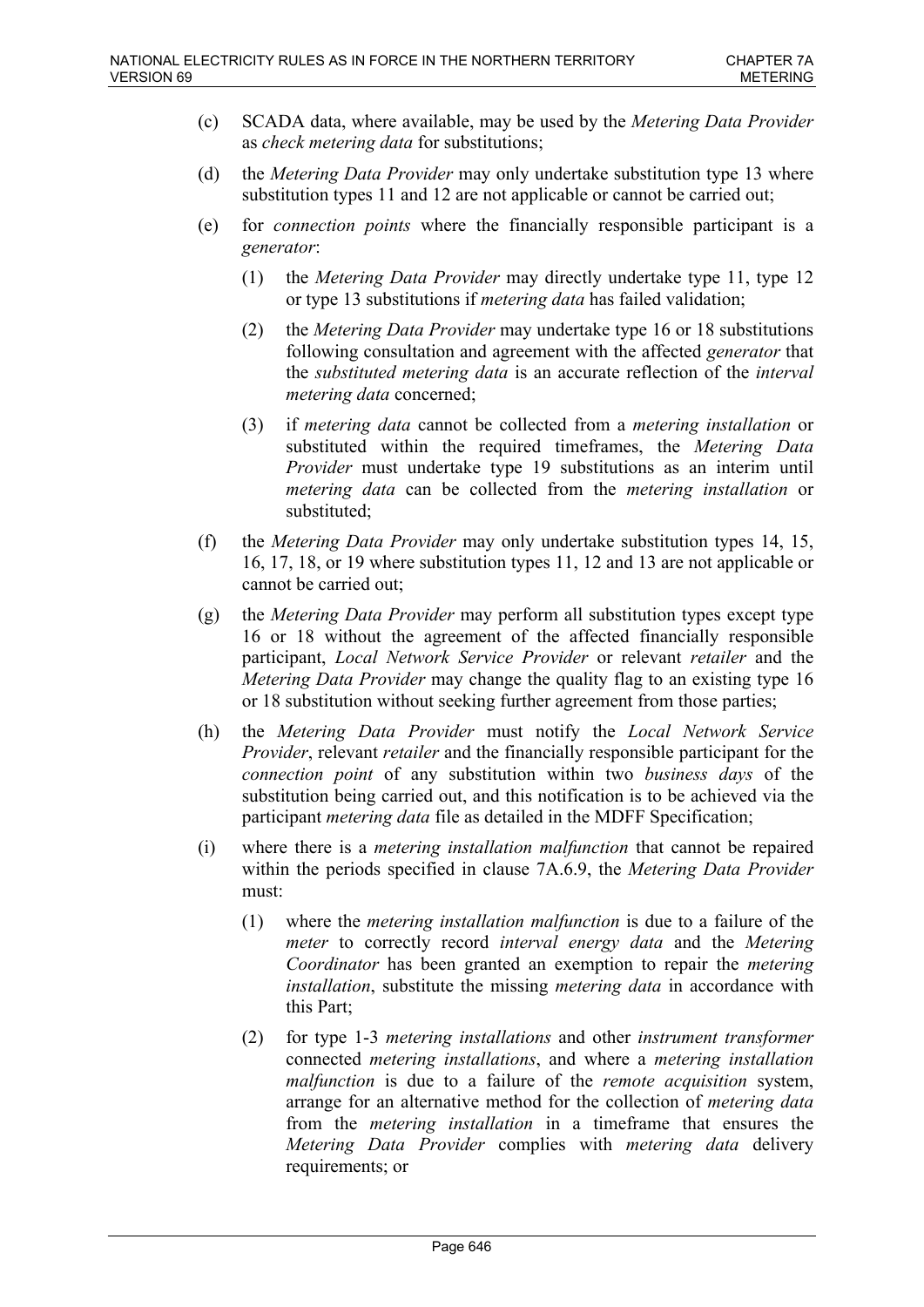- (3) for non-*instrument transformer* connected *metering installations*, and where a *metering installation malfunction* is due to a failure of the *remote acquisition* system, substitute the missing *metering data* in accordance with this Part;
- (j) the *Metering Data Provider* must ensure that all *substituted metering data* is replaced with actual *metering data* when it becomes available.

# **S7A.7.9.3 Substitution types**

## **Type 11 – Check data**

- (a) To perform a type 11 substitution, the *Metering Data Provider* must use *interval metering data* obtained from the *check metering installation* for that *metering point* where:
	- (1) the *metering installation* and *check metering installation* are installed at the same *connection point*;
	- (2) the *metering installation* and *check metering installation* are installed on different ends of a *transmission* line where the difference due to *transmission line* losses can be accurately determined; or
	- (3) the *metering installation* and the *check metering installation* are installed across a parallel set of feeders having similar line impedances between a common set of busbars.

## **Type 12 – Calculated**

(b) To perform a type 12 substitution, the *Metering Data Provider* must calculate the *interval metering data* to be substituted where they relate to a single unknown feed to a node based on the other known *energy* flows to or from that node.

## **Type 13 – SCADA**

- (c) To perform a type 13 substitution:
	- (1) the *Metering Data Provider* must use SCADA data provided by *NTESMO* in the agreed format for substitution purposes, which originates from a similar measurement point as the *meter*;
	- (2) where SCADA data is inferior in accuracy or resolution and in a dissimilar format to the *metering data*, (for example, 30 Min. demand values). the *Metering Data Provider* may have to adjust the data in both magnitude and form so that the substitution is valid; and
	- (3) where SCADA data is to be used for Substitution, both the provided 'E' channel and 'B' channel SCADA data streams must be used.

### **Type 14 – Like day**

(d) To perform a type 14 substitution, the *Metering Data Provider* must substitute missing or erroneous *metering data* using the nearest equivalent day or like day method, as detailed in Table 1.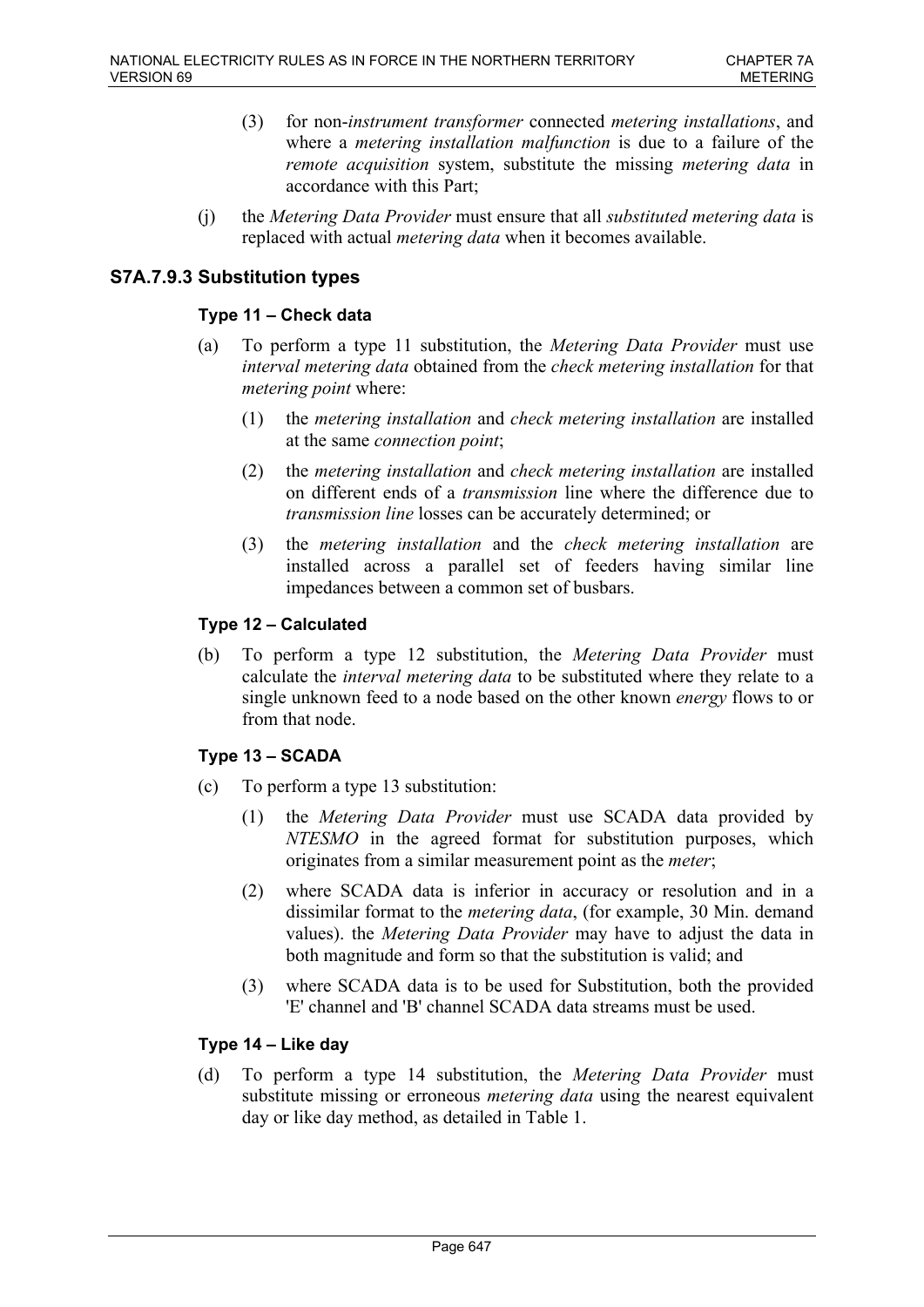## **Table 1**

| TYPE <sub>14</sub>      |                                                                  |  |
|-------------------------|------------------------------------------------------------------|--|
| <b>Substitution day</b> | Nearest equivalent day or like day (in order of<br>availability) |  |
| Monday                  | Monday $\#$                                                      |  |
| Tuesday                 | Tuesday## Wednesday## Thursday## Wednesday#<br>Thursday#         |  |
| Wednesday               | Wednesday## Tuesday# Thursday## Thursday#<br>Tuesday##           |  |
| Thursday                | Thursday## Wednesday# Tuesday# Wednesday##<br>Tuesday##          |  |
| Friday                  | Friday##                                                         |  |
| Saturday                | Saturday##                                                       |  |
| Sunday                  | Sunday##                                                         |  |

Substitutions for **like day** to be as detailed above, unless:

- (a) No *metering data* is available on the first listed day, the next listed preferred day is to be used. If there is no other suitable listed day, or no *metering data* is available on any of the listed days type 15 substitution must be used.
- (b) The substitution day was a public holiday, in which case the most recent Sunday is to be used.
- (c) The substitution day was not a public holiday and the listed day is a public holiday, then the next listed preferred day that is not a public holiday is to be used.

# Occurring in the same week as the substitution day.

## Occurring in the week preceding that in which the substitution day occurs.

## **Type 15 – Average like day**

(e) To perform a type 15 substitution, the *Metering Data Provider* may substitute missing or erroneous *metering data* using the average like day method, as detailed in Table 2.

## **Table 2**

**TYPE 15**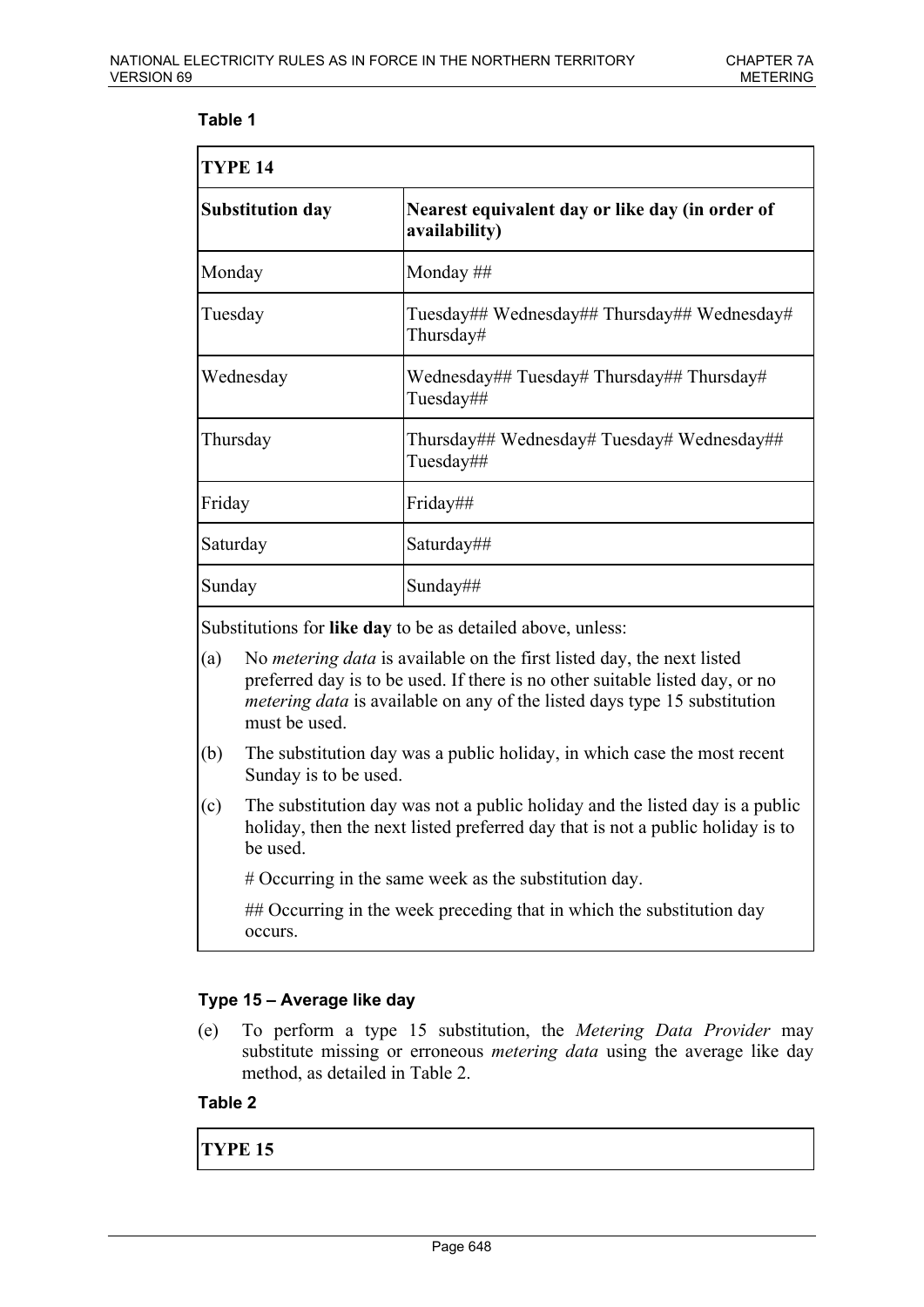The *interval metering data* to be substituted will be calculated using an average of the *metering data* from each corresponding interval from the preceding 4 weeks, or any part of those. This averaging technique may be applied in either of the following ways:

- (a) where the averaged *interval metering data* is used to provide the value for the *metering data* requiring substitution;
- (b) where the averaged *interval metering data* is used to provide the *profile* and is scaled to a pre-determined consumption value for the *metering data* to be substituted.

Type 15 substitutions must not be used for public holidays.

## **Type 16 – Agreed method**

(f) Where the *Metering Data Provider* is required to undertake substitution for any period greater than seven *days* for type 1 – 3 *metering installations* or greater than 15 *days* for other *metering installation* types, the *Metering Data Provider* must consult and use reasonable endeavours to reach an agreement with the financially responsible participants, relevant *retailer* and the *Local Network Service Provider* for the *connection point*. This may include changes to existing substitutions for any period where those affected parties have directed that as a result of site or end user information, the original substitutions are in error and a correction is required.

### **Type 17 – Linear interpolation**

(g) To perform a type 17 substitution, the *Metering Data Provider* may substitute *metering data* for consecutive intervals up to, but not exceeding two hours, by using simple linear interpolation.

### **Type 18 – Alternative**

(h) To perform a type 18 substitution, the *Metering Data Provider* may use an alternative method of substitution subject to agreement with the financially responsible participants, relevant *retailer* and the *Local Network Service Provider* for the *connection point*. The specifics of this substitution type may involve a globally applied method or a method where an adjusted *profile* is used to take into account local conditions that affect consumption (for example, local holiday or end user shutdown), or where alternative *metering data* may be available for quality checks, such as using *metering register* data.

### **Type 19 – Zero**

- (i) The *Metering Data Provider* must undertake substitutions of 'zero' where:
	- (1) the *Local Network Service Provider* or the *Metering Provider* has informed the *Metering Data Provider* of a de-energised *connection point* or an inactive *meter* and the consumption is reasonably believed to be zero; or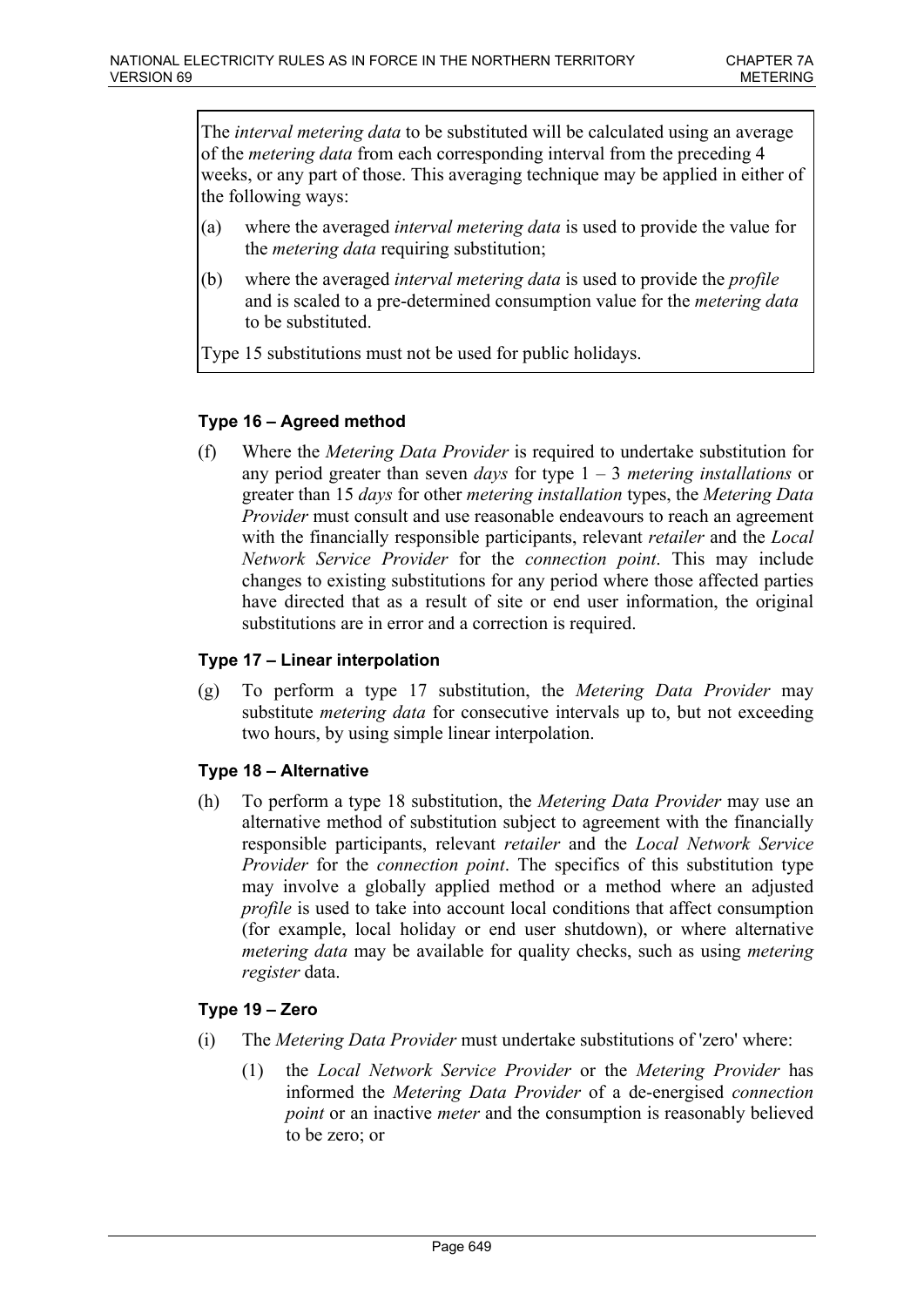(2) substitutions are applicable for *connection points* where the financially responsible participant is a *Generator* in accordance with clause S7A.7.9.2.

### **S7A.7.10 Substitution and estimation for manually read interval metering installations**

## **S7A.7.10.1 Application of S7A7.10**

- (a) The substitution and estimation requirements in this clause S7A.7.10 are only to be used for *metering installations* where:
	- (1) *interval metering data* is manually collected as a scheduled meter reading; or
	- (2) the *metering installations* have been installed with *remote acquisition* in accordance with paragraph 7A.6.8(a).
- (b) Where *remote acquisition* of *metering data* has failed at the *metering installation* and manual collection of *interval metering data* is required, the substitution requirements specified in clause S7A.7.9 apply.

## **S7A.7.10.2 Substitution and estimation rules**

- (a) The *Metering Data Provider* must ensure that all *substituted metering data* and *estimated metering data* are replaced with actual *metering data* when it becomes available.
- (b) The *Metering Data Provider* must obtain clear and concise identification as to the cause of any missing or erroneous *metering data* for which substitutions are required.
- (c) Where there is a *metering installation malfunction* that cannot be repaired within the periods specified in clause 7A.6.9, the *Metering Data Provider* must substitute the missing *metering data* in accordance with this Part.
- (d) The *Metering Data Provider* must only apply the following substitution and estimation types:
	- (1) substitutions may be type 51, 52, 53, 54, 55, 56, 57 or 58;
	- (2) estimations may be type 51, 52, 56, 57 or 58.
- (e) The *Metering Data Provider* must only use type 56 or 57 substitutions or estimations where the historical data does not support the application of a type 51 or 52 substitution or estimation.
- (f) The *Metering Data Provider* must notify the *Local Network Service Provider*, the relevant *retailer* and the financially responsible participant for the *connection point* of any substitution or estimation within 2 *business days* of the substitution.
- (g) *Metering Data Providers* must not perform type 53 or 55 substitutions or type 56 substitutions or estimations without the agreement of the *Local Network Service Provider*, the relevant *retailer* and the financially responsible participant for the *connection point*. *Metering Data Providers* may change the quality flag to an existing type 53 or 55 substitution or type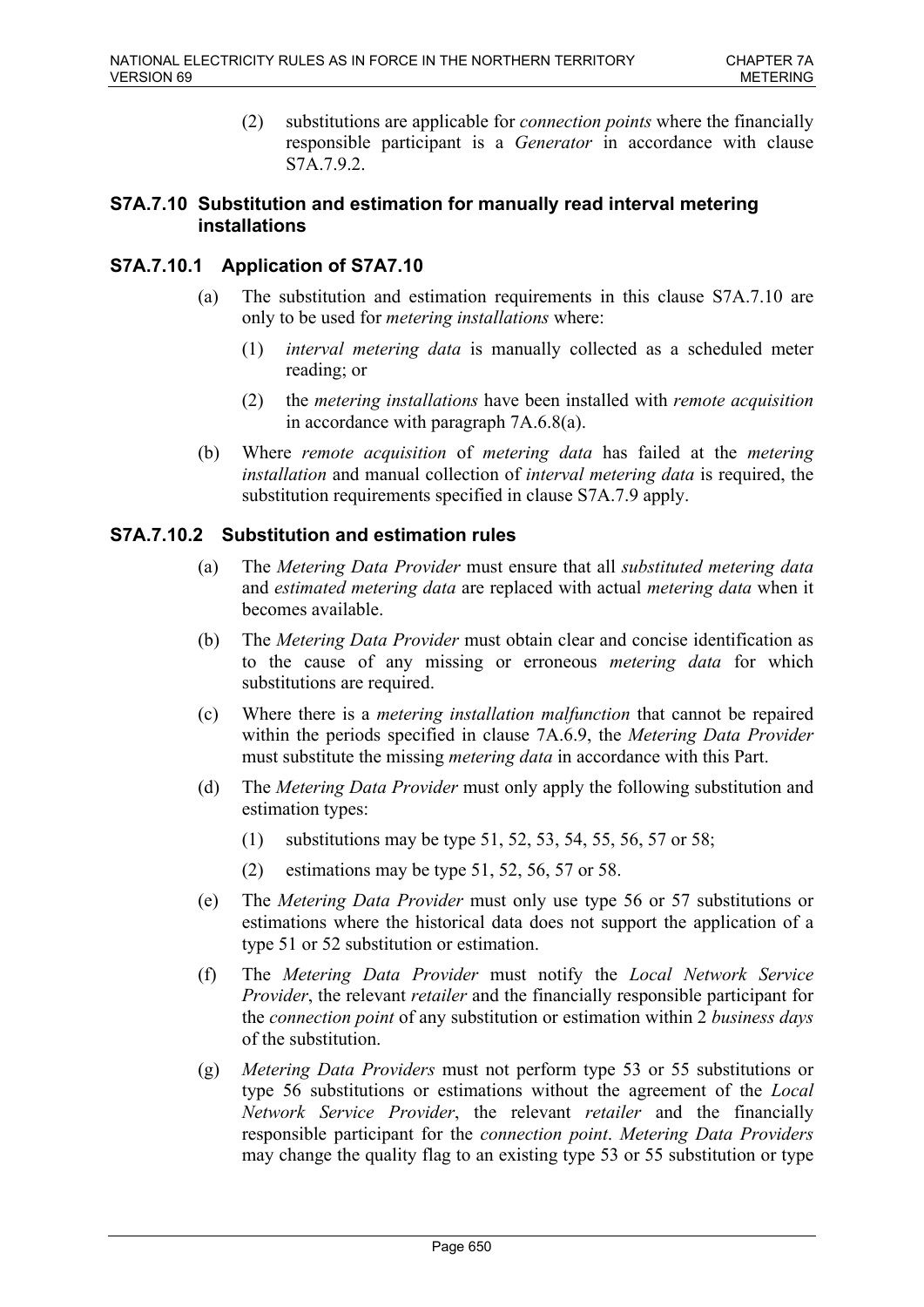56 substitution or estimation without seeking further agreement from those parties.

# **S7A.7.10.3 Substitution and estimation types**

#### **Type 51 – Previous years method (nearest equivalent day or like day method)**

(a) To perform a type 51 substitution, the *Metering Data Provider* must provide a substitute or estimate using the *metering data* from the nearest equivalent *day* or like *day* from the same, or similar, *meter* reading period in the previous year. The nearest equivalent *day* or like *day* is to be determined from Table 3.

### **Type 52 – Previous meter reading method (nearest equivalent day or like day method)**

(b) To perform a type 52 substitution, the Metering Data Provider must provide a substitute or estimate using the metering data from the nearest equivalent day or like day from the previous meter reading period. The nearest equivalent day or like day is to be determined from Table 3.

| <b>TYPE 51 or 52</b>                                                                                                                                                      |                                                                   |  |
|---------------------------------------------------------------------------------------------------------------------------------------------------------------------------|-------------------------------------------------------------------|--|
| <b>Substitution day</b>                                                                                                                                                   | Nearest equivalent day or like day (in order of<br>availability)  |  |
| Monday                                                                                                                                                                    | Monday ## Monday#                                                 |  |
| Tuesday                                                                                                                                                                   | Tuesday## Wednesday## Tuesday# Wednesday#                         |  |
| Wednesday                                                                                                                                                                 | Wednesday## Tuesday## Thursday## Wednesday#<br>Thursday# Tuesday# |  |
| Thursday                                                                                                                                                                  | Thursday## Wednesday## Tuesday## Thursday#<br>Wednesday#Tuesday#  |  |
| Friday                                                                                                                                                                    | Friday## Friday#                                                  |  |
| Saturday                                                                                                                                                                  | Saturday## Saturday#                                              |  |
| Sunday                                                                                                                                                                    | Sunday## Sunday#                                                  |  |
| Substitutions or estimations for like day to be as detailed above, unless:<br>no <i>metering data</i> is available on the first listed day, in which case the next<br>(a) |                                                                   |  |

### **Table 3**

- (a) no *metering data* is available on the first listed day, in which case the next listed preferred day is to be used. If there is no other suitable day, or no metering data is available on any of the listed days, type 52 must be used;
- (b) the substitution or estimation day was a public holiday, in which case the most recent Sunday is to be used; or
- (c) the substitution or estimation day was not a public holiday and the listed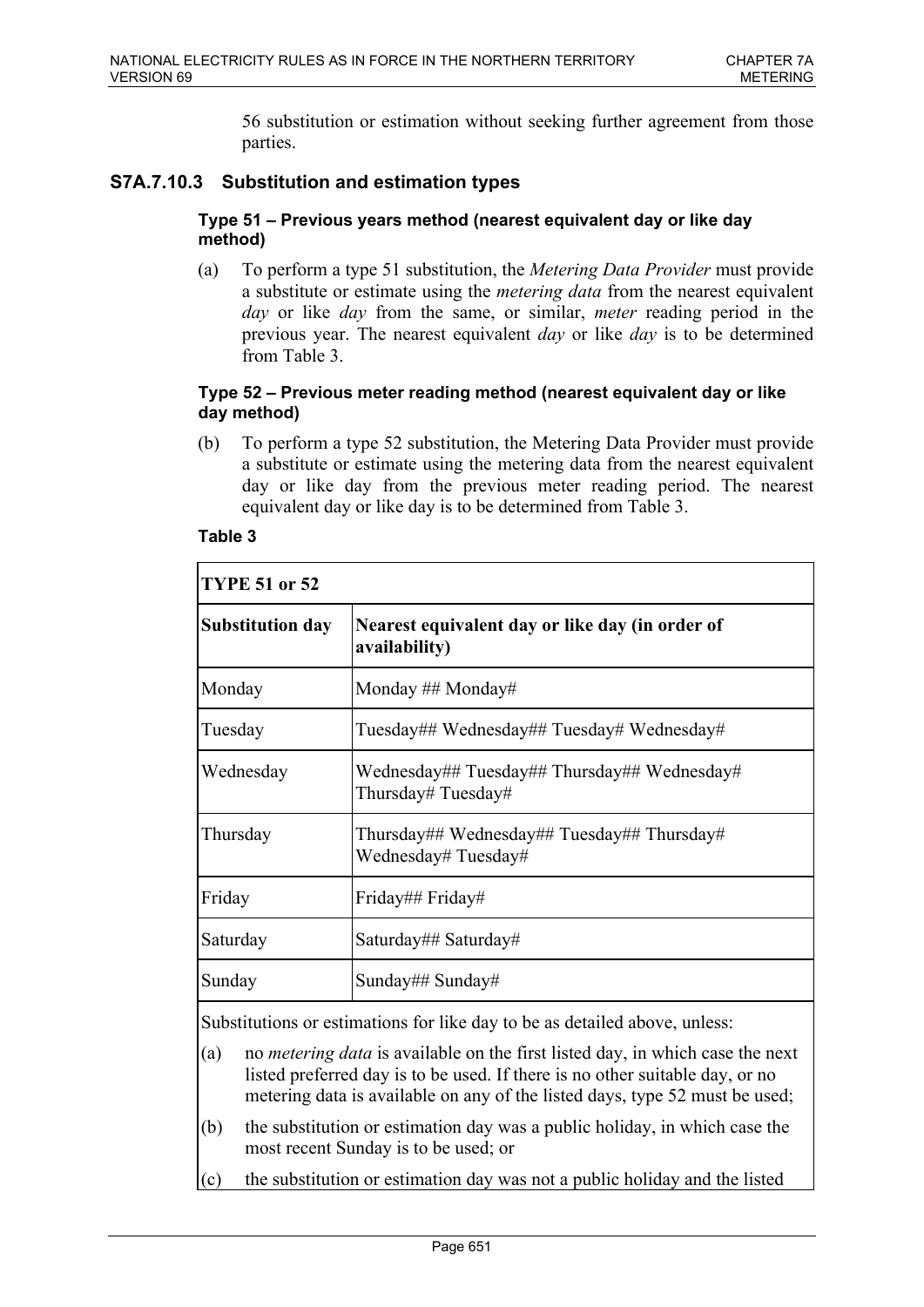day is a public holiday, in which case the next listed preferred day that is not a public holiday, Saturday or Sunday is to be used.

## For type 51 utilise *metering data* from the corresponding week in the previous year.

## For type 52 utilise *metering data* from the corresponding week of the previous *meter* reading period.

# For type 51 utilise *metering data* from the week preceding the corresponding week in the previous year.

# For type 52 utilise *metering data* occurring in the week preceding the corresponding week of the previous *meter* reading period.

(c) Alternatively, the *Metering Data Provider* must provide *substituted metering data* or *estimated metering data* using the average like day method, as detained in Table 4.

## **Table 4**

## **TYPE 52 (Alternative)**

The *interval metering data* for which substitution or estimation is to be carried out will be calculated using an average of the *metering data* from each corresponding interval from any part, or all, of the preceding 4 weeks. This averaging technique may be applied in either of the following ways:

- where the averaged *interval metering data* is used to provide the value for the *metering data* requiring substitution or estimation;
- where the averaged *interval metering data* is used to provide the *profile* and are scaled to a pre-determined consumption value for the *metering data* that are the subject of substitution or estimation.

Type 52 substitutes or estimates must not be used for public holidays.

## **Type 53 – Revision of substituted metering data**

(d) To perform a type 53 substitution, the *Metering Data Provider* must resubstitute or change *substituted metering data* to collecting an actual *meter* reading, where the financially responsible participant, the relevant *retailer* and the *Local Network Service Provider* have agreed, on the basis of site or end user information, that the original *substituted metering data* is in error and a correction is required.

### **Type 54 – Linear interpolation**

(e) To perform a type 54 substitution, the *Metering Data Provider* may substitute *metering data* for intervals up to, but not exceeding 2 hours, by using simple linear interpolation.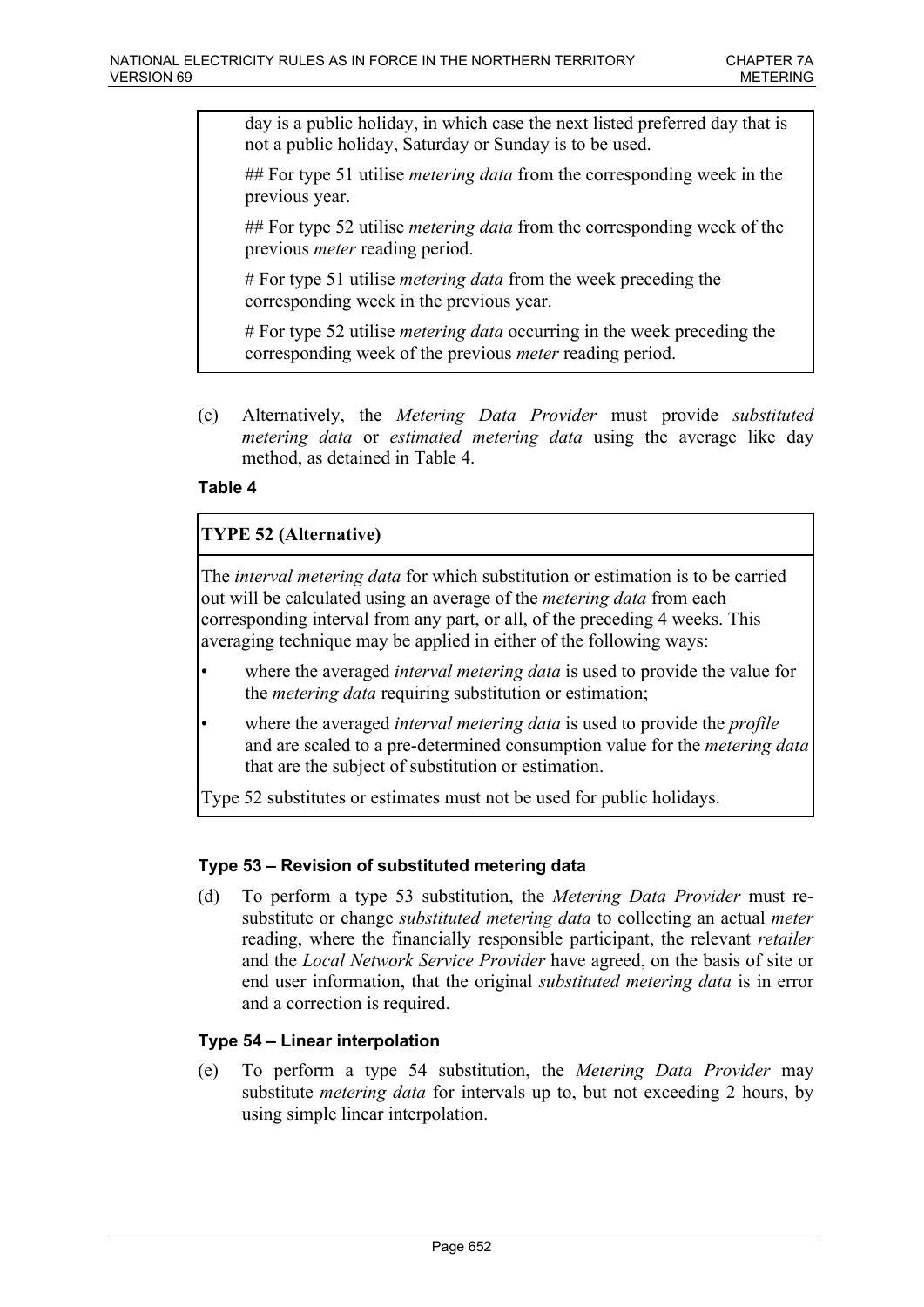## **Type 55 – Agreed substitution method**

(f) To perform a type 55 substitution, the *Metering Data Provider* may undertake to use another method of substitution (which may be a modification of an existing substitution type), where none of the existing substitution types apply, subject to using reasonable endeavours to form an agreement with the financially responsible participant, the relevant *retailer* and *Local Network Service Provider* for the *connection point*. The specifics of this substitution type may involve a globally applied method.

### **Type 56 – Prior to first reading – agreed method**

(g) Prior to the first actual *meter* reading and where no historical data exists for the *connection point*, the *Metering Data Provider* may provide a substitution or estimation for the *interval metering data* using a method agreed between the financially responsible participant, the relevant *retailer* and *Local Network Service Provider*.

### **Type 57 – Prior to first reading – customer class method**

(h) [**Not used**]

## **Type 58 – Zero**

(i) The *Metering Data Provider* must undertake substitutions or estimations of 'zero' where either the *Local Network Service Provider* or the *Metering Provider* has informed the *Metering Data Provider* of a de-energised *connection point* or an inactive *meter* and where the consumption is known to be zero.

## **S7A.7.11 Substitution and estimation for metering installations with accumulated metering data**

### **S7A.7.11.1 Substitution and estimation rules**

- (a) The *Metering Data Provider* must replace all *estimated metering data* with either actual *metering data* or *substituted metering data* when:
	- (1) actual *metering data* covering all or part of the estimation period is obtained;
	- (2) the scheduled *meter* reading could not be undertaken, by replacing the *estimated metering data* with *substituted metering data* with a quality flag of 'F'; or
	- (3) the scheduled *meter* reading could not be undertaken, by replacing the *estimated metering data* with *substituted metering data* with a quality flag of 'F' unless it was identified that the *metering installation* no longer has an accumulation *meter* installed, in which case a quality flag of 'S' may be used.
- (b) Any final *substituted metering data* provided by the *Metering Data Provider* must be re-validated, updated or re-calculated by the *Metering Data Provider* when:
	- (1) the value of the *metering data* obtained at the next actual *meter* reading is found to be less than the previous final substitution; or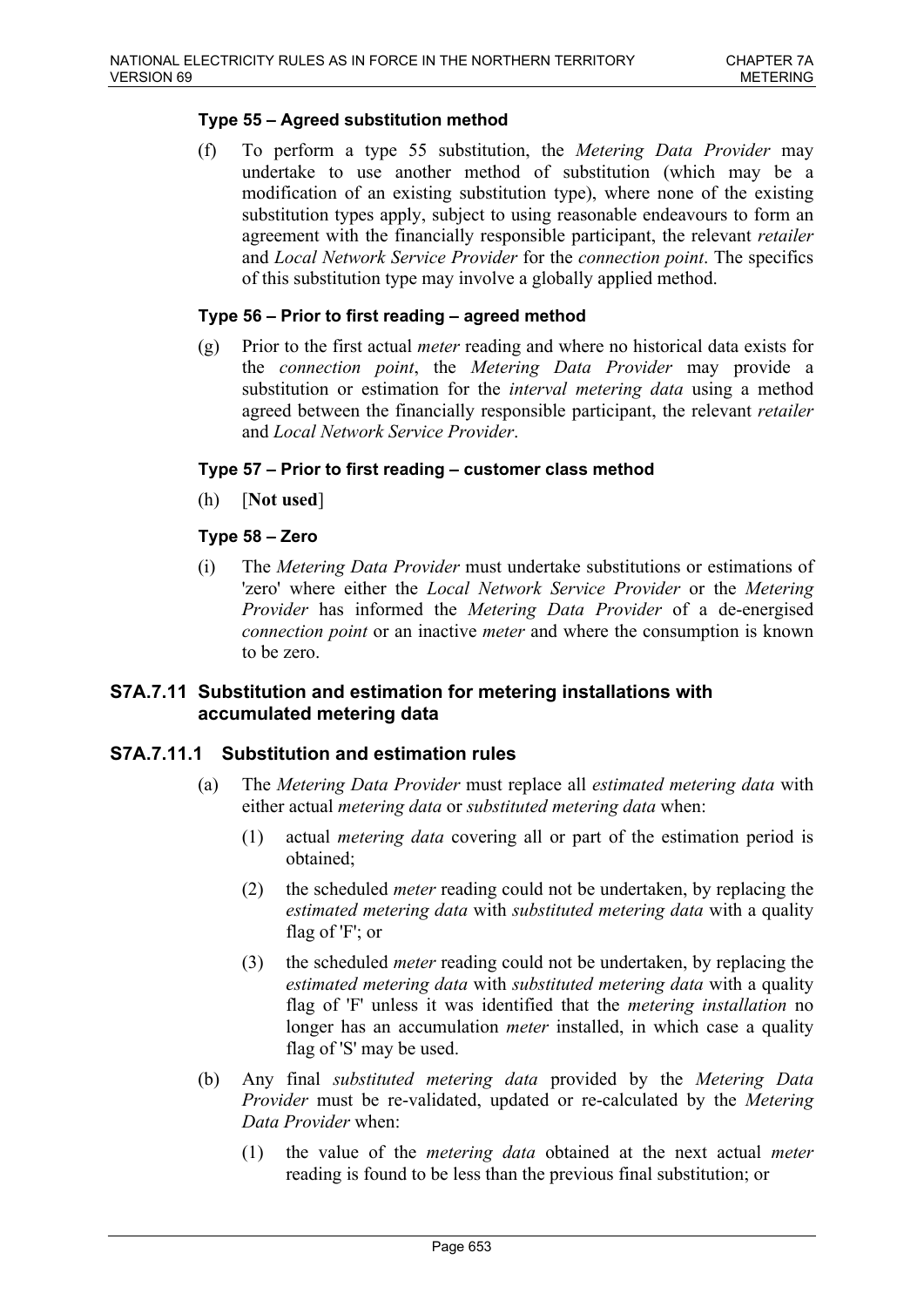- (2) the final substituted value is disputed and following consultation and agreement with the financially responsible participant, the relevant *retailer* and the *Local Network Service Provider* for the *connection point*, the new agreed value will be determined using type 64 substitution.
- (c) The *Metering Data Provider* must obtain clear and concise identification as to the cause of any missing or erroneous *metering data* for which substitutions are required.
- (d) The *Metering Data Provider* may apply the following substitution and estimation types:
	- (1) substitutions may be type 61, 62, 63, 64, 65, 66, 67 or 68;
	- (2) estimations may be type  $61, 62, 63, 65$  or  $68$ .

## **When to use Type 62 substitution**

(e) Where the scheduled *meter* reading cycle is less frequent than monthly, the *Metering Data Provider* may only use a type 62 substitution or estimation method when *metering data* from the same, or similar, *meter* reading period last year (that is, type 61) is not available.

## **When to use Type 63 substitution**

(f) The *Metering Data Provider* may use type 63 substitutions or estimations only when the *metering data* from the same, or similar, *meter* reading period last year and *metering data* from the previous *meter* reading period is not available (that is, when type 61 and type 62 substitution or estimation methods cannot be used).

### **When to use Type 65 substitution**

(g) The *Metering Data Provider* may use type 65 substitutions or estimations only when the *metering data* from the same, or similar, *meter* reading period last year or the *metering data* from the previous *meter* reading period is not available (that is, when type 61 and type 62 substitution or estimation methods cannot be used).

### **When to use Type 67 substitution**

- (h) The *Metering Data Provider* must only use a type 67 substitution when:
	- (1) directed by the *Metering Coordinator*;
	- (2) not expressly disallowed in this *jurisdiction*;
	- (3) the *retail customer*-provided *meter* reading meets the validation rules for that data stream; or
	- (4) the *Metering Data Provider* has no actual *metering data*.

### **When to use Type 64 or 66 substitution**

(i) *Metering Data Providers* must not perform type 64 or 66 substitutions without seeking the agreement of the financially responsible participant, the relevant *retailer* and the *Local Network Service Provider* for the *connection point*. *Metering Data Providers* may, however, undertake to change the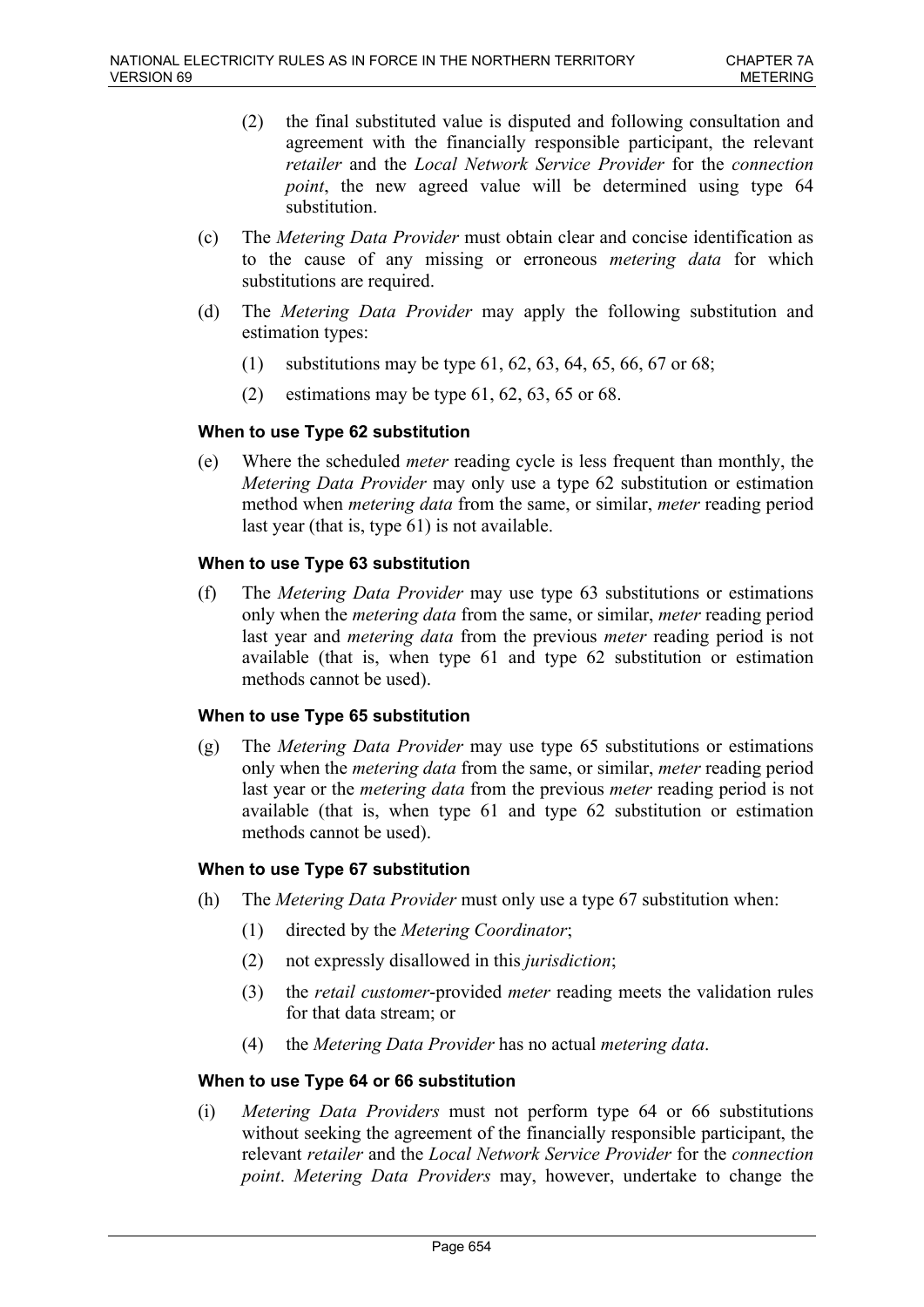quality flag to an existing type 64 or 66 substitution without seeking further agreement from those parties.

(j) The *Metering Data Provider* must notify the relevant parties for the *connection point* of any substitution or estimation within 2 *business days* of the substitution or estimation. Notification must comply with the obligations set out in S7A.8.9.11.

## **S7A.7.11.2 Substitution and estimation types**

### **Type 61 – Previous year method (average daily consumption method**

(a) To perform a type 61 substitution, the *Metering Data Provider* must provide a substitution or estimation of the *meter* reading by calculating the *energy* consumption as per the following formula:

Energy Consumption =  $ADC_{LY}$  \* number of days required where

 $ADC<sub>LY</sub>$  = average daily consumption from the same or similar *meter* reading period last year.

## **Type 62 – Previous meter reading method (average daily consumption method)**

(b) To perform a type 62 substitution, the *Metering Data Provider* must provide a substitution or estimation of the *meter* reading by calculating the *energy* consumption as per the following formula:

## Energy Consumption =  $ADC_{PP}$  \* number of days required.

where

ADC<sub>PP</sub> = average daily consumption from the previous *meter* reading period.

### **Type 63 – Customer class method**

(c) To perform a type 63 substitution, the *Metering Data Provider* must provide a substitution or estimation by calculating the *energy* consumption as per the following formula:

## Energy Consumption =  $ADCcc * number of days required$

where

 $\triangle$ DC<sub>CC</sub> = average daily consumption for this customer class with the same type of usage.

## **Type 64 – Agreed method**

(d) To perform a type 64 substitution, the *Metering Data Provider* may undertake to use another method of substitution (which may be a modification of an existing substitution type), where none of the existing substitution types are applicable, subject to using reasonable endeavours to form an agreement with the financially responsible participant, the relevant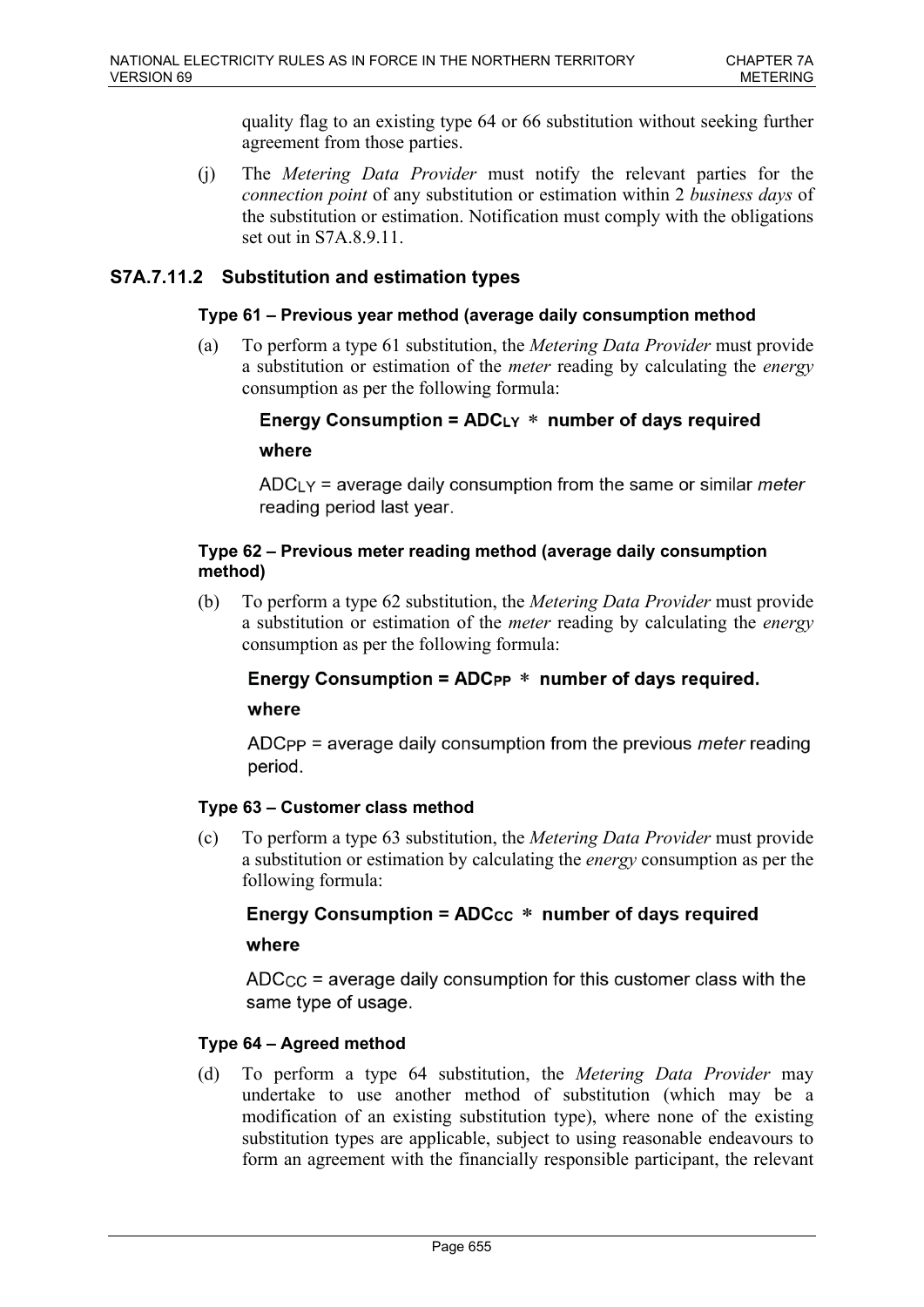*retailer* and *Local Network Service Provider* for the *connection point*. The specifics of this substitution type may involve a globally applied method.

## **Type 66 – ADL method**

(e) [**Not used**]

### **Type 66 – Revision of substituted metering data**

(f) To perform a type 66 substitution, the *Metering Data Provider* must resubstitute or change *substituted metering data* prior to collecting an actual *meter* reading where the financially responsible participant, the relevant *retailer* and the *Local Network Service Provider* for the *connection point* have agreed to revise the original *substituted metering data*, on the basis of site or end user specific information.

## **Type 67 – Customer reading**

(g) Unless the *Metering Data Provider* is required to apply a type 68 substitution, the *Metering Data Provider* must substitute any previously *substituted metering data* or *estimated metering data* based directly on a *meter* reading provided by an end user.

## **Type 68 – Zero**

(h) The *Metering Data Provider* must undertake substitutions or estimations of 'zero' where either the *Local Network Service Provider* or *Metering Provider* has informed the *Metering Data Provider* of a de-energised *connection point* or an inactive *meter* and where the consumption is known to be zero.

### **S7A.7.12 Substitution and estimation for calculated metering data**

### **S7A.7.12.1 Substitution rules**

- (a) The *Metering Data Provider* must:
	- (1) obtain clear and concise identification as to the cause of any missing or erroneous *calculated metering data* for which *substituted metering data* are required;
	- (2) ensure that all *substituted metering data* and *estimated metering data* are based on *calculated metering data* and not on any previous substitutions or estimations (as applicable);
	- (3) base *calculated metering data* for type 7 *metering installations* on inventory table data as follows:
		- (i) where the inventory table has not been updated for the period concerned, *calculated metering data* must be based on the most recent available information and provided as an estimate; and
		- (ii) where the inventory table is correct for the period concerned, the *calculated metering data* must be flagged as 'A' *metering data*, however, when the inventory table is subsequently updated for the period concerned, the *calculated metering data* must be flagged as 'F' *metering data*;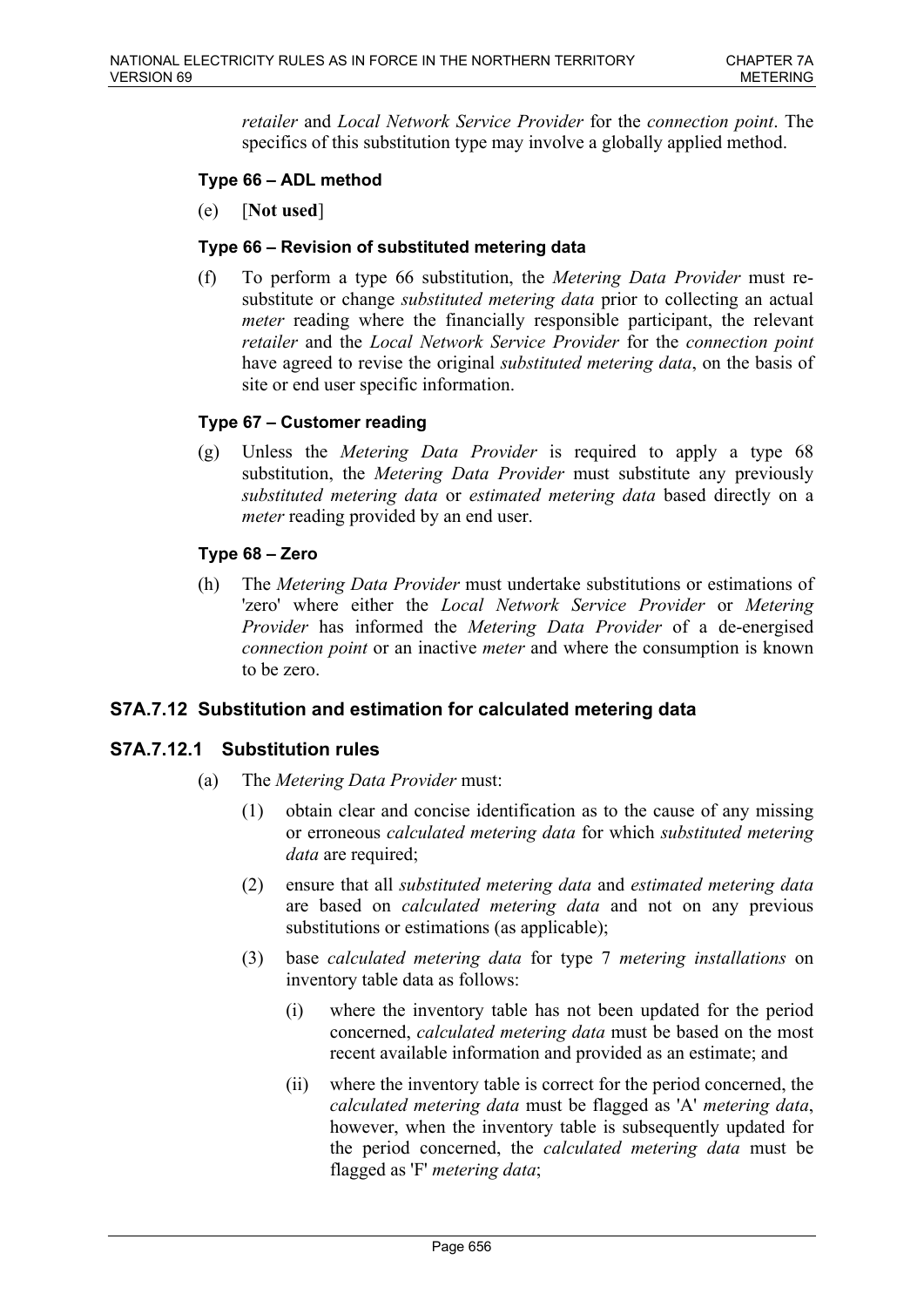- (4) notify the *Local Network Service Provider*, the relevant *retailer* and the financially responsible participant for the *connection point* of any substituted *calculated metering data* within 2 *business days* of the substitution, and this notification is achieved via the Participant *metering data* file as detailed within Schedule 7A.8; and
- (5) flag all *calculated metering data* substitutions as 'F'.
- (b) The *Metering Data Provider* may apply the following substitution and estimations types:
	- (1) substitutions may be type 71, 72, 73, or 74;
	- (2) estimations may be type 75.

## **S7A.7.12.2 Substitution and estimation types**

## **Type 71 – Recalculation**

(a) To perform a type 71 substitution, the *Metering Data Provider* must substitute *calculated metering data* with the *calculated metering data* obtained by a recalculation based on the current inventory tables, load tables and on/off tables.

### **Type 72 – Revised tables**

(b) Where the error in the *calculated metering data* is due to errors in the inventory table, load table and on/off table, the *Metering Data Provider* must substitute *calculated metering data* by a recalculation based on the most recent inventory tables, load tables and on/off tables in which there were no errors.

### **Type 73 – Revised algorithm**

(c) Where the error in the *calculated metering data* is due to an error in its calculation, the *Metering Data Provider* must substitute the most recent *calculated metering data* for which there was no error.

### **Type 74 – Agreed method**

(d) The *Metering Data Provider* may use another method of *calculated metering data* substitution (which may be a modification of an existing substitution type), where none of the existing substitution types is applicable, subject to using reasonable endeavours to form an agreement between the financially responsible participant, the relevant *retailer* and *Local Network Service Provider* for the *connection point*. The specifics of this substitution type may involve a globally applied method.

## **Type 75 – Existing table**

(e) The *Metering Data Provider* must provide an estimate for the *calculated metering data* based on the most recent inventory table until such time as an updated inventory table is received for the period concerned.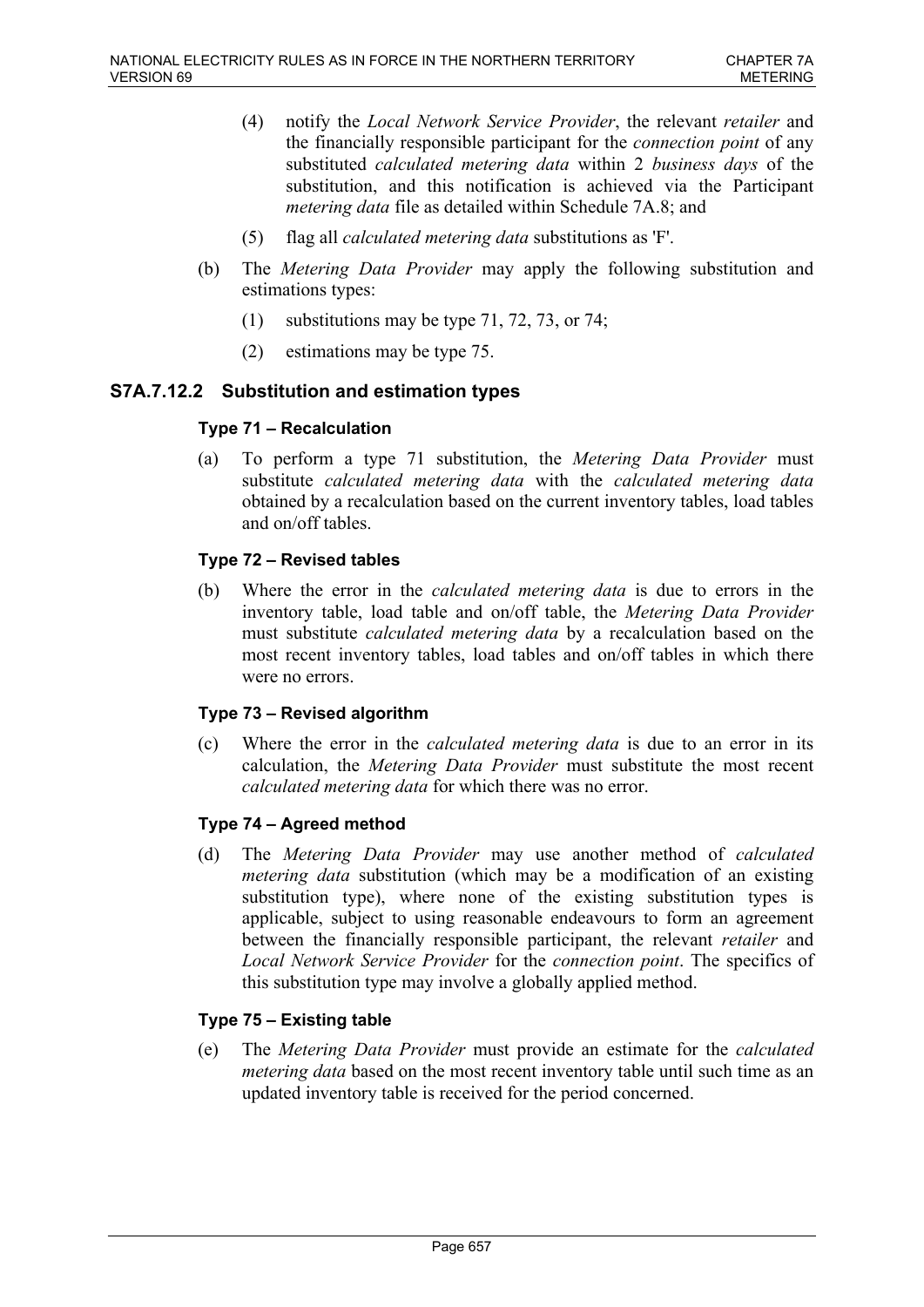# **S7A.7.13 Data validation requirements**

## **S7A.7.13.1 Validation requirements for all metering installations**

*Metering Data Providers* must manage systems and processes on the basis that:

- (a) stored *metering data* held in the *meter* buffer might be subject to installation measurement error;
- (b) data delivered by reading systems, (for example, remote reading systems, hand-held readers and conversion software) might not be recovered from the *meters* without corruption; and
- (c) auditable validation procedures are of critical importance and can have a direct impact on disputes. It is essential that *Metering Data Providers* comply with these validation procedures and that all *metering data* is subject to validation prior to delivery to *NTESMO*, *Registered Participants* and financially responsible participants.

## **S7A.7.13.2 Validation of interval metering data alarms**

- (a) The *Metering Data Provider* must validate *interval metering data* against the following *meter* alarms when these are provided in the *meter*:
	- (1) power failure/*meter* loss of supply;
	- (2) *voltage transformer* or phase failure;
	- (3) pulse overflow;
	- (4) cyclic redundancy check error; and
	- (5) time tolerance.
- (b) Where *interval metering installations* assign alarms to the data channel and the *interval metering data* concerned, the *Metering Data Provider* must process the alarm along with the *metering data* as part of the required validation.
- (c) The *Metering Data Provider* must ensure that all *metering data* alarm reports are signed off and dated by the person actioning the data exception report review as part of the validation.
- (d) The *Metering Data Provider* must validate all *interval metering data* with all *metering data* alarms prior to providing to *NTESMO*, *Registered Participants* or financially responsible participants.
- (e) All *Metering Data Provider* exception reports must provide, for all instances where the *interval metering data* was found to be corrupted, an indication of the subsequent actions undertaken by the *Metering Data Provider*.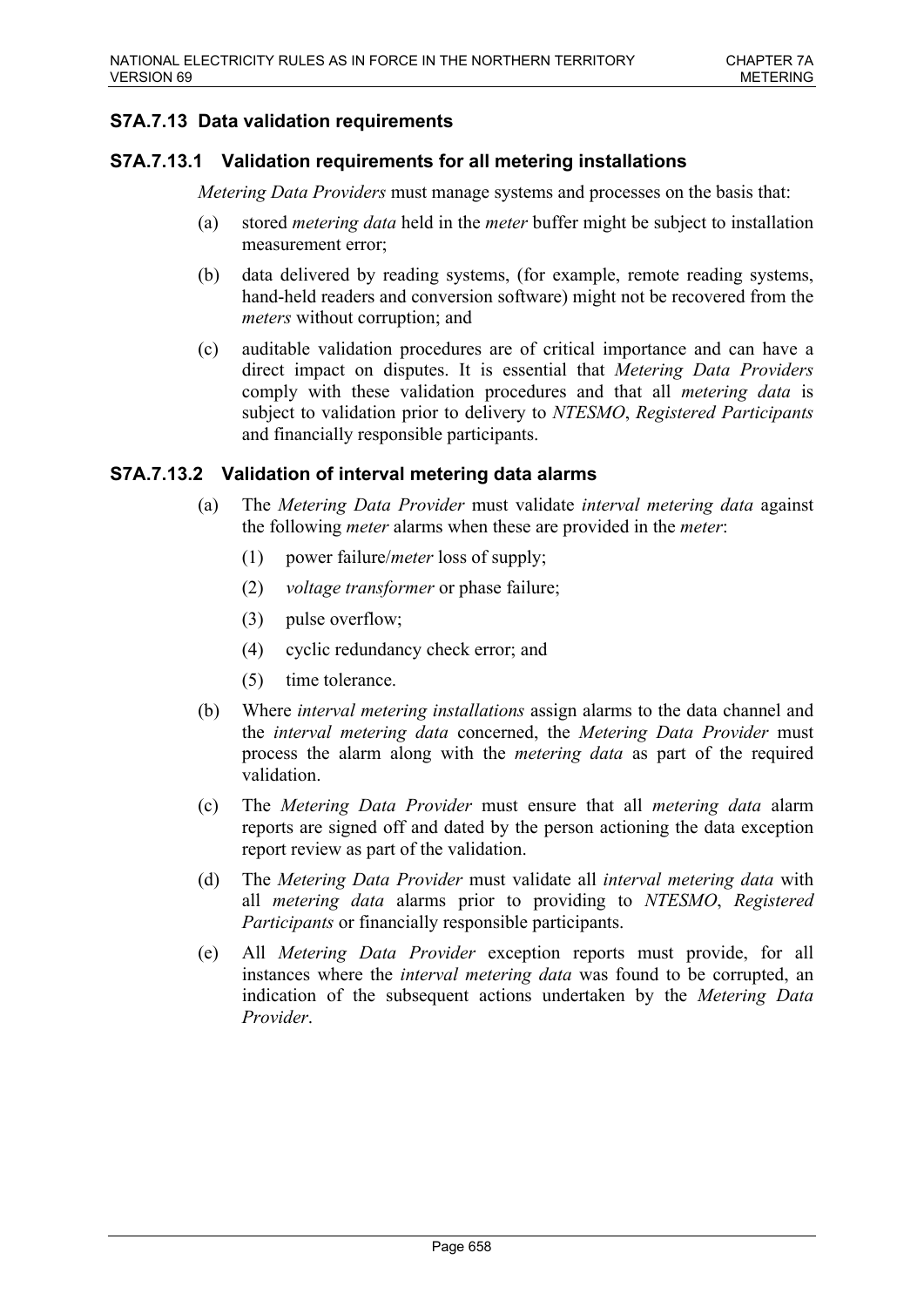## **S7A.7.13.3 Validation within the meter reading process for manually read metering installations**

### **Validations during collection of interval metering data**

- (a) The validations to be performed by *Metering Data Providers* responsible for the collection of *interval metering data* from manually read *metering installations* are as follows:
	- (1) the *meter* serial number matches the recorded *meter* serial number;
	- (2) the security of the *metering installation* is intact, for example, *meter* seals are in place and in good order;
	- (3) the time synchronisation of the *metering installation* is correct to *ACST* inclusive of any *load* control devices.

### **Validations during collection of accumulated metering data**

- (b) The validations to be performed by *Metering Data Providers* responsible for the collection of *accumulated metering data* are as follows:
	- (1) the value of *metering data* from the current *meter* reading  $\geq$  the value of *metering data* from the previous *meter* reading;
	- (2) the value of *metering data* from the current *meter* reading is valid against an expected minimum value;
	- (3) the value of *metering data* from the current *meter* reading is valid against an expected maximum value;
	- (4) the *meter* serial number matches the recorded *meter* serial number;
	- (5) the security of the *metering installation* is intact, for example, *meter* seals are in place and in good order;
	- (6) the time synchronisation of the *metering installation* is correct to *ACST* inclusive of any *load* control devices;
	- (7) the dial capacity is checked against the recorded dial capacity.

### **S7A.7.13.4 Validation as part of the registration process**

#### **General requirements**

(a) *Metering Data Providers* must confirm information about the *NMI* is provided to *NTESMO*, where this is required in accordance with clause 7A.10.1, after any installation or change to a *metering installation* prior to the provision of any *metering data* to *NTESMO* or *Registered Participants* for the purposes of *settlements*.

### **Validation of metering data from remotely read metering installations**

(b) *Metering Data Providers* must carry out the following validations after any installation or change to a *metering installation* with *remote acquisition* of *metering data* prior to the distribution of any *interval metering data* to *NTESMO*, *Registered Participants* or financially responsible participants for the purposes of *settlements* or *billing transactions*: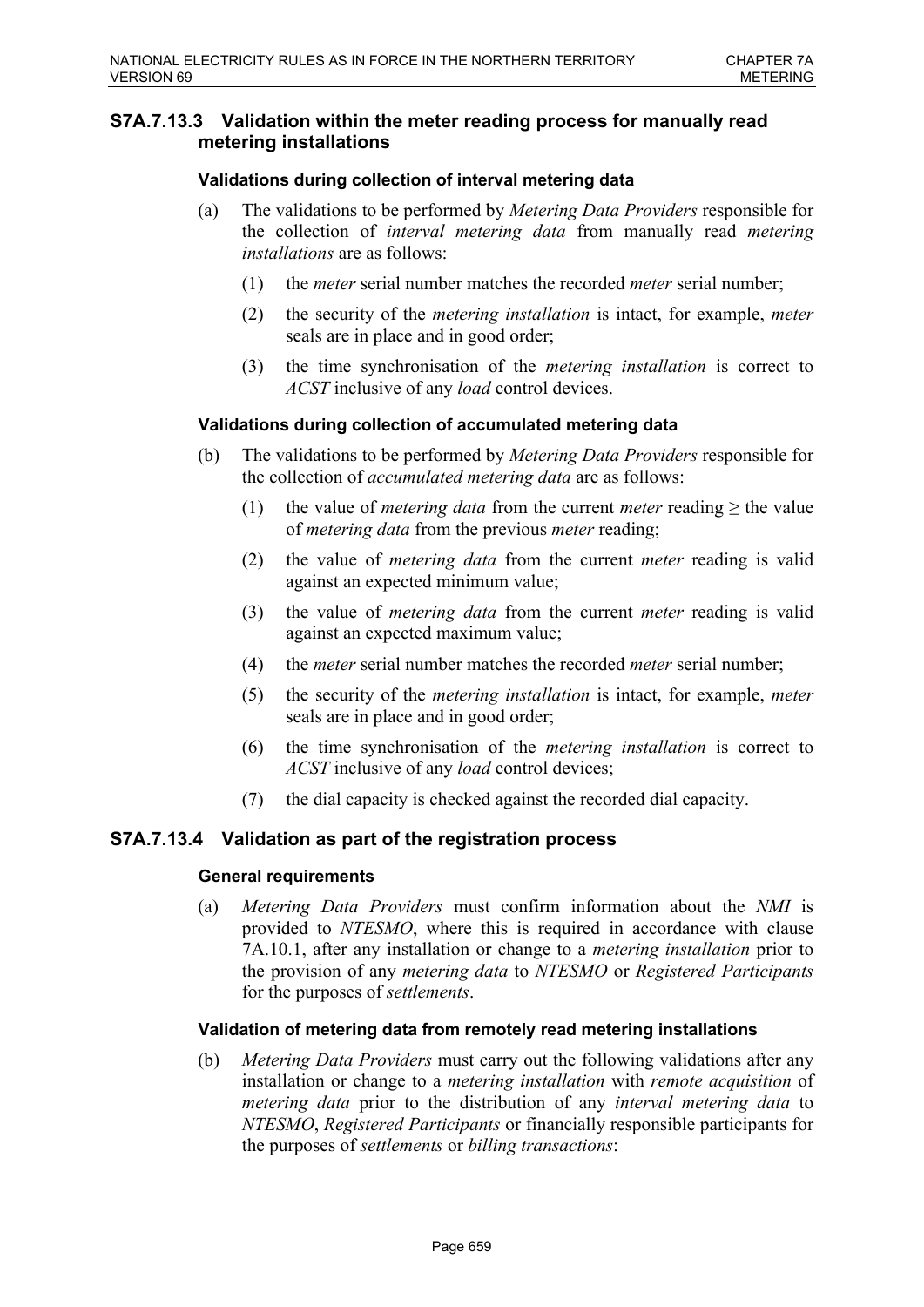- (1) for instrument transformer connected *metering installations*, the *metering installation* is recording *metering data* correctly, in conjunction with the *Metering Provider*;
- (2) for whole current *metering installations*, the *metering data* correctly pertains to the registered *metering installation*;
- (3) all data streams are captured.

### **Validation of interval metering data from manually read metering installations**

- (c) The *Metering Data Provider* must carry out the following validations in conjunction with the *Metering Provider* for manually read interval *metering installations* after any changes to a *metering installation* prior to the provision of any *interval metering data* to *NTESMO, Registered Participants* or financially responsible participants for the purposes of *settlements* or *billing transactions*:
	- (1) the *metering data* correctly pertains to the registered *metering installation*;
	- (2) all data streams are captured.

### **Validation of accumulated metering data from manually read metering installations**

- (d) *Metering Data Providers* must carry out the following validations, following any changes to a *metering installation* and prior to the provision of any *accumulated metering data* to *NTESMO, Registered Participants* or financially responsible participants for the purposes of *settlements* or *billing transactions*:
	- (1) the *metering data* correctly pertains to the registered *metering installation*;
	- (2) all data streams are captured.

### **Validation of type 7 metering installations**

(e) *Metering Data Providers* must validate the *calculated metering data* on registration of all *metering installations* to verify that the inventory tables, load tables and on/off tables are complete and correct for the specifics of the *metering installation*.

## **S7A.7.13.5 Validation of metering data**

### **General**

(a) For *metering installations* with *remote acquisition* installed in accordance with paragraph 7A.6.8(a), the *Metering Data Provider* may perform validation in accordance with clauses S7A.7.14.4 and S7A.7.14.5, instead of clause S7A.7.14.2.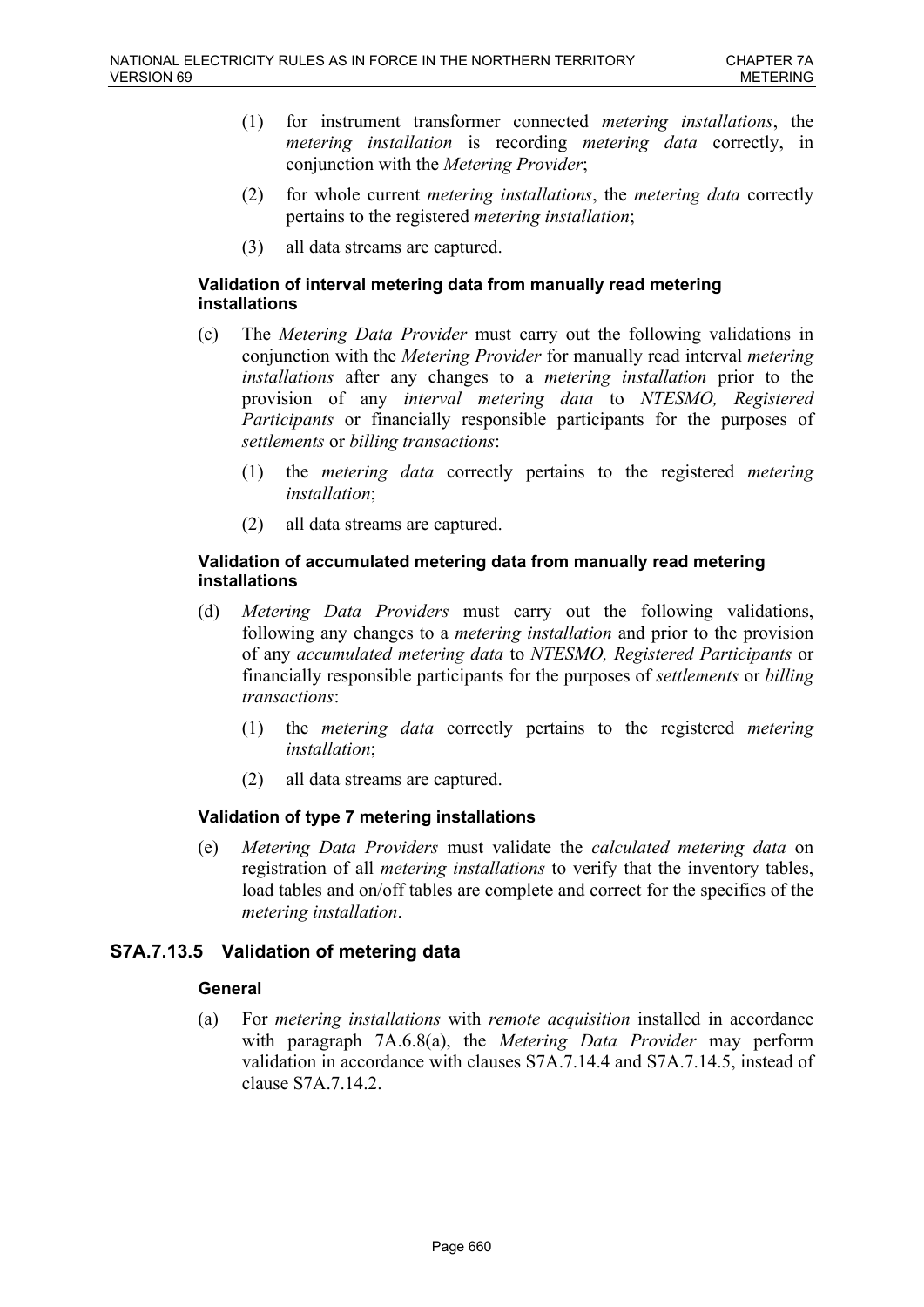#### **Validations for remotely read metering installations**

- (b) *Metering Data Providers* must, as a minimum, undertake the following validations within the *metering data services database* for *metering installation* types with *remote acquisition* of *metering data*:
	- (1) a check of all *interval metering data* against a nominated maximum value:
		- (i) this validation is to ensure that erroneous *interval metering data* spikes are trapped and substituted;
		- (ii) this check may additionally be performed in the polling software;
	- (2) a check of the maximum value of *active energy* and *reactive energy*:
		- (i) for *current transformer metering installations*, the maximum value is to be initially determined by the connected *current transformer* ratio of the *metering installation*;
		- (ii) for whole current *metering installations* the maximum rating of the *meter* is to be used;
	- (3) a check against a nominated minimum value or, alternatively, a 'zero' check that tests for an acceptable number of zero intervals values per day to be derived from the site's historical *metering data*;
	- (4) a check for null (no values) *metering data* in the *metering data services database* for all data streams:
		- (i) the aim of this check is to ensure that there is a 100%*metering data* set (and substitution for any missing *interval metering data* is undertaken);
		- (ii) the minimum check required is to ensure that there is at least one non-null *active energy* or *reactive energy* value per interval per *metering data stream*;
	- (5) a check for the *meter* alarms referred to in clause S7A.7.13.2 and ensure:
		- (i) that a process is in place that captures these *meter* alarms within the validation and ensures that any *meter* alarm occurrences are retained as part of the *metering data* audit trail;
		- (ii) the provision of details of the occurrences of *meter* alarms to relevant *Registered Participants* within the *metering data* file in accordance with the MDFF Specification.

#### **Validations for metering installations with checking metering or partial check metering**

- (c) *Metering Data Providers* must undertake the following validations by comparing the *metering data* and *check metering data* for all *metering installations* that have associated *check metering installations* or partial *check metering installations*:
	- (1) for *metering installations* where the *check metering installation* duplicates the *metering installation* accuracy, the *Metering Data*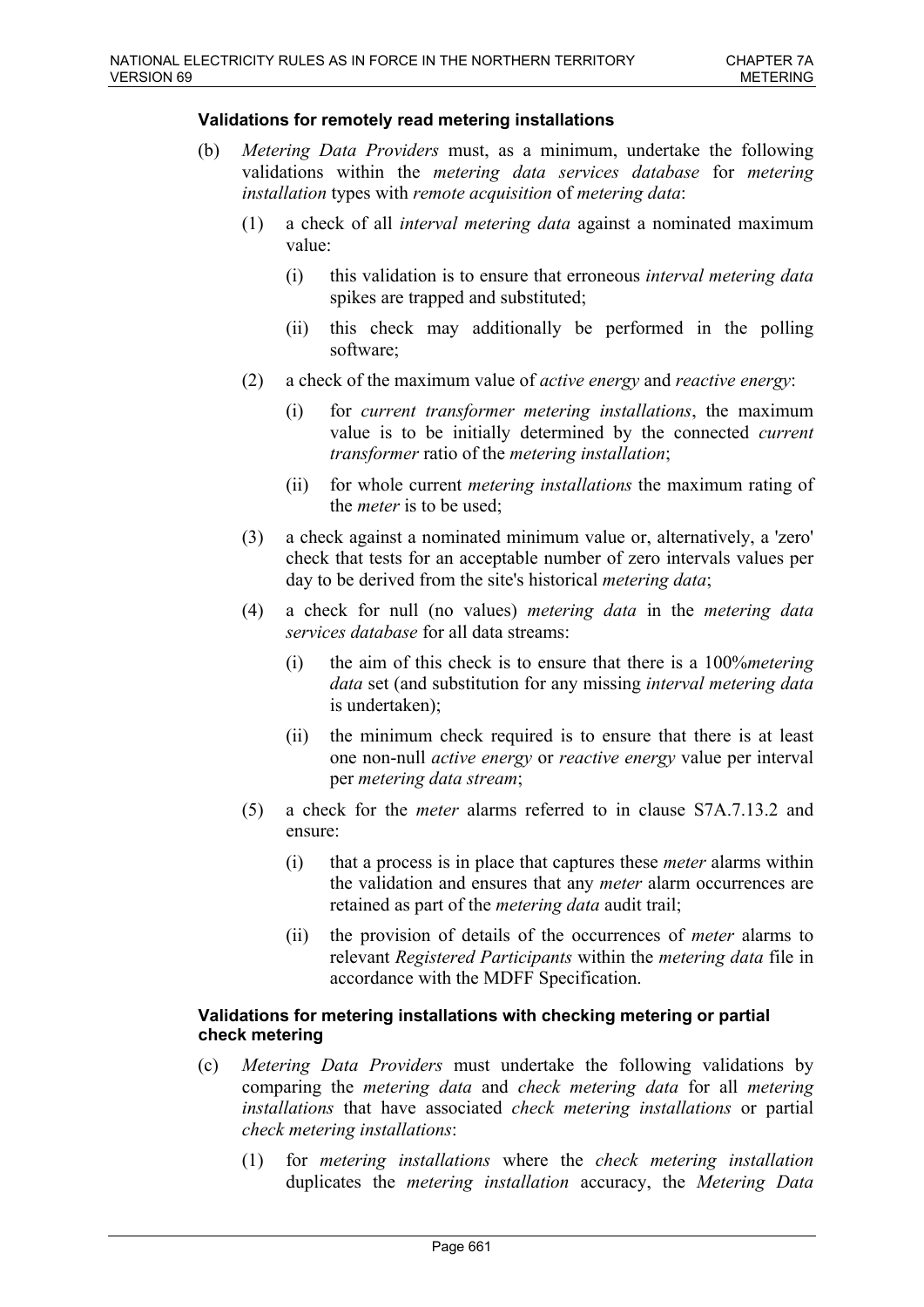*Provider* must validate the *metering installation* data streams and *check metering data* streams on a per interval basis, and the average of the two validated *metering data* sets will be used to determine the energy measurement;

- (2) for installations where the *check metering data* validation requires a comparison based on nodal balance (comparing the sum energy flow to the busbar against energy flow from the busbar):
	- (i) the *Metering Data Provider* must construct a validation algorithm within the *metering data services database* that will facilitate comparison of *interval metering data* for each *energy* flow on a per interval basis;
	- (ii) the *Metering Data Provider* must conduct an analysis of the historical *metering* data for each *connection point* to ascertain whether error differences in nodal balance are acceptable;
	- (iii) the *Metering Data Provider* should use this information to refine its validation algorithms to minimise the error difference for each *connection point*, based on historical *metering* data;
	- (iv) the maximum error difference considered acceptable for any *connection point* is 1% on a per interval basis, and the *Metering Data Provider* should minimise this for each *connection point*, based on historical *metering* data;
- (3) where the *check metering installation* is remote from the *metering installation*(for example, at the other end of a *transmission line* or the other side of a *transformer*):
	- (i) the *Metering Data Provider* must construct a validation algorithm within the *metering data services database* that will facilitate comparison of *interval metering data* from the *metering installation* and the *check metering installation* on a per interval basis with adjustment for respective *transformer* or *transmission line* losses;
	- (ii) the *Metering Data Provider* must conduct an analysis of the historical *metering* data for each *connection point* to ascertain whether the error differences between the *metering data* from the *metering installation* and *check metering installation* are acceptable;
	- (iii) the *Metering Data Provider* should use this information to refine its validation algorithms to minimise the error difference for each *connection point*, based on historical *metering* data;
	- (iv) the maximum error difference considered acceptable for any *connection point* is 5% on a per interval basis, and the *Metering Data Provider* should minimise this for each *connection point*, based on historical *metering* data;
- (4) for *connection points* where SCADA data is made available by *NTESMO* for the purposes of validation, the *Metering Data Provider* must validate the *metering data* by comparison of the *interval*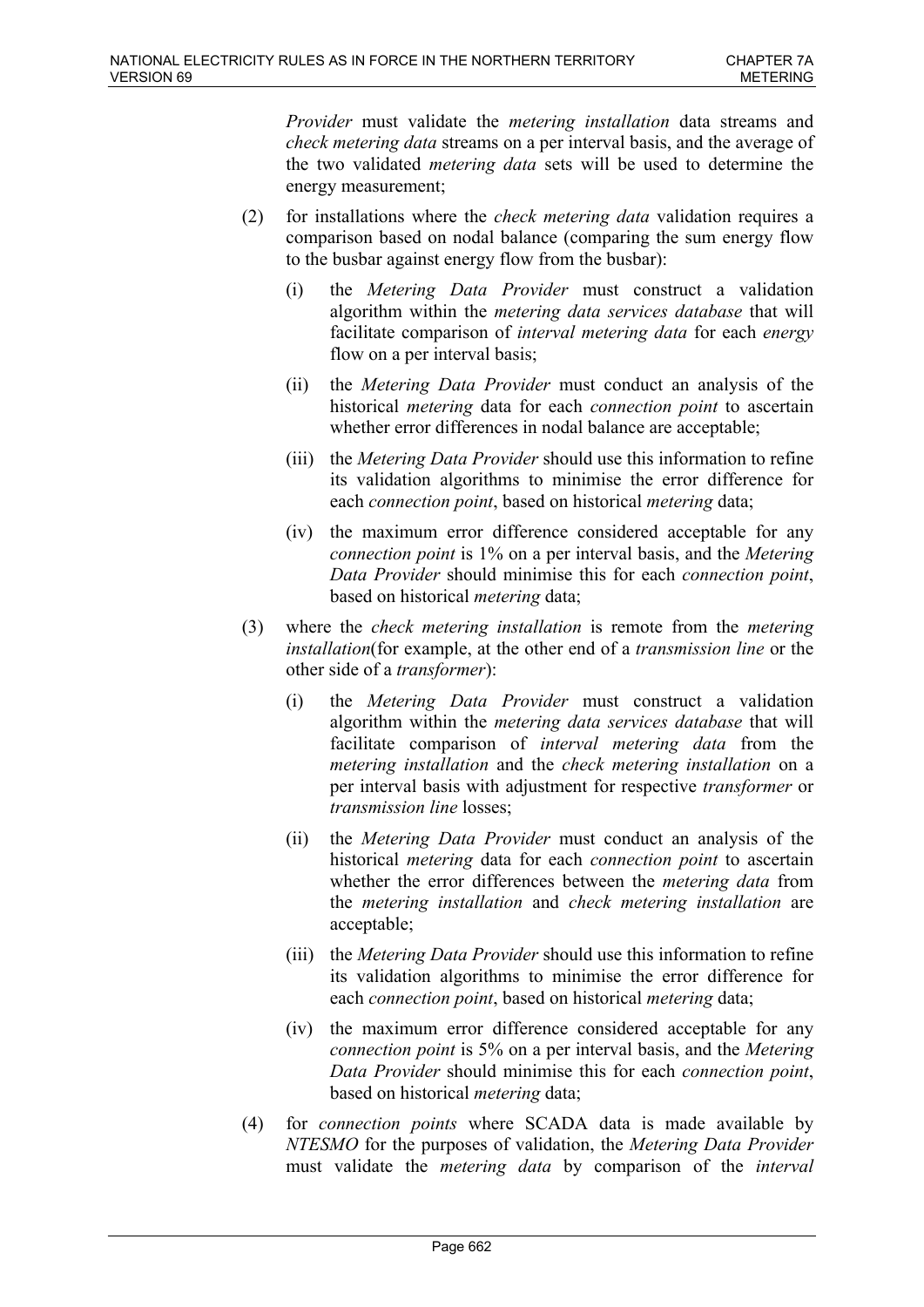*metering data* against the SCADA data as provided by *NTESMO* in the agreed format:

- (i) the *Metering Data Provider* must construct a validation algorithm within the *metering data services database* that will facilitate comparison of *interval metering data* from the *metering installation* and the SCADA data on a per interval basis;
- (ii) the *Metering Data Provider* must conduct an analysis of the historical *metering* data for each *connection point* to ascertain whether error differences between the *interval metering data* from the *metering installation* and the SCADA data are acceptable;
- (iii) the *Metering Data Provider* should use this information to refine its validation algorithms to minimise the error difference value for each *connection point*, based on historical *metering* data;
- (iv) the *Metering Data Provider* must construct an appropriate validation algorithm as the SCADA data may be derived from a different measurement point, have a different interval collection period or have a different base unit of measurement, (for example, power not *energy* value) with allowances for a larger error of measurement;
- (5) the *Metering Data Provider* is only required to undertake validation of *metering data* against the SCADA data on the primary data channel i.e. only 'B' channel validation where the financially responsible participant is a *Generator* and only 'E' channel validation for *loads*, such as pumps.

### **Validations for interval metering data from manually read metering installations with current transformers**

- (d) *Metering Data Providers* must, as a minimum, undertake the following validations on *interval metering data* from *manually read metering installations* with *current transformers* within the *metering data services database*:
	- (1) a check of all *interval metering data* against a nominated maximum value:
		- (i) this validation is to ensure that erroneous *interval metering data* spikes are trapped and substituted;
		- (ii) this check may additionally be performed in the collection software;
	- (2) a check of the maximum value of *active energy*, which must initially be determined by the connected *current transformer* ratio of the *metering installation*(maximum *reactive energy* checks may also be performed as an option);
	- (3) a check against a nominated minimum value or, alternatively, a 'zero' check that tests for an acceptable number of zero interval values per day to be derived from the site's historical *metering data*;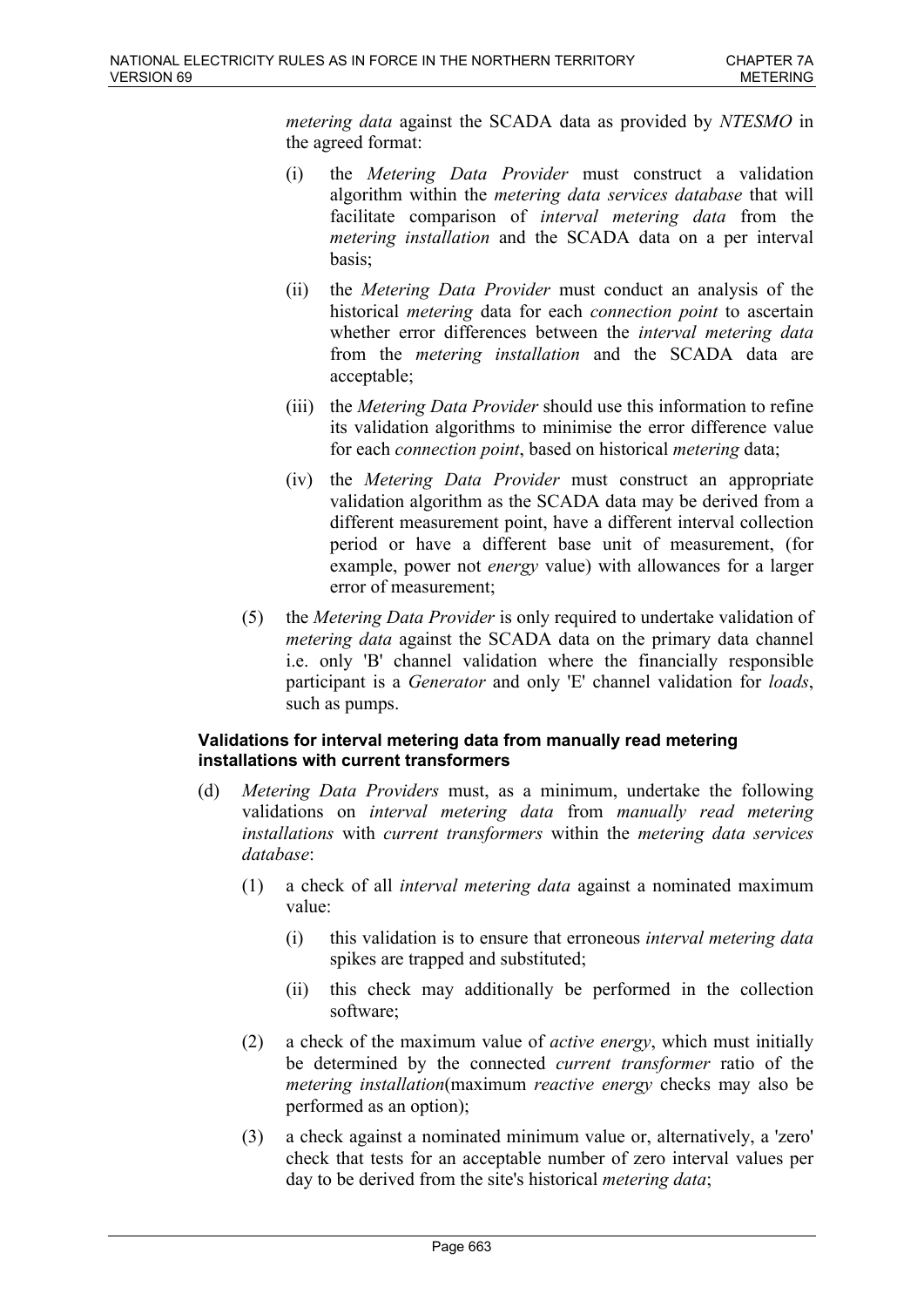- (4) a check for null (no values) *metering data* in the *metering data services database* for all *metering* data streams:
	- (i) the aim of this check is to ensure that there is a 100%*metering data* set (and that substitution for any missing *interval metering data* is undertaken);
	- (ii) the minimum check required is to ensure that there is at least one non-null *active energy* or *reactive energy* value per interval per *metering* data stream;
- (5) a check for *meter* alarms referred to in clause S7A.7.13.2 and ensure that:
	- (i) a process is in place that captures these *meter* alarms within the validation and ensures that any *meter* alarm occurrences are retained as part of the *metering data* audit trail; and
	- (ii) the relevant *Registered Participants* are notified of the occurrences of these *meter* alarms within the *metering data* file in the MDFF specification;
- (6) where supported by the *meter(s)*, validation for a given period of *interval metering data* by comparison of the totalised *interval energy data*(accumulation register reading) and the change in the *meter* cumulative registers (*energy* tolerance); it is acknowledged that this check would not identify *current transformer* ratio changes that have occurred after initial commissioning and have not been advised to the *Metering Data Provider*;
- (7) a check of the *metering data* for continuity and reasonability over the *meter* reading period:
	- (i) check that no gaps in the *metering data* exist;
	- (ii) check that *metering data* for the expected period has been delivered based on the scheduled meter reading date.

### **Validations for interval metering data from whole current manually read metering installations**

- (e) *Metering Data Providers* must, as a minimum, undertake the following validations on *metering data* from whole current manually read interval *metering installations* within the *metering data services database*:
	- (1) a check of all *interval metering data* against a nominated maximum value:
		- (i) this validation is to ensure that erroneous *interval metering data* spikes are trapped and substituted;
		- (ii) this check may additionally be performed in the collection software;
	- (2) a check of the maximum value of *active energy*(maximum *reactive energy* checks may also be performed as an option), and the maximum value is to be initially set to the rating of the *meter*;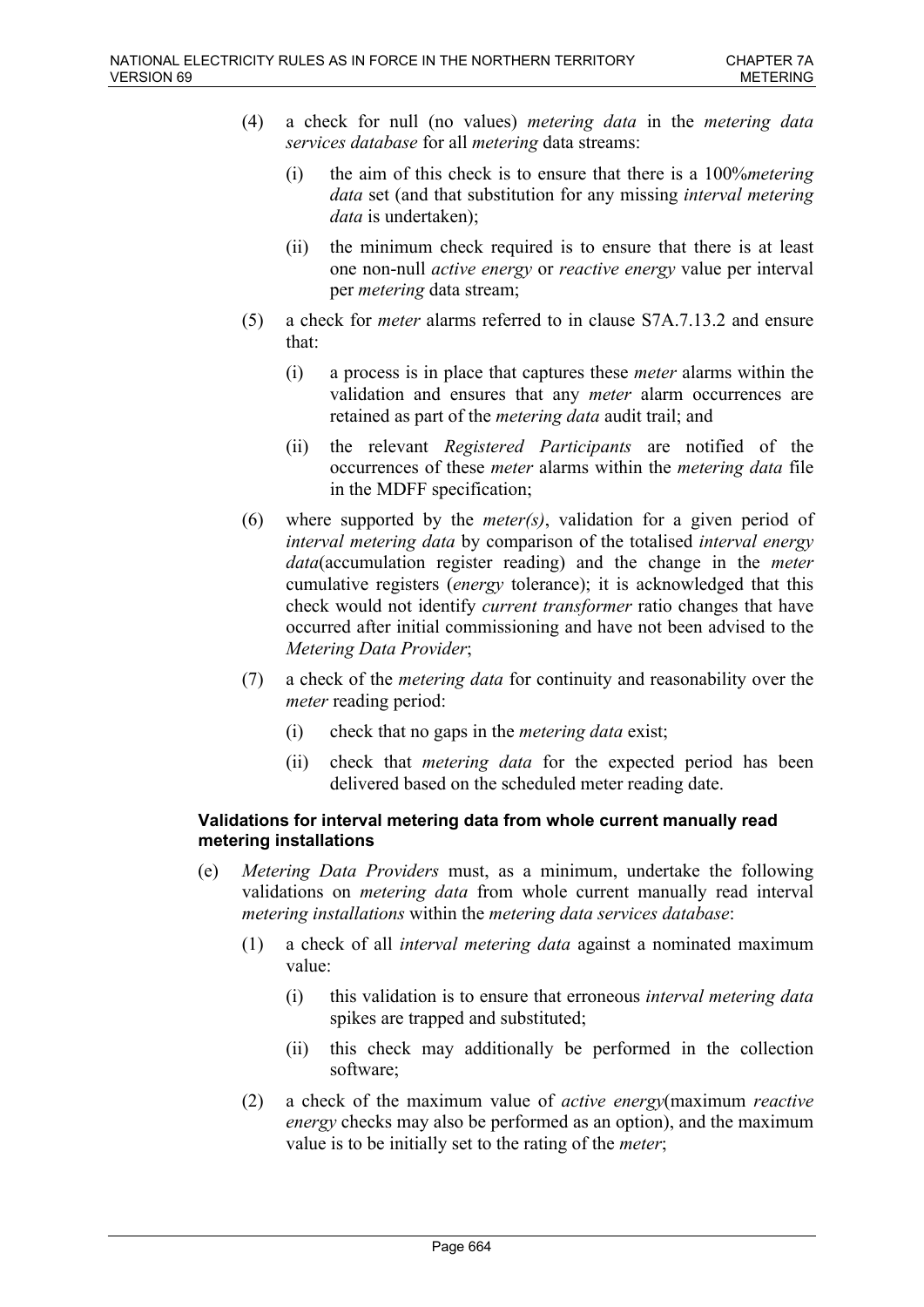- (3) a check for null (no values) *metering data* in the *metering data services database* for all *metering* data streams:
	- (i) the aim of this check is to ensure that there is a 100%*metering data* set (and that substitution for any missing *interval metering data* is undertaken);
	- (ii) the minimum check required is to ensure that there is at least one non-null *active energy* or *reactive energy* value per interval per *metering* data stream;
- (4) a check for *meter* alarms referred to in clause S7A.7.13.2 and the *Metering Data Provider* is not required to validate the *interval metering data* for power outage or power failure alarms, but must ensure that:
	- (i) a process is in place that captures these *meter* alarms within the validation and ensures that any *meter* alarm occurrences are retained as part of the *metering data* audit trail;
	- (ii) the relevant *Registered Participants* are notified of the occurrences of these *meter* alarms within the *metering data* file in accordance with the MDFF specification;
- (5) where supported by the *meter(s)*, validation for a given period of *interval metering data* by comparison of the totalised *interval energy data*(accumulation register reading) and the change in the *meter* cumulative registers (*energy* tolerance);
- (6) a check of the *metering data* for continuity and reasonability over the *meter* reading period:
	- (i) check that no gaps in the *metering data* exist;
	- (ii) check that *metering data* for the expected period has been delivered based on the scheduled meter reading date.

### **Validations for accumulation metering data from manually read metering installations**

- (f) *Metering Data Providers* must undertake the following validations within the *metering data services database* for *metering installations* with *accumulated metering data*:
	- (1) a check against a nominated minimum value of *metering data* collected from the *metering installation*;
	- (2) a check against a nominated maximum value of *metering data* collected from the *metering installation*, and this is to be applied to both the *metering data* collected from the *metering installation* and the calculated *energy* consumption values;
	- (3) the current value of *metering data* collected from the *metering installation*≥ previous value of *metering data* collected from the *metering installation*;
	- (4) the current value of *metering data* collected from the *metering installation* is numeric and  $> 0$ ;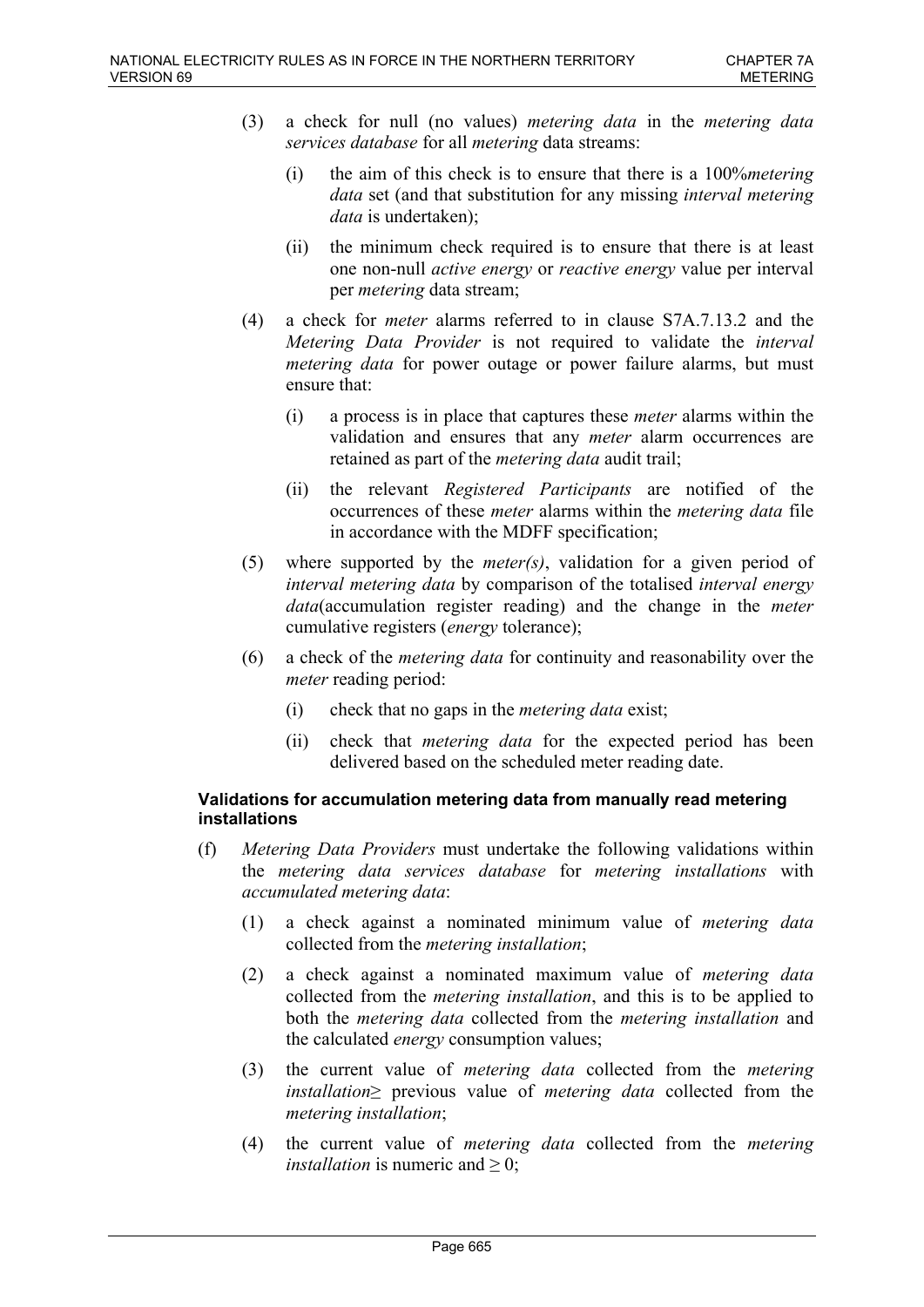- (5) the current date that *metering data* is collected from the *metering installation*> the previous date that *metering data* was collected from the *metering installation*;
- (6) a check for null (no values) *metering data* in the *metering data services database* for all *metering* data streams, and the aim of this check is to ensure that there is a 100%*metering data* set and substitution for any missing *metering data* is undertaken.

#### **Validations for type 7 metering installations**

- (g) *Metering Data Providers* must undertake the following validations of *calculated metering data* within the *metering data services database*:
	- (1) a check against a nominated maximum *calculated metering data* value;
	- (2) for subparagraph (1), *calculated metering data* value is numeric and  $\ge$  $0:$
	- (3) a check for null (no values) *calculated metering data* for all *metering* data streams, and the aim of this check is to ensure that there is a 100%*calculated metering data* set (and substitution for any missing *calculated metering data* has been undertaken);
	- (4) a check of the inventory tables, load tables and on/off tables using a process approved by the *Metering Coordinator* to ensure that the correct version of these tables is being used for the production of *calculated metering data*;
	- (5) a check against a nominated minimum value, or alternatively, a 'zero' check that tests for an acceptable number of zero Interval values per day;
	- (6) *calculated metering data* date > previous *calculated metering data* date.

### **S7A.7.14 Determination of metering data for unmetered loads**

#### **Note**

Obligations for determination of *metering data* for unmetered load, including requirements and methodologies for calculating *metering data* and associated responsibilities, will be considered in the event of a type 7 *metering installation* being available in this jurisdiction and after a 12 month transitional period allowing all participants to achieve compliance.

### **S7A.7.14.1 Load table**

#### **Note**

Responsibility for developing, maintaining and *publishing* the load table will be considered in the event of a type 7 *metering installation* being available in this jurisdiction and after a 12 month transitional period allowing all participants to achieve compliance.

- (a) The load table must set out:
	- (1) for each controlled unmetered device, its *load*(which includes any associated control gear, in watts) for use in calculating *interval metering data* in accordance with clause S7A.7.14.2; and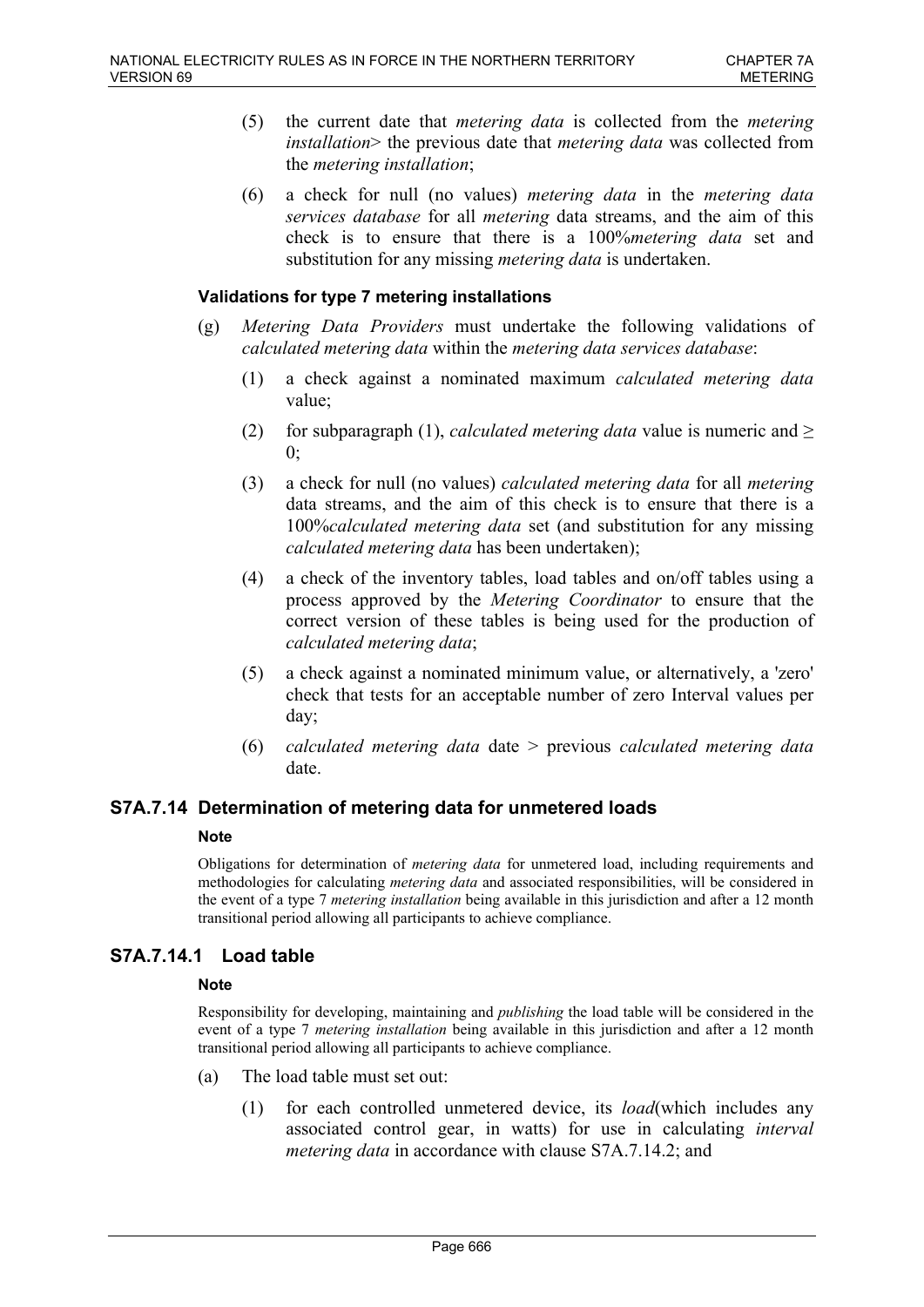(2) for each uncontrolled unmetered device, its annual *energy* consumption in accordance with clause S7A.7.14.3. The annual *energy* consumption is used to calculate the calculated device wattage (in watts) which is used to calculate the *interval metering data* for each device type as follows:

(Calculated device wattage)<sub>i</sub> =  $\frac{(\text{device annual energy consumption})_i}{365 * 24}$  $365 * 24$ 

Where *i* = Uncontrolled unmetered device type *i*.

- (b) Proposals to add a new unmetered device *load* to the load table must include load measurement tests conducted by a *NATA* accredited laboratory or an overseas equivalent.
- (c) Agreement for an unmetered device *load* to be added to the load table does not replace any obligation for an interested party to obtain appropriate approvals related to the performance and acceptance of use of the unmetered device.

# **S7A.7.14.2 Controlled unmetered devices**

## **Metering data calculation**

(a) The *Metering Coordinator* must ensure that the *interval metering data* for controlled unmetered devices classified as a type 7 *metering installation* are calculated in accordance with the following algorithm:

*Interval metering data* for TIj for *NMI*(in watt hours) =

```
\sum_{i=1}^{n}(k)*( Device wattage), * (Device count for NMI), * (Period load is switched on), * (Recording interval)
```
#### 60

### **where:**

 $i =$  device type

 $j = TI$ 

*k* = proportion of device attributable to that *NMI*

*TI* is in minutes.

Unmetered device wattage/device wattage is determined from the load table.

Unmetered device count/device count is determined from the inventory table.

Period load is switched on is determined from the on/off table.

### **Inventory table**

- (b) For each *NMI*, a separate inventory table is required that identifies each unmetered device type that forms part of the *load* and for each unmetered device type lists:
	- (1) the unmetered device type;
	- (2) the form of on/off control photoelectric cell control, timer control, ripple control or other control;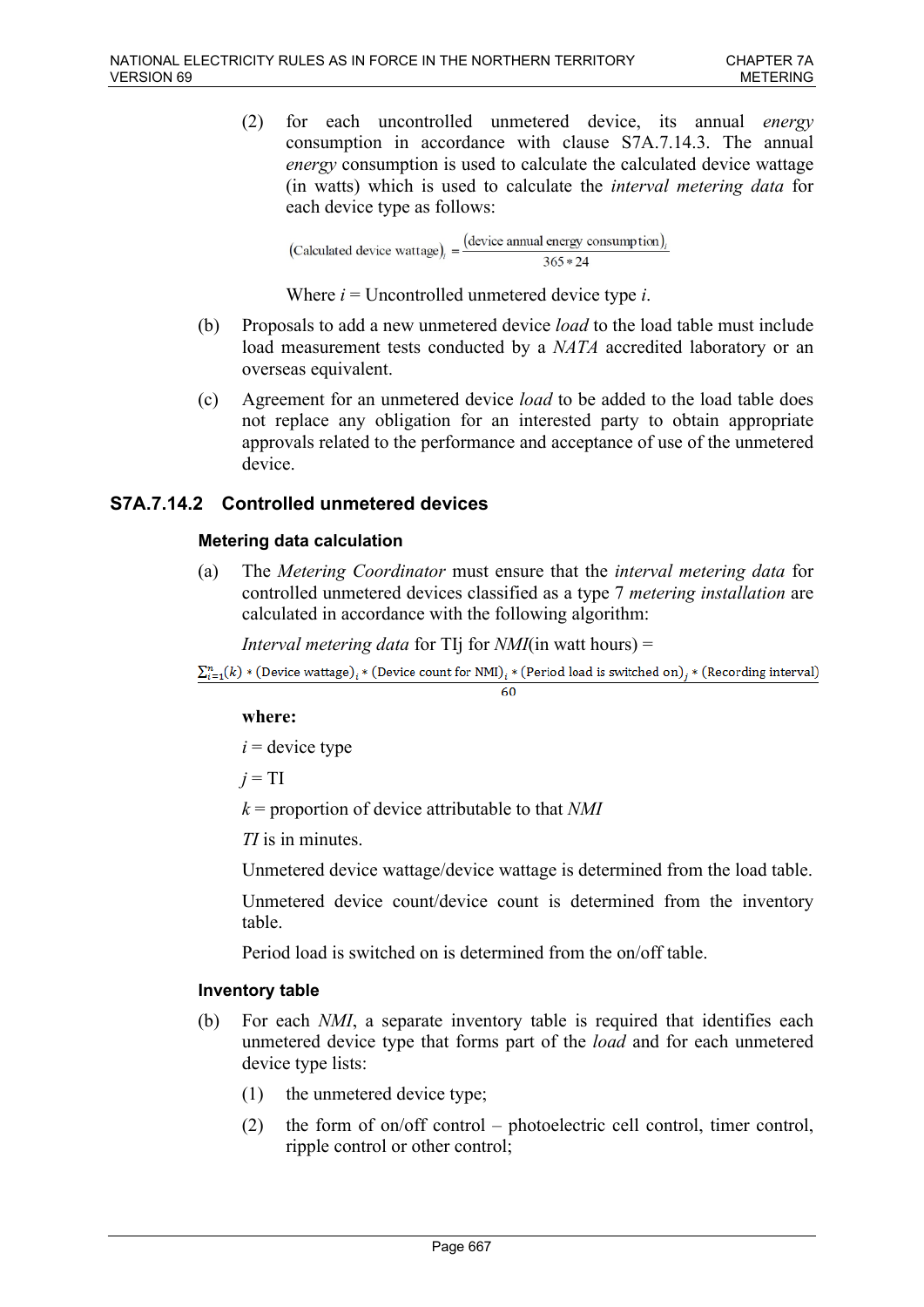- (3) if timer control or ripple control, the on/off times for the timer control or the ripple control system;
- (4) if other control, the on/off times;
- (5) if an unmetered device is shared with another *NMI*, the proportion of *load* that is agreed by affected *Registered Participants* to be attributable to that *NMI* (k), and each k factor will be less than 1 and the sum of the k factors for a shared unmetered device across each respective *NMI* must be equal to 1;
- (6) if an unmetered device is not shared with another *NMI*, the k factor must be equal to 1;
- (7) the number of such unmetered devices installed;
- (8) the effective start date the first day on which that record in the inventory table is to be included in the calculation of *metering data* for that *NMI*;
- (9) the effective end date the last day on which that record in the inventory table is to be included in the calculation of *metering data* for that *NMI*; and
- (10) the last change date the date that record in the inventory table was most recently created or modified.
- (c) Each unmetered device in the inventory table is a unique combination of physical hardware, time control classification and shared portion. For example, if an unmetered device is shared with another *NMI*, the individual portions of the unmetered device(s) must be included in the inventory table as a separate unmetered device type on each *NMI*.
- (d) Each *Metering Coordinator* must develop the initial inventory table for the *NMI* s for which it is responsible. The initial inventory table must be agreed by each affected *Registered Participant* and the relevant end user.
- (e) Each *Metering Coordinator* must update the inventory table for the *NMIs* for which it is responsible on at least a monthly basis to ensure that the accuracy requirements in clause S7A.7.6.2 are met. Any changes to the inventory table may only be made on a retrospective basis where:
	- (1) agreed by the *Metering Coordinator* and the affected *Registered Participants*; or
	- (2) necessary to comply with clause 7A.7.4.
- (f) The *Metering Coordinator* must communicate any material changes to the inventory table to the affected *Registered Participants*.
- (g) The *Metering Coordinator* must provide the inventory table to relevant *Registered Participants* when requested.

## **On/off table**

- (h) The form of on/off control may be:
	- (1) photoelecetric;
	- (2) timer control, or ripple control; or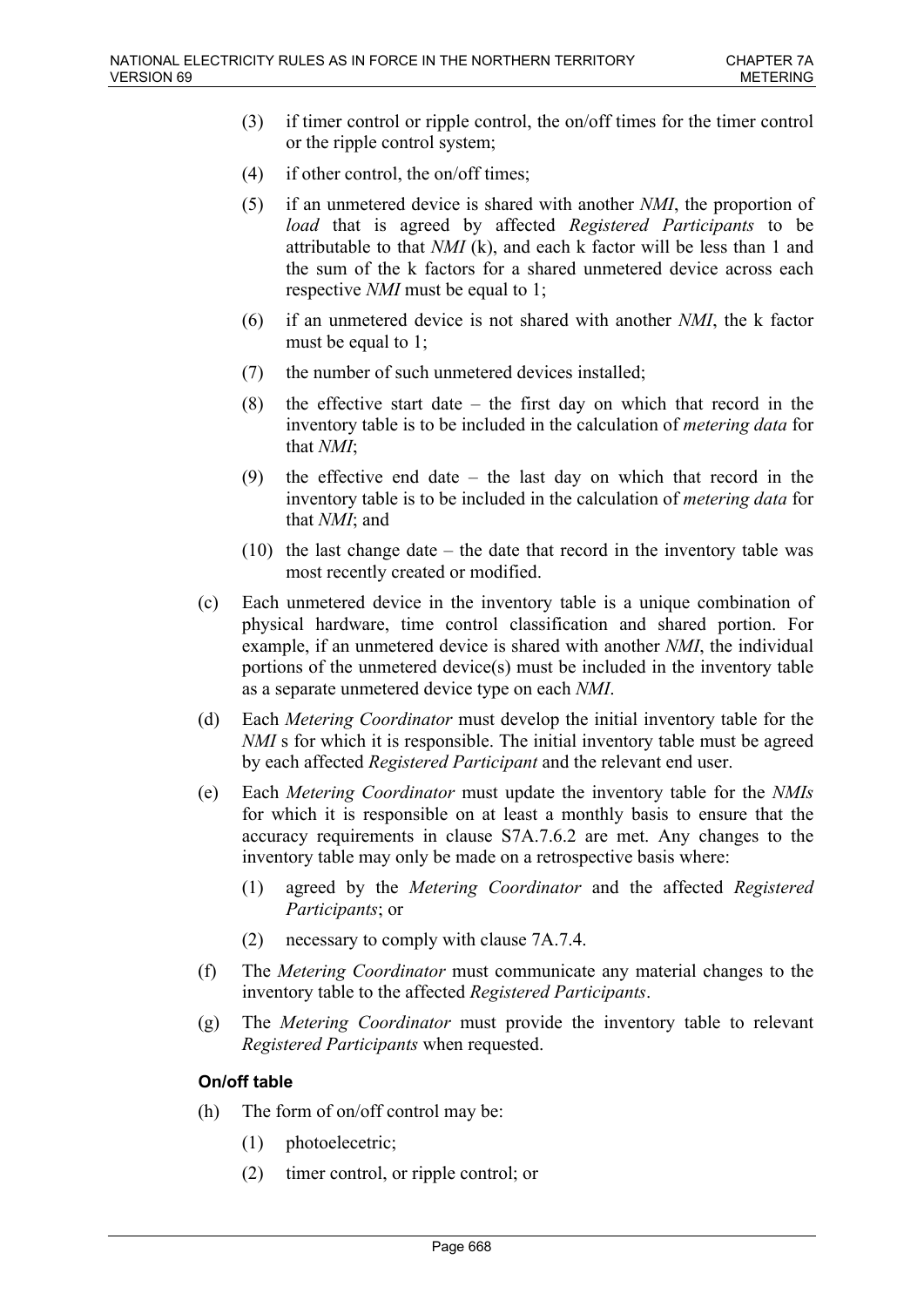(3) other control.

## **Photoelectric cell control**

- (i) The *Metering Coordinator* must ensure that the appropriate sunset times and sunrise times are obtained from the Australian Government Geoscience website (www.ga.gov.au/geodesy/astro/sunrise.jsp ), based on the longitude and latitude of the relevant town and *Australian Central Standard Time*.
- (j) The *Metering Coordinator* must ensure that the period that the *load* is switched on during a *recording interval* is calculated as follows:

| <b>Recording interval</b>                                                                                 | <b>Period load is switched on</b>                                                                    |
|-----------------------------------------------------------------------------------------------------------|------------------------------------------------------------------------------------------------------|
| For the <i>recording</i><br><i>intervals</i> commencing<br>after sunset and<br>finishing prior to sunrise | Period <i>load</i> is switched on $= 1$                                                              |
| For the <i>recording</i><br><i>intervals</i> commencing<br>after sunrise and<br>finishing prior to sunset | Period <i>load</i> is switched on $= 0$                                                              |
| For the <i>recording</i><br><i>interval</i> during which<br>the sunset occurs                             | (Period <i>load</i> is switched on) =<br>(End time of recording interval) - (Time of sunset)<br>30   |
| For the <i>recording</i><br><i>interval</i> during which<br>the sunrise occurs                            | (Period <i>load</i> is switched on) =<br>(Time of sunset) - (Start time of recording interval)<br>30 |

### **Timer control**

- (k) If the on/off times for an unmetered device is controlled by a timer or ripple injection system:
	- (1) On time = ON time set on timer or ripple injection system;
	- (2) Off time = OFF time set on timer or ripple injection system.
- (l) The *Metering Coordinator* must ensure that the period that the *load* is switched on during a *recording interval* is calculated as follows:

| <b>Recording interval</b>                                                                                      | Period load is switched on              |
|----------------------------------------------------------------------------------------------------------------|-----------------------------------------|
| For the <i>recording</i><br><i>intervals</i> commencing<br>after on time and<br>finishing prior to off<br>time | Period <i>load</i> is switched on $= 1$ |
| For the <i>recording</i>                                                                                       | Period <i>load</i> is switched on $= 0$ |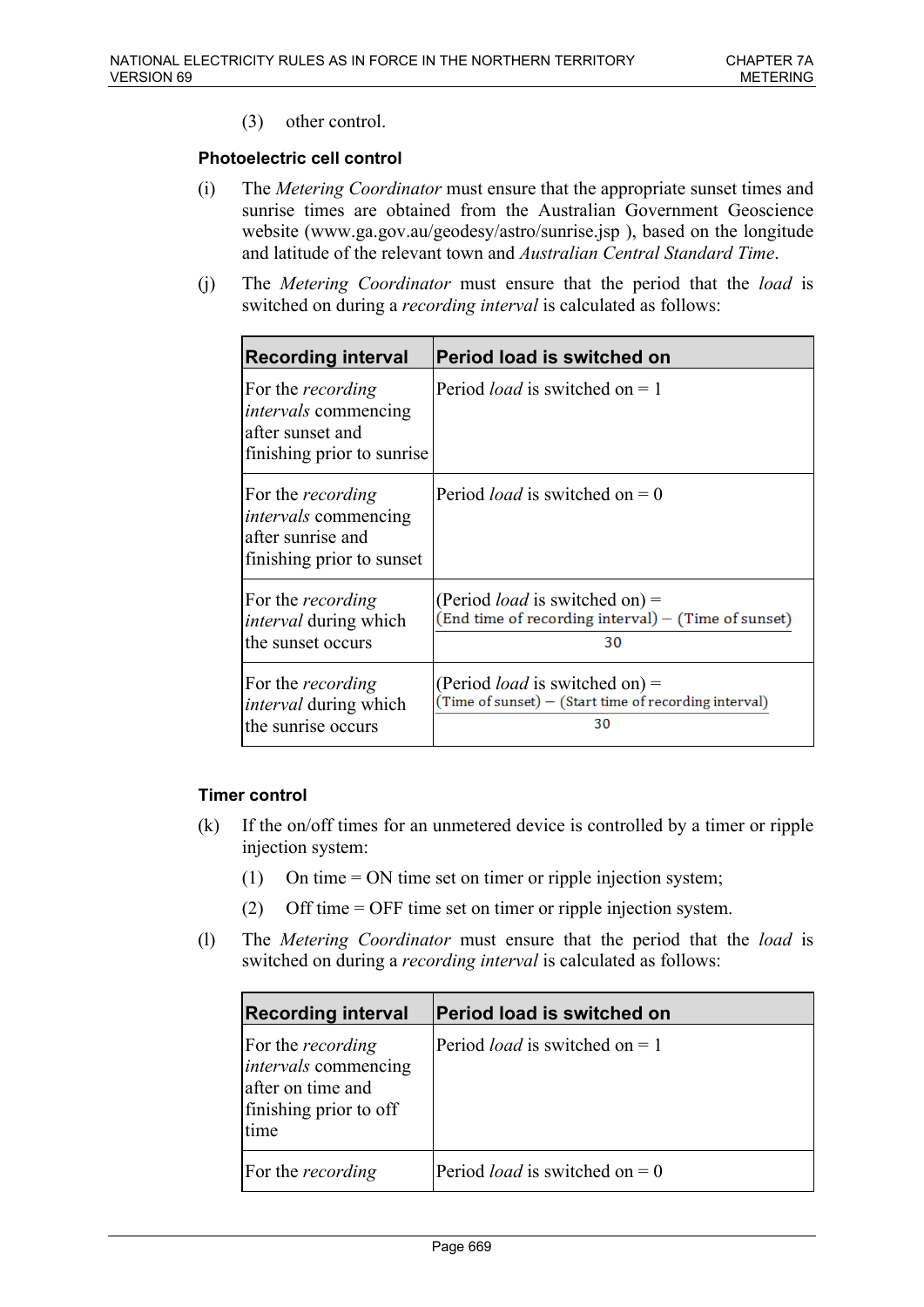| Recording interval                                                                 | Period load is switched on                      |
|------------------------------------------------------------------------------------|-------------------------------------------------|
| <i>intervals</i> commencing<br>after off time and<br>finishing prior to on<br>time |                                                 |
| For the <i>recording</i>                                                           | (Period <i>load</i> is switched on) =           |
| <i>interval</i> during which                                                       | $(End time of recording interval) - (On time)$  |
| the on time occurs                                                                 | 30                                              |
| For the <i>recording</i>                                                           | (Period <i>load</i> is switched on) =           |
| <i>interval</i> during which                                                       | (Off time) – (Start time of recording interval) |
| the off time occurs                                                                | 30                                              |

### **Other control**

- (m) Where the on/off times for an unmetered device are not in accordance with paragraphs (i) to (m), the following alternative forms of control may be used:
	- (1) On time = sunset time + ON delay or ON time set on timer or ripple injection system;
	- (2) Off time = sunrise time + OFF delay or OFF time set on timer or ripple injection system or a fixed duration after ON time.
- (n) Where sunrise or sunset times are used, the time is determined in accordance with paragraph (j).
- (o) The *Metering Coordinator* must ensure that the period that the *load* is switched on during a *recording interval* is calculated as follows:

| <b>Recording interval</b>                                                                                        | <b>Period load is switched on</b>                                                             |
|------------------------------------------------------------------------------------------------------------------|-----------------------------------------------------------------------------------------------|
| For the <i>recording</i><br><i>intervals</i> commencing<br>lafter on time and<br>finishing prior to off<br>ltime | Period <i>load</i> is switched on $= 1$                                                       |
| For the <i>recording</i><br><i>intervals</i> commencing                                                          | Period <i>load</i> is switched on $= 0$                                                       |
| lafter off time and<br>finishing prior to on<br>Itime                                                            |                                                                                               |
| For the <i>recording</i><br><i>interval</i> during which<br>the on time occurs                                   | (Period <i>load</i> is switched on) =<br>$(End time of recording interval) - (On time)$<br>30 |
| For the <i>recording</i>                                                                                         | (Period <i>load</i> is switched on) =                                                         |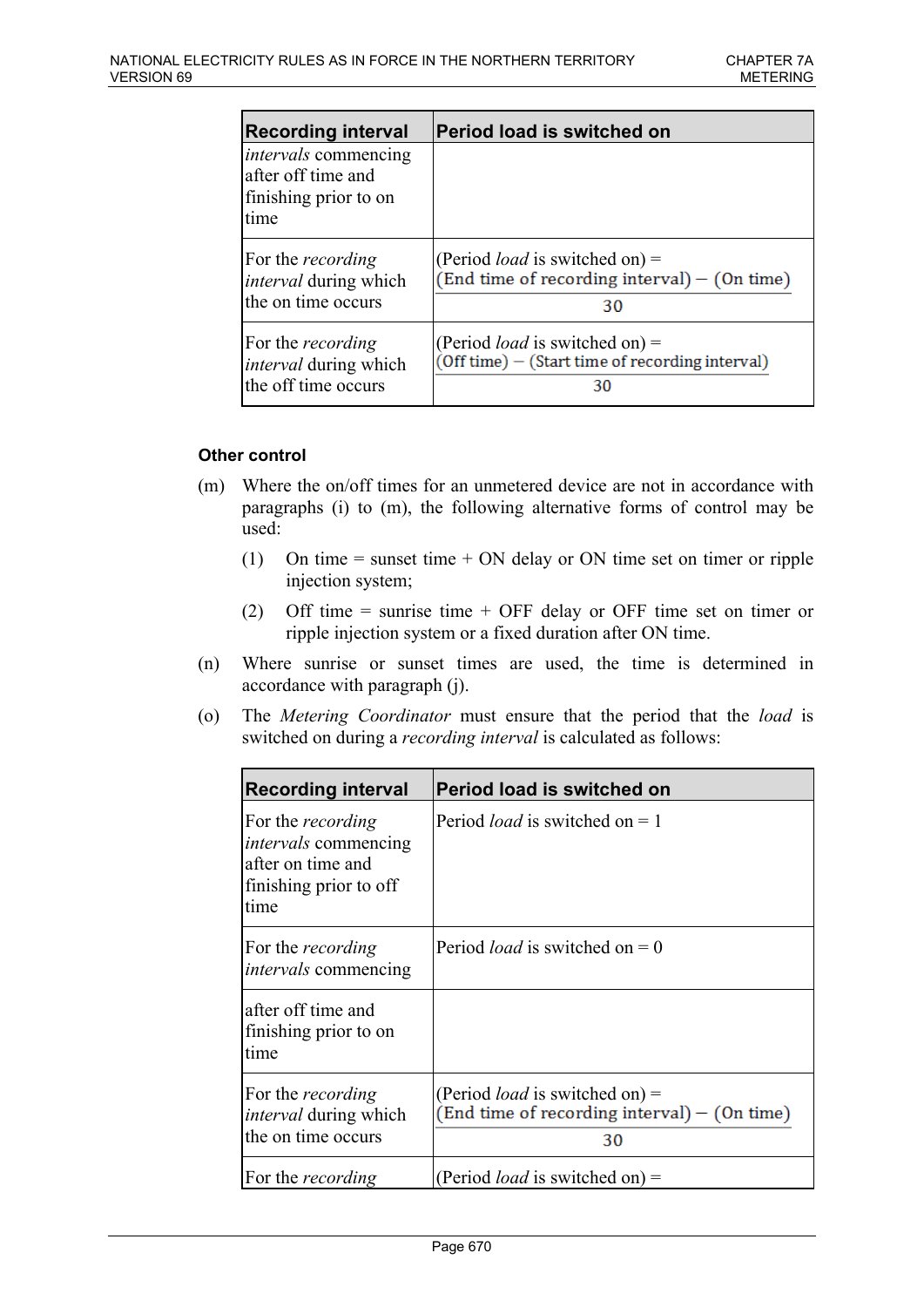| <b>Recording interval</b>    | <b>Period load is switched on</b>                 |
|------------------------------|---------------------------------------------------|
| <i>interval</i> during which | $(Off time) - (Start time of recording interval)$ |
| the off time occurs          | 30                                                |

# **S7A.7.14.3 Uncontrolled unmetered devices**

(a) [**Not used**]

## **Energy calculation**

(b) The *Metering Coordinator* must ensure that the *interval metering data* for other unmetered *loads*, which have been classified as a type 7 metering installation, is calculated in accordance with the following algorithm:

 $\sum_{i=1}^{n} (k)$  \* (Device wattage), \* (Device count for NMI), \* (Period load is switched on), \* (Recording interval) 60

### **Inventory table**

- (c) For each *NMI*, a separate inventory table is required that identifies each device type that forms part of the *NMI load* and for each device type lists:
	- (1) the device type;
	- (2) the form of on/off control (24 hours per day);
	- (3) if a device is shared with another *NMI*, the proportion of *load* that is agreed by relevant financially responsible participants to be attributable to that *NMI*(k), and each k factor will be less than 1 and the sum of the k factors for a shared unmetered device across each respective *NMI* must be equal to 1;
	- (4) if a device is not shared with another *NMI*, the k factor must be equal to 1;
	- (5) the number of such devices installed;
	- (6) the effective start date the first day on which that record in the inventory table is to be included in the calculation of *metering data* for that *NMI*;
	- (7) the effective end date the last day on which that record in the inventory table is to be included in the calculation of *metering data* for that *NMI*; and
	- (8) the last change date the date that record in the inventory table was most recently created or modified.
- (d) Each device in the inventory table is a unique combination of physical hardware, time control classification and shared portion. For example, if a device is shared with another *NMI*, the individual portions of the device(s) must be included in the inventory table as a separate device type on each NMI.
- (e) Each *Metering Coordinator* must develop the initial inventory table for the *NMIs* for which it is responsible. The initial inventory table must be agreed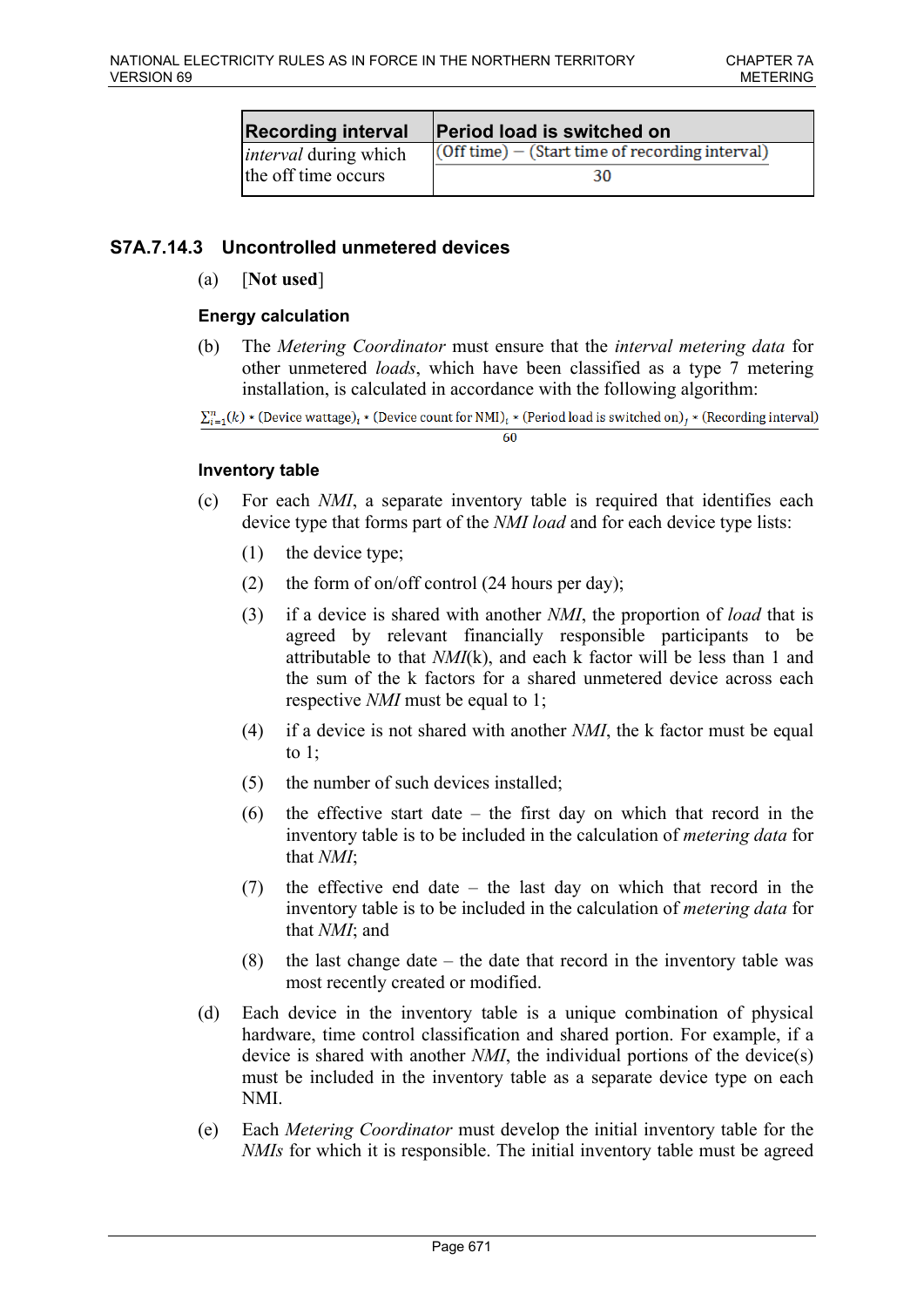by the relevant financially responsible participants and the relevant end-use customer.

- (f) Each *Metering Coordinator* must use reasonable endeavours to update the inventory table, for the *NMIs* for which it is responsible, on at least a monthly basis for any additions, deletions and modifications to ensure that the accuracy requirements in clause S7A.7.6.2 are met. Such additions, deletions or modifications to the inventory table may only be made on a retrospective basis where:
	- (1) agreed by the *Metering Coordinator* and the relevant financially responsible participants; or
	- (2) necessary to comply with clause 7A.7.6.
- (g) The *Metering Coordinator* must communicate any material changes to the inventory table to the relevant financially responsible participants.
- (h) The *Metering Coordinator* must provide the inventory table to relevant financially responsible participants when requested.

## **On/off table**

- (i) Other unmetered *loads* are assumed to operate 24 hours per day.
- (j) For each *recording interval* period *load* is switched on = 1.

# **Schedule 7A.8 Service level procedures**

# **Part A Introduction**

## **S7A.8.1 Introduction**

## **S7A.8.1.1 Purpose and scope**

- (a) This schedule applies to *Metering Providers* and *Metering Data Providers*.
- (b) This schedule sets out:
	- (1) the requirements for the provision, installation and maintenance of *metering installations* by *Metering Providers*;
	- (2) requirements for the systems and processes for the collection, processing and delivery of *metering data* by *Metering Data Providers*;
	- (3) the performance levels associated with the collection, processing and delivery of *metering data*;
	- (4) the data formats that must be used for the delivery of *metering data*;
	- (5) the requirements for the management of relevant *NT NMI Data*; and
	- (6) the requirements for the processing of *metering data* associated with *connection point* transfers and the alteration of *metering installations* where one or more devices are replaced.

## **S7A.8.1.2 Definitions**

In this schedule: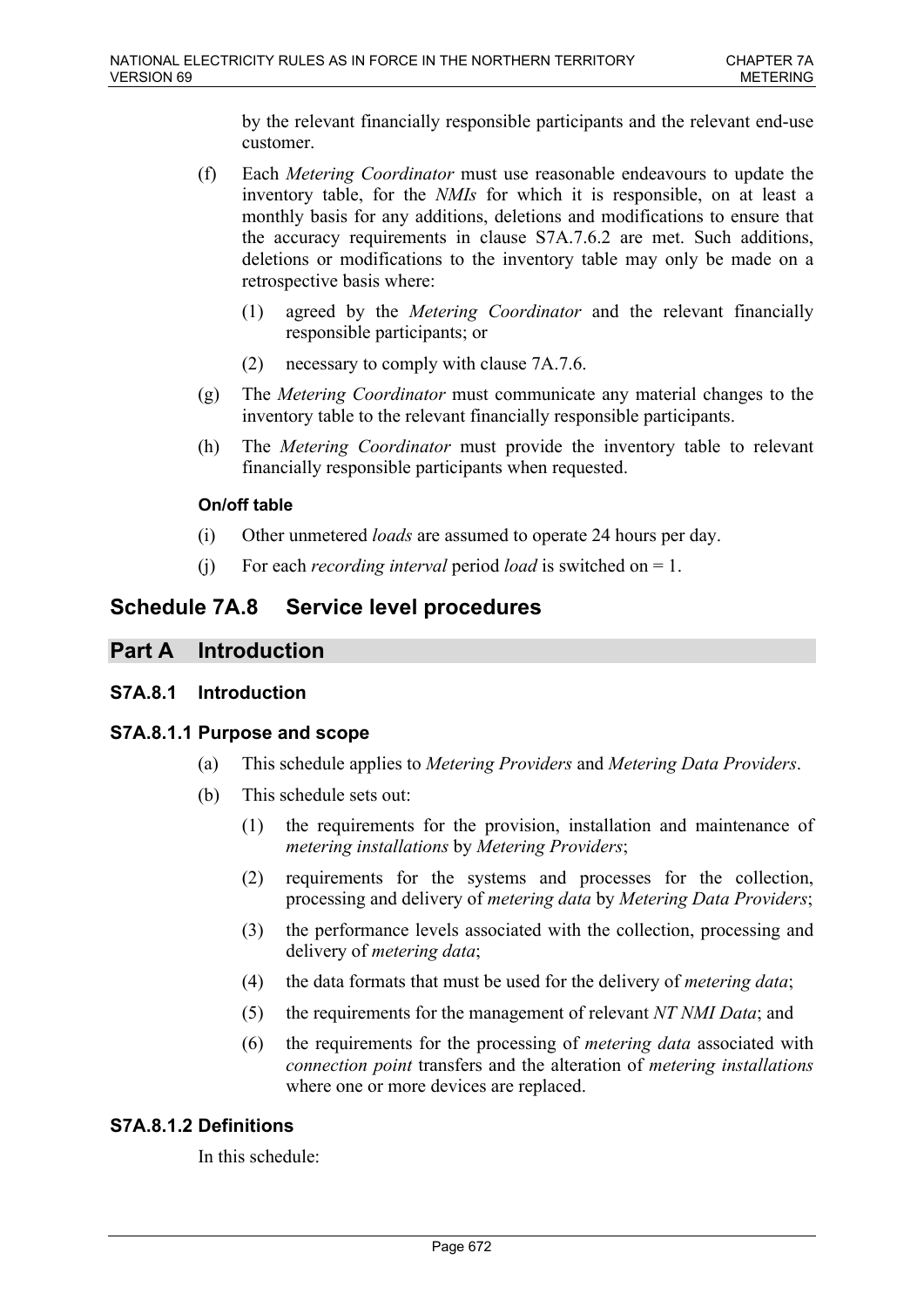**collect, collection, collected** mean a process undertaken by the *Metering Data Provider* to obtain *metering data* from a *meter* or *metering installation*.

**Service Providers** means *Metering Data Providers*, *Metering Providers* and *Local Network Service Providers*.

# **Part B Metering provider services**

## **S7A.8.2 Introduction**

## **S7A.8.2.1 Purpose and exclusions**

- (a) Part B of this schedule:
	- (1) details the obligations, technical requirements, measurement process and performance requirements that are to be performed, administered and maintained by a *Metering Provider*;
	- (2) details the obligations and technical/operational requirements in the provision, installation and maintenance of the *metering installation* by a *Metering Provider*;
	- (3) relates to *Metering Providers* who undertake the provision, installation and maintenance of various *metering installation* types as stipulated; and
	- (4) sets out minimum requirements for *Metering Providers*.
- (b) For service provision at *connection points* where:
	- (1) the *Metering Provider* and the *Metering Data Provider* are part of the same company; and
	- (2) *metering installation* provision or maintenance work is performed using internal processes and procedures, those internal processes and procedures will be deemed to be compliant with this Part if the *metering* work satisfies the performance and quality outcomes of this Part.

### **S7A.8.2.2 Services**

The *Metering Provider* is responsible for the provision of metering provision services, including but not limited to:

- (a) maintaining the ongoing *metering installation* compliance with the *Rules*;
- (b) the provision and maintenance of physical *metering installation* security controls;
- (c) the provision, installation and maintenance of the *metering installation*;
- (d) the maintenance of metering *installation* password security; and
- (e) the development and maintenance of an Asset Test Plan.

### **S7A.8.3 General requirements**

### **S7A.8.3.1 Metering Provider capability and competency**

*Metering Providers* must: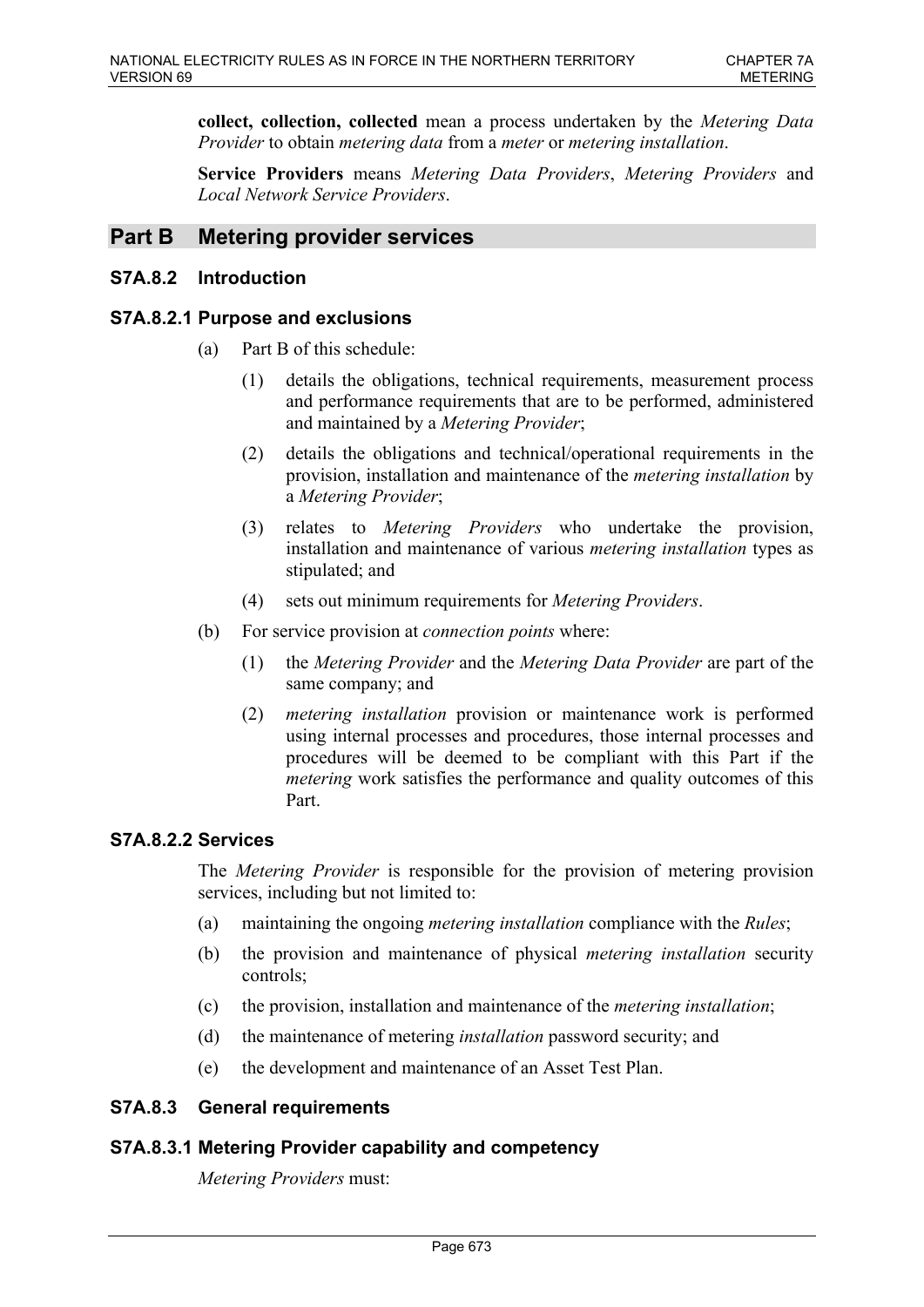- (a) employ personnel with the skills, knowledge and expertise necessary for the discharge of the responsibilities under Chapter 7A and have procedures for ensuring that personnel maintain their knowledge and understanding of the requirements of the *Rules*;
- (b) maintain a register of employees, which for each employee must include:
	- (1) skills, knowledge and expertise;
	- (2) qualifications, registrations and accreditations where applicable to the discharge of *Metering Provider* duties;
	- (3) training undertaken and planned;
	- (4) authorisations to provide opinions and interpretations of technical information; and
	- (5) authorisations to access *metering installations* within secure and restricted areas;
- (c) have policies and procedures for making statements of opinions and interpretations, documented within the quality system;
- (d) comply with:
	- (1) *AS* 3000 Wiring Rules;
	- (2) applicable Australian Communications and Media Authority (ACMA) communications and cabling requirements; (3) C-Tick compliance requirements;
	- (4) jurisdictional legislation, including safety legislation and regulations; and
	- (5) any reasonable requirements of the *Local Network Service Provider* when working on or around *Local Network Service Provider*.

### **S7A.8.3.2 Use of contractors**

Where a *Metering Provider* engages a sub-contractor to perform any of its obligations specified in the *Rules*, the *Metering Provider*:

- (a) must have policies and procedures for assessing the sub-contractor's capability, competency and processes, procedures and systems, to ensure that they are compliant with the *Rules*;
- (b) must ensure that auditable processes are in place to certify that all work performed by the sub-contractor complies with the *Rules*;
- (c) remains liable for all acts and omissions of any sub-contractor; and
- (d) must authorise the sub-contractor to provide any specific opinion or interpretation of technical information.

### **S7A.8.3.3 Insurance**

The *Metering Provider* must:

(a) hold public liability insurance for an amount not less than \$10,000,000 per occurrence;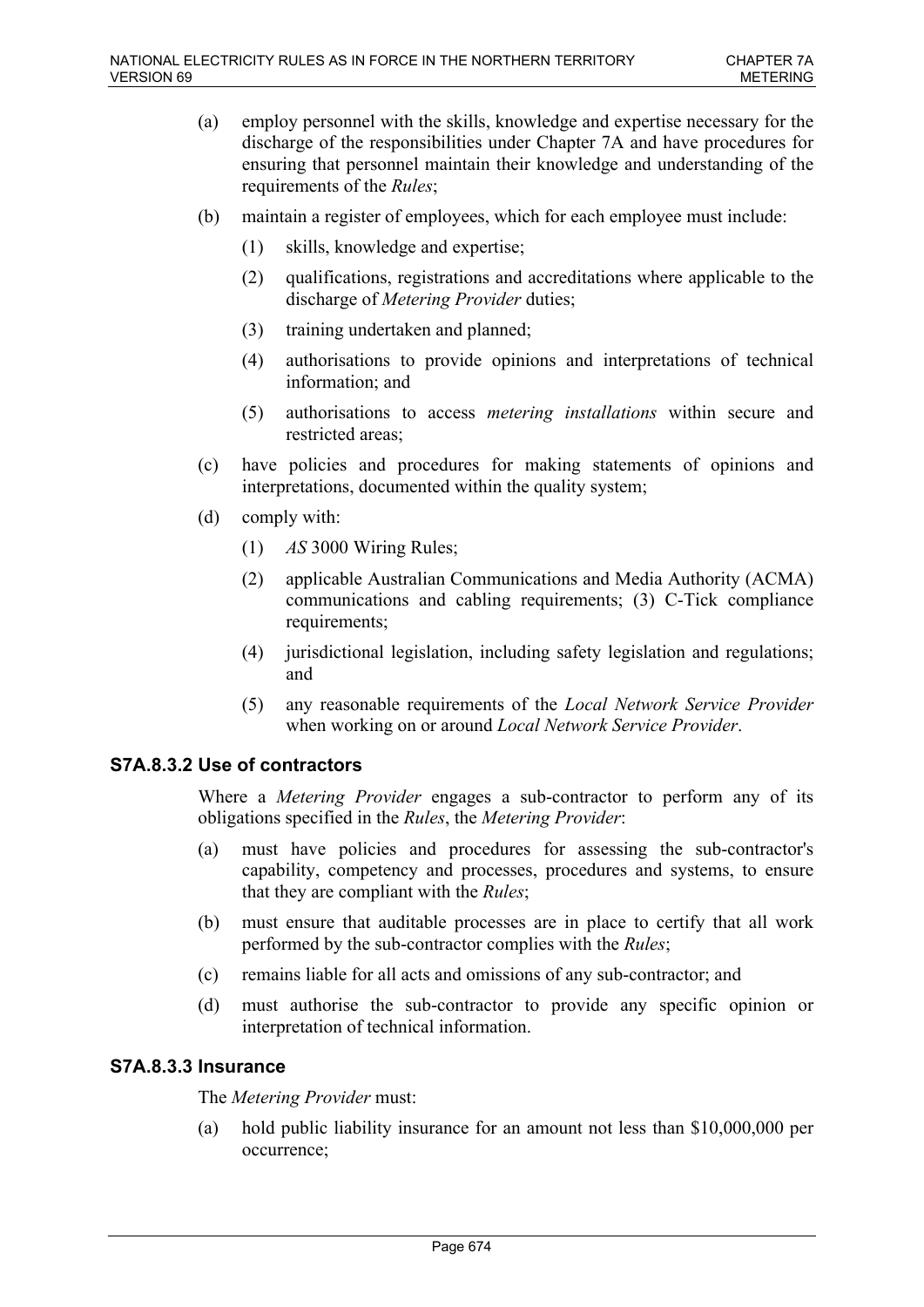- (b) hold professional indemnity insurance for an amount of not less than \$1,000,000 per occurrence; and
- (c) provide the *Utilities Commission* with certified current copies of insurance policies on request.

#### **Note**

If a *Metering Data Provider*, *Metering Provider* and *Metering Coordinator* are the same legal entity, a single insurance policy for public liability insurance for an amount not less than \$10,000,000 per occurrence and professional indemnity insurance for an amount of not less than \$1,000,000 per occurrence that covers the operations of the *Metering Data Provider*, *Metering Provider* and *Metering Coordinator* roles will satisfy the insurance requirements under this schedule.

### **S7A.8.4 Device management and test equipment**

## **S7A.8.4.1 Procurement**

The *Metering Provider* must have processes and systems in place for the procurement of *meters*, *instrument transformers* and any other devices that can be installed by the *Metering Provider* within a *metering installation*, and ensure that *metering installation* components are suitable for use in accordance with the *Rules*.

## **S7A.8.4.2 Storage, handling and transport**

- (a) The *Metering Provider* must have processes that are consistent with good industry practice, specifying the requirements for storage, handling (including packaging) and transport (including return to owner) of any equipment that is calibrated including *meters*, *instrument transformers* and test equipment. The processes must be designed to:
	- (1) minimise the risk of physical or environmental damage to the equipment; and
	- (2) identify conditions under which the physical condition of the equipment or accuracy is compromised as a result of storage, transport or handling.
- (b) The *Metering Provider* must ensure that *meters*, *instrument transformers* and devices removed from the *metering installation* are returned to their owner within 10 *business days* following their removal, unless otherwise agreed with the owner.

### **S7A.8.4.3 Management of test equipment**

The *Metering Provider* must:

- (a) establish a register of test equipment used for testing *metering installations*, *meters* and *instrument transformers*;
- (b) maintain records of test equipment, including records of calibration certificates, for at least 7 years from the issue date of the calibration certificate;
- (c) ensure that all test equipment is calibrated by a *NATA* accredited testing laboratory holding ISO 9001 and 17025 accreditation for the calibration of test equipment, current at the time of calibration; and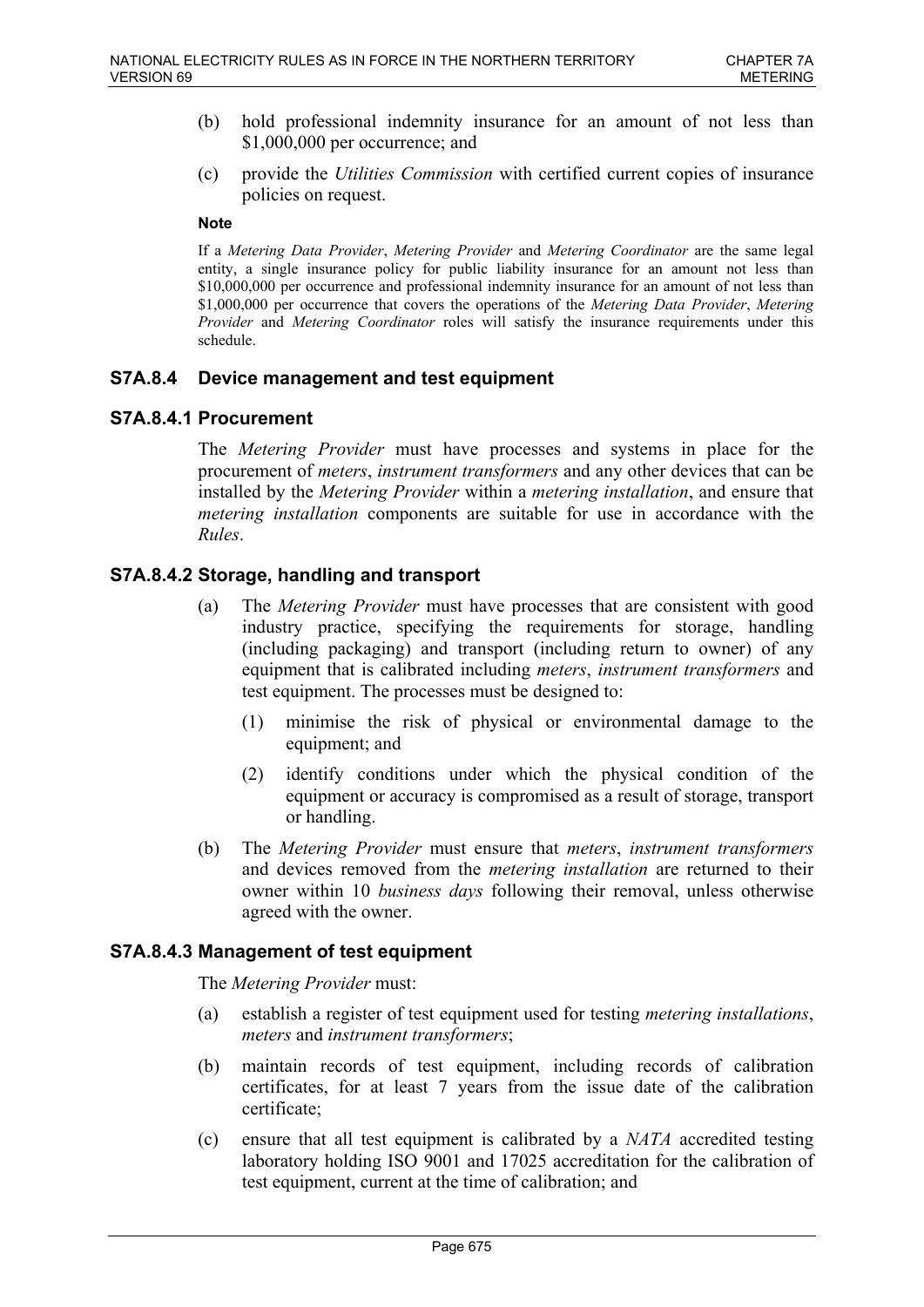(d) ensure that all tests are undertaken with test equipment where the calibration certificate is current and stated calibration due date has not passed.

# **S7A.8.4.4 Management of meter programming and authorised software**

The *Metering Provider* must:

- (a) establish a register of equipment and authorised software used for programming *meters*; and
- (b) maintain records of equipment, authorised software and programs used for programming *meters*, including any changes to firmware or software within the *meter*, for at least 7 years from the most recent date of use.

## **S7A.8.5 Installation and commissioning requirements**

## **S7A.8.5.1 General commissioning requirements**

The *Metering Provider* must develop, maintain and operate processes and procedures for the installation and commissioning of *metering installations* for which they are accredited, which must include installation and verification requirements to ensure that:

- (a) electrical wiring at the *metering installation* is:
	- (1) wired and terminated in compliance with *meter* and *instrument transformer* manufacturer requirements, relevant *Australian Standards* and jurisdictional requirements;
	- (2) terminated in a manner that ensures no electrical conductors are exposed, that the cable type and size, and number of cables terminated in any one termination are appropriate and that all terminations are tight;
	- (3) of an appropriate cable type, size and insulation that meets the requirements of *AS* 3000;
	- (4) connected with the correct polarity at each termination and connection; and
	- (5) connected with the correct phase sequence, where three phases are connected at the *metering installation*; in the case of a change to an existing *metering installation*, the existing phase sequence is maintained;
- (b) the accuracy class of *metering installations* and any documentation from a certified body verifying the errors of *meters* and *instrument transformers* comply with the *Rules*;
- (c) nameplate information reflects the design accuracy class of the *meters* and *instrument transformers*;
- (d) the actual connected ratios of all *instrument transformers* at a *metering installation* and the calculation of the constant to be applied to the collection and processing of *metering data* by the *Metering Data Provider* are aligned;
- (e) burdens applied to *instrument transformers* are within the rated burden specified on the name plate of the *instrument transformer*;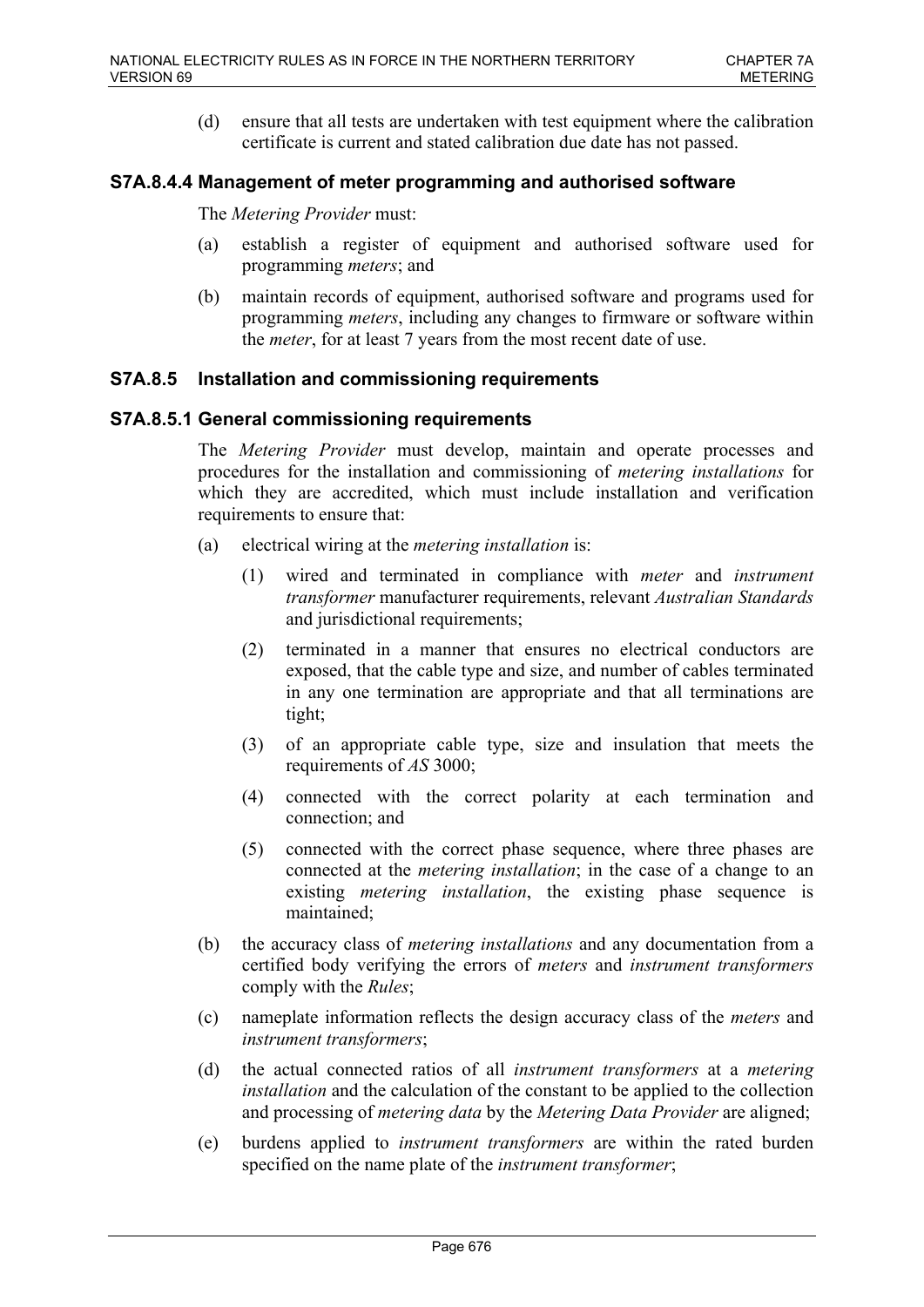- (f) *voltage* phase sequence relationships are correct unless the *Metering Provider* can verify to the satisfaction of *NTESMO* the accuracy of the *metering installation* when a non-standard phase sequence is applied;
- (g) the combined current and *voltage* phase relationships at the *meter* terminals are correct;
- (h) the *meter* programming parameters, display and error functions are all correct in accordance with manufacturer specifications, including the measurement of the forward rotation of *energy* applied to the *meter*, and that the correct pulse rates have been programmed into the *meter*;
- (i) where the *metering installation* includes *instrument transformers*, register readings are validated by use of a *load* being placed on the load side of the *metering installation* and may include a timing check by comparing the readings on the *meter* display or pulse indicators against load and time;
- (j) where the *metering installation* has *meter* alarms, occurrences of alarms identified on commissioning are investigated and resolved prior to leaving the site;
- (k) where an aerial or antenna is installed as part of the *metering installation*, it is installed in accordance with the manufacturer's instructions and in a manner that maintains the integrity of the *meter* enclosure, including water and environmental seals; and
- (l) the time setting of the *metering installation* is referenced in accordance with clause 7A.8.8.

## **S7A.8.5.2 Metering data validation requirements**

The *Metering Provider* must develop, maintain and operate processes and procedures for the validation of *interval metering data* with the *Metering Data Provider* on the installation or alteration of that *metering installation*, which must include processes to ensure that:

- (a) *metering* data is validated in accordance with schedule S7A.7;
- (b) where validation has failed or cannot reasonably be undertaken, the *Metering Provider* informs the *Metering Data Provider* and the *Metering Coordinator* that the *metering installation* cannot be validated and undertake wiring checks which visibly verify correct connection and phase relationships of *voltage* and current circuits and also undertake one or more of the following alternative measurements and commissioning checks to enable the *Metering Coordinator* and *Metering Provider* to confirm that the *metering installation* complies with the *Rules*:
	- (1) utilisation of *meter energy* measurement to calculate *load*/ demand and that this value is reflective of expected magnitude;
	- (2) use of a dummy *load* or phantom *load* box to verify correct *energy* measurement at the *metering installation*; and
	- (3) compare *meter* measurement of *energy* or *load* with an alternative measurement of demand, current and other measurements of electrical energy;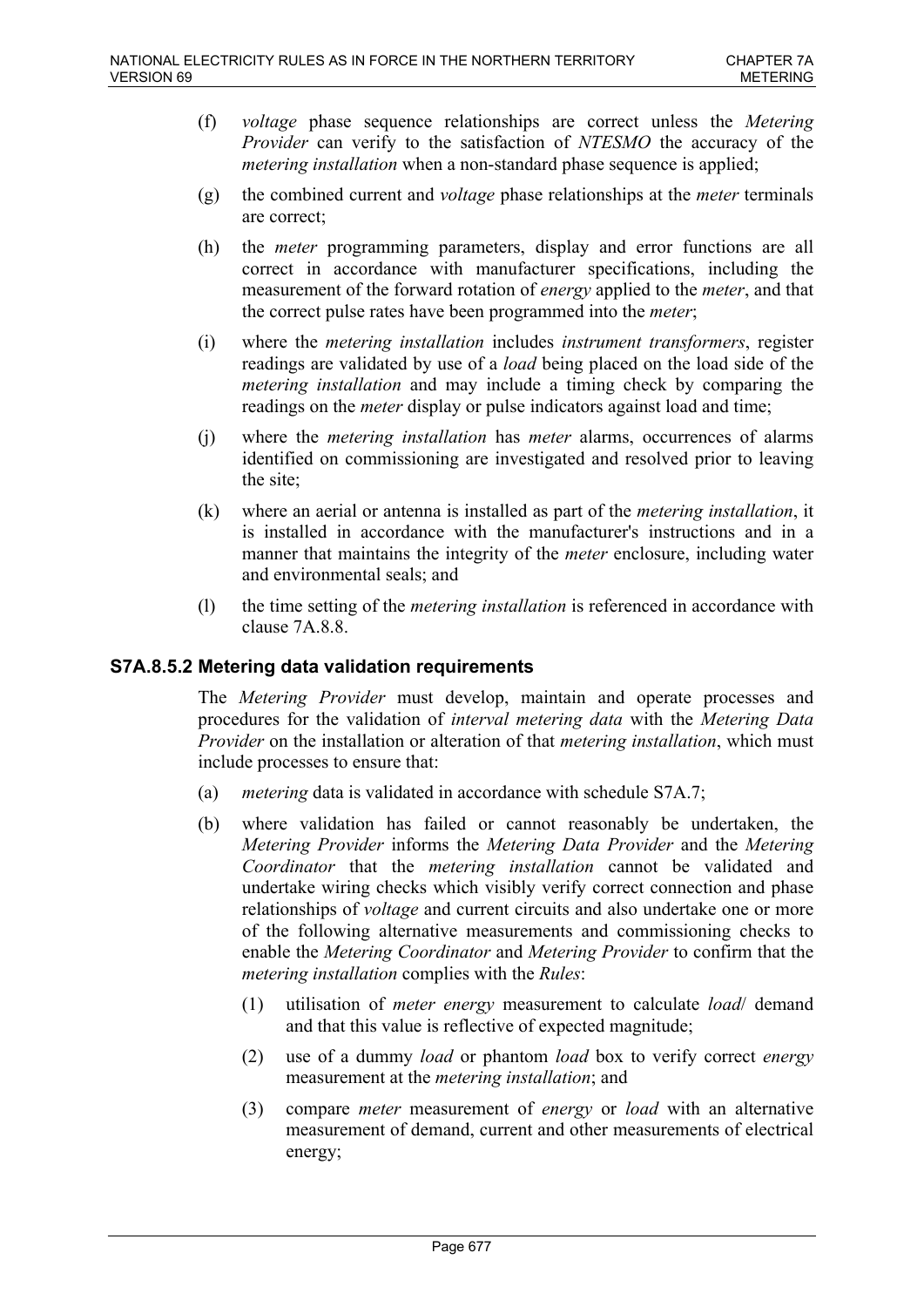(c) where the *Metering Provider* has undertaken in-situ testing to verify correct *energy* measurement at the *metering installation*, the *Metering Provider* informs the *Metering Data Provider* of the start and end times of the test to facilitate the *Metering Data Provider* substituting and validating *metering data*.

## **S7A.8.6 Metering installation maintenance**

## **S7A.8.6.1 Test plans**

- (a) The *Metering Provider* must develop and maintain Asset Test Plans that provide confirmation of the *Metering Provider's* testing approach to ensure *metering installations* are maintained:
	- (1) in accordance with the testing and inspection requirements of the *Rules*;
	- (2) in accordance with approved Asset Management Strategies; or
	- (3) in any combination of the above.
- (b) As a minimum, the *Metering Provider's* Asset Test Plans must include:
	- (1) the approach to testing and inspecting for each *metering installation*, or groups of *metering installations*;
	- (2) where appropriate, the approach to testing and inspecting various device types; and
	- (3) the details of the test equipment and test methodology to be employed in undertaking works considered in the test plan.

## **S7A.8.6.2 Management of metering installation malfunctions**

- (a) The *Metering Provider* must have processes and systems to support the *Metering Coordinator* in identifying and rectifying a *metering installation malfunction* in the timeframes specified in clause 7A.6.9.
- (b) Where a *Metering Provider* identifies a *metering installation malfunction*, the *Metering Provider* must advise the *Metering Data Provider* and the *Metering Coordinator* within 1 *business day* of identification in accordance with paragraph 7A.6.9(d).

### **S7A.8.6.3 Telecommunications**

- (a) The *Metering Provider* must advise the *Metering Data Provider* and the *Metering Coordinator* if communications equipment is to be temporarily disconnected such that it may affect the *remote acquisition* of *metering data*.
- (b) The *Metering Provider* must use reasonable endeavours to assist the *Metering Coordinator* and the *Metering Data Provider* with the manual collection of *metering data* from the *metering installation* where *remote acquisition* becomes unavailable.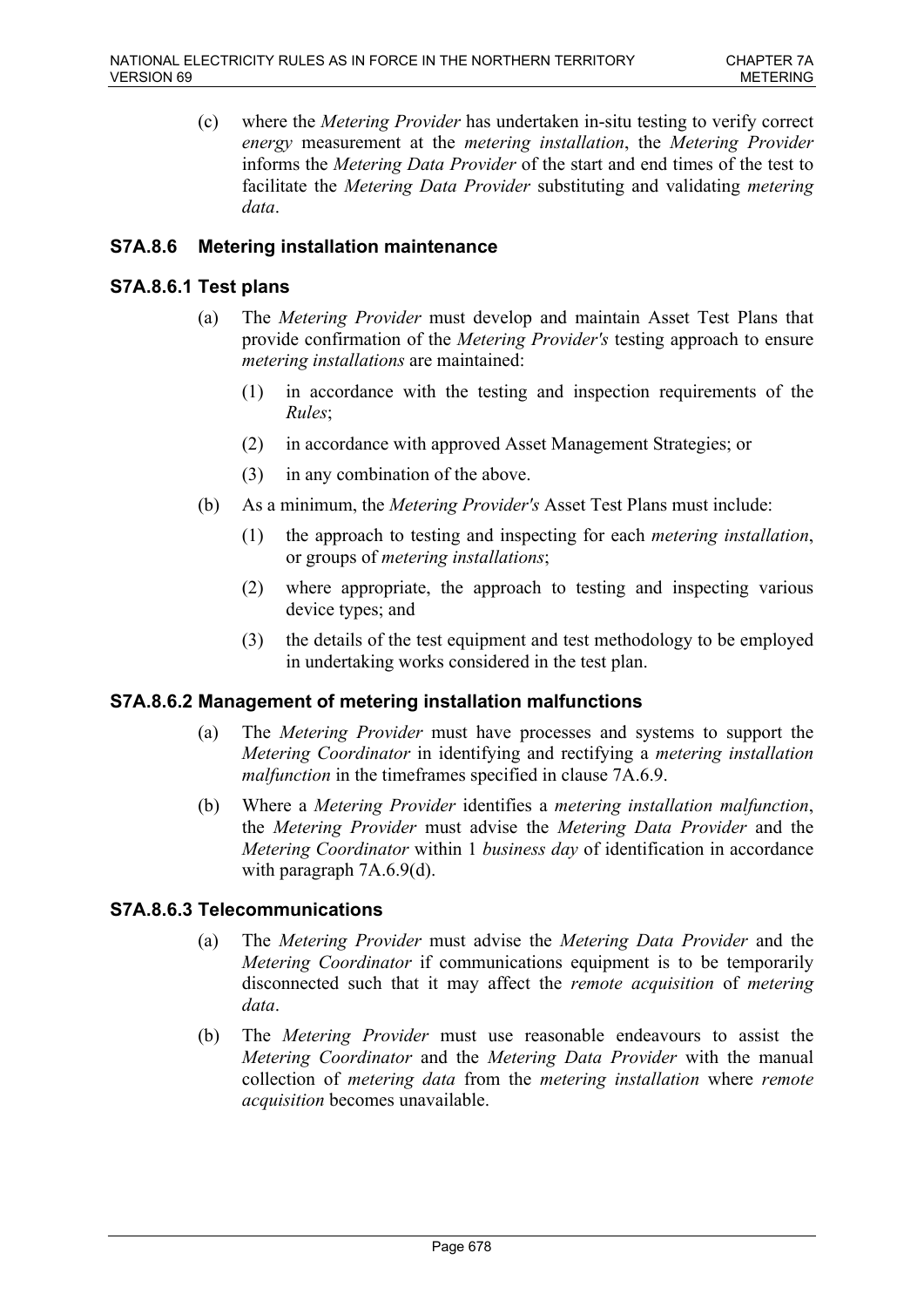### **S7A.8.6.4 Non-conforming test results or calibrations**

The *Metering Provider* must have a process for the management of nonconforming test results or calibrations at a *metering installation*, and for devices removed from a *metering installation* for testing and evaluation, which must include:

- (a) a process to perform the evaluation of the non-conformance;
- (b) authority for management of the non-conformance;
- (c) notification of the non-conformance to parties affected by the nonconformance, which must include the *Metering Coordinator*, *Metering Data Provider*, financially responsible participant, *Local Network Service Provider* and *NTESMO*; and
- (d) initiation of corrective action.

### **S7A.8.7 Systems and administration**

### **S7A.8.7.1 Register of metering installations**

- (a) The *Metering Provider* must establish and maintain a register of *metering installations* which must include:
	- (1) the identity and characteristics of *metering* equipment (*instrument transformers*, *metering installation* and *check metering installation*), including:
		- (i) serial numbers;
		- (ii) *metering installation* identification name;
		- (iii) *metering installation* types and models;
		- (iv) *instrument transformer* ratios (available and connected);
		- (v) current test and calibration programme details, test results and references to test certificates;
		- (vi) asset management plan and testing schedule;
		- (vii) calibration tables, where applied to achieve *metering installation* accuracy;
		- (viii) *Metering Provider*(s) and *Metering Data Provider*(s) details;
		- (ix) summation scheme values and multipliers; and
		- (x) data register coding details;
	- (2) for *metering installations* for *connection points* in a *market* operated or administered by *NTESMO*– any matters identified by *NTESMO* in a communication guideline issued in from time to time accordance with clause S7A 1.3.
- (b) The register must be retained electronically for at least 13 months for each *metering installation* from when the details of the *metering installation* are first recorded in the register and may be archived after this period.
- (c) The register must be retained for at least 7 years for each *metering installation* from when the details of the *metering installation* are first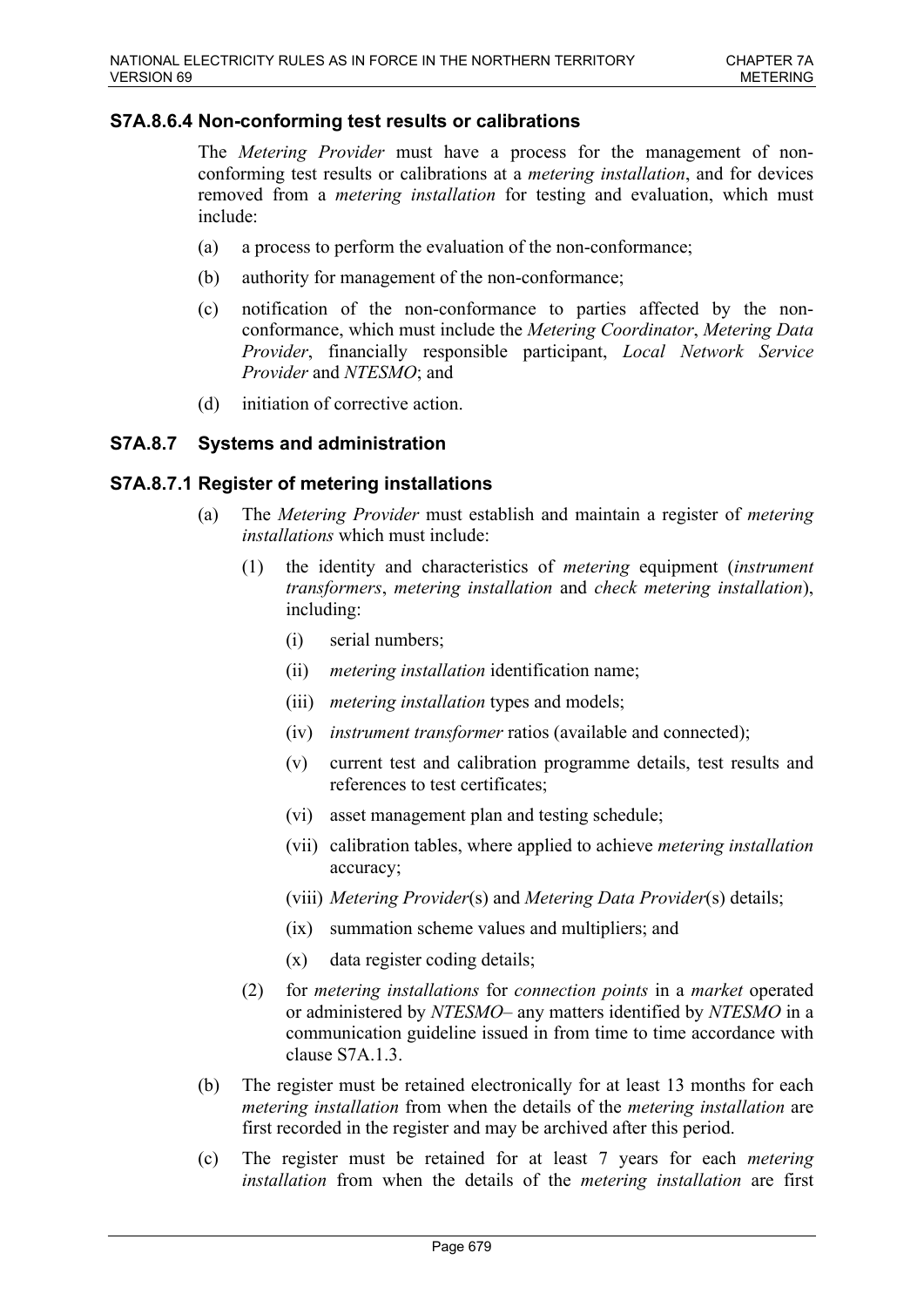recorded in the register and any archiving retrieval mechanisms must facilitate analysis and management of information using the same processing rules applied to the electronic register.

(d) The *Metering Provider* must provide information from their register of *metering installations* to a party authorised to receive data in accordance with clause 7A.13.5 in a timeframe agreed with that party.

# **S7A.8.7.2 Disaster recovery**

- (a) The *Metering Provider* must establish and maintain a disaster recovery plan and business continuity processes that include:
	- (1) detailed documentation that is maintained up to date, showing revisions and the date of the last review;
	- (2) confirmation at least annually by the *Metering Provider's* management that the plan is current for the systems and processes in place; and
	- (3) confirmation that the plan has been subjected to an annual end-to-end test that facilitates both a 'fail-over' from and 'recovery' back to the production system.
- (b) In the event of an IT system failure, the *Metering Provider* must ensure that systems are returned to normal operational service within 5 *business days* of the failure, as evidenced by:
	- (1) the software and the most recent back-up of data being restored to operational service within the 5 *business days*; and
	- (2) no outstanding processing or delivery of *NT NMI Data* to *NTESMO* and *Registered Participants*.
- (c) The *Metering Provider* must at its earliest opportunity notify *NTESMO* of any failure where the *Metering Provider* has a requirement to implement its disaster recovery plan.

## **S7A.8.7.3 Audits undertaken by the Utilities Commission**

The *Metering Provider* must undertake all services in a manner that is auditable by the *Utilities Commission* and must provide all reasonable assistance to the *Utilities Commission* in discharging its obligations under the *Rules* and any relevant jurisdictional legislation in relation to *metering installations*.

# **Part C Metering Data Provider services**

## **S7A.8.8 Introduction**

## **S7A.8.8.1 Purpose**

- (a) The purpose of Part C of this schedule is to detail the obligations, technical requirements, measurement processes and performance requirements that are to be performed, administered and maintained by the *Metering Data Provider*.
- (b) This Part details: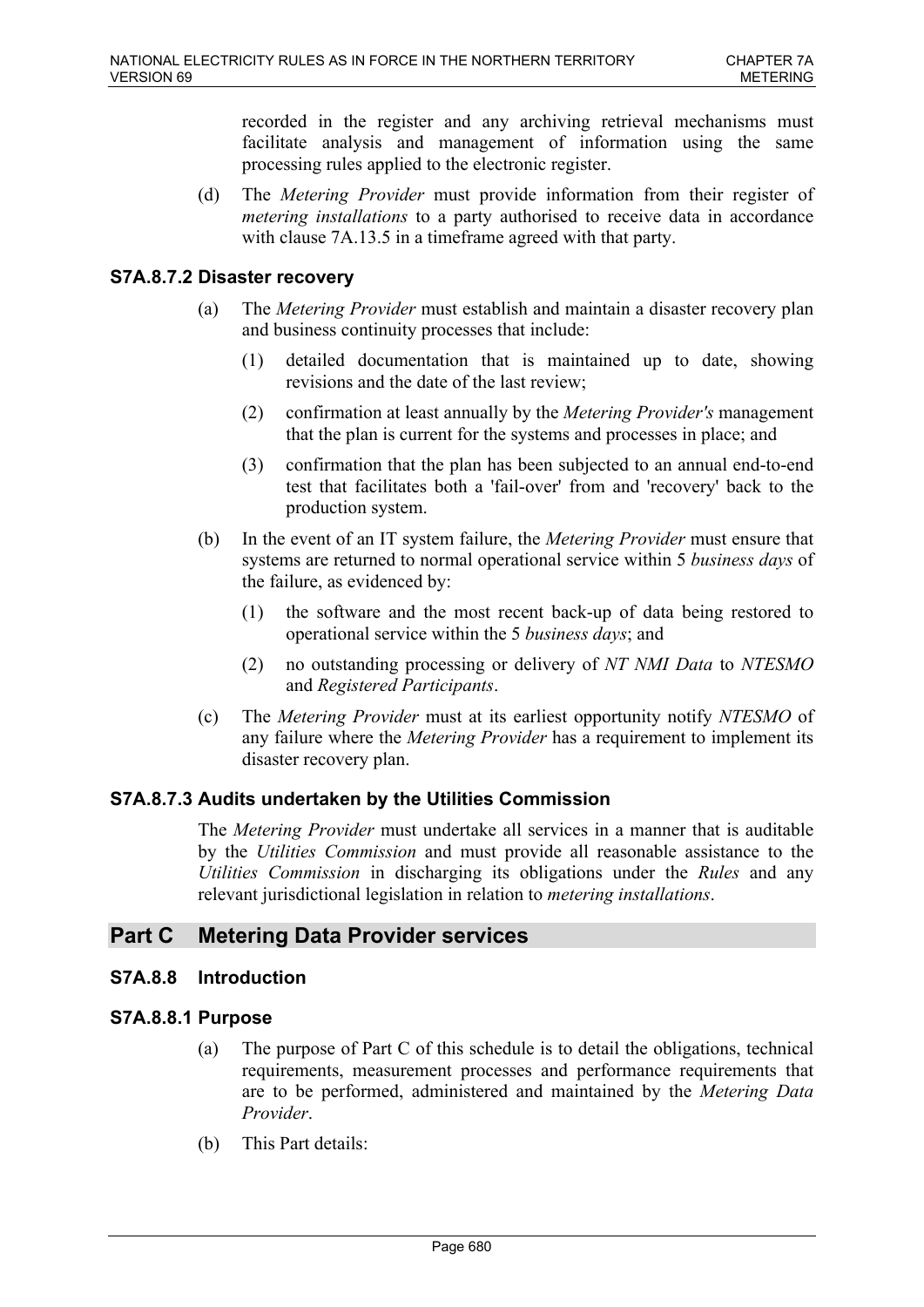- (1) the obligations of *Metering Data Providers* in the provision of *metering data services*;
- (2) the obligations of *Metering Data Providers* to establish and maintain a metering *data services database*; and
- (3) the obligations of *Metering Data Providers* in support of the *Metering Coordinator*.

## **S7A.8.8.2 Obligations**

#### **Metering data services**

- (a) Each *Metering Data Provider* must:
	- (1) provide *metering data services* in accordance with the *Rules* and relevant jurisdictional codes and policies;
	- (2) establish, maintain and operate a *metering data services database*;
	- (3) ensure that *metering data* is kept confidential and secure and only provided to persons entitled to have such access in accordance with the *Rules*;
	- (4) undertake the collection, processing and delivery of *metering data* and meter alarm occurrences; and
	- (5) co-operate in good faith with *NTESMO*, and all *Registered Participants*, *Metering Providers* and *Metering Data Providers*.

#### **Insurance**

- (b) The *Metering Data Provider* must:
	- (1) hold public liability insurance for an amount not less than \$10,000,000 per occurrence; and
	- (2) hold professional indemnity insurance for an amount of not less than \$1,000,000 per occurrence.

#### **Note**

If a *Metering Data Provider*, *Metering Provider* and *Metering Coordinator* are the same legal entity, a single insurance policy for public liability insurance for an amount not less than \$10,000,000 per occurrence and professional indemnity insurance for an amount of not less than \$1,000,000 per occurrence that covers the operations of the *Metering Data Provider*, *Metering Provider* and *Metering Coordinator* roles will satisfy the insurance requirements under this schedule.

#### **Use of sub-contactors**

- (c) Where a *Metering Data Provider* engages a sub-contractor to perform any of the *Metering Data Provider's* obligations specified in the *Rules*, the *Metering Data Provider*:
	- (1) must have policies and procedures for assessing the sub- contractor's capability, competency, processes, procedures and systems, to ensure that the sub-contractor complies with the *Rules*;
	- (2) must ensure that auditable processes are in place to certify that all work performed by the sub-contractor complies with the *Rules*;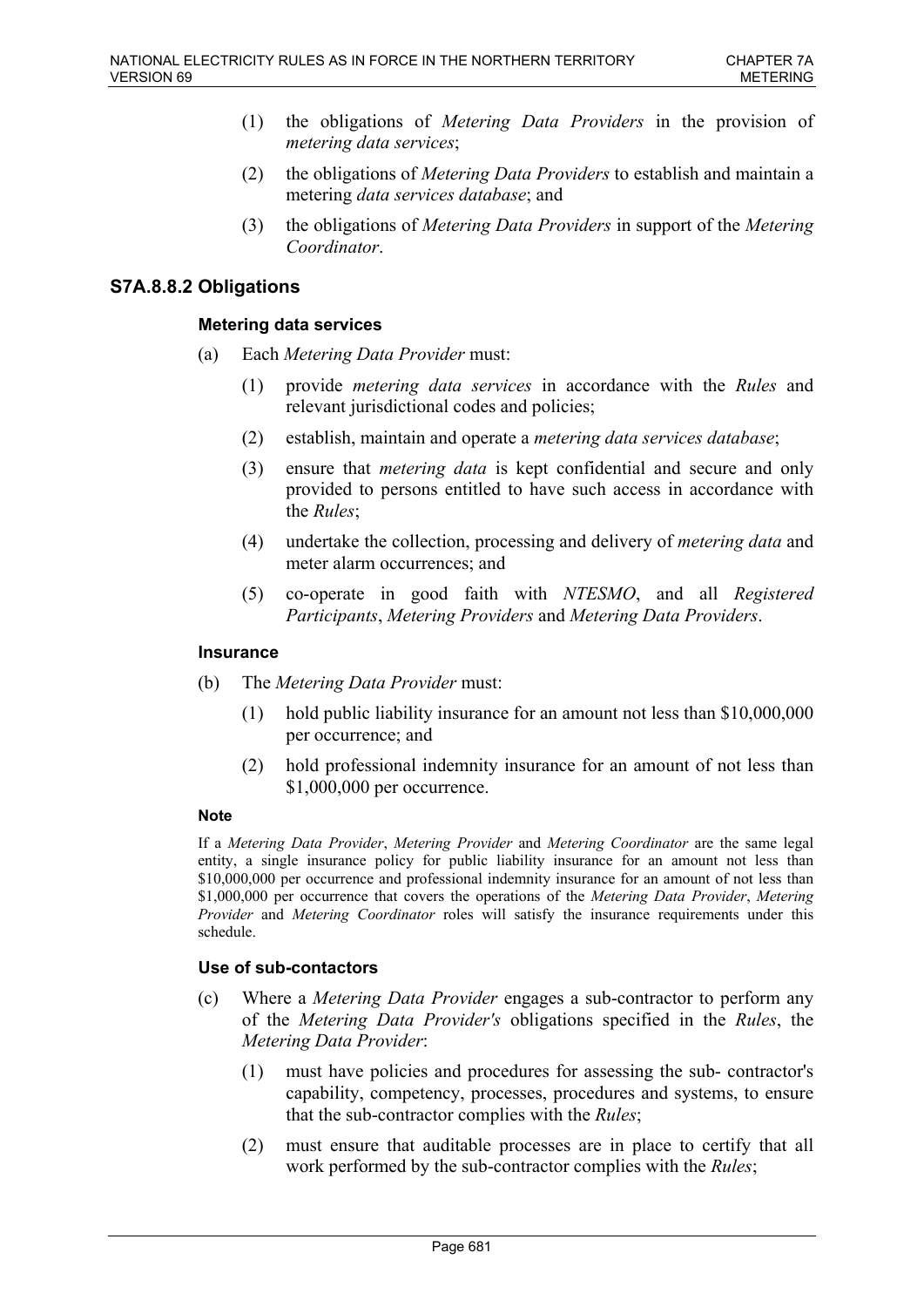- (3) remains liable for all acts and omissions of its sub-contractor;
- (4) must authorise the sub-contractor to provide any specific opinion or interpretation of technical information where a *Metering Data Provider* so engages a sub-contractor; and
- (5) must provide the *Utilities Commission*, on request, with any information pertaining to the sub-contractor that the *Utilities Commission* reasonably considers necessary for the discharge of the *Metering Data Provider's* responsibilities under the *Rules*.

### **Specific obligations**

- (d) Each *Metering Data Provider* must:
	- (1) undertake validation, substitution and estimation of *metering data* in accordance with schedule S7A.7 Part C;
	- (2) provide *metering data services*;
	- (3) ensure registered details of the *connection point* are fully recorded in the *Metering Data Provider's metering data services database*;
	- (4) ensure *metering* details and parameters within the *metering data services database* are correct such that the *metering data* in the *metering data services database* is accurate;
	- (5) facilitate the timely commissioning and registration of the *metering installation*; and
	- (6) establish and maintain a metering register in its *metering data services database*.

### **Metering register**

- (e) Each *Metering Data Provider* must ensure that information in its metering register is:
	- (1) registered in co-operation with the *Metering Coordinator* and *Metering Provider*;
	- (2) provided on request to persons entitled to have access to that information in accordance with paragraph 7A.13.5(c);
	- (3) communicated to other *Metering Data Providers* having the right of access as a result of the transfer of a *connection point*;
	- (4) populated with the following:
		- (i) connection and metering point reference details, including:
		- (A) agreed locations and reference details (for example, drawing numbers);
		- (B) loss compensation calculation details;
		- (C) site identification names;
		- (D) details of financially responsible participants and *Local Network Service Providers* associated with the *connection point*;
		- (E) details of the *Metering Coordinator*;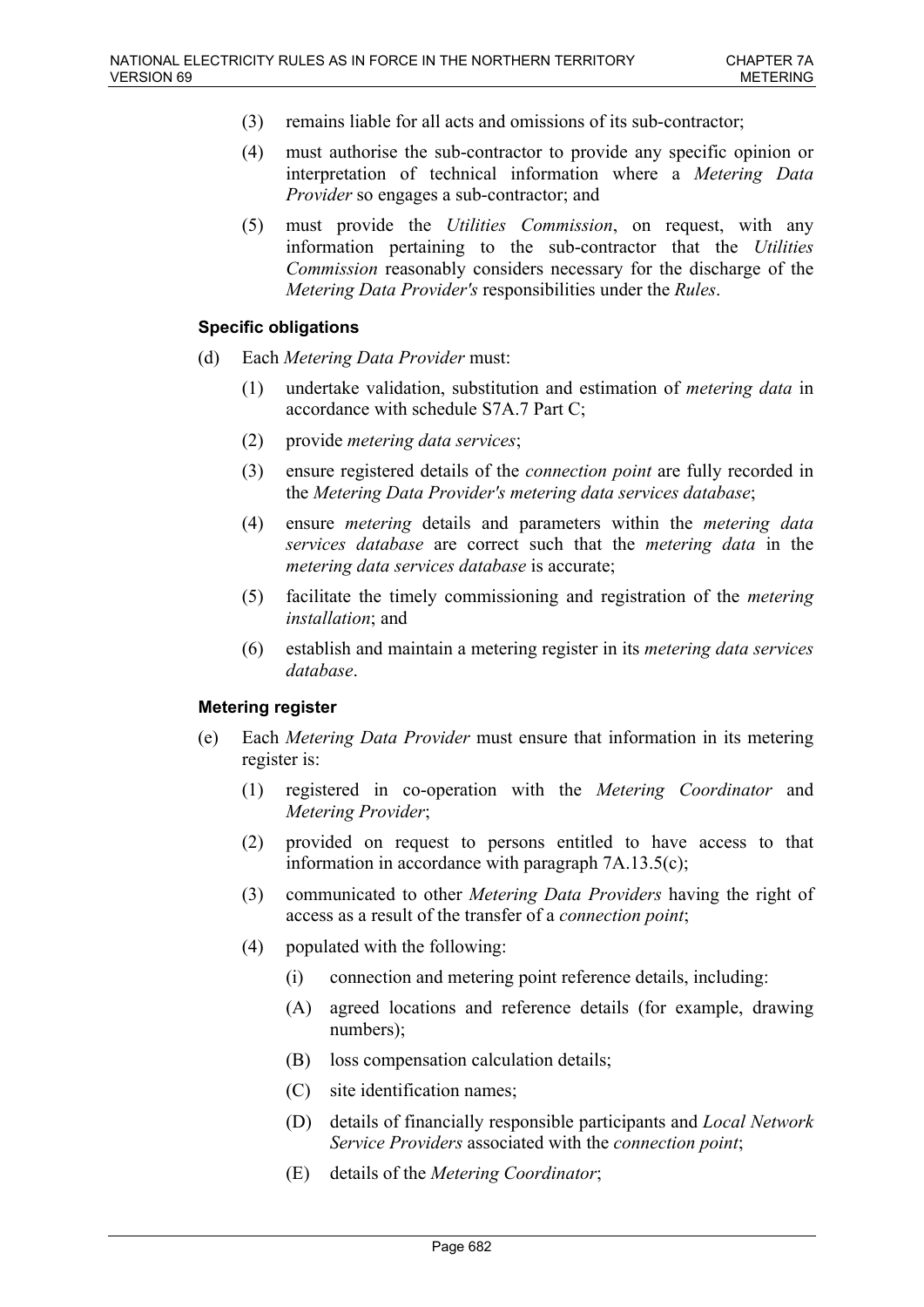- (ii) the identity and characteristics of *metering* equipment (that is, *instrument transformers*, *metering installation* and *check metering installation*), including:
	- (A) serial numbers;
	- (B) *metering installation* identification name; (c) *metering installation* types and models;
	- (D) *Metering Provider*(s) and *Metering Data Provider*(s) details;
	- (E) summation scheme values and multipliers; and
	- (F) data register coding details;
- (iii) for types 1, 2, 3 and 4 *metering installations*, data communication details, if relevant, including:
	- (A) telephone number(s) for access to energy data;
	- (B) communication equipment type and serial numbers;
	- (C) communication protocol details or references;
	- (D) data conversion details;
	- (E) user identifications and access rights; and
	- (F) 'write' password (to be contained in a hidden or protected field);
- (iv) data validation, substitution and estimation processes agreed between affected parties, including;
	- (A) algorithms;
	- (B) data comparison techniques;
	- (C) processing and alarms (for example, voltage source limits; phase angle limits);
	- (D) *check metering* compensation details; and
	- (E) alternate data sources; and
- (5) for *metering installations* for *connection points* in a *market* operated or administered by *NTESMO*, includes any relevant matters identified by *NTESMO* in a communication guideline issued from time to time in accordance with clause S7A.1.3.

# **S7A.8.9 Service requirements**

### **S7A.8.9.1 System requirements**

Each *Metering Provider* must maintain and operate a *metering data services database* to facilitate the:

- (a) *collection* of *metering data*;
- (b) processing, calculation, validation, substitution and estimation of *metering data*;
- (c) delivery of *metering data* and *metering register* data to *NTESMO*, *Registered Participants*, financially responsible participants and other Service Providers;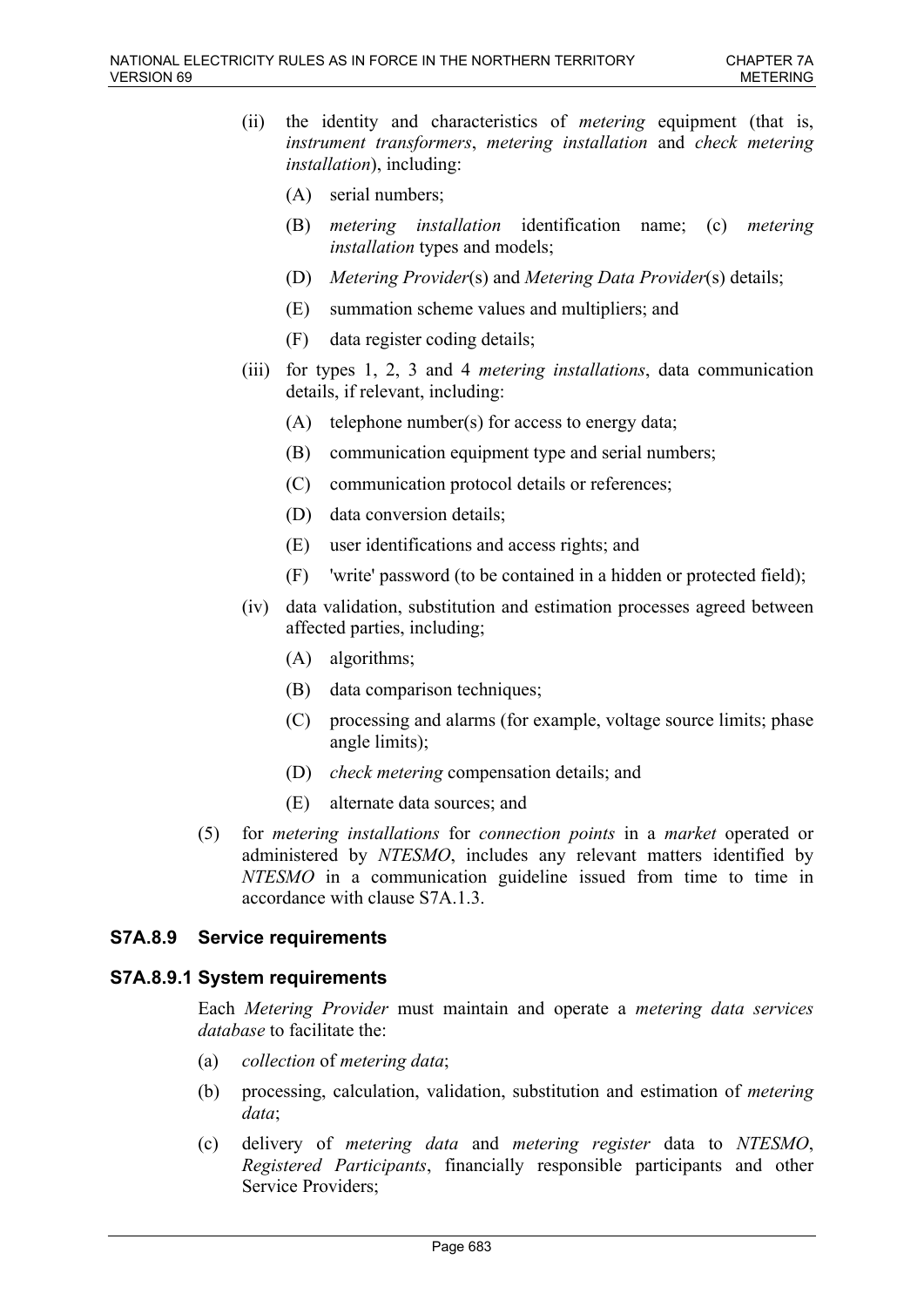- (d) assignment and version control of participant roles for *connection points*;
- (e) commissioning of each *metering installation* into the *Metering Data Provider's metering data services database*;
- (f) loading of *metering data* relating to meter churn; and
- (g) storage and archiving of *metering data* and *validated metering data* from the *metering installation*.

### **S7A.8.9.2 Metering data services database**

Each *Metering Data Provider* must maintain and operate a *metering data services database* that provides a full audit trail and version control capability. This functionality must be applied to:

- (a) *metering data*;
- (b) assigned data quality flags;
- (c) substitution and estimation types;
- (d) *meter* alarms;
- (e) metering register information;
- (f) the delivery of *metering data* to *Registered Participants*, financially responsible participants and *NTESMO*; and
- (g) the mapping of all *metering* data streams (including logical *metering* data streams).

# **S7A.8.9.3 Exception reports**

Each *Metering Data Provider* must maintain, operate and monitor a system that supports the detection of system or process errors. These exception reports must include, but not be limited to:

- (a) missed reads and missing intervals of *metering data* within the *metering data services database*;
- (b) long term substitutions and estimations;
- (c) *metering data* errors and data overlaps;
- (d) validation or metering register errors;
- (e) failed batch processing, database errors and hardware failures;
- (f) the capture of file syntax errors, failed and rejected *metering data* deliveries;
- (g) status management of collection interfaces; and
- (h) status management of *metering installation malfunctions*.

# **S7A.8.9.4 Collection process requirements**

- (a) Each *Metering Data Provider* must use reasonable endeavours to ensure actual *meter* readings and occurrences of *meter* alarms are collected for all *connection points*.
- (b) Each *Metering Data Provider* must operate a process that: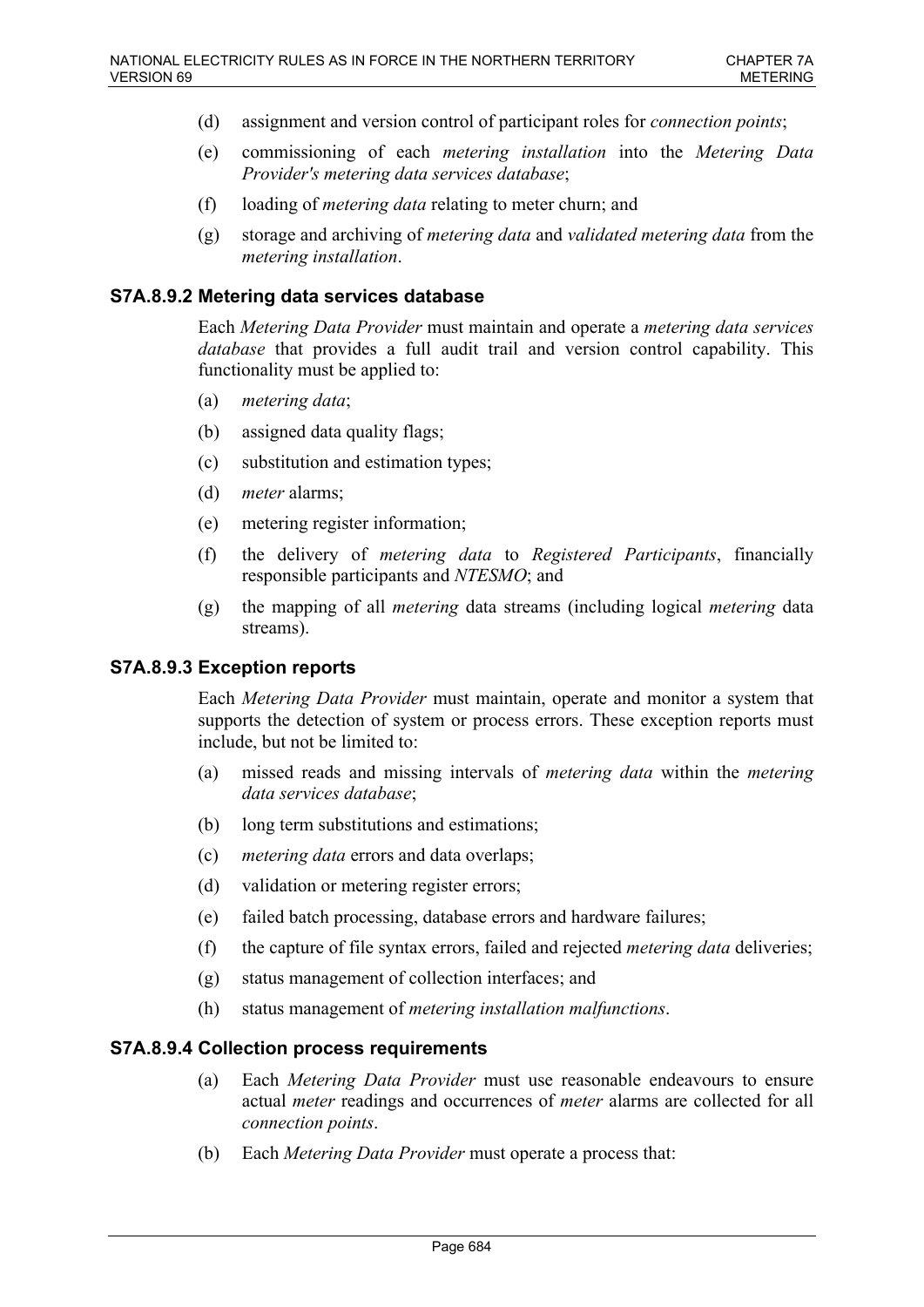- (1) records and logs faults and problems associated with the reading function of *meters*, and this process must record and log, but is not limited to, any:
	- (i) access problems;
	- (ii) *metering installation* security problems;
	- (iii) *metering installation* faults;
	- (iv) read failures; and
	- (v) *metering installation* time synchronisation errors; and
- (2) supports the *Metering Coordinator*, the *Metering Provider*, or both, in the rectification of any *metering installation malfunctions* or problems associated with the reading function of *meters*.
- (c) On request by the financially responsible participant, a *Metering Data Provider* must use reasonable endeavours to carry out a special *meter* reading or final reading within 3 *business days* of the receipt of the request unless an alternative timeframe has been agreed.

# **S7A.8.9.5 Specific collection process requirements for remotely read metering installations**

- (a) Each *Metering Data Provider* must be capable of initiating a *remote acquisition* for *metering data* from type 1 to 3 *metering installations* where relevant *metering data* is missing, erroneous or has failed validation.
- (b) Each *Metering Data Provider* must operate and maintain a process that:
	- (1) initiates an alternative method to collect *metering data* where *remote acquisition* becomes unavailable; and
	- (2) provides a log detailing successful reading events for each *metering installation*, or alternatively an exception report of failed *meter* readings.

## **S7A.8.9.6 Specific collection process requirements for manually read metering installations**

Each *Metering Data Provider* must:

- (a) develop and maintain a *meter* reading schedule in accordance with Schedule 7A.7 Part B;
- (b) maintain reading routes with particular attention to any specific access requirements and hazard information;
- (c) use reasonable endeavours to ensure that *metering data* is collected at least once every 3 months;
- (d) ensure that scheduled reading date lists and programmed reading equipment is provisioned, updated and maintained;
- (e) use reasonable endeavours to ensure that *metering data* is collected within 2 *business days* prior to or 2 *business days* subsequent to a scheduled reading date; and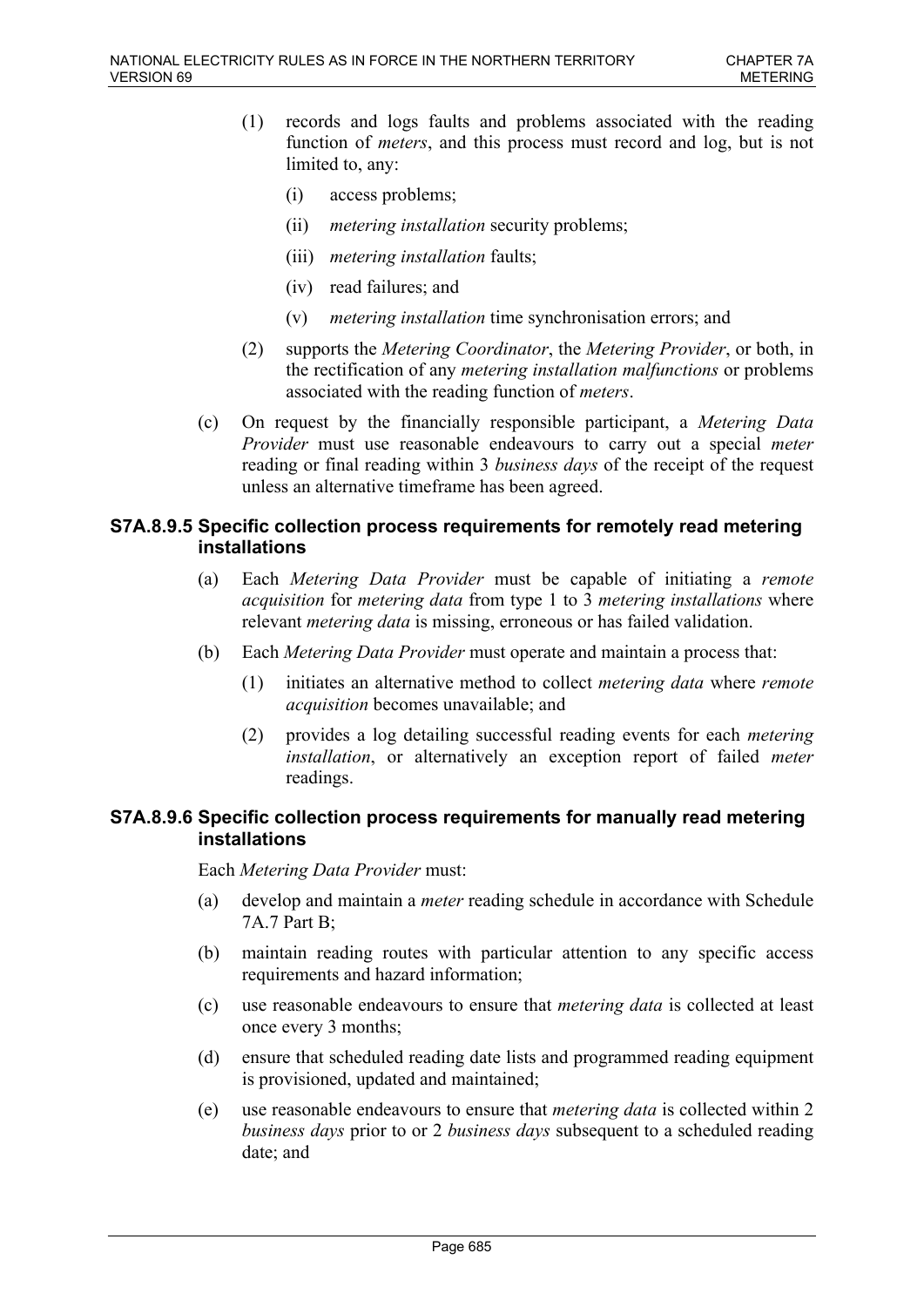(f) ensure that all *metering data* collected and any fault reason codes associated with a reading failure are transferred to the *metering data services database* within 1 *business day* of the data being collected or attempted to be collected from the *metering installation*.

# **S7A.8.9.7 Metering data processing requirements**

### **General**

- (a) Each *Metering Data Provider* must have a process to:
	- (1) confirm and utilise the roles for *connection points*;
	- (2) assign and store the date/time stamp of when the *metering data* was entered into the *Metering Data Provider's metering data services database*;
	- (3) ensure that all *metering data* is stored in the *metering data services database* with the correct:
		- (i) quality flag;
		- (ii) applicable substitution or estimation type code; and
		- (iii) applicable substitution or estimation reason code;
	- (4) check the *metering data services database* for missing *metering data* and overlaps;
	- (5) aggregate *interval metering data* for a *connection point* into a 30 minute interval net *metering* data stream prior to delivery to *NTESMO* or financially responsible participants in accordance with the *Rules*;
	- (6) load *metering data* in an alternative format provided by a *Metering Provider* where there is a communications error, failed reading or *metering installation malfunction* that prevents the normal collection of *metering data* from a *metering installation*; and
	- (7) whenever any substitutions or estimations are carried out, notify:
		- (i) *NTESMO*(in respect of a *metering installation* used for the purposes of *settlements*);
		- (ii) *Registered Participants* for the *connection point*; and
		- (iii) financially responsible participants (in respect of a *metering installation* used for the purposes of *billing transactions*).

### **Erroneous data**

- (b) Where the *Metering Coordinator* or *Metering Provider* informs a *Metering Data Provider* of a situation that may cause *metering data* to be erroneous, the *Metering Data Provider* must identify and substitute any erroneous *metering data*.
- (c) Where any *Registered Participant* for the *connection point* disputes *metering data*, the *Metering Data Provider* must investigate, and, if necessary correct the *metering data* in accordance with Schedule 7A.7 Part C.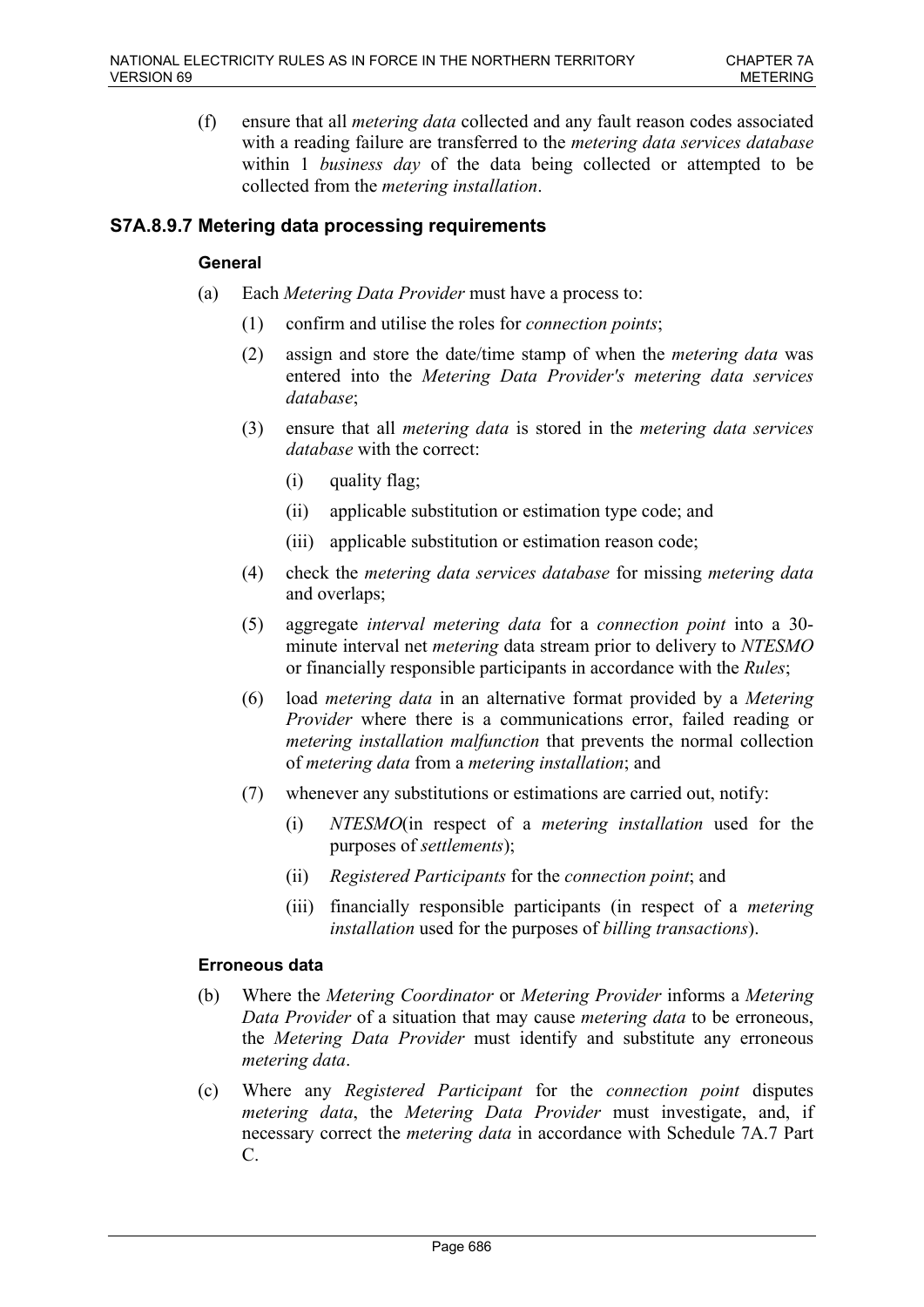## **Meter alarms**

(d) Where a *meter* alarm has occurred, the *Metering Data Provider* must process the occurrence of the *meter* alarm along with the *metering data* as part of the validation process in accordance with Schedule 7A.7 Part C.

# **S7A.8.9.8 Specific metering data processing requirements for type 1, 2, 3 and 4 metering installations**

Each *Metering Data Provider* must be able to undertake simple cumulative or subtractive processes to manage complex metering configurations. Typically, the system must support:

- (a) an A+B+C or A-B-C aggregation configuration;
- (b) validation capability for standard partial or *check meter connection points* that incorporate a simple comparison of a single *metering* data stream to a single *check metering* data stream within an acceptable tolerance; and
- (c) the calculation of the average of the 2 validated data sets for *metering installations* where the *check metering installation* duplicates the *metering installation* and accuracy level, and the average of the 2 validated data sets must be delivered to:
	- (1) *NTESMO* (in respect of a *metering installation* used for the purposes of *settlements*);
	- (2) *Registered Participants*; and
	- (3) financially responsible participants (in respect of a *metering installation* used for the purposes of *billing transactions*).

## **S7A.8.9.9 Specific metering data processing requirements for type 7 metering installations**

### **Inventory tables, load tables and on/off tables**

- (a) Each *Metering Data Provider* must store inventory tables, load tables and on/off tables in the *metering data services database*
- (b) Each *Metering Data Provider* must ensure:
	- (1) inventory tables are complete, correct and updated with any changes provided by the *Local Network Service Provider* or *Metering Coordinator*;
	- (2) on/off tables are complete and correct; and
	- (3) load tables are complete and correct.
- (c) Each *Metering Data Provider* must ensure the inventory table, load table and on/off table are versioned for *metering data* calculations.

### **Processing of calculated metering data**

(d) Each *Metering Data Provider* must ensure that all *calculated metering data* is validated and processed into *recording intervals*.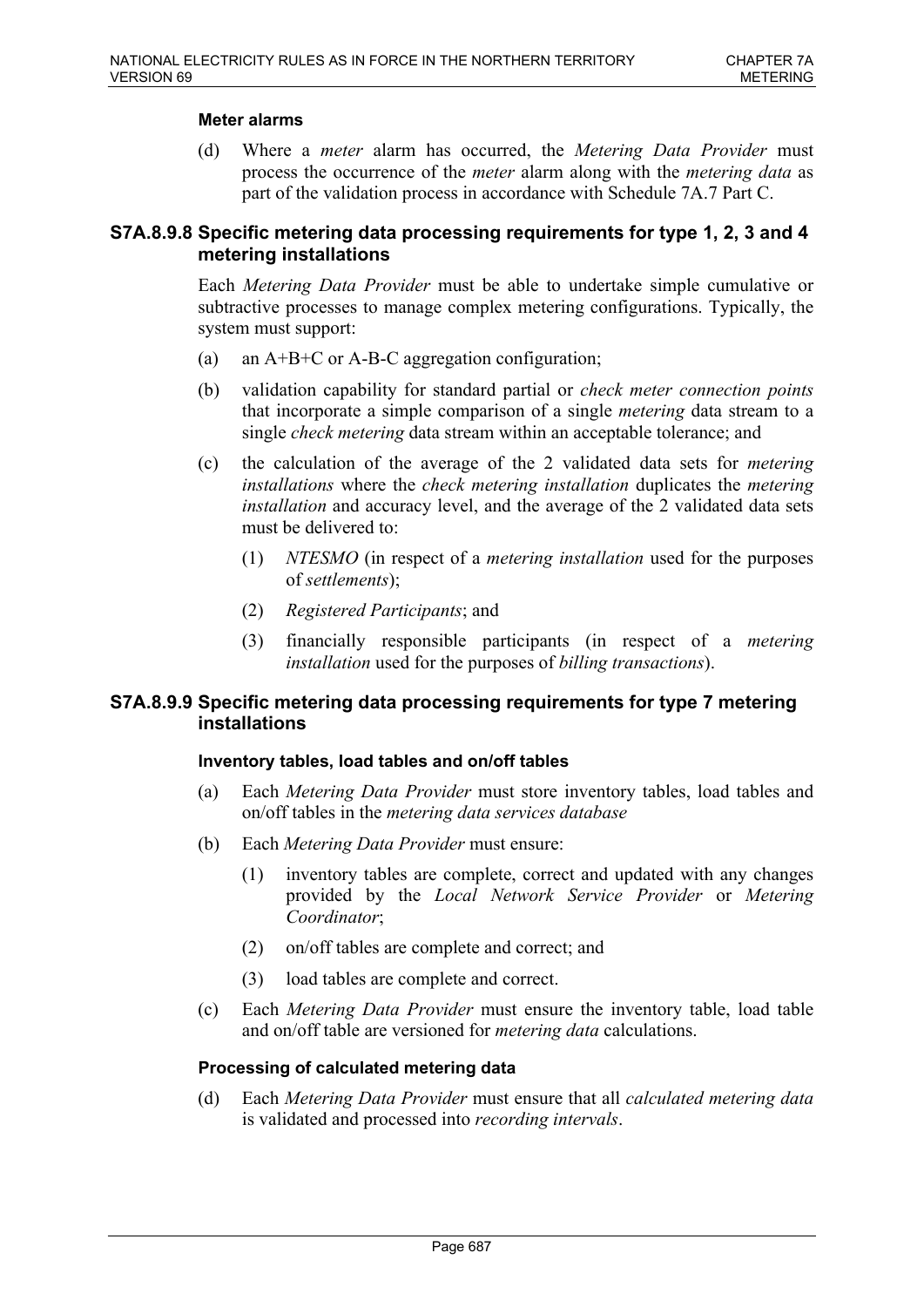# **S7A.8.9.10 Specific metering data estimation requirements for manually read and type 7 metering installations**

- (a) Each *Metering Data Provider* must have a process for the creation of *estimated metering data* for type 4A, 5, 6 and 7 *metering installations*.
- (b) To meet *metering data* delivery requirements, this process must either:
	- (1) create individual blocks of *estimated metering data* on a daily basis; or
	- (2) create a single block of *estimated metering data*:
		- (i) from the date of the last *meter* reading to a period beyond the next scheduled reading date for type 4A, 5 and 6 *metering installations*; or
		- (ii) from the date of the last calculation to a period beyond the next scheduled calculation for type 7 *metering installations*.

# **S7A.8.9.11 Delivery performance requirements for metering data**

### **Obligation to deliver information to NTESMO**

(a) Where this clause S7A.8.9.11 imposes an obligation on a *Metering Data Provider* to deliver *metering data* or other information to *NTESMO*, that obligation only applies in respect of a *metering installation* that is used for the purposes of *settlements*.

#### **Obligation to deliver information to financially responsible participants**

(b) Where this clause S7A.8.9.11 (other than paragraph S7A.8.9.11(e)) imposes an obligation on a *Metering Data Provider* to deliver *metering data* or other information to financially responsible participants, that obligation only applies in respect of a *metering installation* that is used for the purposes of *billing transactions*.

#### **Validated metering data to be delivered**

(c) Each *Metering Data Provider* must ensure only validated *metering data* is delivered to *NTESMO*, *Registered Participants* and financially responsible participants.

#### **Delivery timing requirements**

- (d) Subject to any agreement to the contrary as contemplated by clause S7A.8.13.1, each *Metering Data Provider* must:
	- (1) deliver to *NTESMO*, *Registered Participants* and financially responsible participants all actual *meter* readings that passed validation within 2 *business days* of the actual *meter* readings being received into the *metering data services database*;
	- (2) substitute, validate and deliver to *NTESMO*, *Registered Participants* and financially responsible participants the *substituted metering data* within 2 *business days* of the actual *meter* readings being received into the *metering data services database* and failing validation;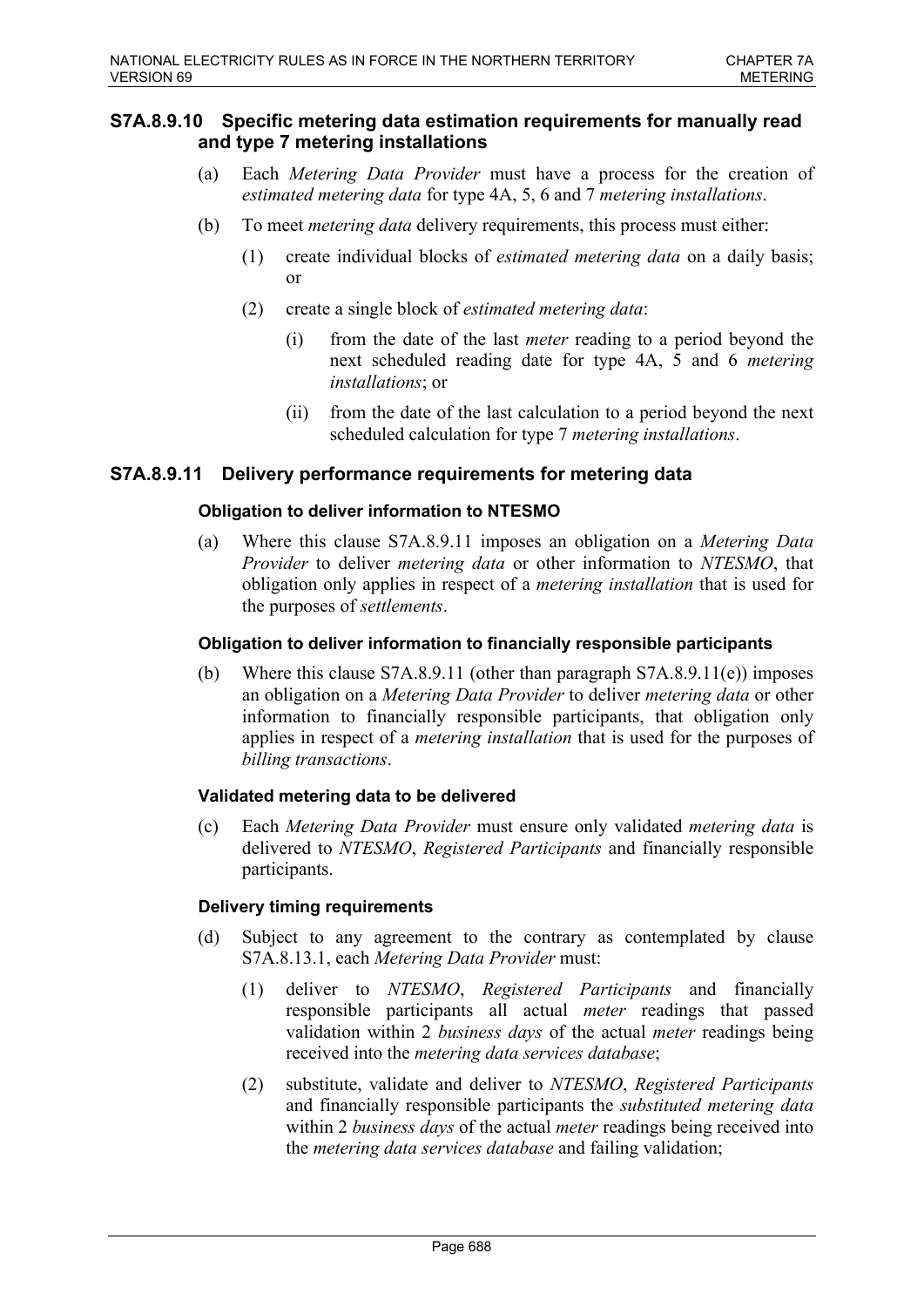- (3) substitute, validate and deliver to *NTESMO, Registered Participants* and financially responsible participants the *substituted metering data* within 2 *business days* of the receipt of any fault reason codes associated with a reading failure or failed interrogation event, into the *metering data services database*;
- (4) validate and deliver to *NTESMO*, *Registered Participants* and financially responsible participants all *substituted metering data* within 2 *business days* of the *metering data* being substituted;
- (5) ensure that all *metering data* is delivered to *NTESMO*, *Registered Participants* and financially responsible participants for the full period of any retrospectively created *metering* data streams within 2 *business days* of that *metering* data streams being created; and
- (6) for type 4A, 5, 6 and 7 *metering installations*, validate and deliver to *NTESMO*, *Registered Participants* and financially responsible participants all *estimated metering data* within 2 *business days* of the *metering data* being estimated.
- (e) Each *Metering Data Provider* must provide *metering data* to the relevant financially responsible participants within 2 *business days* of receiving a completed notification of a change of financially responsible participants, including *estimated metering data*, for a type 4A, 5, 6 or 7 *metering installation*.

## **Review of failed validations**

- (f) Each *Metering Data Provider* must ensure that all failed validations are reviewed promptly so as to:
	- (1) where the initial review of the failed validation identifies that the actual *meter* readings are valid, deliver the actual *meter* readings to *NTESMO*, *Registered Participants* and financially responsible participants within 2 *business days* of the *metering data* being received into the *metering data services database*; and
	- (2) where further information is required to validate the actual *meter* readings, and the receipt of such information identifies that the actual *meter* readings are valid, deliver the actual *meter* readings to *NTESMO*, *Registered Participants* and financially responsible participants within 2 *business days* of the *metering data* passing validation.

### **Operational delays**

(g) The *Metering Data Provider* must notify *NTESMO* and affected *Registered Participants* immediately upon the identification of any operational delays impacting on normal *metering data* delivery.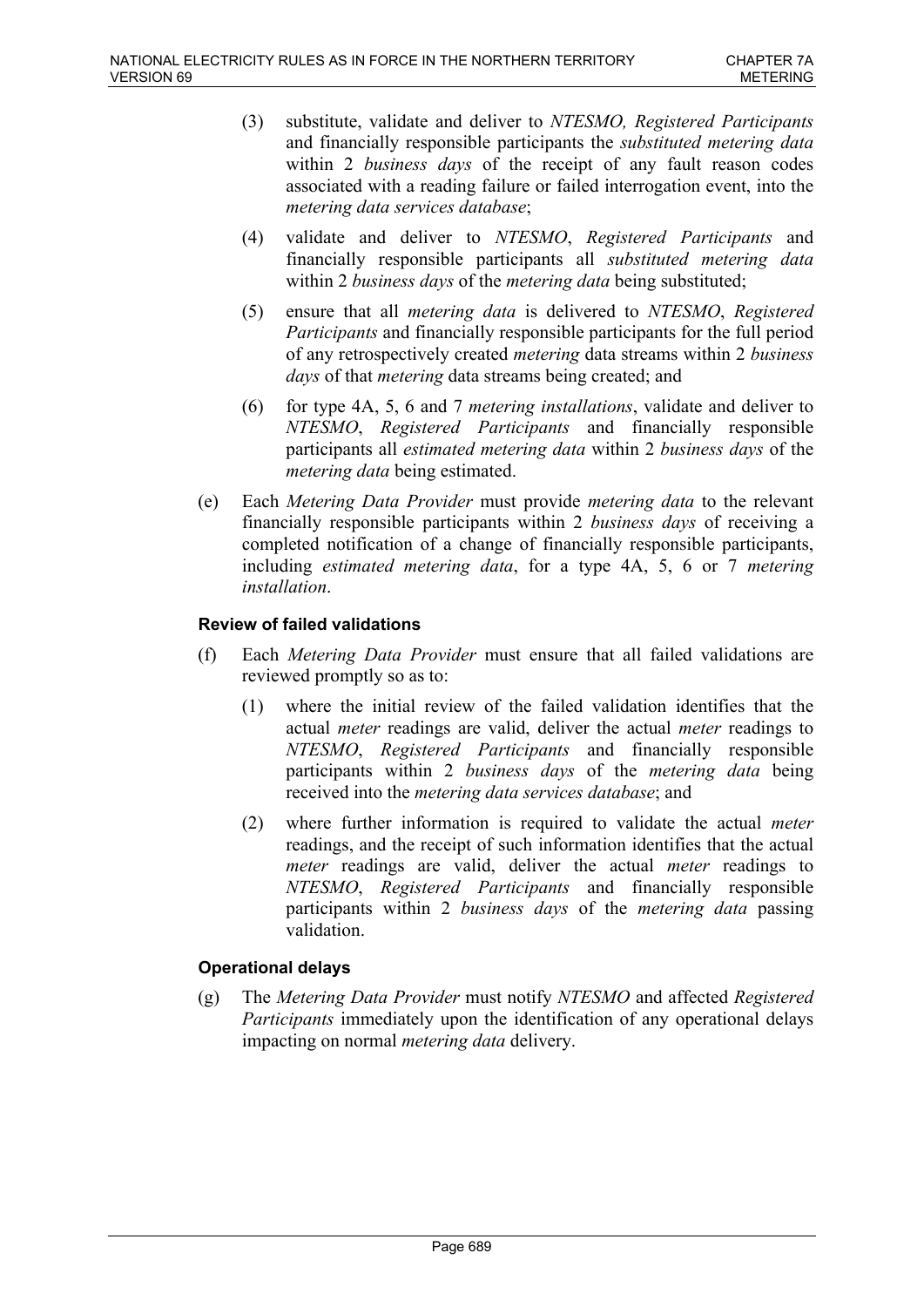# **S7A.8.10 Data management following the alteration of type of metering installation at a connection point**

# **S7A.8.10.1 Meter churn scenarios**

- (a) Meter churn can result in a change to the configuration of *metering data* recorded by a *metering installation*. This change in *metering data* may result in an alteration to the Metering Data File Format file.
- (b) Where a meter churn takes place, each *Metering Data Provider* must:
	- (1) comply with the Metering Data File Format requirements when constructing the Metering Data File Format file associated with the change in type of *metering installation*; and
	- (2) for a meter churn scenario described in an item of column 1 of the following table, comply with the requirements for the management of *metering data* described in the provision listed in column 2 of that item of the following table:

| <b>Column 1</b>                                                                                                                                                                                                         | <b>Column 2</b>   |
|-------------------------------------------------------------------------------------------------------------------------------------------------------------------------------------------------------------------------|-------------------|
| <b>Meter churn scenario</b>                                                                                                                                                                                             | <b>Provision</b>  |
| A <i>metering installation</i> is<br>changed from a type 6<br><i>metering installation to a</i><br>new type 6 <i>metering</i><br><i>installation</i> (Scenario 1)                                                       | Clause S7A.8.10.2 |
| A metering installation is<br>changed from a type 6<br><i>metering installation to a</i><br>type $1, 2, 3, 4, 4A$ , or 5<br>metering installation<br>(Scenario 2)                                                       | Clause S7A.8.10.3 |
| A metering installation is<br>changed from a type 1, 2,<br>$\vert 3, 4, 4A, \text{ or } 5 \text{ metering} \vert$<br>installation to a type 6<br>metering installation<br>(Scenario 3)                                  | Clause S7A.8.10.4 |
| A metering installation is<br>changed from a type 1, 2,<br>$\left 3, 4, 4A, \text{or } 5$ metering<br><i>installation</i> to a new type<br>$\vert 1, 2, 3, 4, 4A,$ or 5<br><i>metering installation</i><br>(Scenario 4) | Clause S7A.8.10.5 |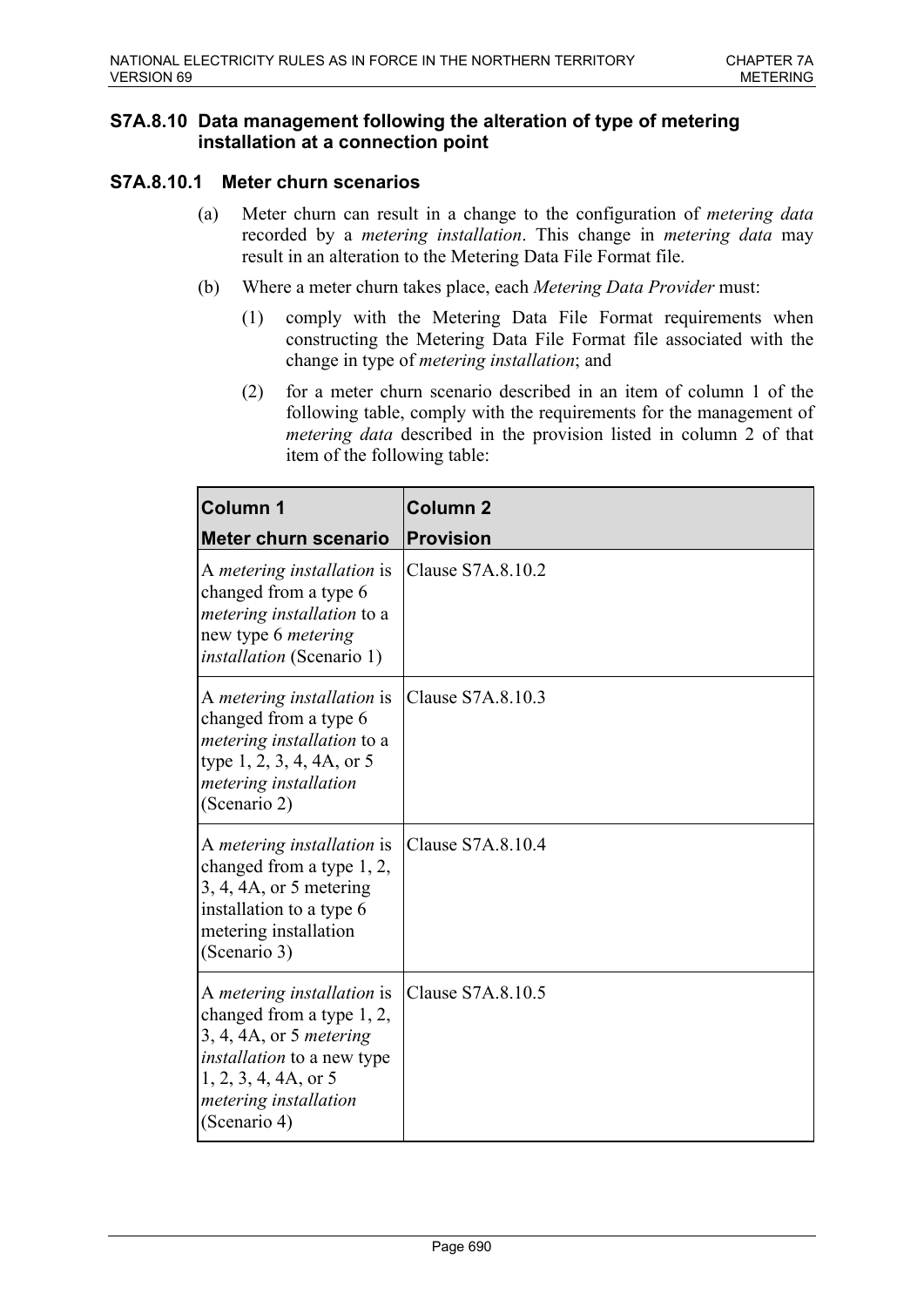# **S7A.8.10.2 Scenario 1**

The *Metering Data Provider* must have a process to ensure that:

- (a) the final accumulation *meter* reading(s) from the removed type 6 *metering installation* are applied at the end of the *day* prior to the meter churn;
- (b) the start reading(s) for a new type 6 *metering installation* are applied at the start of the *day* of the meter churn; and
- (c) *estimated metering data* is provided for any *metering* data streams made active as a result of the meter churn.

## **S7A.8.10.3 Scenario 2**

- (a) The *Metering Data Provider* must have a process to ensure that:
	- (1) the final accumulation *meter* reading(s) from the removed type 6 *metering installation* are applied at the end of the *day* prior to the meter churn;
	- (2) the *metering data* for the new type 1, 2, 3, 4, 4A, or 5 *metering installation* commences at the start of the *day* of the meter churn; and
	- (3) *estimated metering data* is provided for any *metering* data streams made active as a result of the meter churn for a new type 4A or type 5 *metering installation*.
- (b) The *Metering Data Provider* must have a process to ensure that the *metering data* for the period of the meter churn *day* between the start of the *day* and the commissioning of the new *metering installation* is provided as zeroes with a quality flag of F.

# **S7A.8.10.4 Scenario 3**

Where reversion from a type 1, 2, 3, 4, 4A, or 5 *metering installation* to a type 6 *metering installation* is permitted, the *Metering Data Provider* must have a process to ensure that:

- (a) the final reading(s) from the removed type 1, 2, 3, 4, 4A, or 5 *metering installation* cease at the end of the *day* of the meter churn;
- (b) the *metering data* for the period of the meter churn *day* between commissioning of the new *metering installation* and the end of the *day* of the meter churn is provided as zeroes with a quality flag of F; and
- (c) the start reading(s) for the new type 6 *metering installation* are applied at the start of the *day* following the *day* of the meter churn.

### **S7A.8.10.5 Scenario 4**

Each *Metering Data Provider* must have a process to ensure compliance with the following requirements:

- (a) the final reading(s) from the removed type 1, 2, 3, 4, 4A, or 5 *metering installation* is collected up to the removal of the old *metering installation* on the *day* of the meter churn;
- (b) the *metering data* for the new type 1, 2, 3, 4, 4A, or 5 *metering installation* commences at the start of the *day* of the meter churn;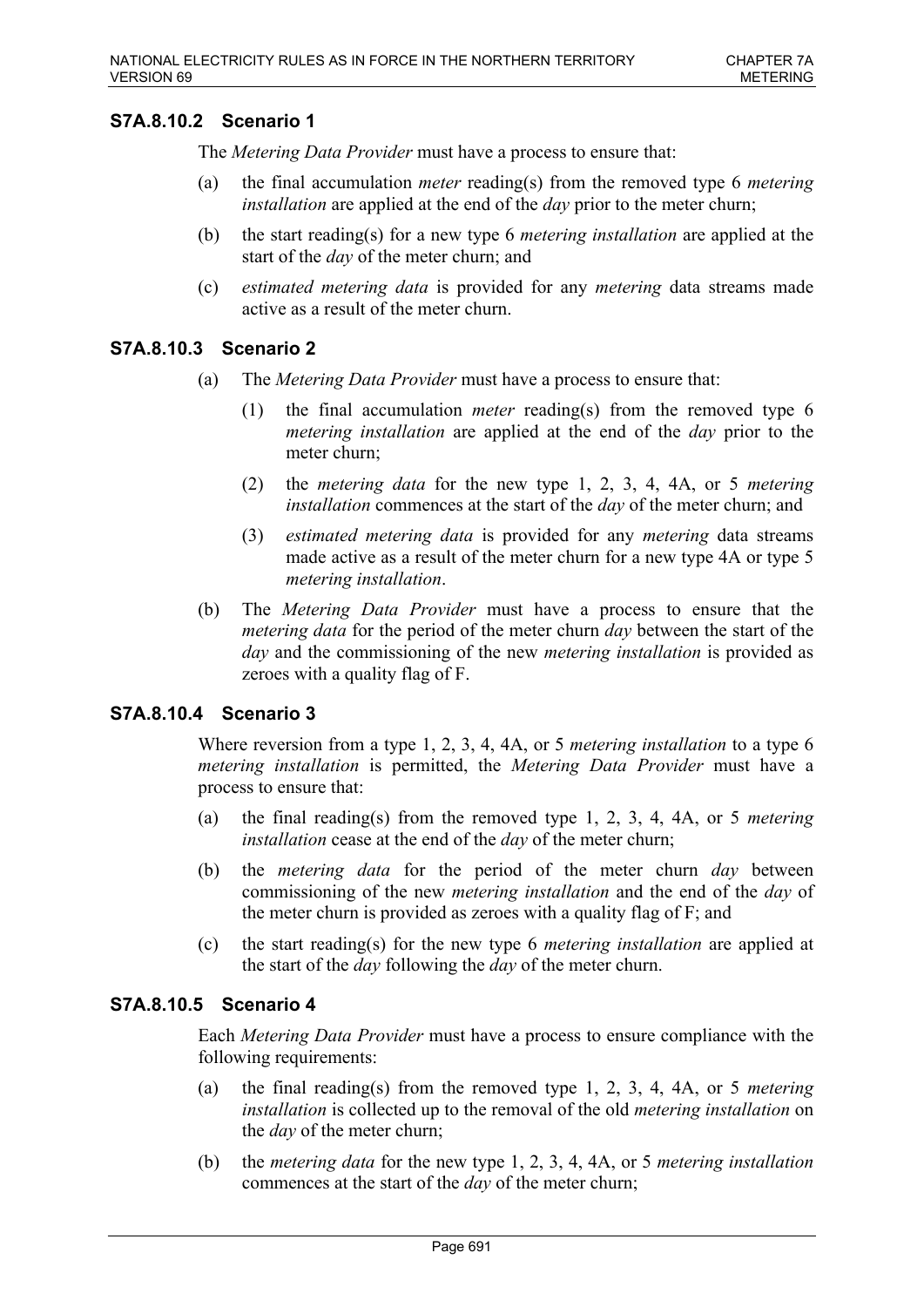- (c) the *Metering Data Provider* related to the new *metering installation* must obtain *metering data* for the period of the meter churn *day* between the start of the meter churn *day* and the removal of the old *metering installation* from the *Metering Data Provider* related to the old *metering installation*;
- (d) the *Metering Data Provider* related to the new *metering installation* must combine the *metering data* from the old *metering installation* and the new *metering installation* for the day of meter churn and deliver *metering data* for the whole *day* of meter churn;
- (e) where meter churn results in a change to the recording of *metering data* from 15-minute to 30-minute intervals, the 15-minute intervals of *metering data* from the start of the meter churn *day* until the commissioning of the new *metering installation* are to be aggregated to form *interval metering data*;
- (f) where meter churn results in a change to the recording of *metering data* from 30-minute to 15-minute intervals:
	- (1) the 15-minute intervals of *metering data* from the commissioning of the new *metering installation* to the end of the meter churn *day* are to be aggregated to form 30-minute *interval metering data*; or
	- (2) the 30-minute intervals of *metering data* for the start of the meter churn *day* may be disaggregated to form 15-minute interval *metering data*, where agreed with the *Metering Coordinator*;
- (g) *estimated metering data* is provided for any *metering* data streams made active as a result of the meter churn for a new type 4A or type 5 *metering installation*;
- (h) where meter churn results in a *metering* data stream being made active, the *Metering Data Provider* related to the new *metering installation* must provide *metering data* from the start of the *day* to the commissioning of the new *metering installation* by providing zeroes with a quality flag of F;
- (i) where meter churn results in a *metering* data stream being made inactive, the *Metering Data Provider* must provide *metering data* from the commissioning of the new *metering* installation to the end of the *day* by providing zeroes with a quality flag of F; and
- (j) the *Metering Data Provider* must create final *substituted metering data* for the period between the existing *metering installation* being removed and the commissioning of the new *metering installation*.

# **S7A.8.11 System architecture and administration**

# **S7A.8.11.1 Metering data archival and recovery**

Each *Metering Data Provider* must have retrieval mechanisms (both electronic and archived) that allow the *metering data* retained in its *metering data services database* under clause 7A.8.3 to be accessed**,** recovered, re-evaluated and delivered in agreed timeframes to *NTESMO*, *Registered* Participants or financially responsible participants.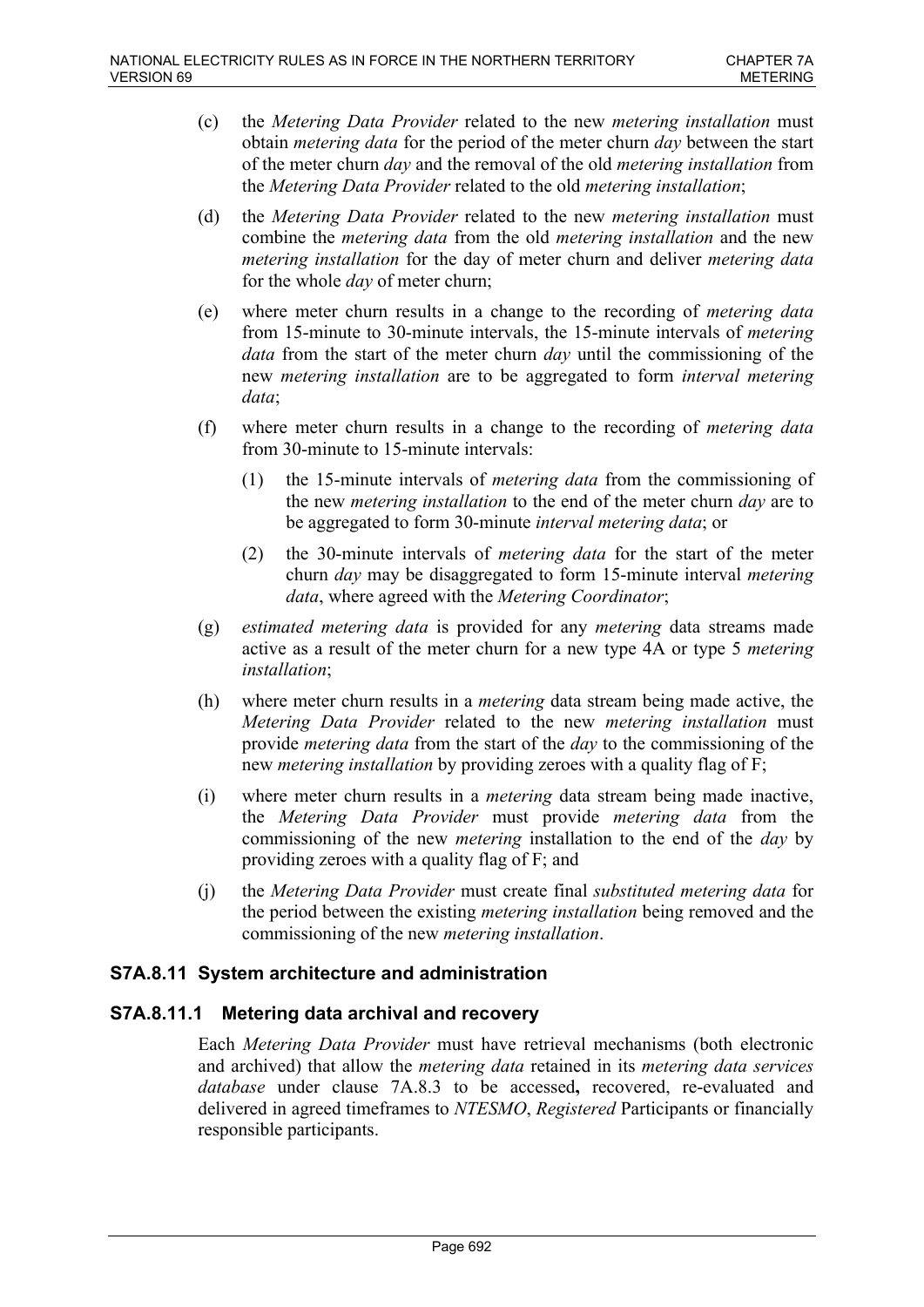# **S7A.8.11.2 Data backup**

All *metering data* and metering register information must be backed-up, at a minimum, on a daily basis and held in a secure environment.

### **S7A.8.11.3 Disaster recovery**

#### **Requirement for disaster recovery plan**

- (a) Each *Metering Data Provider* must ensure that a disaster recovery plan is established and in place to ensure that in the event of a system failure, its IT systems can be returned to normal operational service within 2 *business days*.
- (b) The *Metering Data Provider* must ensure that the disaster recovery plan is:
	- (1) up to date with all documentation showing revisions; and
	- (2) witnessed and dated at least annually by the *Metering Data Provider* as being current for the systems and processes in place.

#### **Fall-over system approach**

(c) Where a *Metering Data Provider* adopts a disaster recovery plan that has a complete 'fail-over' system approach, the disaster recovery plan must be subjected to a test annually that facilitates a full 'fail-over' to the recovery system.

#### **Segmented system approach**

- (d) Where the *Metering Data Provider* adopts a disaster recovery plan that has a segmented system approach, the disaster recovery plan must:
	- (1) detail the interfaces and relationships between system segments;
	- (2) be established for each individual system segment;
	- (3) be tested annually with evidence retained to show disaster recovery for each individual system segment; and
	- (4) have, for each individual system segment, a procedure that clearly details the process to establish a return to full operation.

### **Testing**

- (e) Expected evidence to support disaster recovery plan testing should include, but not be limited to:
	- (1) a test plan of the fail-over;
	- (2) results of the fail-over including timing;
	- (3) system logs indicating fail-over and recovery; and
	- (4) logs or notations evidencing resumption of *Metering Data Provider* operations.

#### **Actions following system failure**

(f) If a system failure occur**s**, the *Metering Data Provider* must ensure that within 2 *business days*: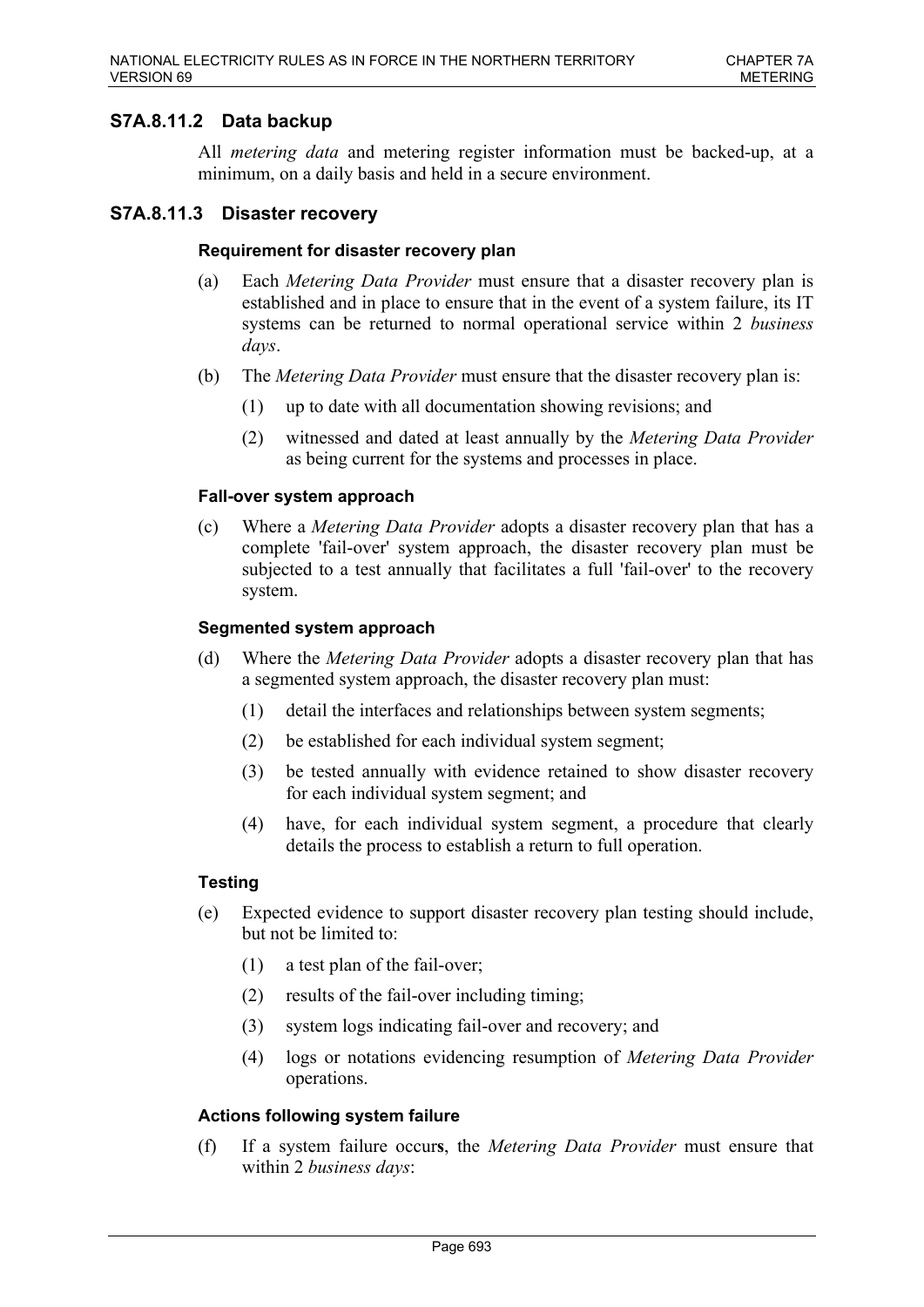- (1) its *metering data services database* is restored to operational service; and
- (2) all processing and delivery backlogs of *metering data* to *NTESMO* and *Registered Participants* is completed.

#### **Notice to NTESMO of activation of disaster recovery plan**

(g) The *Metering Data Provider* must, at its earliest opportunity, notify *NTESMO* of any failure where the *Metering Data Provider* has a requirement to activate its disaster recovery plan.

## **S7A.8.11.4 System administration and data management**

#### **Metering data services database**

- (a) The *metering data services database* must be operated and administered by a *Metering Data Provider* to facilitate:
	- (1) controlled access to systems and data using unique identification and passwords for each user;
	- (2) the restriction of access to the underlying database tables to nominated system administrators;
	- (3) the restriction of *Registered Participant* access to *metering data* and *NT NMI data* in accordance with paragraph 7A.13.5(c);
	- (4) a minimum of 95% system availability (that is, hardware and systems downtime do not exceed a maximum of 438 hours per annum).

### **Metering register**

(b) Each *Metering Data Provider* must maintain full audit trails and version control of metering register information, *metering data* for at least 7 years so that any data output produced by the system can be re-produced from source data.

### **S7A.8.12 Quality control**

### **S7A.8.12.1 Audits**

- (a) Audits may be undertaken at any time by the *Utilities Commission* in accordance with the *Rules* and may be carried out following a request from a *Registered Participant*.
- (b) Where an audit of a *metering installation* is conducted by the *Utilities Commission* under clause 7A.7.4, and *metering data* must be obtained from the *Metering Data Provider* in support of this audit, the *Metering Data Provider* must provide the *metering data* within 2 *business days* of the *Utilities Commission's* request.
- (c) Each *Metering Data Provider* must assist the *Utilities Commission* with reasonable requests for the provisioning of *metering data* and relevant information relating to *connection points* that are part of the audit process of *Metering Coordinators*, *Metering Providers* and *Metering Data Providers*.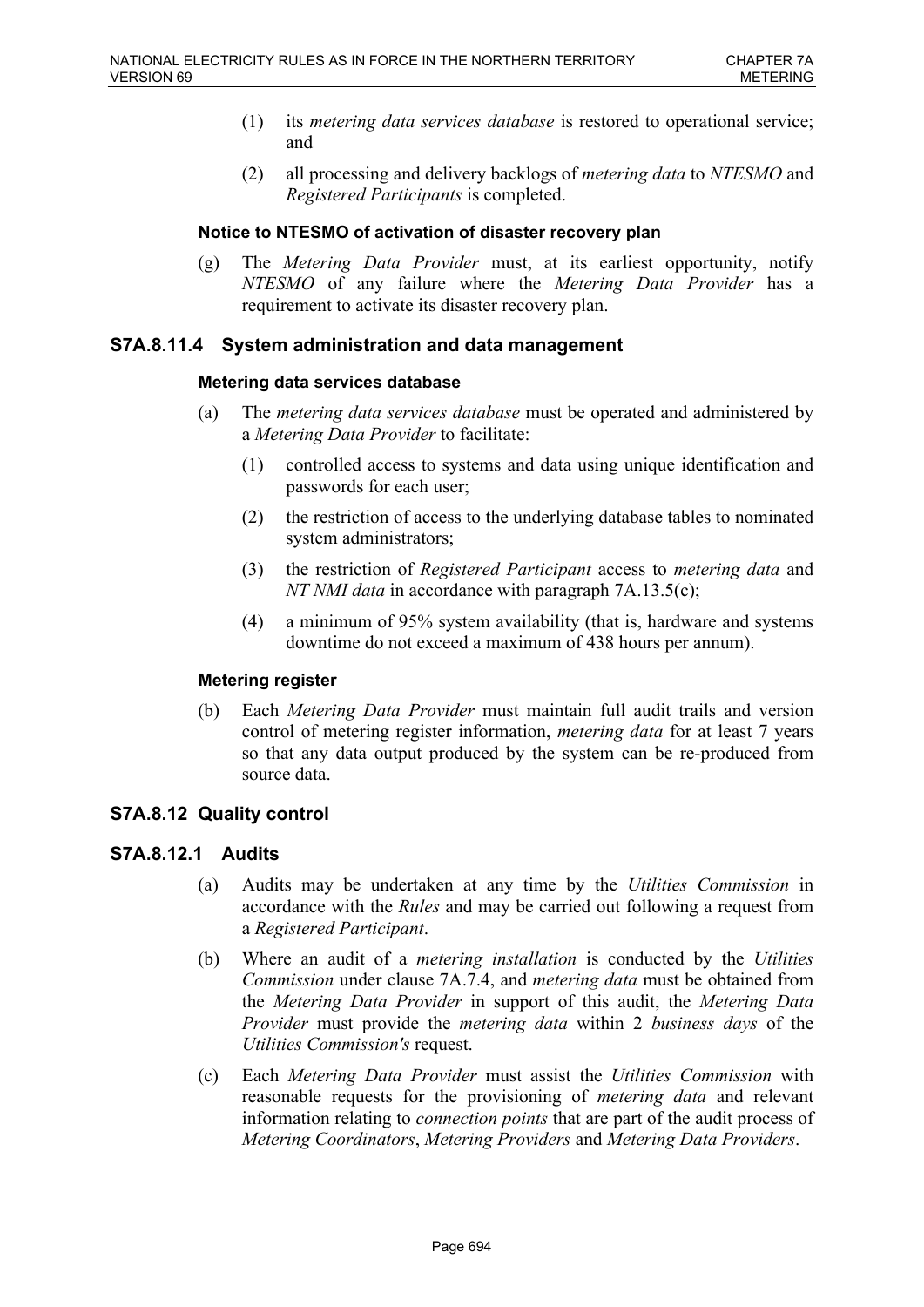# **S7A.8.12.2 Corrective action**

- (a) Each *Metering Data Provider* must take corrective action on any reported instances of non-compliance identified by *NTESMO* or through a *Metering Data Provider* audit process.
- (b) Where a *Metering Data Provider* becomes aware that incorrect *metering data* has been delivered to *NTESMO* and *Registered Participants*, the *Metering Data Provider* must provide corrected *metering data* to all affected parties within 1 *business day* as required by paragraph 7A.8.3(d).
- (c) *NTESMO* may request corrective action where errors or omissions are found within the *settlements* process and such requests are to be actioned as a priority by the *Metering Data Provider*.
- (d) Where the *Metering Data Provider* cannot deliver the corrected *metering data* in the timeframe specified above, the *Metering Data Provider* must advise *NTESMO* and agree on an alternative delivery time.

# **S7A.8.13.1 Administration**

## **Provision of data**

- (a) A *Registered Participant* may request a *Metering Data Provider* to:
	- (1) provide *metering data* in an alternative format, method or timeframe;
	- (2) provide any other *metering data services*; or
	- (3) any combination of the above.

### **No data to be provided**

(b) A *Registered Participant* may request a *Metering Data Provider* to not provide or deliver any *metering data* to the *Registered Participant* as required under this Part.

### **System changes not required**

(c) There is no requirement for a *Metering Data Provider* to implement system changes and processes to facilitate bilateral agreements.

### **Bilateral agreement not to impact metering data delivery to NTESMO**

(d) Any acceptance by a *Metering Data Provider* to deliver *metering data* to a *Registered Participant* in accordance with any agreement contemplated by this clause S7A.8.13.1 or acceptance to not provide any *metering data* in accordance with such an agreement must not impact on *metering data* delivery to *NTESMO* or any other *Registered Participant* for the *connection point(s)* concerned.

### **Bilateral agreement to be auditable**

(e) Any bilateral agreement established between a *Registered Participant* and a *Metering Data Provider* must be in writing and made available to the *Utilities Commission* on request for audit purposes.